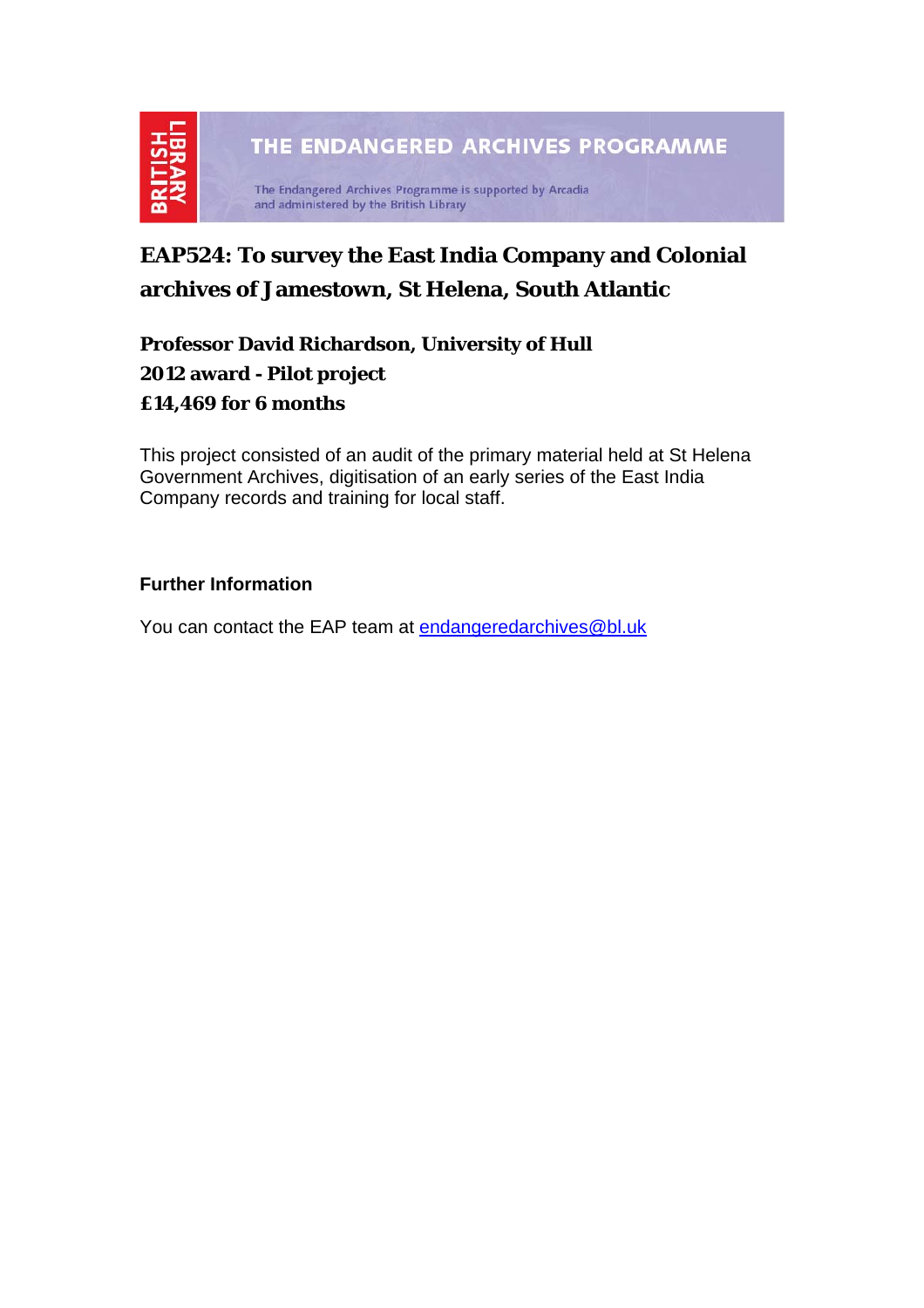# ST HELENA GOVERNMENT ARCHIVES A PILOT STUDY FOR DIGITISATION

# ENDANGERED ARCHIVES PROGRAMME EAP 524



# ANDREW PEARSON AND DAVID RICHARDSON **MARCH 2013**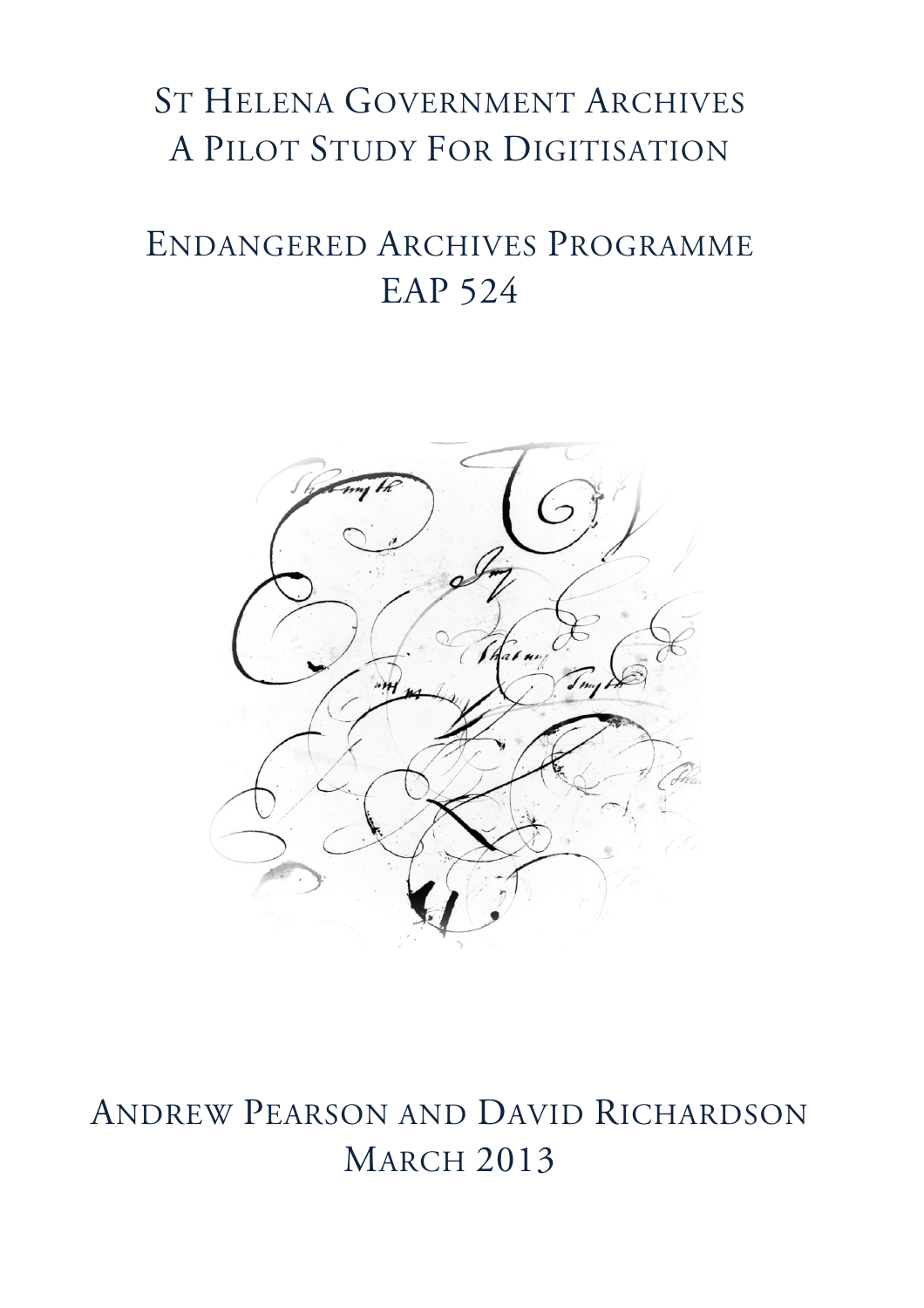Cover image: St Helena Records Volume 2, 1683-1687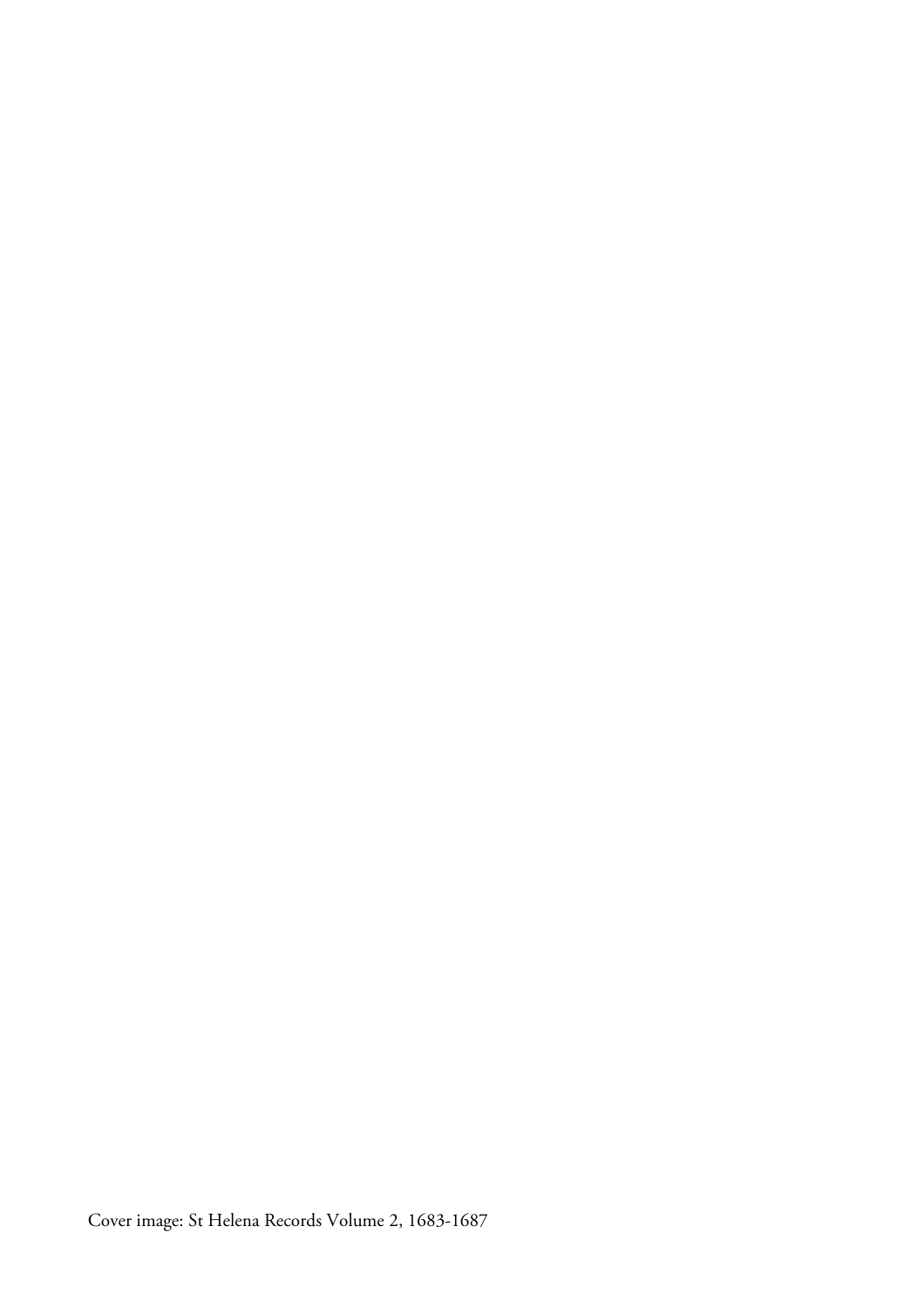# CONTENTS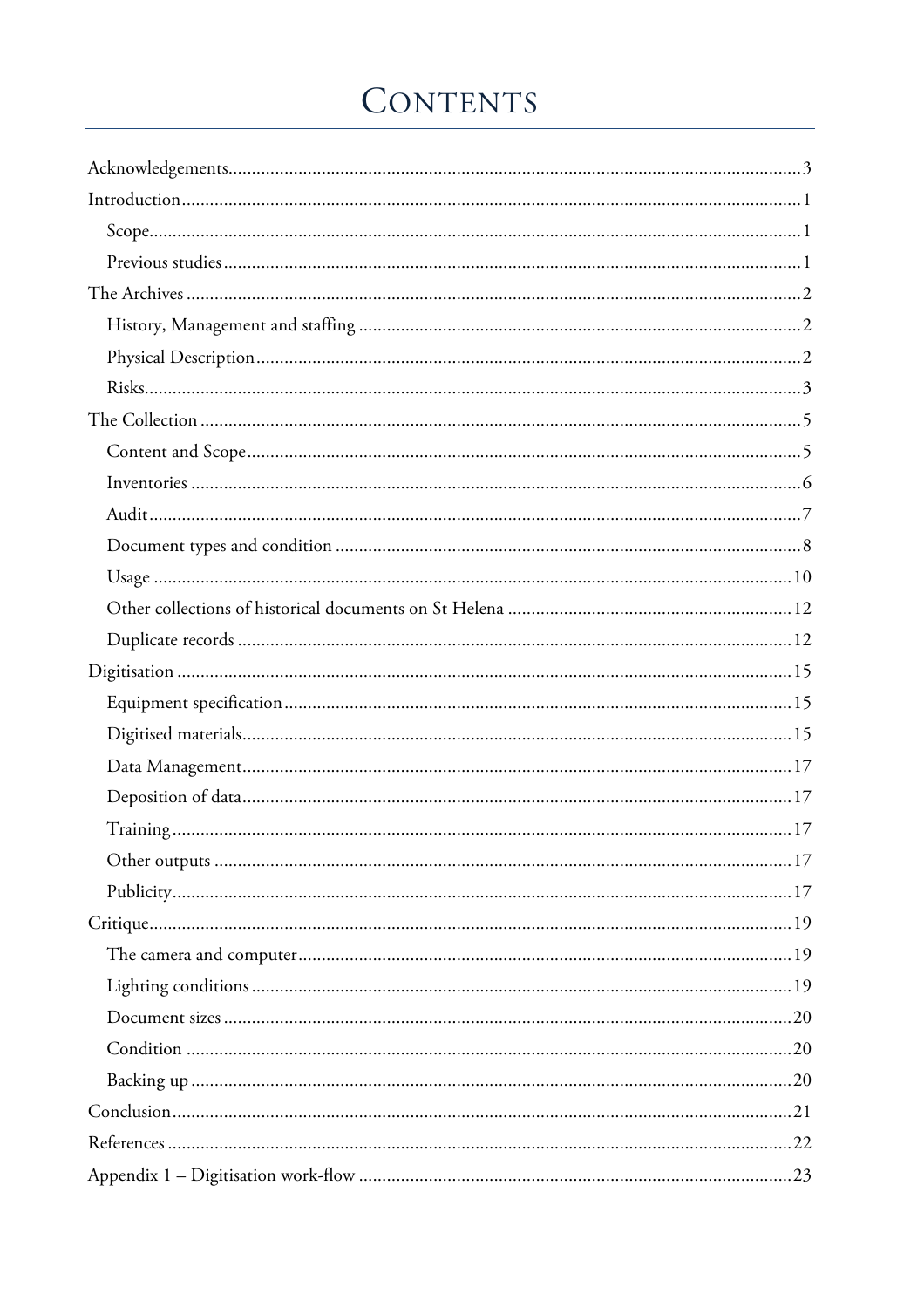| Appendix 2 – Archive conditions of use and guidelines for document handling 26      |  |
|-------------------------------------------------------------------------------------|--|
| Appendix 3 – Quantification of time inputs and data requirements for digitisation28 |  |
|                                                                                     |  |
|                                                                                     |  |
|                                                                                     |  |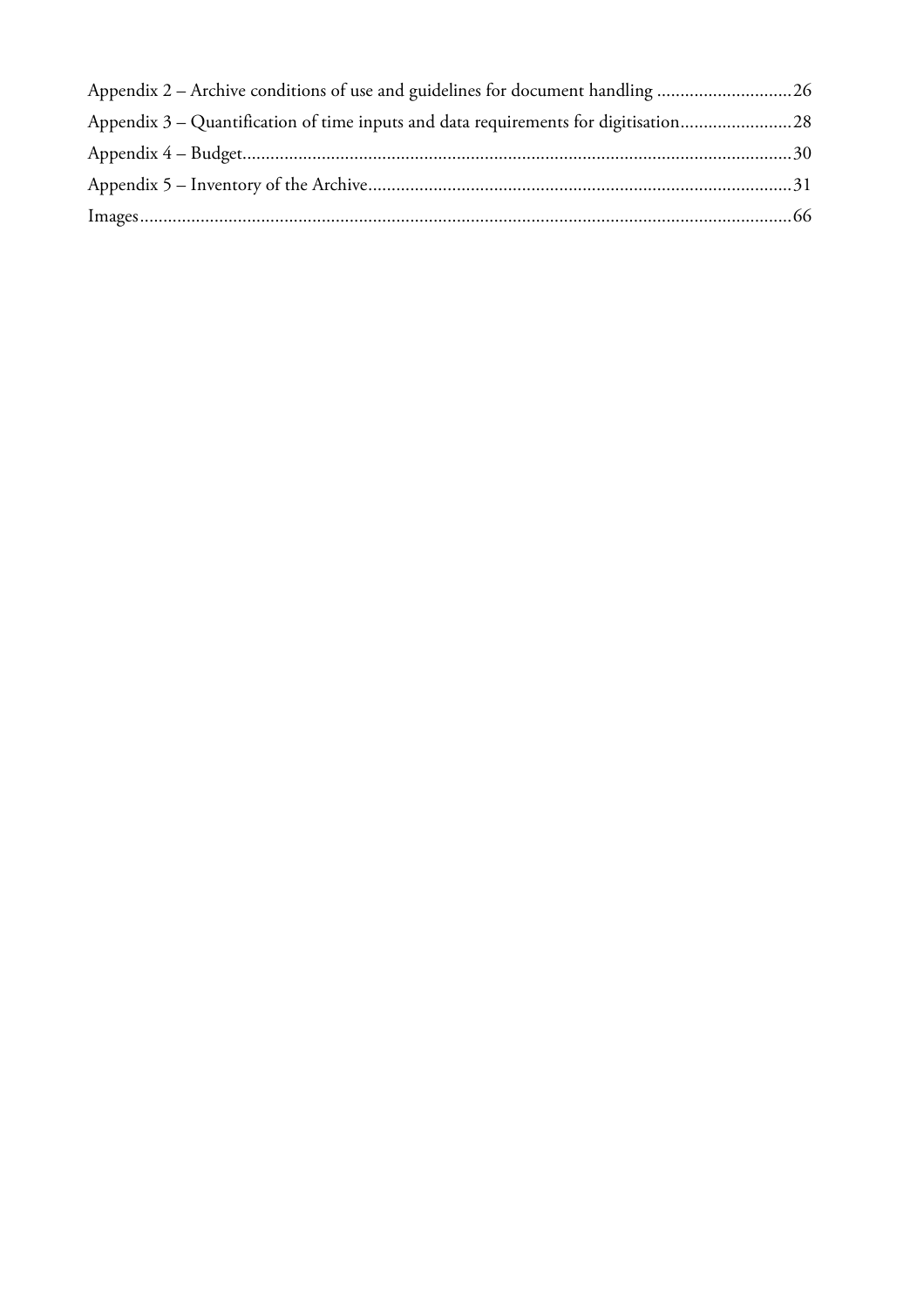This project was generously funded by a grant from the Endangered Archives Programme sponsored by Arcadia. A substantial contribution to the costs of travel to St Helena was provided by the EuroTAST project.

The authors wish to acknowledge the support of the staff at the British Library, in particular Cathy Collins, Lynda Barraclough and Margaret Makepeace. The project has been supported by staff at a number of academic institutions: Jonathan Cant and Beki Bloomfield (Wilberforce Institute for the study of Slavery and Emancipation, University of Hull); Paul Lovejoy and Diane Lee (York University, Canada); David Eltis (Emory); Stephen Constantine (University of Lancaster); Kate Robson-Brown, Judy Watson and Erna Johannesdottir (University of Bristol); and Sile Giles (Bristol Museum).

The project has been enthusiastically supported on St Helena. During the application stage it was sponsored by St Helena Government and by Nick Thorpe (Heritage Society), Lucy Caesar (Museum of St Helena), Rebecca Cairns-Wicks and Adam Wolfe (St Helena National Trust), Michel Dancoisne-Martineau (Honorary French Consul) and Mike Dean and Pamela Young (Tourism department).

Numerous individuals on St Helena were crucial to the successful running of the pilot project, providing administrative support and practical expertise. Within St Helena Government particular thanks are owed to Gillian Francis, Derek Henry, Garron Yon, Alton Isaac and, above all, to the archivists Karen Henry and Tracy Buckley. The collaboration with Lucy Caesar and Edward Baldwin at the Museum of St Helena was both extremely valuable and enjoyable; special thanks are due to Lucy and Garron Yon for their coordination of this project.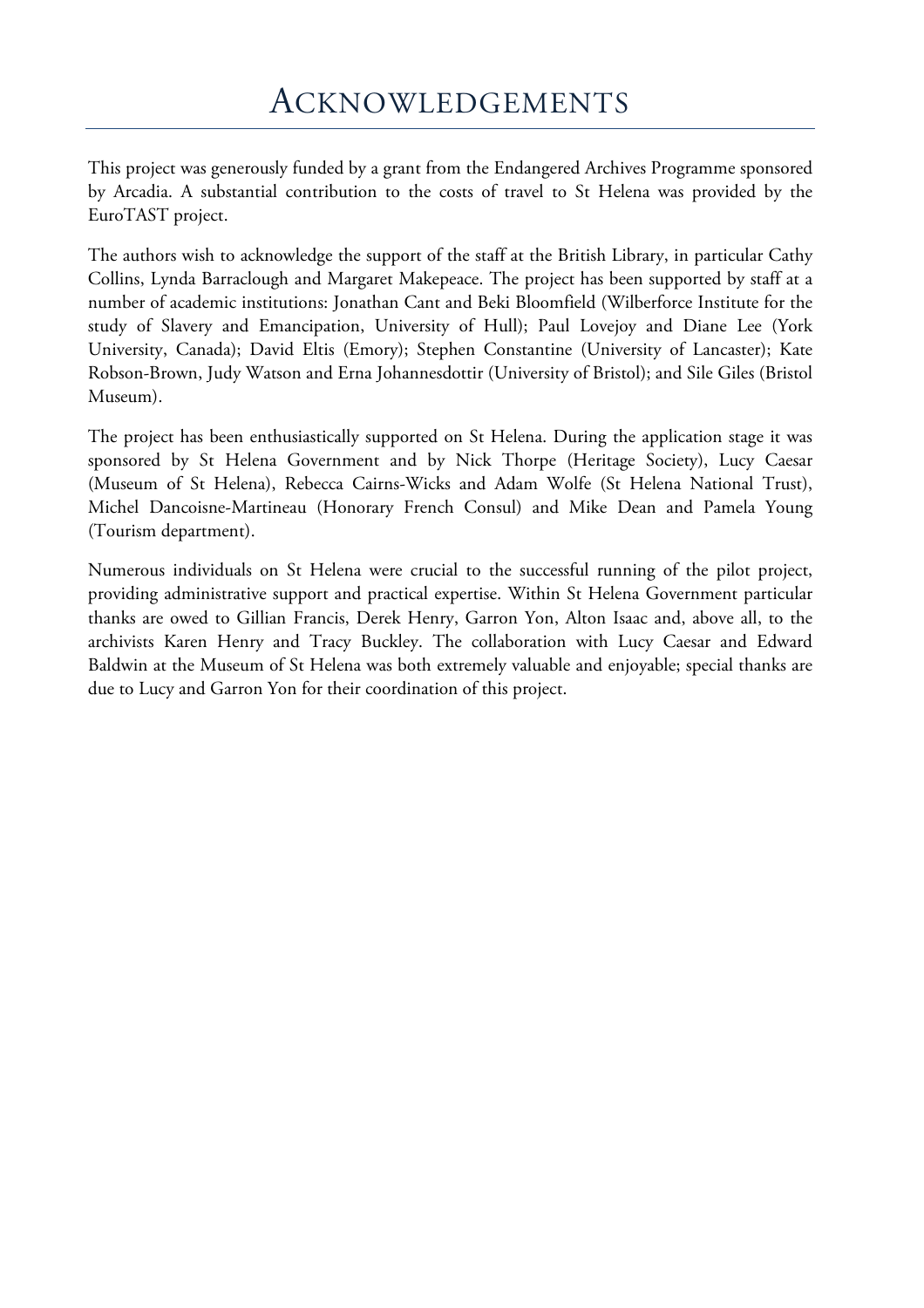## SCOPE

This report describes an Endangered Archives Programme pilot project that was undertaken on the South Atlantic island of St Helena during September and October 2012.

The project focused on the St Helena Government Archives, which hold a small but valuable collection of historical material. These document the history, people and daily life of the colony, from the late  $17<sup>th</sup>$  century through to modern times. They also provide an essential historical context for the island's extensive built and archaeological heritage. This project comprised an audit of the collection as a whole, digitisation of an early series of East India Company records, and provision of training for local staff.

## PREVIOUS STUDIES

The importance of the Archives has been recognized locally for many years – dating back to its establishment in the 1960s. In the past two decades there have been several reports that have related to the content and state of the Archive, beginning with those of Brian Smith in the 1990s (Smith 1993; 1995).

*Digital St Helena*, a related study of digitisation of, and access to, St Helena's socio-cultural and historical media, also pertains directly to the Archive's collection. This project provides digital access to in-house Museum collections and to other privately-owned materials, both on-island and abroad (Caesar 2011).

Most recently, the Archive was the focus of a short review by Tanya Karlebach, as part of the Public Sector Modernising Programme (Karlebach 2011).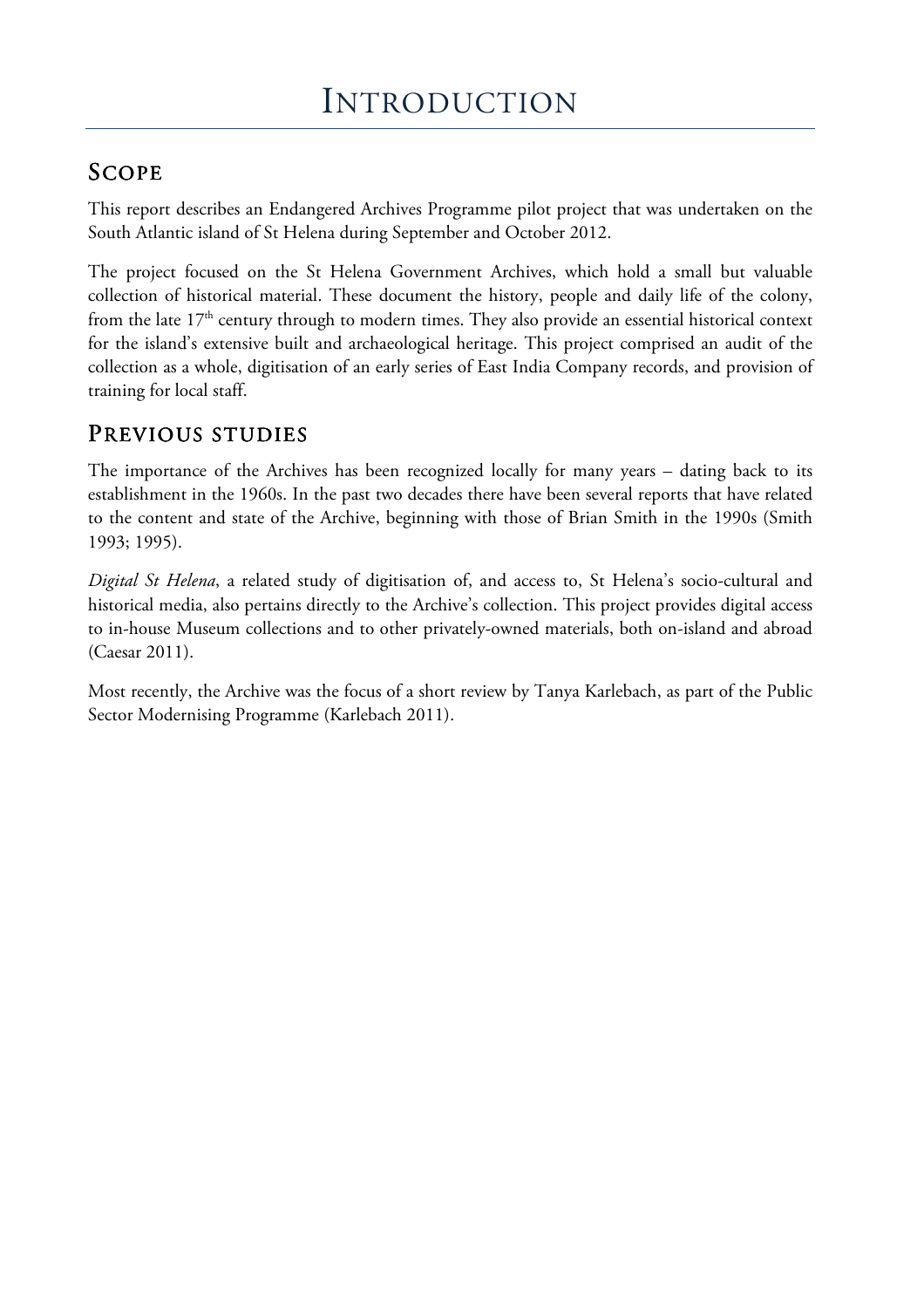## HISTORY, MANAGEMENT AND STAFFING

The St Helena Government Archives was established following the visit and report of Miss Daphne Gifford of the Public Record Office in 1962. Her recommendations included the conversion of one of the vaults in the yard of Castle into an archive repository. This was carried into effect and the first salaried Custodian of Records was appointed in 1966.

The Archives continues to occupy the same location, and descriptions of the building from later audits (e.g. Smith 1993) show that it has changed very little over the past two decades.

The Archives are owned and managed by St Helena Government (SHG). Responsibility for its dayto-day running rests with the Secretariat Directorate. There are two permanent staff: a Custodian of Records and Assistant Custodian of Records.

## PHYSICAL DESCRIPTION

The Castle, located immediately behind the defensive Lines in Jamestown, is the traditional seat of St Helena's government. The Archives occupy a group of interconnected vaulted rooms on the ground floor of this complex. They are accessed from the Castle yard and the visitor enters directly into the small reading room. This is approximately 7m x 3m, barrel-roofed about 2.5m at its highest point, with a small window facing the yard. It is occupied by two tables for readers, just adequate for a maximum of four researchers, and by the Custodian's desk, two filing cabinets and a wooden cupboard. There are some books stacked in the corner of the room, as well as a large inscribed stone slab of possible 17<sup>th</sup>-century date.

A door from the Reading Room leads into the main repository. This is approximately 7m x 7m, with the vaulted ceiling supported by a large square-sectioned pillar in the centre of the room. The Repository holds the majority of bound volumes (approximately 1600 in number) as well as a lesser number of rolled maps and plans. It is fitted with four racks of slotted-angle steel shelving, each divided into four bays and with three or four shelves. The bottom shelf is about 30mm off the floor, whilst the books (Shelf A) and rolled maps (Shelf B) placed on the top of the racks are virtually in contact with the ceiling. An annex to the Repository contains a small wooden table and some bookbinding equipment; there is a small window with an extraction fan here.

Beyond the Repository is a conservation workshop of about 3m x 3m, with a hardwood boarded ceiling and a small window. It is occupied by a workbench, wash basin, two hand presses and other conservation equipment.

A second store/repository also leads directly off from the Reading Room (hereafter referred to as the Store Room). It is approximately 5m x 5m with a vaulted ceiling 2m high. There are built-in shelves around the edge of the room, with several wooden and steel-rack shelves in the centre, as well as a filing cabinet and two free-standing cupboards. This room holds documents in a variety of box types: there are a number of modern archive boxes, but loose material is also stored in boxes that are themselves verging on the historic, ranging from Castle Lager to Whiskas cat food. Other documents, magazines and books are piled on the floor. The built-in shelves hold a large number of bound books of 18<sup>th</sup>- to 20<sup>th</sup>-century date, whilst a great many other items are also present, from boxed collections of antique pottery and inscribed stones to rolls of conservation materials.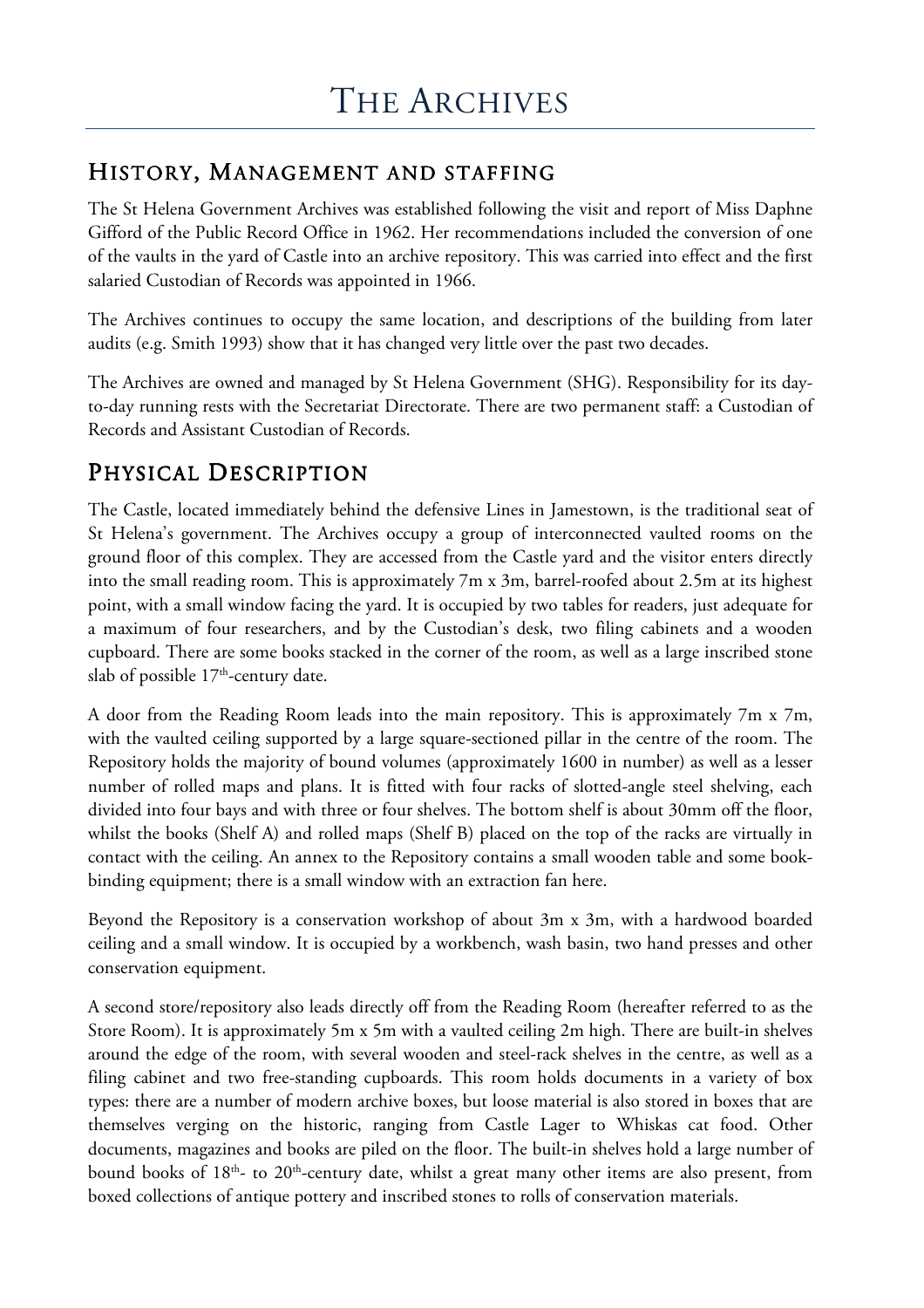## RISKS

FIRE

The electric wiring in the Archive is in plastic-coated cable that is not within conduits. The fluorescent tubes are unprotected and are close to the books on the upper shelves. A variety of computing equipment and a desk lamp are in use within the Archive, although there is a rigorous policy of unplugging all electrical equipment at the end of the day.

There are several  $CO^2$  extinguishers in Archive, which is also equipped with smoke detectors. These are not connected to the emergency services, so rely on the alarm being heard by government workers or passers-by. This is unlikely in the event of an out-of-hours fire, since the Castle is usually empty and a little distance off Main Street. The Fire Station, above Jamestown at Ladder Hill, is not permanently manned but a response to an emergency is usually ten minutes. The massive stonebuilt vaults would probably provide the Archive with an element of short-term protection from a fire elsewhere in the Castle.

#### WATER

The Archive's location on the ground floor of the Castle leaves it vulnerable to water damage from above. The extinguishing of a fire in the upper rooms could also lead to the inundation of the collection.

#### ANIMALS AND INSECTS

There is potential for rodents to be present in the vicinity. There are food stalls immediately outside the gate to the Castle (approximately 25m distant) whilst tables have recently been installed in the Castle Courtyard for use by government employees at lunchtime. Rubbish bins are also kept in a corner of the yard, less than 10m from the door to the Archives.

The principal threat comes from White Ants or Termites (*Isoptera sp.*). These were introduced to St Helena in the mid-19<sup>th</sup> century and by the early decades of the 20<sup>th</sup> had reduced many of the island's buildings to a state of ruin. Little historic woodwork now survives on the island that is not of hardwood; modern softwood in Jamestown is regularly attacked. In the author's own experience, the door frame of the Pipe Store – some 100m from the Castle – was damaged by White Ant in 2008.

Basic measures are in place to prevent the introduction of termites into the Archive. Although elements of the collection have been badly damaged prior to deposition, no White Ant activity has been identified in the Archive since its establishment in the 1960s.

#### STORAGE CONDITIONS AND USE

There is no hygrometer present, but it seems very unlikely that the Archive would meet minimum standards for environmental conditions such as temperature and relative humidity (see BS5454:2000; PAS 198: 2012). There are no existing condition reports for any of the records. At present, therefore, there is no means of determining the actuality, or extent, of any degradation of the collection arising from environmental factors. That said, none of the rooms feel damp, nor is there any smell of mould, and the records appear stable.

In all respects the Archive suffers from being too small. Smith (1993, 54) calculated that it required twice the area then occupied, and since that time there have been a significant number of new boxes brought into the Store Room.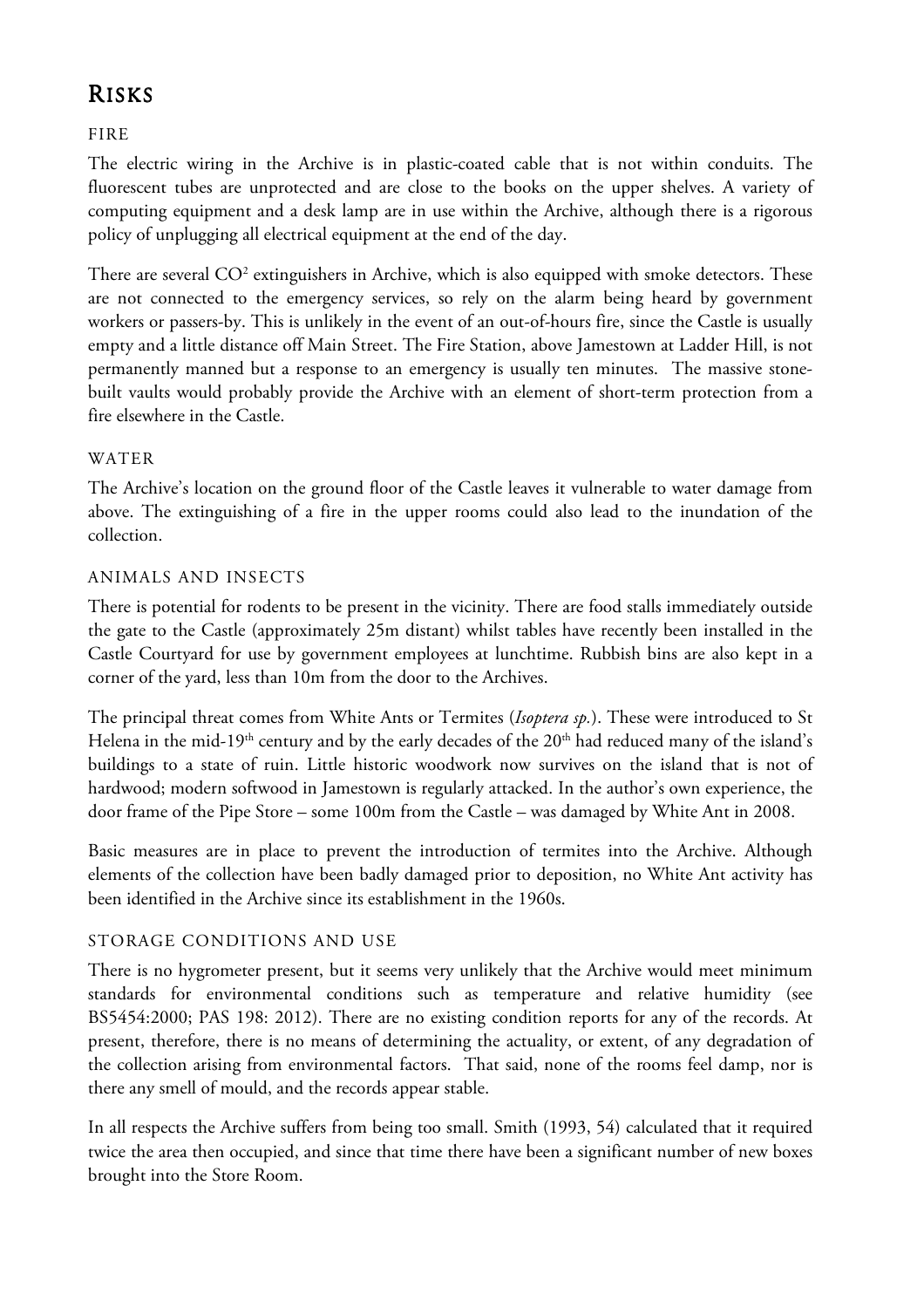The Repository is well-ordered but extremely cramped. The tight spacing of the shelves, combined with the presence of the central pillar, makes it hard not to brush against the book spines when working in the Repository. The shelves are nearly all completely full, with the volumes tightly packed against each other. Archive storage boxes could not be used even if they were provided. On the few shelf bays where there is a little space, retrieving one volume often leads to the collapse of the adjacent books. The fluorescent lighting tubes make it difficult to extract some of the books from the upper shelves.

Conditions in the Store Room are extremely unsatisfactory, both in terms of the means of storage (at best in unsuitable boxes, but also piled or stacked) and the general lack of order within the room. They are not conducive to the long-term curation of historical documents. These items have not been accessioned into the collection and are not publically accessible. Some is deemed to be confidential – namely documents about living or recently-deceased individuals, and modern census returns. Other items are in too poor a condition to be handled by the public. The majority, however, fall into neither of these categories.

The Reading Room is cramped. Although there is seating for four people, when more than two researchers are present (i.e. one per table) there is simply not the space for records to be laid out in a suitable way. Within this restriction, the introduction of book supports as a part of this project will allow for improved handling of records by researchers.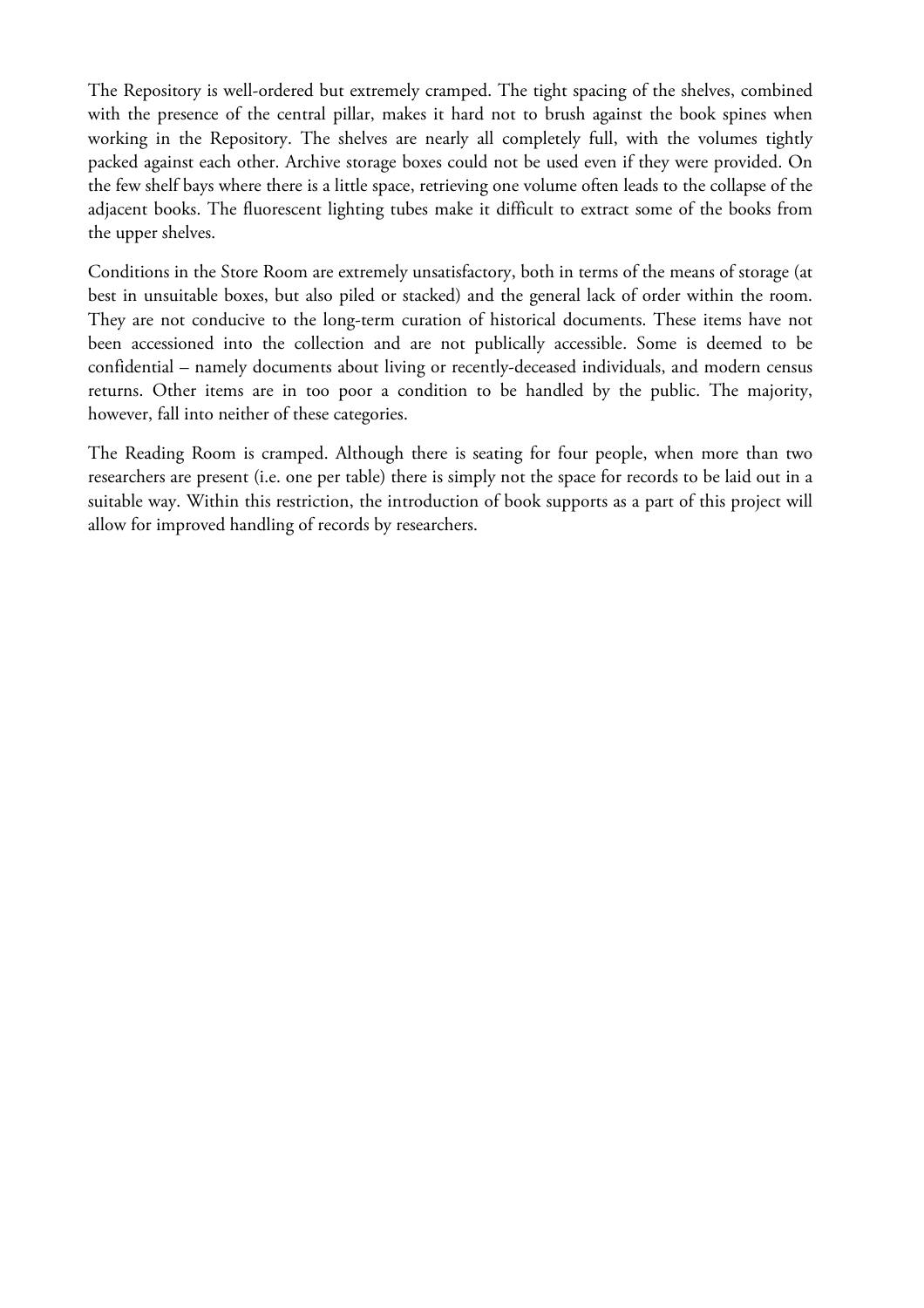## CONTENT AND SCOPE

The Archive holds just under 1700 items – a figure that omits all secondary material. The majority are bound volumes, though there are a significant number of unbound documents stored in stringbound packages or boxes. The audit of the collection is given in Appendix 5 of this report. It should be noted that, whilst all records in the Repository and Reading Room are available to the public, the records in the Store Room may not be viewed. The latter have not been formally accessioned into the Archive. Most await evaluation for potential confidential content, and for conservation requirements.

The process by which documents were migrated from government departments to the Archive is not completely clear, but it is evident that most of the core historical materials were acquired at a fairly early stage – i.e. during the 1960s. This is demonstrated by the catalogue compiled by W.G. Tatham in 1967 (see below), which lists virtually all East India Company and 19<sup>th</sup>-century Crown Colony records now present in the main Repository. Smith's audit of the Archive during the mid 1990s (see Smith 1993; 1995) indicates that only recent material has been acquired in the past two decades. Virtually all of this has been placed in the Store Room, the capacity of the Repository having long since been exceeded. The last major group of records to be deposited were the 2008 census records. Modern newspapers continue to be accessioned.

The earliest documents in the Archive date from the 1670s and relate to the governance of the East India Company colony on St Helena. They comprise: two volumes of laws, constitutions and ordinances (1673-1714; and a separate volume for 1681); Letters from England (1673 onwards); Goodwin's Abstract Letters (1673-1707); and St Helena Records – more commonly known as Consultations – from 1678. There is also a register of leases and deeds (1682-1719) and a register of wills (1682-1745). In total there are 14 volumes that relate to the period up to 1700.

Most records for the 18<sup>th</sup> century divide similarly, i.e. into Letters from England and the St Helena Records. For the earlier decades of the century there are also registers of leases and/or deeds (1721- 31; 1735-48; 1762-99) and of wills (1746-93). Inventories of the estates of deceased persons exist in two volumes (1735-48; 1744-60). Volumes on these subjects also exist for the later parts of the century. From 1762 the judicial material is separated from the St Helena Records (beginning with Judicial Out-Letters, 1762-1814 and St Helena Sessions 1762-82). There are just under 150 volumes that contain material dating to the 18<sup>th</sup> century.

The development of a more complex bureaucracy on St Helena in the later decades of the 18<sup>th</sup> century led to an increase in record-keeping – one that is reflected by the Archive collection. This is apparent from the 1770s, but there is a marked proliferation of documentation after 1800. There are 30 volumes of documents covering the period from 1801 to 1810, and 44 covering 1811-1820. Civilian governmental records run parallel to those for the military establishment, although the latter are far less complete. The range of material in the late Company period (up to 1836) is also markedly more diverse than what went before. For example, there are volumes documenting the activities of the Widows and Orphans Fund, Planters' Society, Agricultural and Horticultural Society, and Literary and Reading Society. The records also take in key strands of the island's history and development, including Slave Emancipation, Chinese labour immigration, and the exile of Napoleon. Detailed census of inhabitants, land and cattle were also taken from 1819 onwards.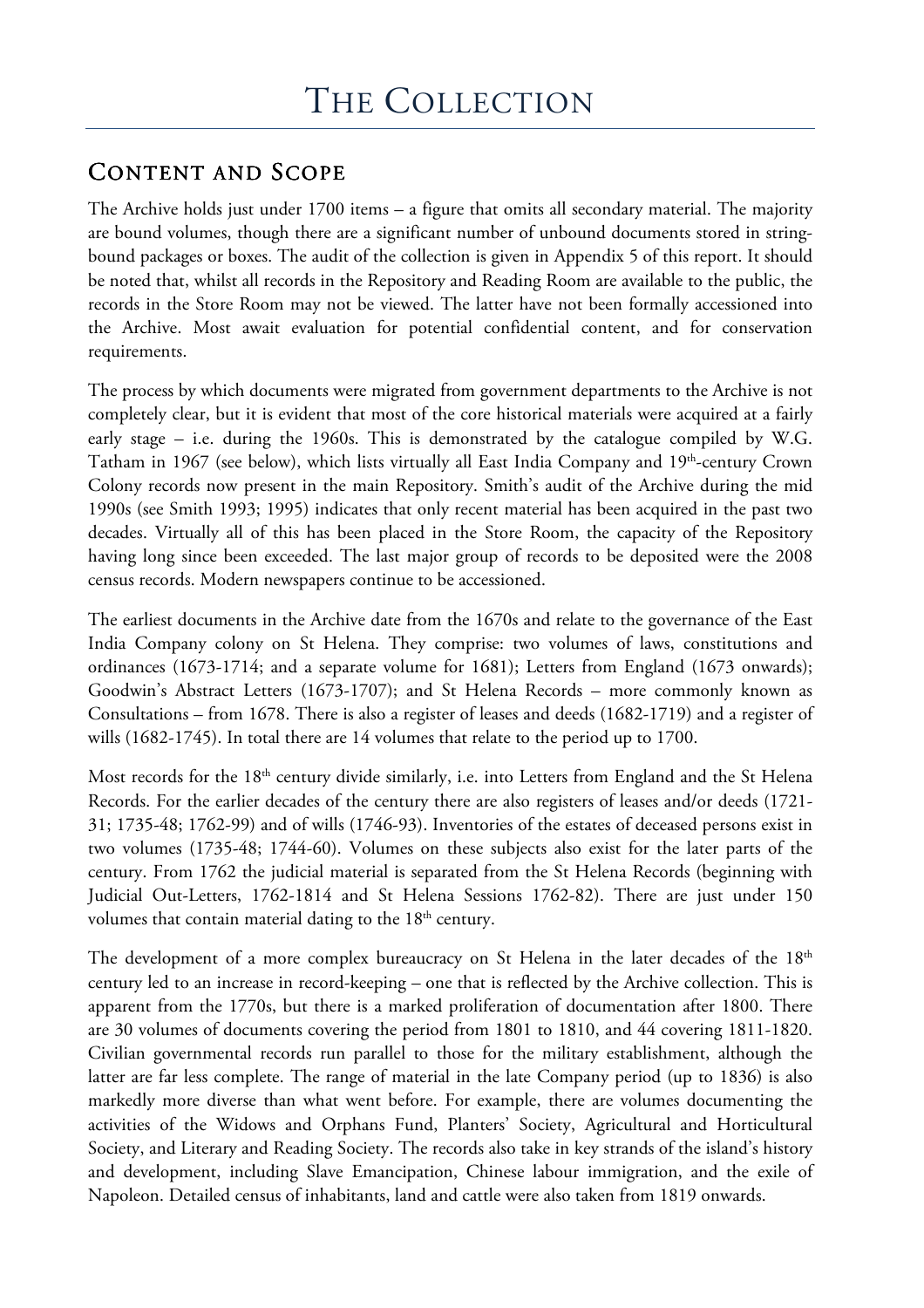After 1836 the advent of Crown government on St Helena led to a fairly standard colonial blueprint for record-keeping. There is high-level correspondence between the Governor and the Secretary of State for the Colonies, and at local level the records of individual departments were kept separately – for example the judiciary (Supreme Court, Vice Admiralty Court) and offices of Customs, the Treasury, Colonial Engineer and Commissioner of Crown Properties. The extensive series of Colonial Secretary's In-Letters contains a great deal of intra-island correspondence from both government officials and private individuals. There is a complete run of pro-forma Blue Books of statistics for the colony from 1836. Newspapers made their first appearance in 1845, in the form of the *St Helena Government Gazette*, followed by both officially-sponsored and private newspapers from 1851: the Archive appears to hold a near-complete collection of these publications. From the mid-19th century there are also detailed registers of births, baptisms, marriages, deaths and burials belonging to the Anglican Church. There are approximately 800 volumes that contain material dating to the  $19<sup>th</sup>$  century.

The pattern of official correspondence continues into the 20<sup>th</sup> century, but the collection within the Archive is far patchier in its coverage. There are annual volumes of collated despatches between the Governor and the Secretary of State, up to the Governor's Savingrams of the early 1960s (the last in boxed, unbound form in the Store Room). Many of the records of the local colonial government are absent. Some exist for the period between 1900 and the 1930s, for example the Public Works Department (three volumes covering 1905-27), but they are the exception rather than the rule. The Colonial Secretary's In- and Out-Letter series end in 1908 and 1937 respectively; the fine-grain detail that these offer for earlier periods is therefore absent. It is believed that correspondence relating to both World Wars was sent back to Britain prior to the establishment of the Archive (L. Caesar and Karen Henry, pers. comm.).

Smith's survey in 1993 established that many modern departments of SHG retained their  $20^{\text{th}}$ century records, though the extent, completeness and condition of this material is largely unknown. The Archive lacks primary governmental correspondence after 1963, although it does hold printed records of Ordinances, and Legislative and Executive Council proceedings. The Blue Book series goes through to 1941, whilst the run of newspapers continues to 1923. After that point the *Government Gazette* is present (up to 2004) but the collection of weekly newspapers does not resume until the series of the *St Helena News Review* beginning in 1958. This begins a continuous collection of newspapers that includes the *St Helena News* and *St Helena Herald* and continues to the most recent editions of the *St Helena Independent* and *St Helena Sentinel*.

## INVENTORIES

There are several existing inventories of the Archive. Almost all of the records in the Repository and Reading Room have been summarily listed, but their contents have not been catalogued or indexed (although some have contemporary indexes of contents). For the Store Room, only the modern acquisitions have been listed, the historical records having been omitted.

The first inventory was compiled by W.G. Tatham, honorary archivist, in 1967. This lists the documents on the basis of a tripartite hierarchy that equates to collection, series and file. The codes assigned by Tatham to individual volumes have not been superseded, but are no longer used as a means of reference. There is a single copy of this list: a bound, type-written volume, to which there are pen-written additions dating up to 1999.

The second inventory is an electronic (Excel) spreadsheet titled *Inventory of Documents in the Archives.* It lists some 650 documents, with a focus on family history records, lengthy series such as newspapers and Blue Books, and secondary sources (e.g. local history books).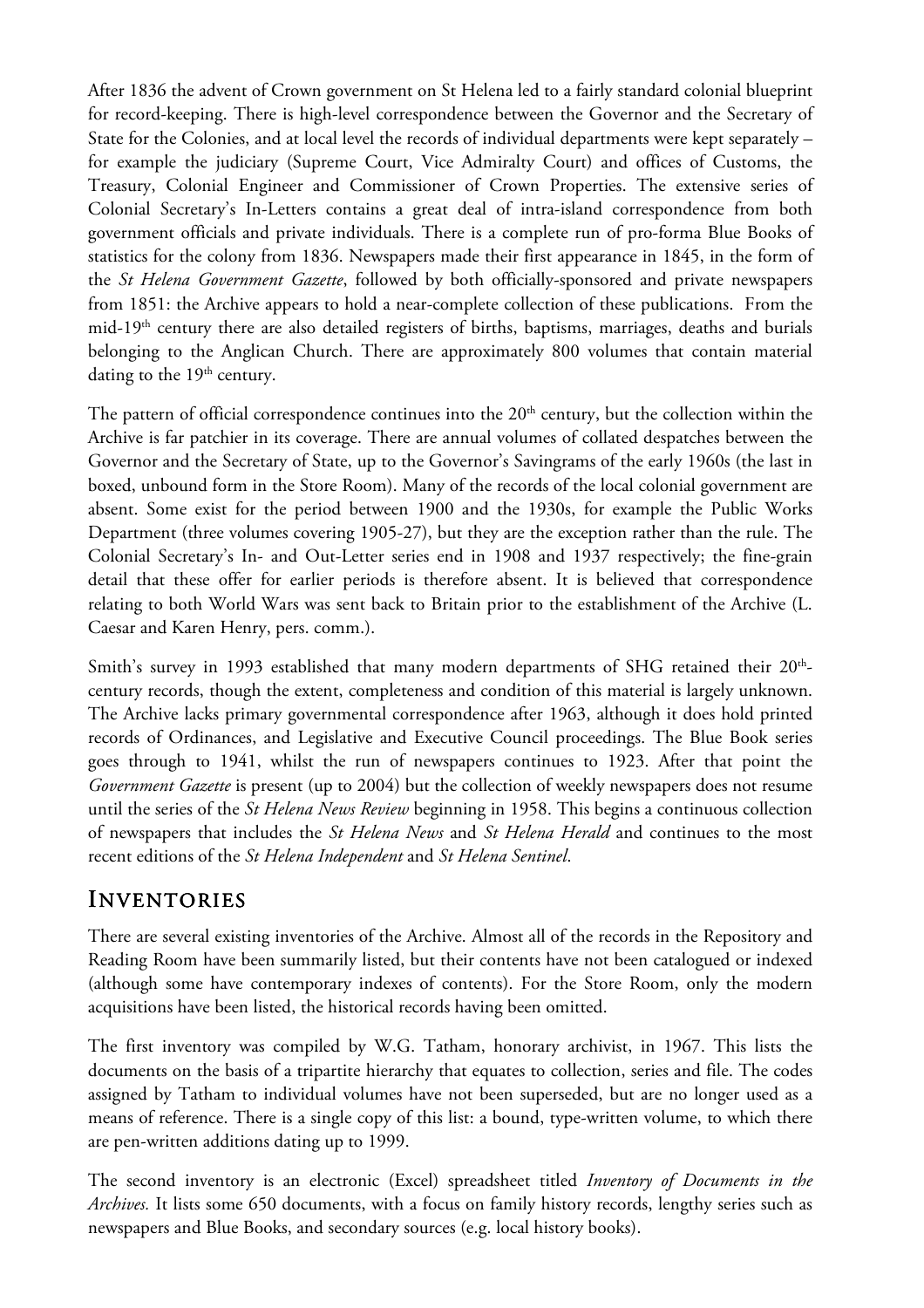The third inventory was produced in 2009 and is titled *Inventory List for the Repository Room*. There is a single paper copy, and it also exists as an Access database that has a limited interface and which is locked to prevent editing. The catalogue is alphabetically ordered by title, the only other information being the document date and its shelf location. As its title suggests, it takes in most records within the Repository (though omits a few volumes and all of the rolled maps and plans), but does not extend to the Reading Room cabinet or the Store Room.

In addition there are two electronic (Excel) spreadsheets that relate to the Store Room. One is titled *Boxes* and lists the contents of the modern archive boxes. It is essentially a catalogue of the recent entries to the Store Room, and omits most of the historic material that is in older boxes or unboxed on the shelves. The second spreadsheet, entitled *List of Books from the Store Room*, is an inventory of the many secondary historical volumes that were brought into the Archive from the Governor's Office.

None of these inventories is comprehensive. Moreover, given the slightly different use of volume titles, it is not always easy to match one list against another. That of Tatham is by far the best in terms of structure, but it is demonstrably incomplete.

## AUDIT

An audit of the collection was undertaken as part of the EAP pilot project. The audit took into account all 'historical' primary material in the Repository, Reading Room and Store Room, but fell short of being a complete listing of every item in the Archive. It did not attempt to address the modern boxed material in the Store Room, nor did it include the secondary material held in either the Store Room or Repository. Given its character and modern date, none of the latter material falls within the scope of an EAP project. The census returns are, in any case, sealed under a 100-year closure rule which for the most recent census (2008) therefore extends up to 2108.

The audit list is sorted by date, followed by collection (East India Company or Crown Colony) and volume title (see Appendix 5). The table presented in the appendix is a simplification of the spreadsheet from which it is derived. The latter contained fields relating to cataloguing (series, item code/reference), physical form (condition, binding, dimensions, number of pages), as well as a freetext description. Within the time-frame of the pilot project it was only possible to complete these additional fields for a small number of records within the Archive. Any attempt to have done so for all volumes would have made for a very superficial product. The primary aim at this stage was to generate data for the quantification process, and to get a sense of the varying states of preservation and of binding types.

As a catalogue, this spreadsheet is unsatisfactory. However, in the long term it has the potential to be developed into a comprehensive listing, taking as its basis the hierarchy and volume reference codes established by Tatham. A database rather than a spreadsheet would be the logical means of holding such data. For those volumes listed by Tatham it would be a fairly simple matter to migrate the data across from the 1967 catalogue; it would be a longer process to assign more recent acquisitions to the correct series. The logical time to add further metadata is at the point of digitisation, when each volume may be examined in detail.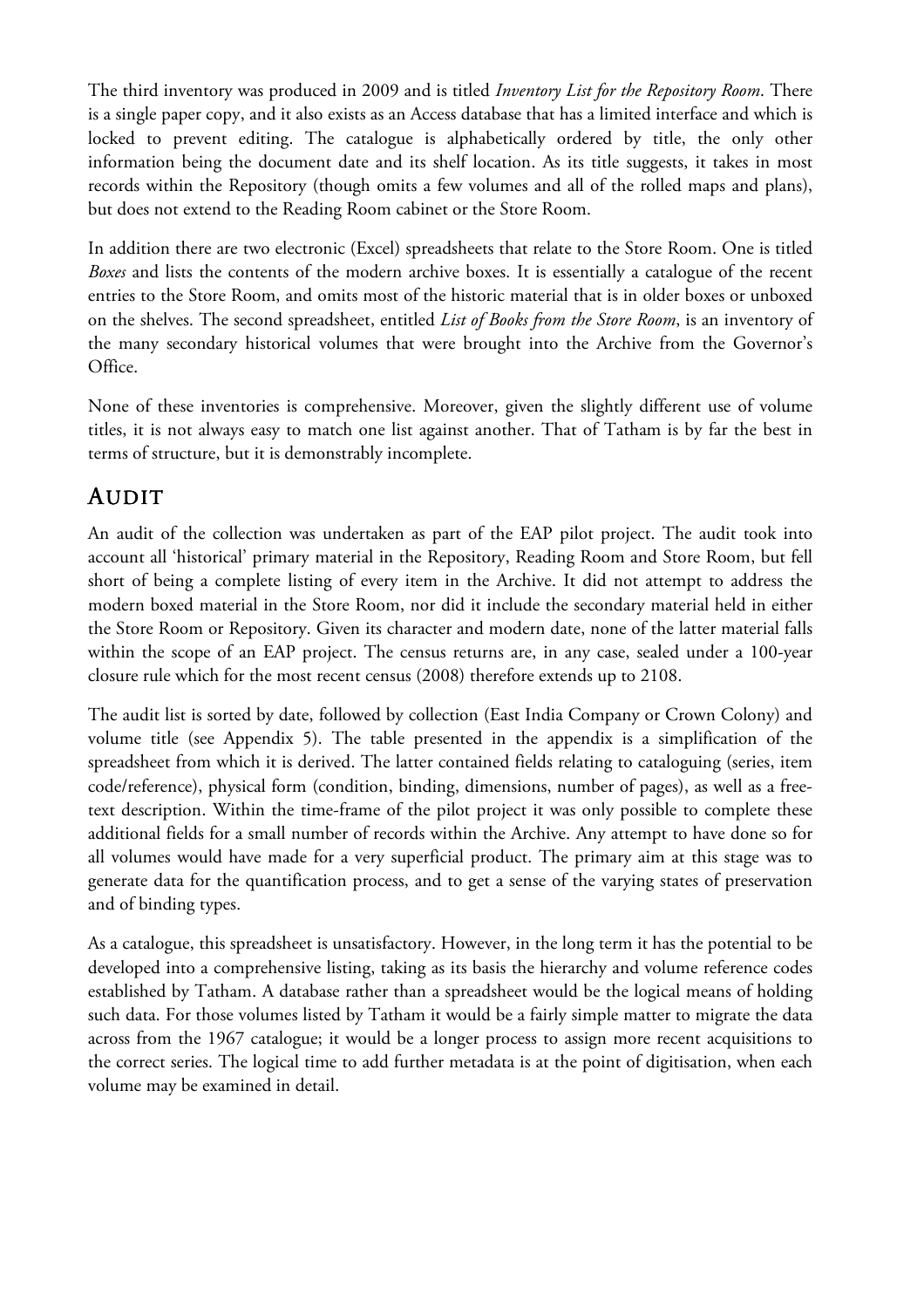## DOCUMENT TYPES AND CONDITION

#### MATERIALS

Almost all documents within the Archive are paper. Only eight documents were found that were written on parchment. The latter comprise indentures, leases and land grants from the East India Company period  $(18<sup>th</sup>$  and  $19<sup>th</sup>$  century), kept in the Store Room.

The paper types conform to the expected chronological pattern, being rag-based products up to the early/mid-19th century, with wood fibre products coming to dominate thereafter. The paper of the official correspondence of the 19<sup>th</sup> century Crown Colony is quite uniform, but the paper types for private letters are inevitably much more variable. The 20<sup>th</sup>-century material is very varied - but much is official correspondence on very poor paper, including Telegrams/Savingrams.

### CONDITION

Given the number of records in the Archive it was not practicable to undertake a detailed survey of condition. In the following discussion the condition of records is simply described as 'good', 'moderate' or 'poor'. This is recognised to be a crude description, but the following examples should indicate the reasoning behind a given condition grade. (Sample pages from these volumes are shown on Figures 21-27).

• Goodwin's Abstracts - Letters from England (1673-1707)

Re-bound in the 1930s. Undamaged cover, cloth on board. Hollow-back binding. The original documents are pasted into the text block, making them robust and easy to handle. There is no insect damage. The ink has not faded, and all information is easily legible. Condition: Good

Scheme for the Charity of Rebecca Hussey (1865-72)

Manufactured ledger. Cover, paper on board, damaged by White Ant. This damage extends into the first two pages, which are loose, but the rest of the volume is intact and the pages are retained in good condition within the binding. The ink has not faded, and all information is easily legible. Condition: Moderate

• St Helena Records Volume 3 (1687-1693)

Rebound in the 1930s. Cover, cloth on board, faded. Hollow-back binding, cracked; the paper of the first few pages is brittle and the pages have broken away from the binding, but the rest are securely-held. The original documents are bound directly into the spine, without any backing. The page-edges are often slightly ragged, though rarely torn. They are fragile and require careful handling. The text on the main body of most pages is generally easily legible, but the ink nearer the page-edges is occasionally faded. The tight binding means that the writing on the inner margins is sometimes obscured. Many pages are ink-marked, stained or foxed. Condition: Moderate

Letters from England (1824)

Bound volume. The board cover is fragile with the bottom corner missing. The sewn binding is damaged, with many pages breaking away. The bottom corners of many pages are torn, creased and, in cases, completely lost. Most pages are stained or foxed. The ink has not faded and, despite the damage, the content of all letters can be easily discerned.

Condition: Poor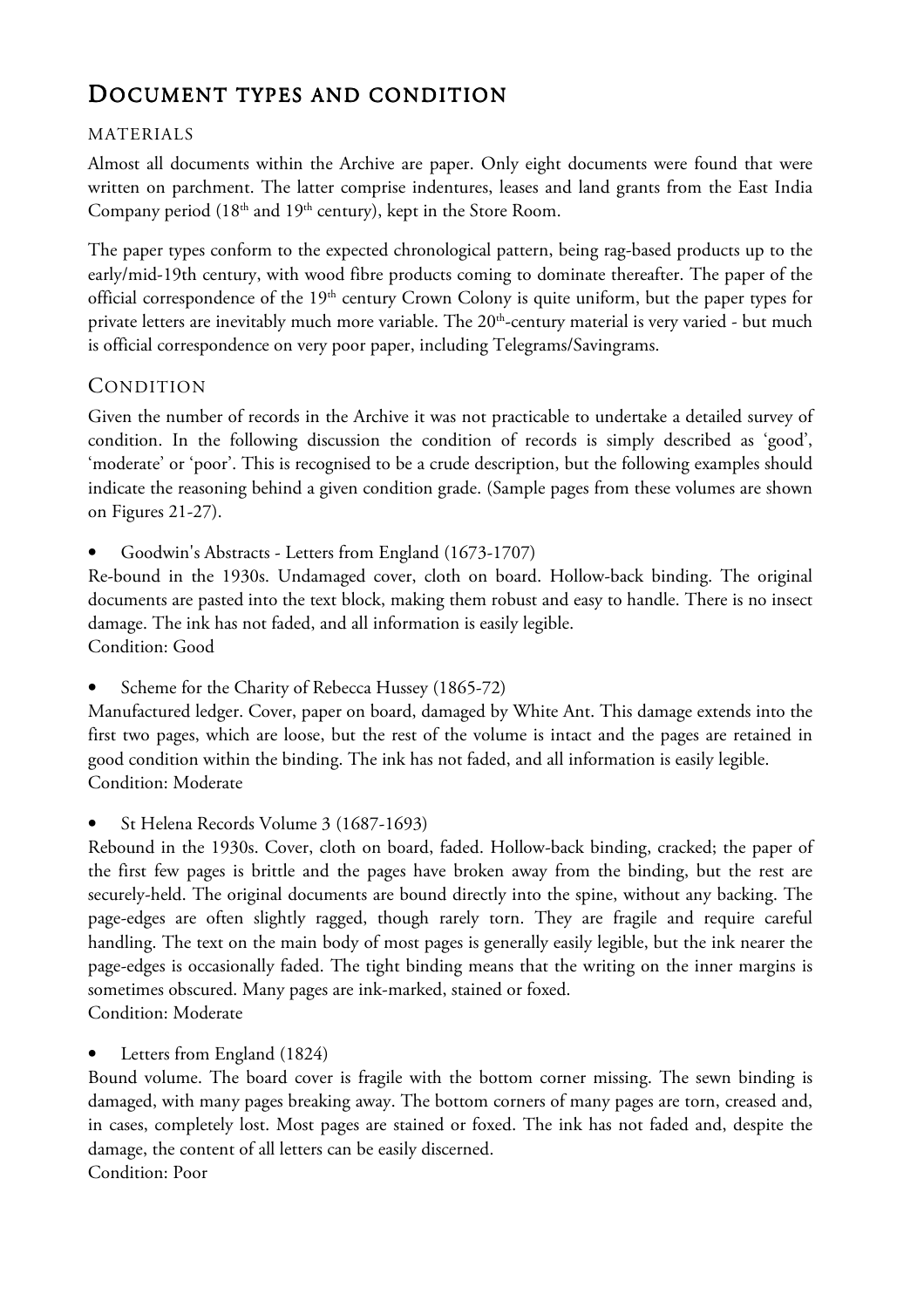• Accounts of the Social Society (1860)

Severe White Ant damage. Hollow-back binding, virtually disintegrated, leaving the cover and many inner pages loose. There are large holes through the entire volume and individual pages are extremely fragile. Pages are stained, and the ink faded. Much of the information is now illegible or completely lost.

Condition: (Very) Poor

### REPOSITORY AND READING ROOM

The records in the Repository and the cabinet in the Reading Room are mostly in moderate or good condition. It is estimated that about 80% of the records have survived well and are in good bindings.

As noted above, many of the key series have been rebound. This includes all of the  $17<sup>th</sup>$ -century EIC records and most of those for the 18<sup>th</sup> century, notably St Helena Records and Letters from England. These records therefore survive in good or moderate condition within robust bindings – although many of the individual pages are fragile and some exhibit signs of limited White Ant damage. Some volumes have been conserved by the addition of laminated tissue. It is likely that the materials used for these repairs were Chinese tissue paper and animal glue. Whilst this has added strength to the pages, many of which had slight or major tears, the tissue hinders the digitisation process because of its reflective qualities.

A proportion of the records (approximately 20%) are in a significantly poorer condition. The bindings have deteriorated, in some cases to the point of nearly having disintegrated, and many of the covers are also damaged or fragile. Pages can be individually fragile and sometimes loose, or becoming so. This situation mainly applies to  $19<sup>th</sup>$ -century records and, at the risk of overgeneralising, to departmental records of the local administration. For example, virtually every one of the 52 miscellaneous volumes on Shelf A1a – A4a is in poor condition; these mainly pertain to census returns, records of the Commissioner of Crown Property, and to the Surveyor's correspondence. Other series are also notable for their poor condition and/or fragility. The Vice-Admiralty Court records of the mid-19<sup>th</sup>-century are one such group, exhibiting the effects of severe White Ant damage.

As a temporary solution to the bad condition of the records, it appears that many were wrapped in string-bound, brown paper packages. The brown paper may well contain lignin, and is therefore potentially damaging to the documents.

### THE STORE ROOM

The condition of the records held in the Store Room is far poorer than those in the Repository. Many, in fact, have probably been placed there precisely because they were not in a suitable form, or a fit state, to be stored on the Repository shelves. This creates a situation whereby many of the most vulnerable records are kept in the least suitable conditions.

Of the records examined within the Store Room very few could be considered to be in good condition Most of the bound volumes are in various states of degradation, whilst the unbound records are kept in boxes that are unsuitable for the purpose.

### BINDINGS

The majority of records in the Repository and Reading Room are contained in bound volumes. Many (particularly those of the  $19<sup>th</sup>$  and earlier  $20<sup>th</sup>$  century) were created in manufactured ledgers, whilst other groups of collated documents (e.g. Secretary of State In-Letters) were bound into volumes at the time of receipt (usually annually).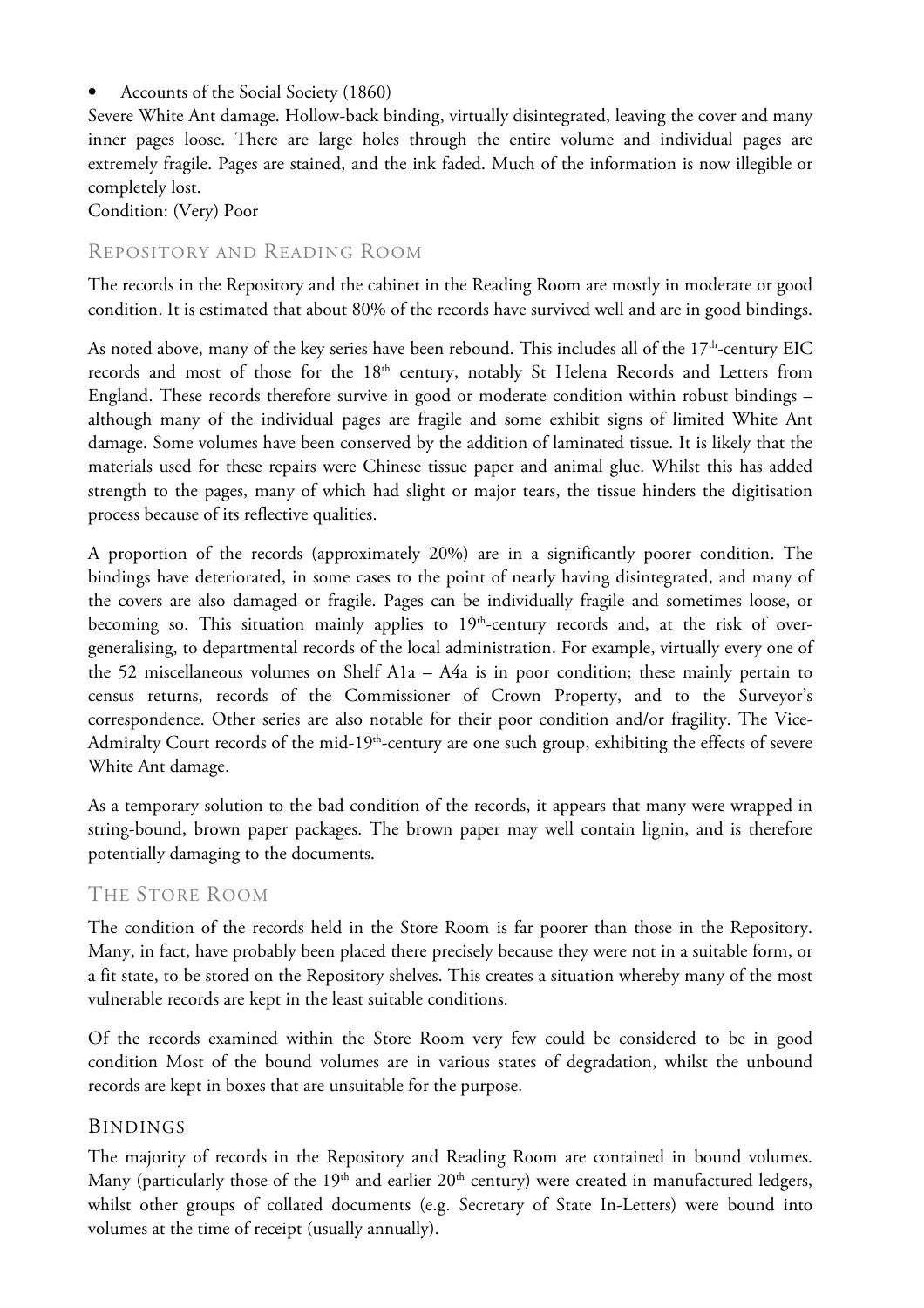Some volumes have been more recently bound. Many of the East India Company volumes were rebound in the 1930s, including the whole series of the St Helena Records. Since the establishment of the Archive in the 1960s there has been a rolling programme of binding, primarily into squarebacked, string bound volumes. There are now a significant number of records bound in this way, including the Colonial Secretary's In- and Out-Letters, other 19<sup>th</sup>-century departmental records, and the 19<sup>th</sup> and earlier 20<sup>th</sup>-century newspapers.

A survey of the Archive identified four basic binding types. Examples of these, together with sample descriptions, can be found as Figures 28-31. In addition there are volumes, originally bound, which have lost their boards or are completely disbound. The binding types comprise:

- Full vellum
- Russia leather
- Library buckram (rounded- and square-backed)

Unbound records in the Archive are found in flat, folded and rolled form. There are approximately 100 packets of unfolded records kept on the shelves of the Repository, plus 40 rolled maps and plans on top of Shelf B. A single box on Shelf A contains wills from the Crown Colony period; these are all folded.

The unbound records in the Store Room are mostly kept flat, in boxes. There are a little over 200 folded items: East India Company indentures, leases and land grants (50, including 8 on parchment); auction records of the Vice Admiralty Court (120); and the Hussey Charity (45). Most can be unfolded and flattened without difficulty, with the exception of the parchment items which are very stiff.

# USAGE

Although there is a Visitors' Book in the archive, this does not record the subjects of research. However, from discussions with the archivists it has been possible to determine which document groups are the most requested and heavily used. It was originally intended to rate the usage of all documents on a sliding scale (e.g. High, Medium and Low) but this was not practical. Essentially there is a small group of documents such as registers and newspapers which are quite intensively used, whilst the remainder are only accessed on a very occasional basis – usually by visiting scholars with a particular research agenda that goes beyond everyday lines of enquiry.

Most requests for information that are received by the Archive relate to genealogical research. The registers of Births, Baptisms, Marriages, Deaths and Burials are the most sought-out documents within the Archive, and are accessed on an almost daily basis. These registers only begin in the mid 19<sup>th</sup> century, and therefore visitors attempting to trace their ancestors further back tend to search within the more general East India Company records of the 18<sup>th</sup> and early 19<sup>th</sup>-century volumes.

Newspapers, both historic and modern, are also popular. These are often simply of general interest to visitors, but – as discussed below – certain volumes are more heavily used then others because they relate to particular eras. Local history researchers also seek out magazines such as *Wirebird*, which has been produced since the 1950s and contains many useful studies relating the island's cultural and natural history.

Official use by government employees (e.g. for legal purposes) tends to focus on the  $20<sup>th</sup>$ -century material. The documents requested primarily relate to deeds, wills, births, marriages and deaths.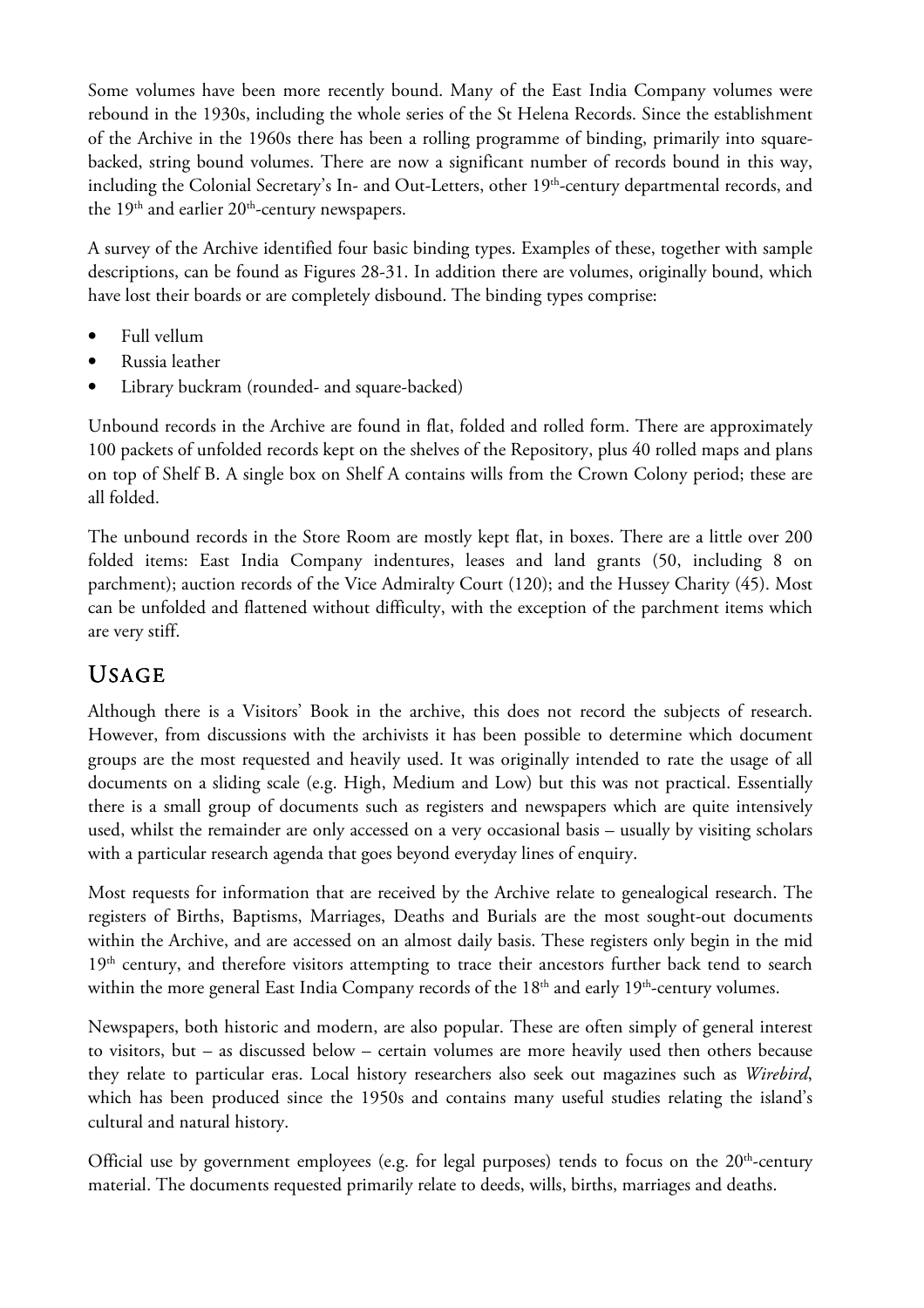Certain historical periods attract more attention than others. Despite its intrinsic academic importance (see Stern 2009) the  $17<sup>th</sup>$ - and  $18<sup>th</sup>$ -century material relating to the East India Company colony is not greatly used. Scholars, with the notable of exception of Stephen Royle (2007), have tended to rely on sources available in London, or on the edited records compiled by Janisch (1908) or Gill and Teale (1999).

The Napoleonic period inevitably excites the greatest international interest in St Helena. Numerous English authors have used the material for their Napoleonic studies, the most renowned being Norwood Young, G.C. Kitching and Arnold Chaplin. Following their footsteps some French historians (e.g. Ernest d'Hauterive, Paul Ganière, Alberic Cahuet) also came on the island to use this material but only used the volumes with obvious connections (i.e. the 1815-1821 Records) and the death and birth registers. Although the other material for this period within the Archive has little direct connection with Napoleon, they have been extensively studied by the Honorary French Consul Michel Dancoisne-Martineau (published as *Chroniques de Sainte-Hélène*, 2011) and with colleagues Bernard Chevallier and Thierry Lentz (published as *Sainte-Hélène: Île de Mémoire*, 2005). Otherwise – because of the distances and the time required by historians and students – it is not accessed on a particularly regular basis. The numerous authors on Napoleon tend to dwell on secondary accounts rather than investigating the primary sources on St Helena. Nevertheless, there are dedicated 'Napoleonic tours' brought to the island, and on occasion these do visit the Archive. Little primary research is undertaken but certain documents – notably Napoleon's death entry – are brought out for show.

St Helena's role in the abolition of the slave trade has attracted a certain degree of attention, with a small number of researchers having looked at this mid 19<sup>th</sup>-century material over the last decade (Pearson et al. 2011; van Niekirk 2009a and b; Van de Velde 2011). Given the rising academic profile of Rupert's Valley, it is reasonable to assume that this interest will increase.

The island's use as a prison or place of exile provides a focus for late  $19<sup>th</sup>$ - and early  $20<sup>th</sup>$ -century research. The imprisonment of the Zulu chief Dinizulu between 1890 and 1897 attracts study of the small number of documents that relate to this episode, whilst St Helena's role as a concentration camp for Boer soldiers between 1900 and 1902 draws far greater attention. There remain strong connections between the island and South Africa, with some Boers having settled on the island after they were freed. There are frequent visitors coming out to research this period – most with a focus on family history. The births, deaths and marriages registers for this period are particularly intensively used, as are the contemporary newspapers.

Without a record that details individual researchers' topics, it is difficult to go beyond these generalities. Examination of the existing literature (mostly unpublished studies, held locally on the island) can be used to suggest other areas of interest. These include:

- The military installations and armaments of St Helena
- Maritime history and archaeology
- The whaling industry
- The Eastern Telegraph Company and the Atlantic Telegraph
- $\bullet$  20<sup>th</sup>-century colonial history, with emphasis on social and economic matters
- Local history
- Heritage-related planning: documentation on individual sites or properties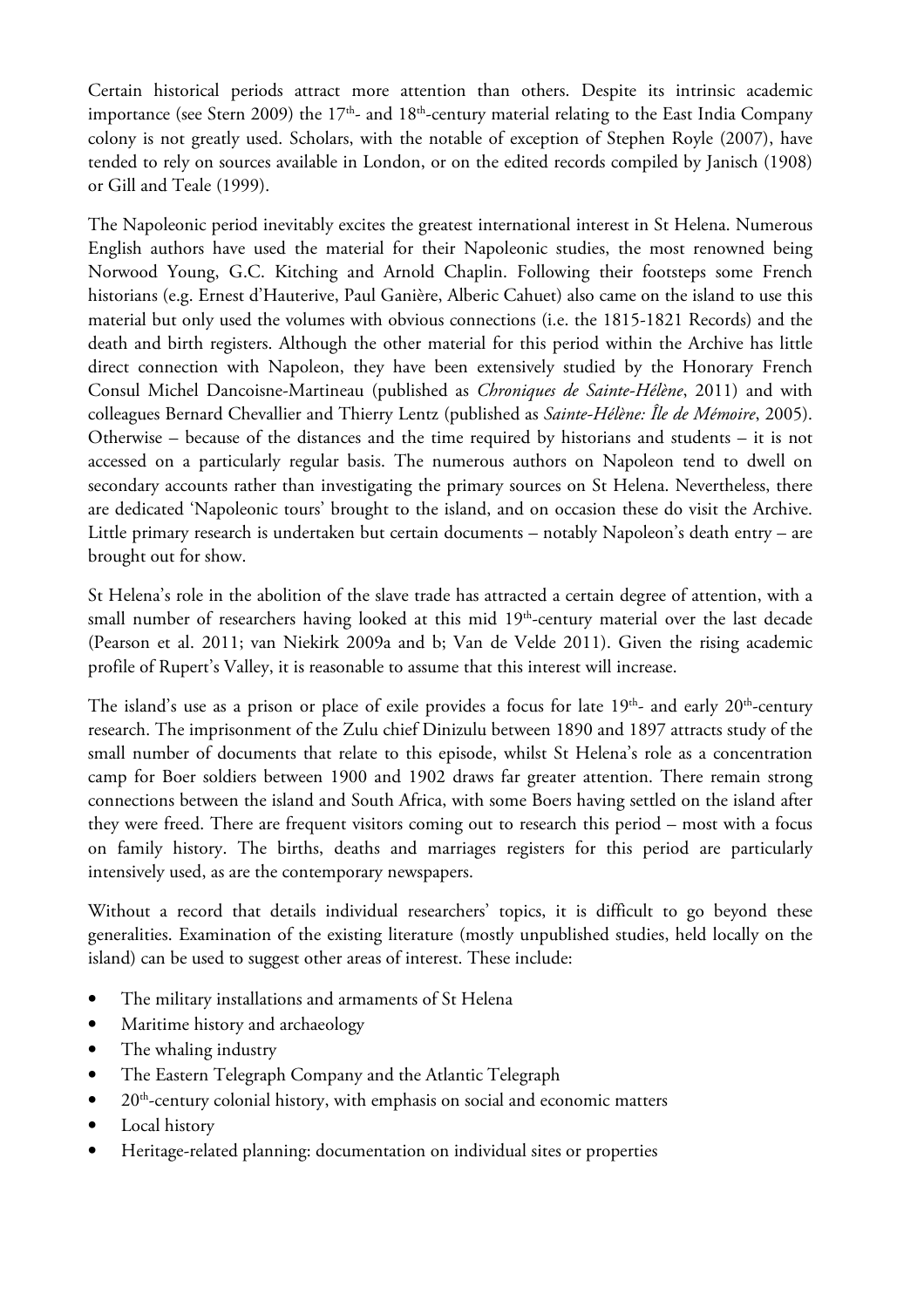# OTHER COLLECTIONS OF HISTORICAL DOCUMENTS ON ST HELENA

Whilst the Archives hold a significant proportion of St Helena's historical material, a very considerable amount exists elsewhere on the island. That said, no sizeable collections of  $17^{\text{th}}$ - or  $18^{\text{th}}$ century records are known: it is a reasonable assumption that everything of this period that survives has been gathered in the Archive. However, there exist important 19<sup>th</sup>- and 20<sup>th</sup>-century records in government and private hands. No audit of this material was possible during the pilot project. However, the situation appears to be broadly similar to that described by Smith (1993), with the caveat that some records have been moved, and others are rumoured to have been damaged or destroyed.

All departments of SHG hold their own later 20<sup>th</sup>- and 21<sup>st</sup>-century records, but some also retain official records that date to the mid-20<sup>th</sup> century, or earlier. In the context of an archive with greater space and better facilities, there are strong arguments for migrating all of the official records into a single collection. The Directorates holding 'historical' records include:

- Crown Estates (including Plantation House)
- Agriculture and Natural Resources
- Finance
- Legal, Lands and Planning
- Secretariat
- Postal and Customer Services
- Health and Social Welfare
- Education and Employment
- Infrastructure and Utilities

Privately owned collections are currently under the care of:

- Museum of St Helena. Newspapers, land registers, photographs, maps, engravings, the Archives of the Ancient Order of the Foresters, Archives of the Secondary Selective School/Two-teir Education System and a small library of printed books. This collection also includes historic sound recordings and motion pictures. Period: 19<sup>th</sup> to 21<sup>st</sup> century.
- Baptist Church.  $19<sup>th</sup>$  and  $20<sup>th</sup>$ -century records for births, baptisms, marriages and deaths.
- Cable and Wireless. Documents relating to the Atlantic Telegraph and early telecommunications.
- The Castell Collection (Princes Lodge). Maps, plans and photographs of the 19<sup>th</sup>- and 20<sup>th</sup> century.
- Thorpe family collection. Photographs, miscellaneous documents, predominantly 20th century.
- Solomons. Commercial records dating from the early  $19<sup>th</sup>$  century.

## DUPLICATE RECORDS

#### EAST INDIA COMPANY PERIOD

The British Library holds an extensive collection of Factory Records for St Helena, dating from 1676 to 1835 (Archives and Manuscripts, Catalogue Reference: IOR/G/32) (See also Moir 1988). This comprises 163 volumes, the outline content of which is described as: Laws and ordnances of St Helena, 1677-1714; Consultations, 1676-1696, 1699-1836; Law consultations, 1791-1793; Quarter Sessions proceedings, 1793-1801; Proceedings of Courts of Enquiry, 1798; Judicial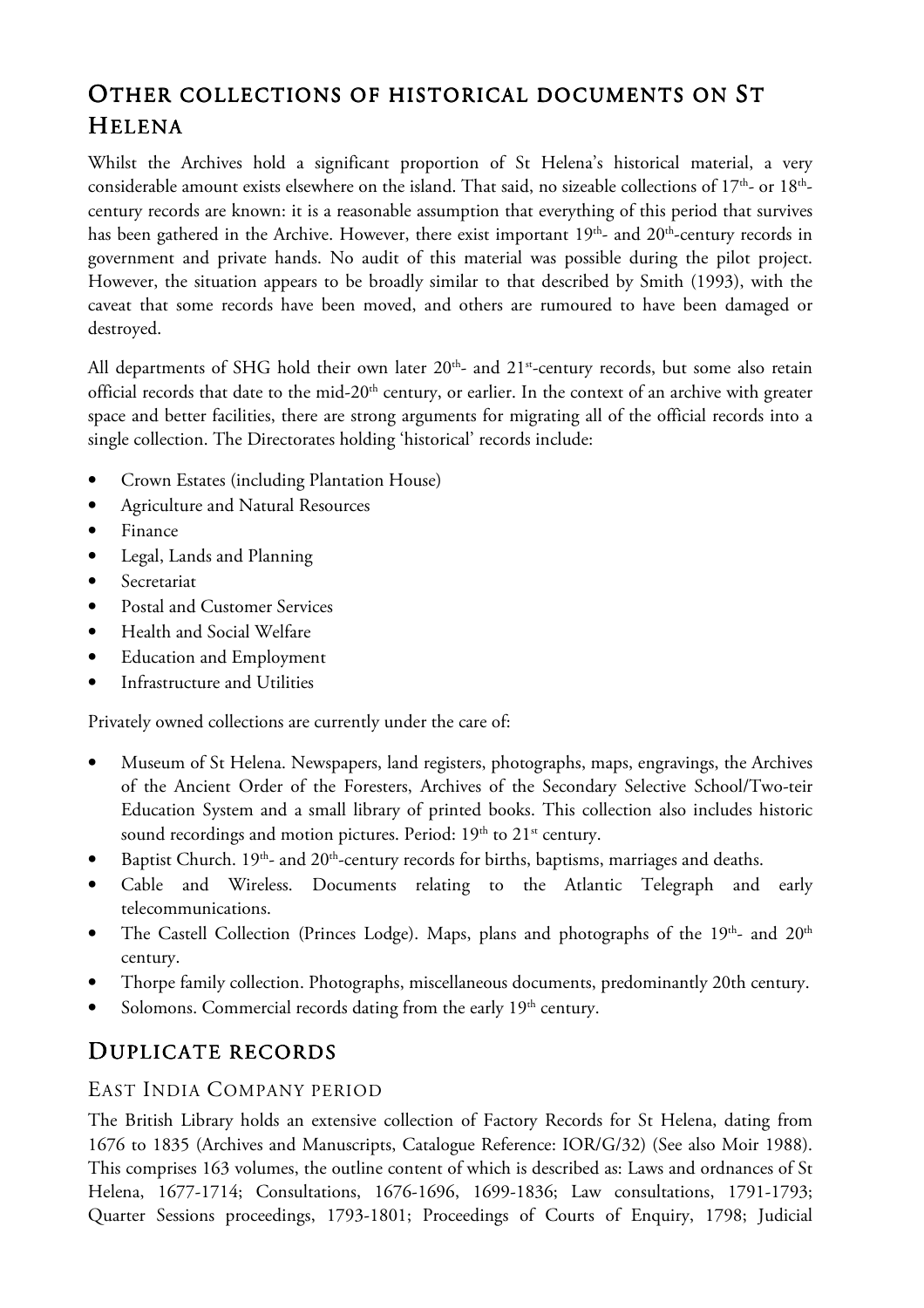consultations, 1804-1835; Land revenue consultations, 1824-1825; Military consultations, 1824- 1835.

There is, however, a general consensus amongst scholars of the East India Company that the records for St Helena kept on the island are likely to be more complete than those held in UK collections. Certainly for the late  $17<sup>th</sup>$  century there are significant gaps in the records housed in the India Office collection of the British Library. In particular, there are no records for the period between summer 1676 and spring 1682 or between early 1685 and mid 1694, and none between 1696 and 1699. All of these gaps can be supplied by the St Helena archives (c.f. unpublished report deposited in the Archive by an un-named PhD student who researched and transcribed the documents of this period).

The situation with regard to the  $18<sup>th</sup>$  and early  $19<sup>th</sup>$ -century records is not known. There must be considerable replication, but only direct comparison of the volumes held in the British Library and St Helena can determine exactly how much of the local-level information was transmitted back to London. This issue – of how much data the island's governor chose to provide to the Court of Directors, and how much he withheld – would make for a fascinating study of colonial and Company governance.

The Company records held on St Helena will not be exact facsimiles of those retained in London. Many are annotated – most probably by Governor Janisch during his researches in the late  $19<sup>th</sup>$ century. Moreover, the document order within each bound volume is probably different.

### CROWN COLONY PERIOD

For the high-level correspondence between the Governor and the Colonial Office, there is considerable cross-over between the records held in the National Archives and on St Helena. For example, the 1841 volume of Secretary of State's Despatches, combined with the Despatches to England for the same period, contain letters that are also present in CO247/56. The records are not precise facsimiles, however, since the letters were often annotated by the recipients: this offers key evidence for the historian.

A certain amount of local-level material was transmitted to London by the Governor, but this was the exception rather than the rule. As a result, few of the departmental records and little of the local correspondence survives elsewhere than St Helena.

The period of St Helena's role in anti-slavery in the mid 19<sup>th</sup> century provides an illustration of the balance of the collections held on the island and elsewhere. The high-level correspondence between the Governor and Colonial Office is found in both Jamestown and London, though the collections are not exact duplicates and are differently ordered. This correspondence includes a significant volume of locally-generated letters, financial accounts and other information related to the Liberated African depot. However, the greater part of local correspondence – which provides an essential backcloth to the overarching political events – was never sent to London and only survives in the Colonial Secretary's In- and Out-Letters. The records of the Vice-Admiralty court are incompletely preserved in St Helena's Archive, due in large part to the destruction of many documents by White Ant. Only certain years/periods are completely represented, in volumes which in some instances are extremely fragile. The FO84 series of the National Archives contains duplicate records of many (though not all) of the court cases, but lacks the underpinning detail, such as trial transcripts and ship-breaking accounts.

Away from governmental records, there is an element of duplication, but much survives only on St Helena. Family records exist only on the island. The British Library holds a set of 19<sup>th</sup>-century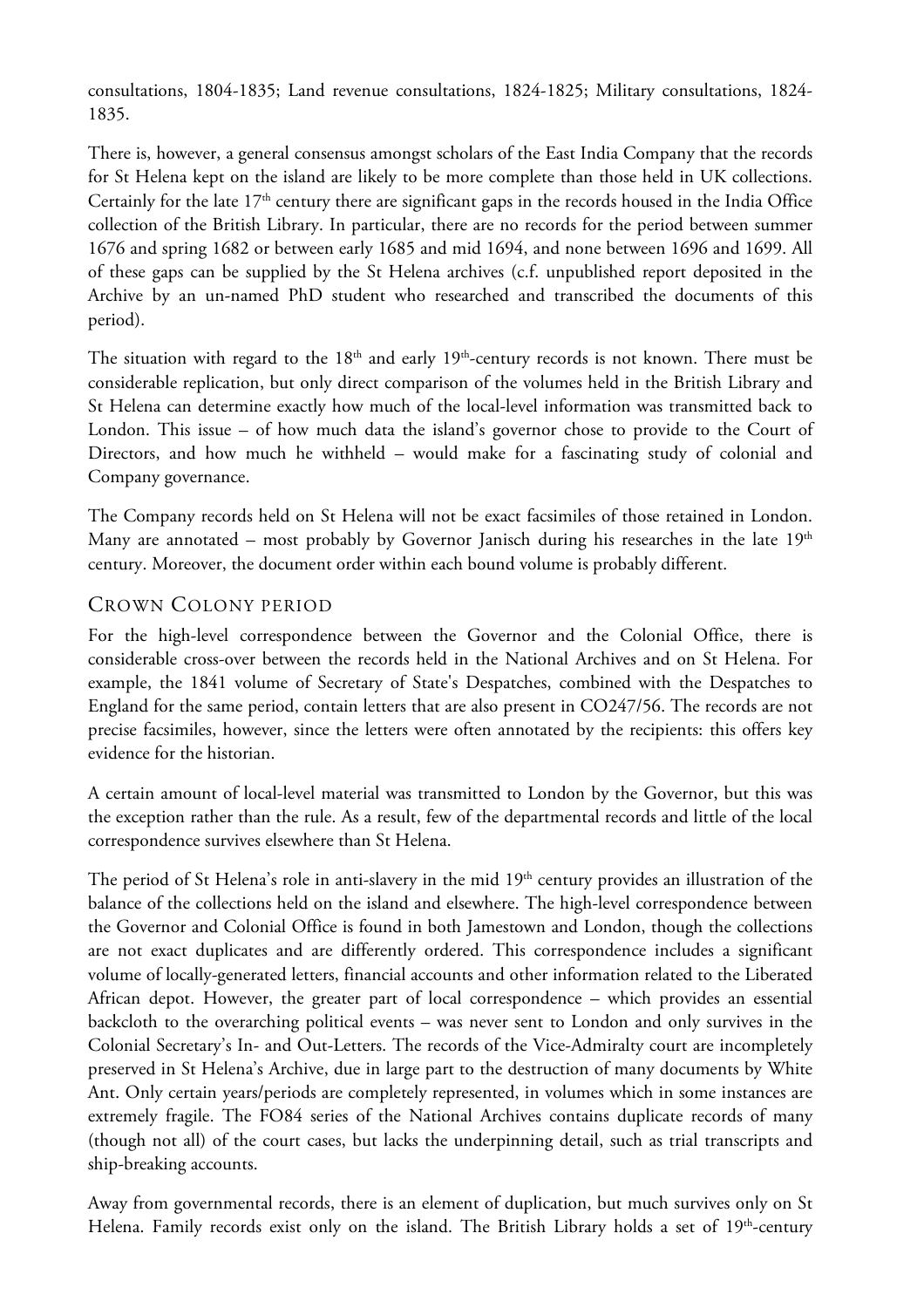newspapers for St Helena on microfilm, beginning with the *St Helena Herald* for 1853. There are significant gaps, however, as evidenced by the holdings for the *St Helena Guardian* from 1861-1912. The collection in St Helena's Archive is far more comprehensive.

In summary, although there are parallels in UK collections of some series within the Archive, there is virtually nothing which is an exact duplicate. Indeed, the only series for which there is complete replication is the Blue Books, which are held in the CO 252 series of the National Archives. And, where similar or identical documents exist, they tend to do so in collections which are different in scope, and differently ordered. Detailed historical research about St Helena therefore requires reference to collections both on the island and elsewhere.

The existence of parallel material does indicate a potential order for future digitisation, i.e. creating a surrogate record on the basis of copying unique records first, whilst giving a lower priority to those for which copies (or partial copies) exist. However, in terms of an historical resource, there is little in the Archive for which the creation of a surrogate copy is not justified.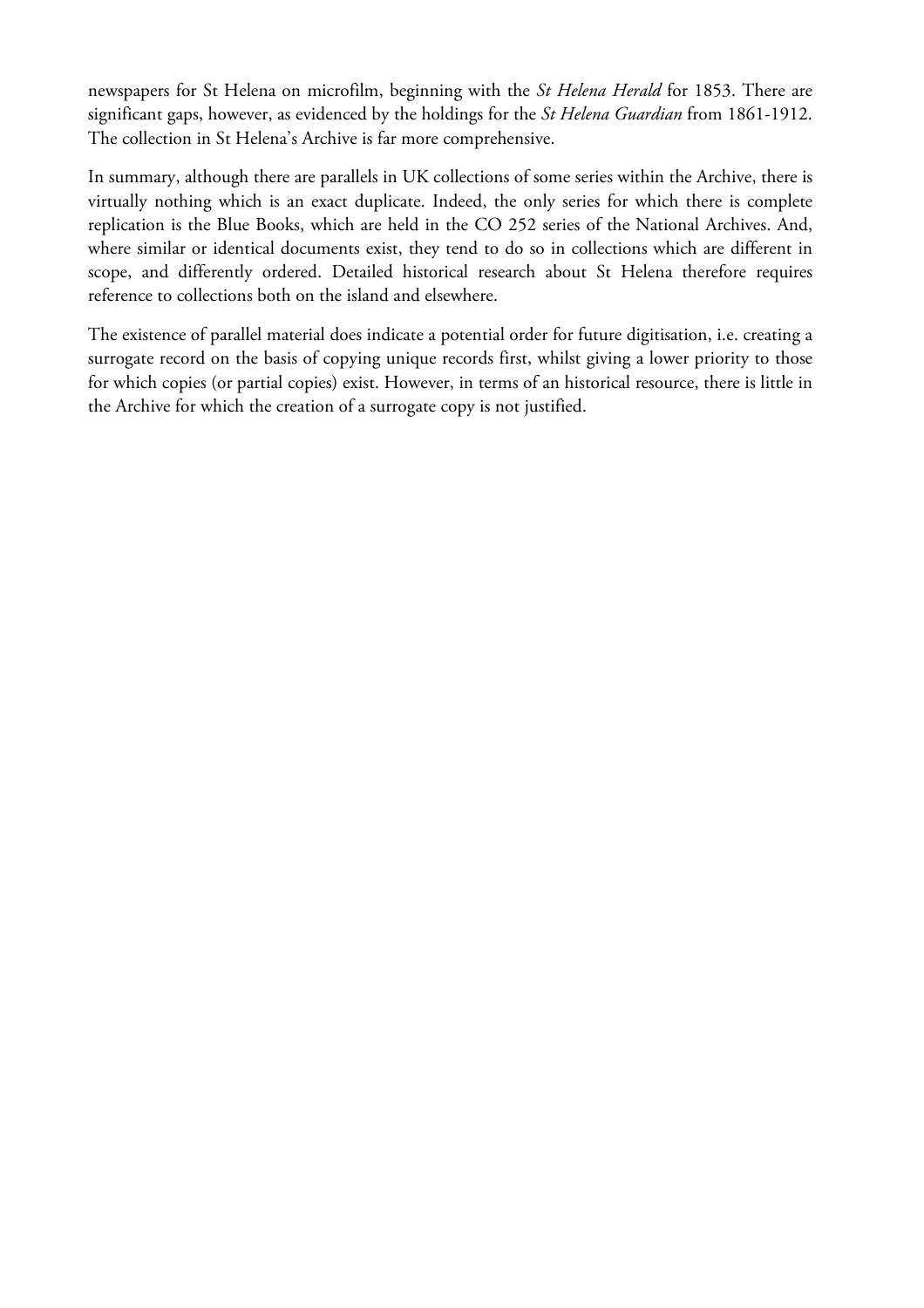## EQUIPMENT SPECIFICATION QUIPMENT SPECIFICATION

## PHOTOGRAPHY

Photography was undertaken with a Nikon D5100 camera (16.2 megapixel sensor) in combination with a Nikon AF F1.8 35mm prime lens. Taking into account the sensor's 1.6x crop factor, this equates to an actual focal length of 56mm. For the photography of the largest volume (St Helena Records Volume 6) it was necessary to use the camera's kit lens (28-55mm) at 32mm focal length (= 51mm). This lens is of lower quality than the 35mm prime, but proved perfectly adequate. A wireless shutter release control was used for all photography, removing any possibility of camera shake.

The camera was mounted on a Kaiser RS2 copy stand with a column height of 75cm. A ball and socket tripod head was used to rotate the camera 90°, so as to align it in portrait format with the books below. The documents were placed on a custom-built table with a sliding top. This enabled photography of facing pages of a book to be undertaken without moving either the camera or touching the actual book.

Lighting was provided by two lamps with daylight fluorescent bulbs.

The camera was tethered to the computer via a micro-USB2 cable. Images were transferred directly to the PC's hard drive (as opposed to being placed on the camera's memory card).

### **COMPUTER**

The computer used for the project was an ACER Aspire X1437 with the following specifications:

- Processor  $-1.65$ GHz
- $RAM 4gb$
- Operating system Windows 7 Home Premium 64-bit

### SOFTWARE

The following software was used:

- Adobe Lightroom 4 (64 bit)
- Syncback SE v5.11.3.0
- Checksum for Windows v1.2.3.9 (corz.org)
- Rename Expert

### IMAGE FORMATS

Photographs were taken in NEF (RAW) format and exported via Lightroom as uncompressed TIFFs. Each RAW file was of the order of 15.5 mb. The TIFFs were generally exported at between 4.5 and 5.5 megapixels (depending on the nature of the item being photographed) and at 300dpi resolution. This generated a file that was normally around 28.6mb.

## DIGITISED MATERIALS

The project digitised 17 documents. It generated 4234 digital photographs in RAW format, from which a parallel set of images were exported in TIFF format. The total data generated was 170 gb.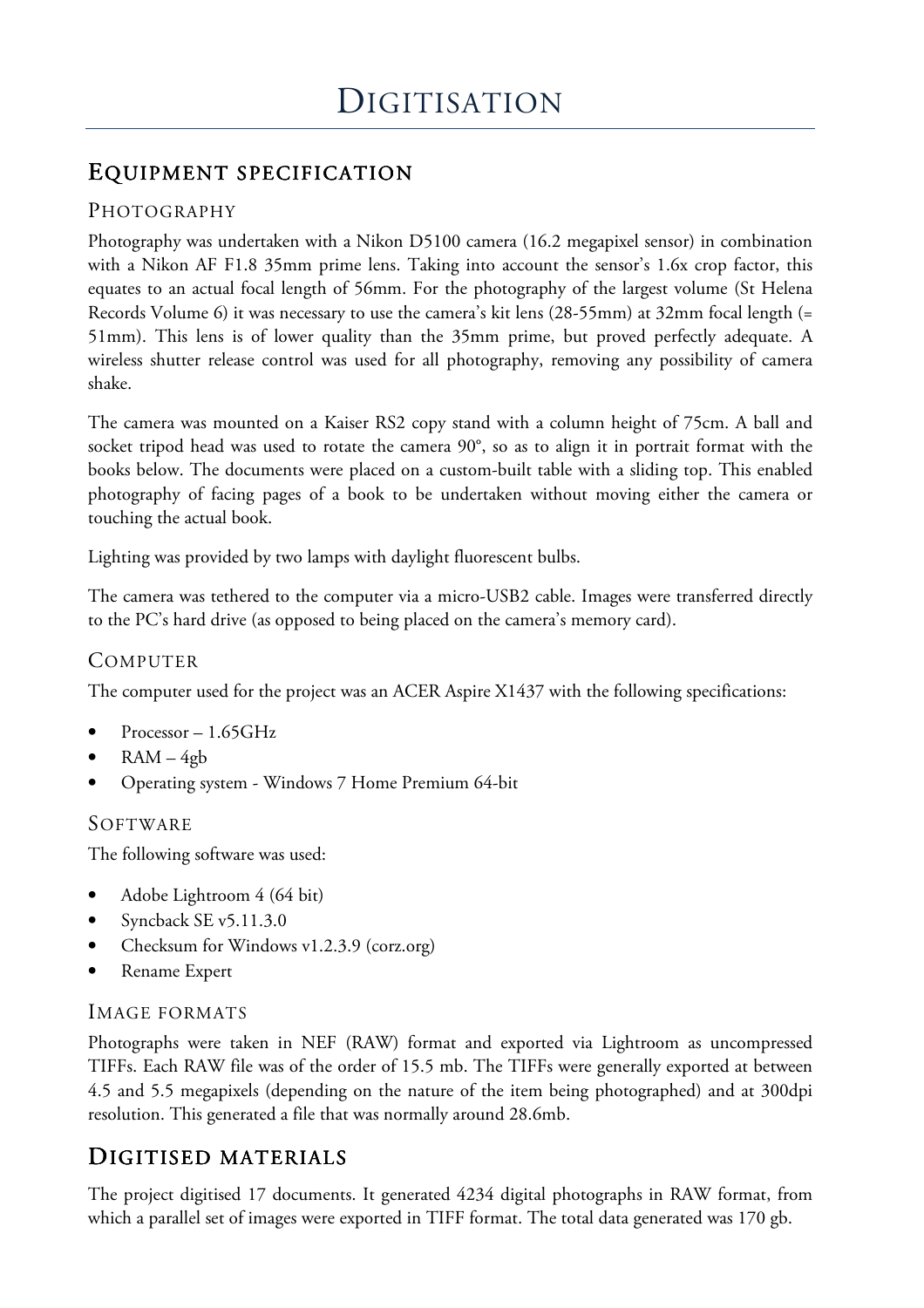The project's primary focus in relation to digitisation was the earliest East India Company records. The following volumes were digitised:

- St Helena Records, Volume 1 (1678-1683)
- St Helena Records, Volume 2 (1683-1687)
- St Helena Records, Volume 3 (1687-1693)
- St Helena Records, Volume 4 (1693-1696)
- St Helena Records, Volume 5 (1696-1699)
- St Helena Records, Volume 6 (1699-1703)
- Letters from England A (1673-1683)
- Letters from England (1673-1701)
- Letters from England (1683-1689)
- Goodwin's Abstracts Letters from England (1673-1707)

In addition, a further seven documents were digitised as part of a wider trialling process. These do not comprise a coherent group of historical material, but were selected in order to test the methodology on documents of varying size and condition, and with different types of binding. Given that the EIC volumes listed above are largely representative of the 17<sup>th</sup>- and early/mid 18<sup>th</sup>century records as a whole within the Archive, the focus of this additional trialling was on the  $19^{\rm th}$ century. The records comprised:

Secretary of State's Despatches (1841)

This is part of a major series. It is well-preserved with a hollow-back binding that is typical of many of the 19<sup>th</sup>-century records. Photographing this volume also offered the opportunity to investigate the extent to which the St Helenian records duplicate those held in the CO 247 series at the National Archives.

• Vice-Admiralty Court auction records (1846)

Folded vouchers in moderately good condition. These are representative of the roughly 200 such records held in the Store Room.

• Scheme and Minutes for the Charity of Rebecca Hussey (1865-72)

This volume is typical of many of those in the Store Room. It is a moderate to poorly-preserved volume, with damaged binding and cover and minor white ant damage. It required careful handling but the condition was not so poor as to render photography a damaging process. This volume also contained stapled letters from the 1930s, thus introducing another record-type into the trial.

• Census of the Island of St Helena (1881 and 1911)

These are small, easily photographed records. They are printed, as opposed to hand-written. Photographing these records allowed for experimentation on lower-resolution TIFF exports, with a view to minimising data storage requirements in any longer-term digitisation programme.

Banns of Marriage (1849-1924)

This volume is representative of the records held in the Reading Room cabinet, both in terms of condition (moderate) and content. This is a pro-forma book into which hand-written entries were made.

• Colonial Secretary's In-Letters (1869)

This is part of a major series. It has a square-backed, string-bound binding that is typical of a large number of records in the Archive. It contains letters from numerous authors, on different sizes and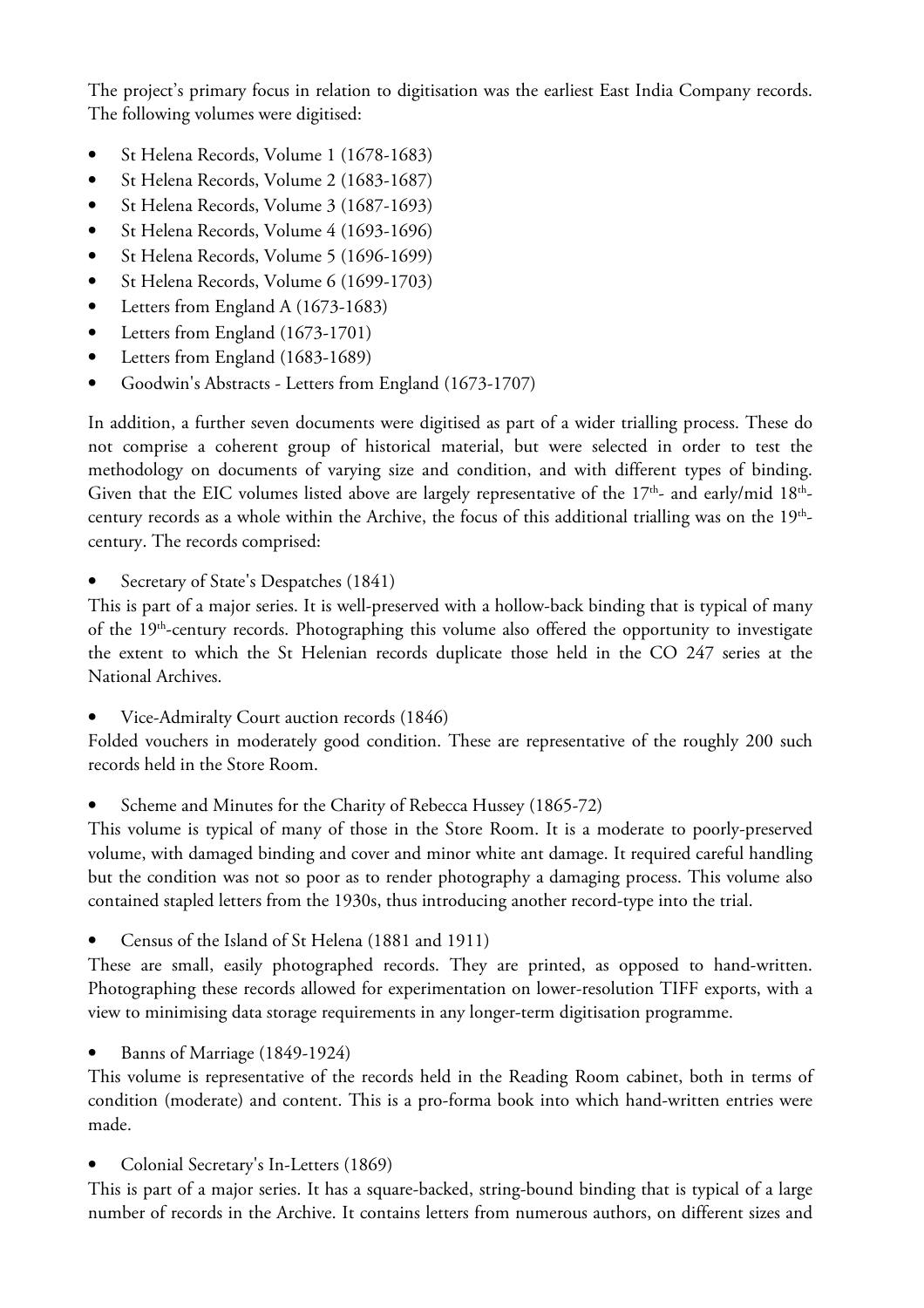types of paper. This volume was unbound and re-bound as part of the digitisation process, testing the feasibility and speed of this process.

# DATA MANAGEMENT

The primary data was stored on the PC's hard drive. This was backed up to external hard drives, using Syncback software to create and maintain 'mirrored' datasets.

- Hard Drive 1 On-site back-up. Automatically run on a daily basis
- Hard Drive 2 Manually run on a weekly basis. Kept off-site

## DEPOSITION OF DATA

The data generated by this project have been deposited at the following locations:

- Endangered Archives Programme, British Library, 96 Euston Road, London NW1 2DB
- Wilberforce Institute for the study of Slavery and Emancipation, University of Hull, Oriel Chambers, 27 High Street, Hull, HU1 1NE
- St Helena Government Archives, The Castle, Jamestown, St Helena Island, STHL 1ZZ
- Museum of St Helena, PO Box 115, Jamestown, St Helena Island, STHL 1ZZ

# TRAINING

Work with local staff and heritage personnel was carried out as an integral part of the project. The core group comprised the two full-time archivists, SHG's Information Officer and the Museum Director. The purpose was to ensure that, after the end of the Pilot project, the digitisation and listing can be continued with minimal off-island support. This training was very much a two-way process: the Museum is already in the process of digitising its collection, whilst the archivists have considerable expertise in document conservation and binding. As part of this exercise we trialled the unbinding of certain document types (notably those with deep, square-backed bindings), in order to determine the most practical approach to their digitisation.

A series of process descriptions and guidance notes were produced to aid the training process. These are included as Appendix 1 of this report.

# OTHER OUTPUTS

A short document was produced that set out the conditions of use of the Archive. This was based on the British Library's *Conditions of Use of the London Reading Rooms*, and the UK National Archives' Handling Documents.<sup>1</sup> Some customization (and simplification) was necessary to take account of the circumstances of the Archives and its limited facilities. A basic guide to document handling was also written. These documents are included as Appendix 2 of this report.

# **PUBLICITY**

l

The project has generated considerable interest on the island. St Helena Government has issued several press releases on the subject, whilst a number of newspaper articles appeared in the *St Helena Independent* and *St Helena Sentinel*. Radio interviews were given to *Saint FM* and *Radio St Helena.* A

<sup>1</sup> See www.bl.uk/reshelp/inrrooms/stp/cond/conditions.html; www.nationalarchives.gov.uk/visit/documenthandling.htm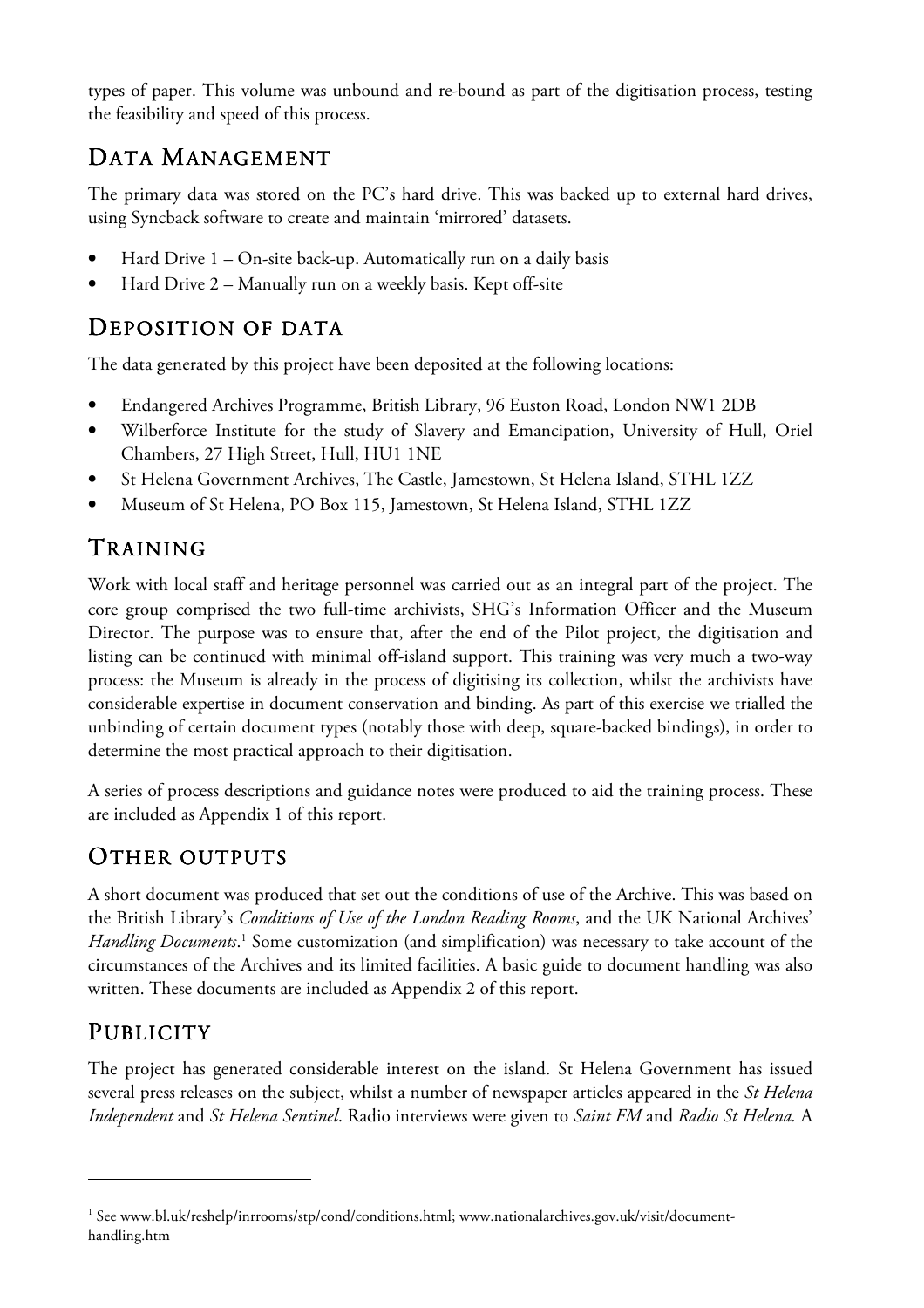public lecture on the project was also given at the Museum of St Helena. The project was also visited by the Governor and the Foreign Office's Deputy Director for UK Overseas Territories.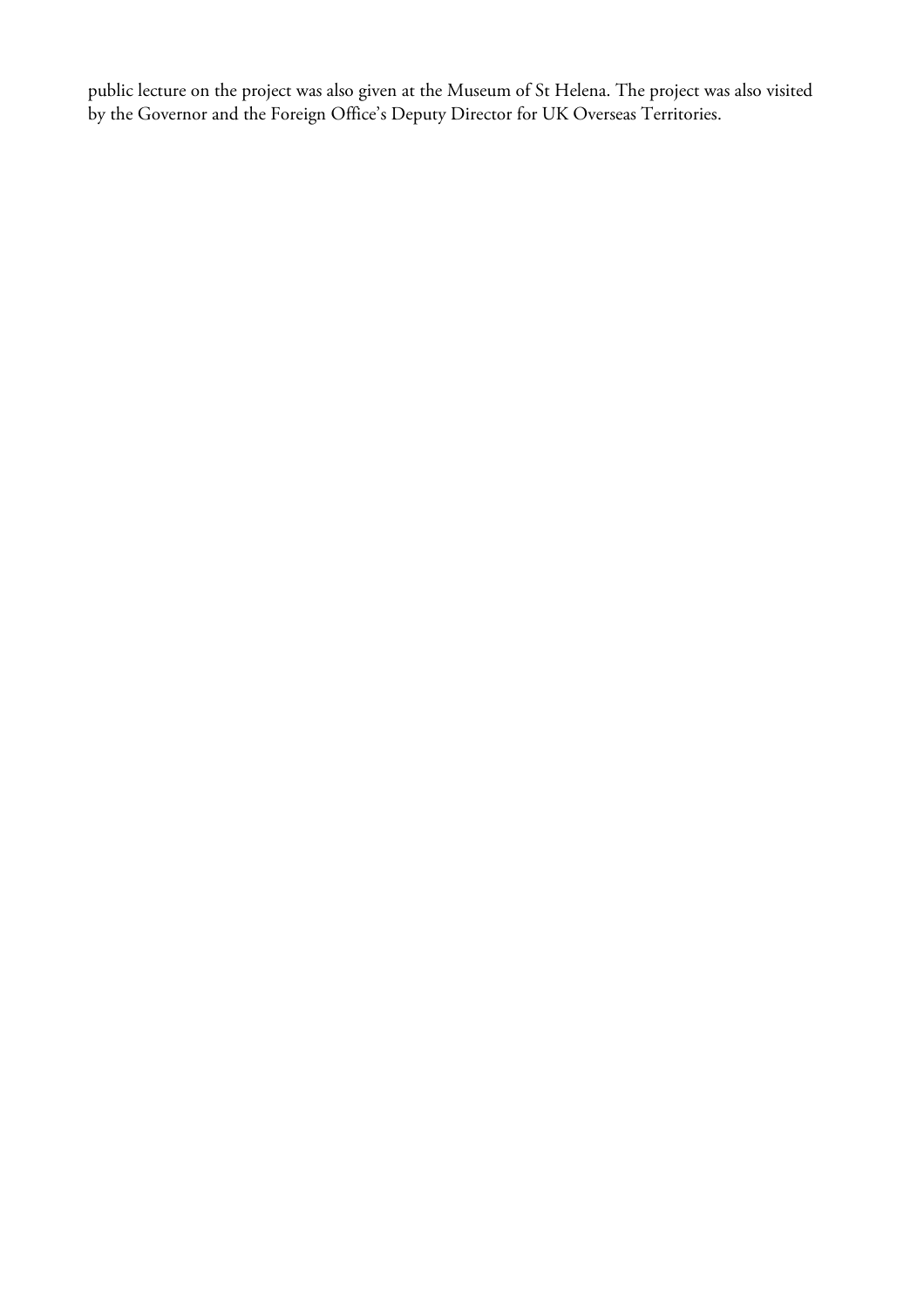# **CRITIQUE**

In overall terms the digitisation exercise was successful. The equipment worked well, and the digitised product met the required standards for quality and resolution.

At the mid-point of the project sample images were sent to the British Library for evaluation. On the basis of comments received some minor adjustments were made to the methodology, but no documents needed to be re-photographed on the basis of quality. Generally, however, the records that were digitised later in the pilot were better from an aesthetic point of view; they were photographed against a black background, without unsightly guides holding the book in place, and with a bone folder used to hold pages in place, as opposed to weights.

In the context of the potential digitisation of large parts of the Archive collection, the following comments can be offered.

## THE CAMERA AND COMPUTER

The camera equipment is capable of producing images that meet (and indeed far exceed) the minimum standards specified for digitised images.

The tethered capture process is clearly the best way to proceed, but the existing equipment is hampered by the slow transfer of images from the camera to the computer. There is a lag between the shooting of the image and its appearance on the monitor, when ideally it would be instantaneous, giving the photographer an easy way of checking that each image is sharp and correctly-framed. For individual images the lag is normally about 10 seconds, but this can grow to a couple of minutes when multiple images are being shot in reasonably quick succession. This situation arises for the following reasons:

- The camera, whilst capable of taking high-quality images, does not process RAW images particularly quickly
- The computer is not specified for fast graphics processing
- The connection between the camera and the computer was via a USB2 connection
- Adobe Lightroom, for all its many other qualities, does not process images particularly quickly

This problem can be partially solved by a higher specification computer, i.e. one with a faster graphics card and more RAM. A gaming PC would be ideal. Different camera control software (e.g. Camera RC) produces faster results than Lightroom in terms of time from photograph to screen display (though they lack Lightroom's ability to manipulate the generated image). With regard to the camera itself, a professional grade sports model would have the capacity to process multiple RAW images at high speed. A camera with a USB3 interface would obviate the slow transfer associated with USB2 cables.

## LIGHTING CONDITIONS

The combination of natural and artificial light worked well for most photography. Ideally the natural light would have been excluded, but since the work was being carried out in the public Reading Room this was not practicable. The amount of light coming from the window was relatively small, and the fluorescent lamps were dominant, meaning that any changes in outside conditions did not affect the colour of the images.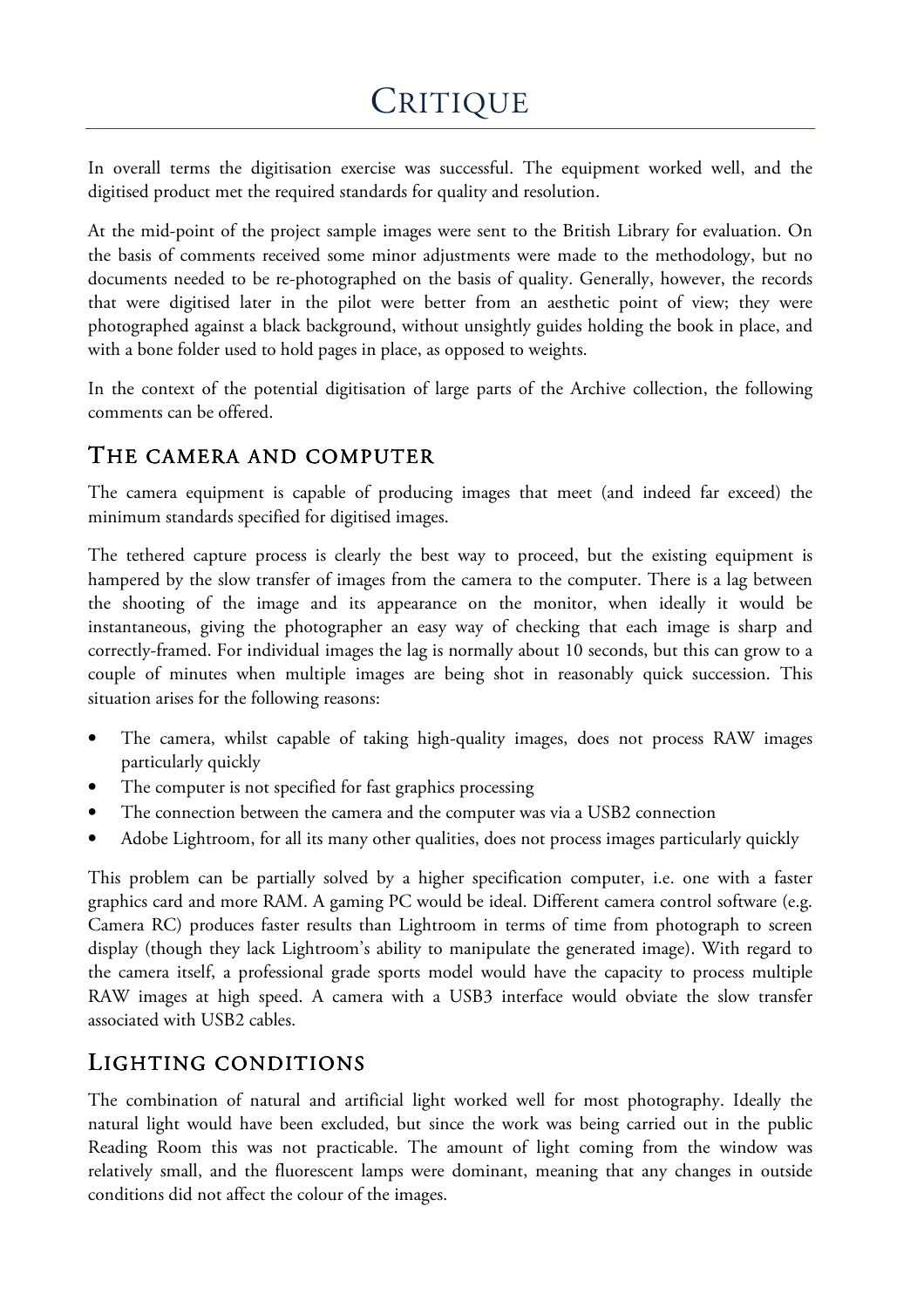Unfortunately, the lamps cannot be used for many of the volumes of the St Helena Records. These have been conserved by use of tissue lamination, which gives a sheen to the page surface and reflects any strong light source. During the pilot study St Helena Records Volume 6 was photographed with only natural light: this could only be done on a day when conditions outside were bright, and several custom white balance measurements had to be taken to ensure that there was consistent colour across all photographs for this volume.

The placing of non-reflective glass onto the page might be investigated as means of allowing artificial light to be used. Indirect ambient artificial lighting arrangements might also be attempted. Otherwise the method used for Volume 6 is adequate, though some sheen will have to be accepted.

## DOCUMENT SIZES

The copy stand and slide table are adequate for documents of dimensions up to about 370mm x 260mm. These can be photographed at a focal length of 35mm (= 54mm, taking the sensor's crop factor into account), and therefore do not suffer from any distortion arising from the use of a wideangle lens. To achieve this, the copy stand column had to be augmented by an additional piece of wood that gave it a little additional height (to 100cm).

However, there are many documents in the archive which are larger. These include the majority of 18<sup>th</sup>-century St Helena Records, which measure 400mm x 265mm. The digitisation of St Helena Records Volume 6 demonstrated that it is possible to photograph these with the existing equipment, using a zoom lens – albeit only just, and with the book and colour card placed uncomfortably close to each other and barely within the photograph's frame. It would be preferable for a taller camera stand to be used. For the very largest documents a different solution will need to be found. Scanning offers an easy solution for the maps and plans, but this is not an option for a very small minority of documents (e.g. the 1827-35 volume on Slave Emancipation: this is not only large but also contains multiple, complex fold-out enclosures). The creation of composite images with software such as Microsoft Image Composite Editor or PTgui Pro might be investigated for these. The only drawbacks to such software are the time inputs required and the very large file sizes generated.

## **CONDITION**

The majority of documents in the main repository will tolerate the process of digitisation. A minority are in markedly worse condition, but most can be photographed with minimal risk of damage – though the process will be necessarily slower. A few, for example the Vice-Admiralty Court records, are extremely fragile. Digitisation of these records might have to be completed using a method that requires less object handing. In their present state, however, they cannot be read.

## BACKING UP

The small volume of data created during the pilot project could be adequately stored and backed up on a series of portable hard drives, each of 500 gb capacity. The volume of data created during a Major digitisation project would be vastly larger (see Appendix 3) and a more complex, server-based solution will ideally be required.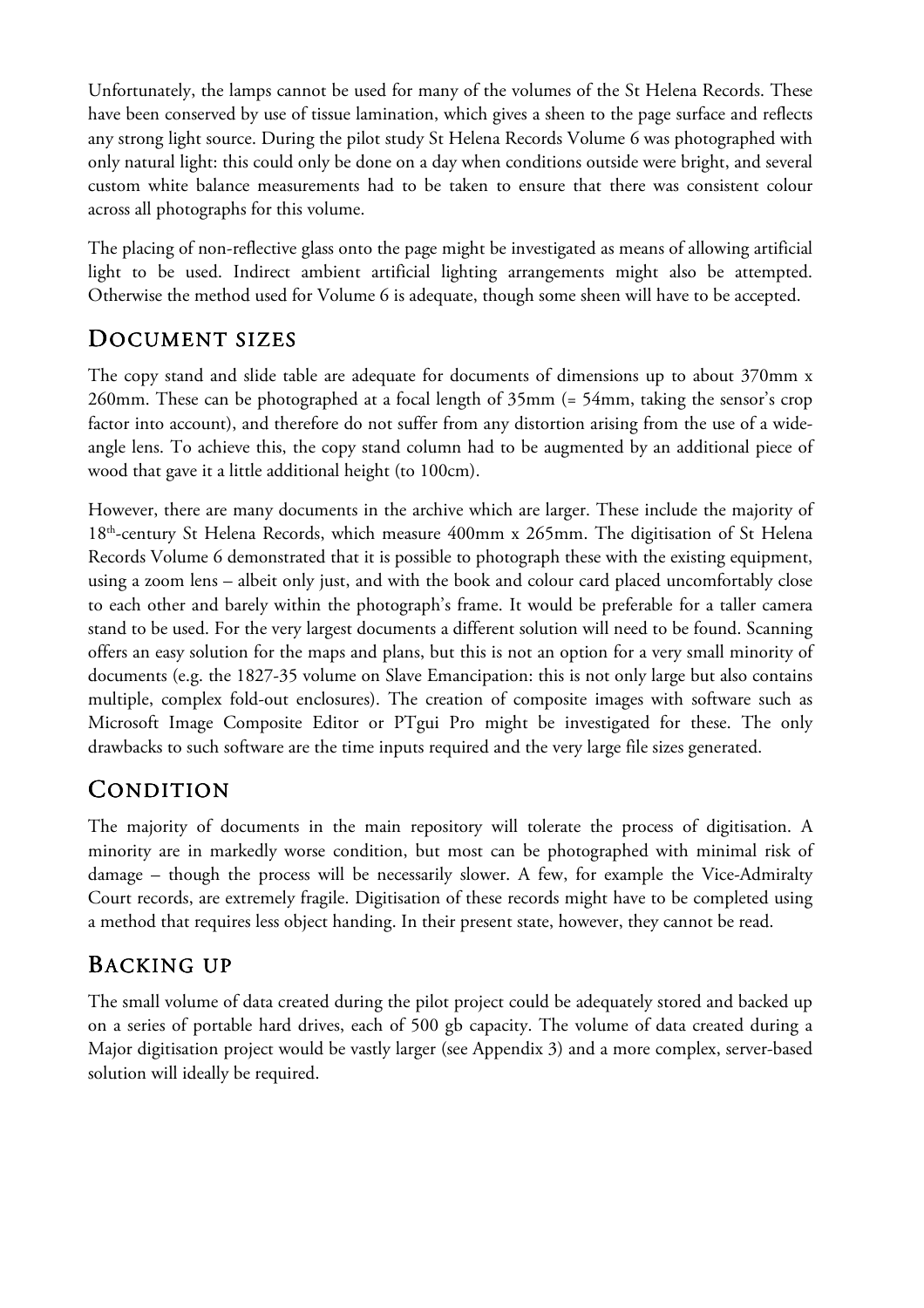The St Helena Government Archive holds, in a very compact building, a deceptively large collection of historical documents. This constitutes a substantial part – though far from the whole – of the island's archival material.

The principal problems associated with the Archive are well-known and of long-standing. They relate to facilities and staffing, which cannot be addressed without relocation to a new, purposedesigned building, alongside a major input of funding. This pilot project has focussed on the potential for preservation of the collection via digitisation. It therefore goes beyond its remit to offer any management recommendations for the Archive.

The pilot project has demonstrated that digitisation is feasible. The trial created a surrogate copy of a number of records, and developed a legacy of skills and equipment. At the time of writing the Archive staff are continuing the digitisation process, focussing on the more heavily-used records, beginning with the later  $19<sup>th</sup>$ -century newspapers.

Inevitably, however, the trial identified a variety of improvements that should be made during any larger-scale project. These comprise:

- Digitisation. Minor changes to the equipment specification, which would improve the quality and speed of the actual photography process
- Data management (1). The replacement of the standard Excel Listing spreadsheet with a more user-friendly Access database
- Data management (2). The development of simple descriptive terms for binding styles and paper types
- Data management (3). The need to generate, from the listing, a comprehensive catalogue of the Archive contents

Due to its comparatively modern date, not all of the Archive's collection would fall within the scope of a future EAP project. Nevertheless, digital preservation of the more recent material is worthwhile. Indeed, since St Helena's history since 1834 is a seamless progression from Crown Colony to British Overseas Territory, the records arguably comprise a continuous whole. A broader initiative of research and preservation on St Helena, dealing with historical records that are held elsewhere than the Archive, would also be justified. In that context, the government-owned but privately-curated archive on Ascension Island is also of relevance, since the 19<sup>th</sup> and 20<sup>th</sup>-century histories of the two islands are intertwined.

The audit undertaken for this project has demonstrated that the collection is intrinsically valuable. Moreover, in the main, it is not duplicated in any other repository. The Archive is, in short, irreplaceable. Its documents chart the history of St Helena in extraordinary detail, and also touch upon global themes, making it an important resource for international research. Digitisation on major scale is therefore justified, both as a means of preservation and to facilitate access.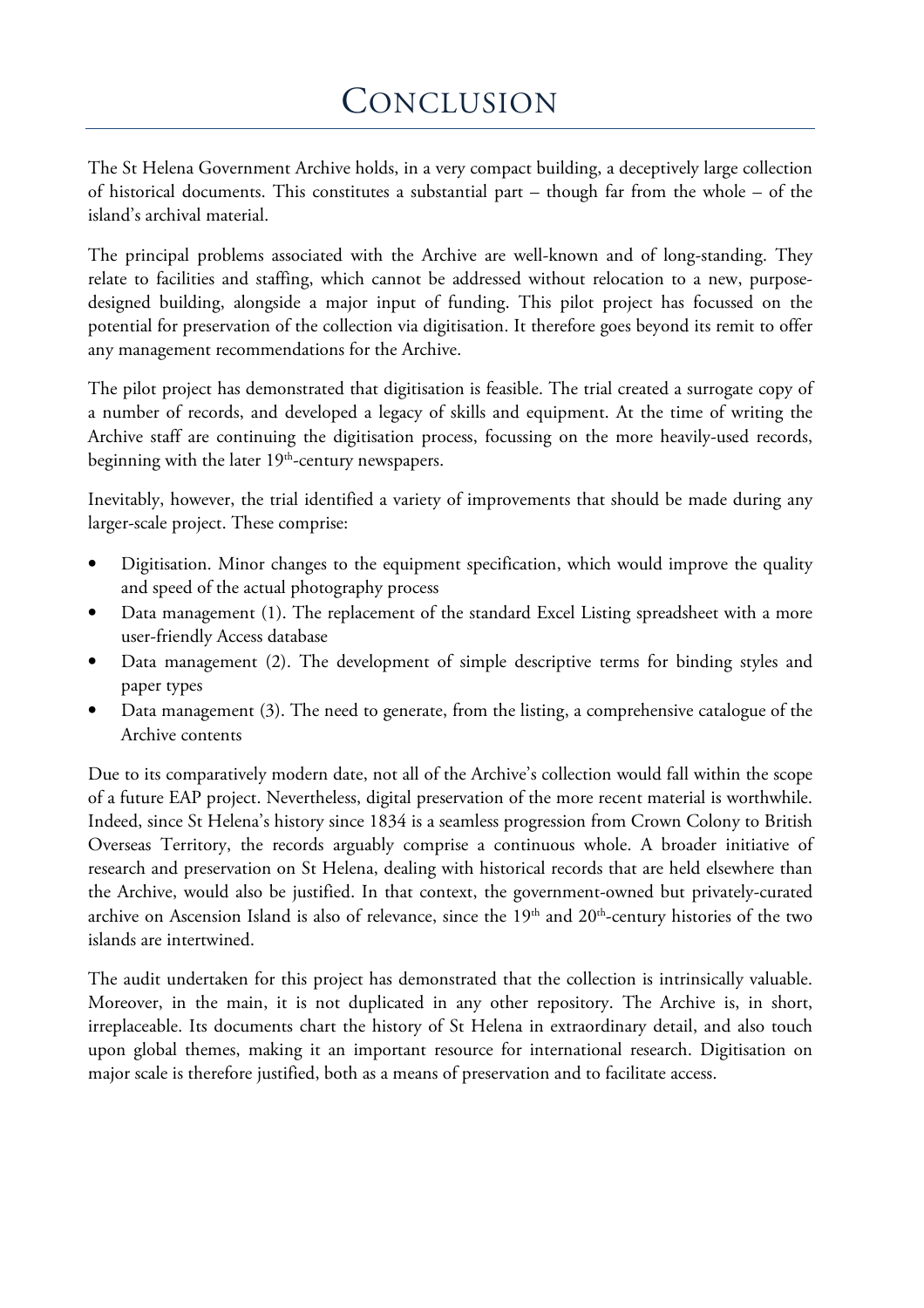Bülow, A E and Ahmon, J, 2011, *Preparing Collections for Digitization*. London: Facet Publishing.

Caesar, L, 2011, *Digital St Helena, Digitization of documentary heritage for preservation and access. Strategic Plan 2011*. Jamestown: Museum of St Helena.

Chevallier, B, Dancoisne-Martineau, M, and Lentz, T, 2005, *Sainte-Hélène: Ile de Mémoire*, Paris: Fayard.

Dancoisne-Martineau, M, and Lentz, T, 2011, *Chroniques de Sainte-Hélène: Atlantique sud*, Librairie Académique Perrin.

Gill, R & Teale, P L, 1999, *St Helena 500: a chronological history of the island*. St Helena: Heritage Society.

Janisch, H R, 1908, *Extracts from the St. Helena Record and Chronicles of the Cape Commanders*. Jamestown: Benjamin Grant.

Karlebach, T, 2011, *St Helena Archives*. Assessment Report for St Helena Government.

Moir, M, 1988, A general guide to the India Office Records. London: British Library.

Pearson, A F, Jeffs, B J, Witkin, A V, and MacQuarrie, H C, 2011, *Infernal Traffic. The Excavation of a Liberated African Graveyard in Rupert's Valley, St Helena*. CBA Research Report No. 169. York: Council for British Archaeology.

Royle, S A, 2007, *The Company's Island: St Helena, Company colonies and the colonial endeavour*. London: I. B. Tauris.

Smith, B S, 1993, *Heritage St Helena. A Report on the Museum, Archives and Historical Sites*. Unpublished report prepared for the St Helena Heritage Society and the St Helena Government.

Smith, B S, 1995, *A Guide to the Manuscript Sources for the History of St Helena*. Todmorden: Altair.

Stern, P J, 2009, History and Historiography of the English East India Company: Past, Present, and Future! *History Compass* 7/4, 1146–1180.

Van de Velde, S, 2011, The end of slavery and the Liberated Africans' Depot in Rupert's Valley. *Wirebird.*

van Niekerk, J P, 2009a, The Role of the Vice Admiralty Court at St Helena in the Abolition of the Transatlantic Slave Trade: A Preliminary Investigation (Part 1), *Fundamina. A Journal of Legal History*, Vol.15, No.1, p.69-111.

van Niekerk, J P, 2009b, The Role of the Vice Admiralty Court at St Helena in the Abolition of the Transatlantic Slave Trade: A Preliminary Investigation (Part 2), *Fundamina. A Journal of Legal History*, Vol.15, No.2, p.1-56.

PD 5454:2012, *Guide for the storage and exhibition of archival materials*.

PAS 198:2012, *Specification for managing environmental conditions for cultural collections*.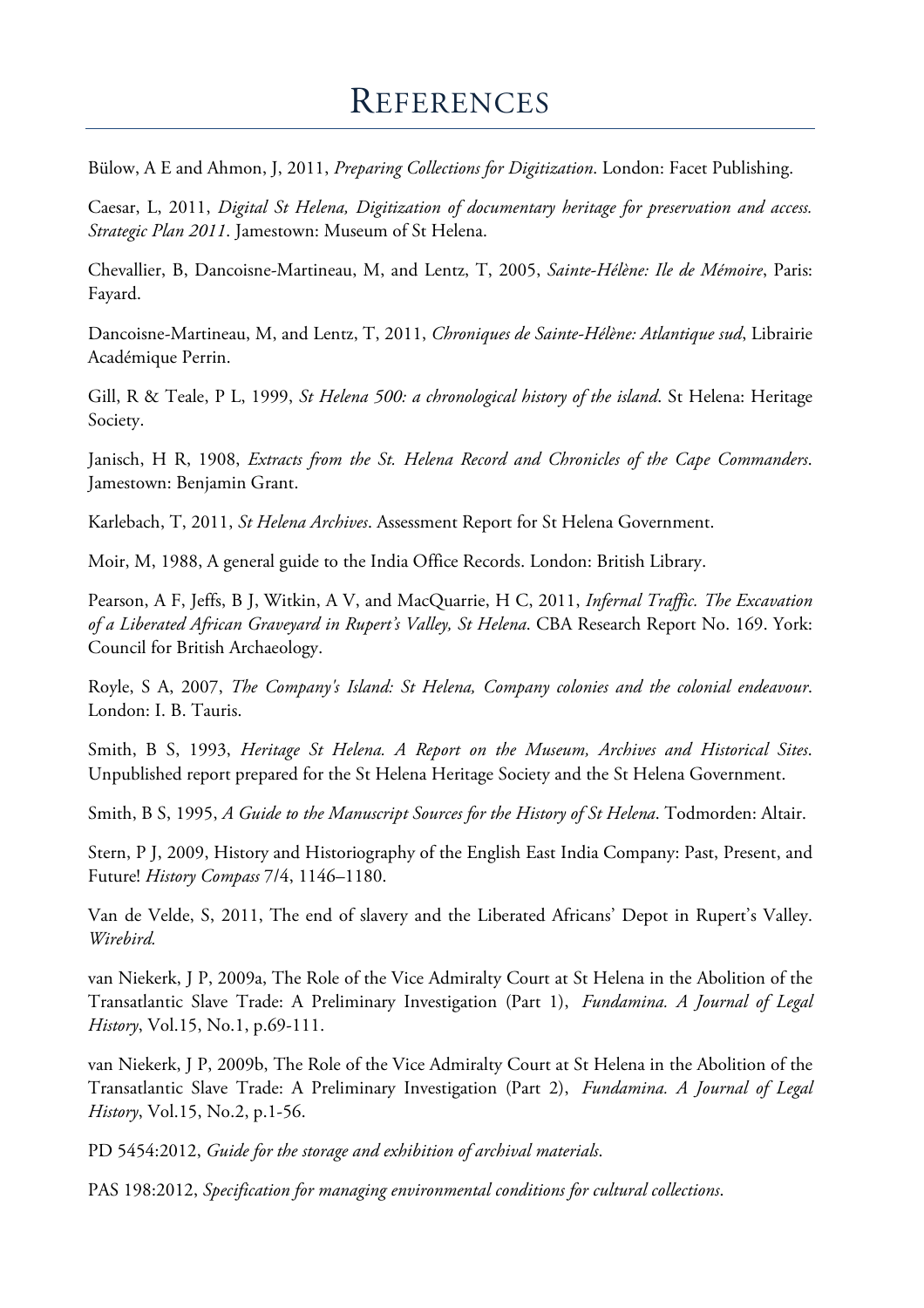# APPENDIX 1 – DIGITISATION WORK-FLOW

| Where        | Action                       | Detail                                          |
|--------------|------------------------------|-------------------------------------------------|
| Explorer     | Make new folder              | In Generated Data/Images/RAW                    |
|              |                              |                                                 |
| Paper        | Write ID sheet               |                                                 |
| Camera       | Set up camera                | Image size: Large                               |
|              |                              | Quality: NEF (RAW)                              |
|              |                              | Aperture priority                               |
|              |                              | Aperture: F9                                    |
|              |                              |                                                 |
|              |                              | Lens is clean?                                  |
| Camera       | Set white balance            | Shooting with lights on:                        |
|              |                              | White Balance: 6 - Daylight Fluorescent         |
|              |                              |                                                 |
|              |                              | Shooting with only natural light:               |
|              |                              | Menu/White Balance/PRE/Measure                  |
|              |                              | Photograph blank white sheet of paper           |
| Camera       | Plug remote in to flash hot- |                                                 |
|              | shoe and turn on             |                                                 |
| Lightroom    | Start tethered capture       | File/Tethered Capture/Start Tethered Capture    |
|              |                              | <b>Session</b>                                  |
|              |                              | - specify session name                          |
|              |                              | Naming                                          |
|              |                              | - custom name: sequence                         |
|              |                              | - specify custom text                           |
|              |                              | - Start number: 1                               |
|              |                              | Destination                                     |
|              |                              | - select folder                                 |
| Camera/Board | Line up ID shot              | Camera to Live View                             |
|              |                              | Place ID sheet                                  |
| Lamps        | Turn on and set position     | In field of view? No shadow?                    |
| Camera       | Make tether                  | [Wait for camera to be recognised in Lightroom] |
| Camera       | Take ID shot                 |                                                 |
| Cable        | Break tether                 |                                                 |
| Board        | Set up document              | Camera to Live View                             |
|              |                              | Set table stops and chocks                      |
|              |                              | Place Colour Cards                              |
| Cable        | Make tether                  | [Wait for camera to be recognised in Lightroom] |
| Camera       | Photograph book cover        | [Lamps off if necessary]                        |
| Camera       | Photograph document pages    |                                                 |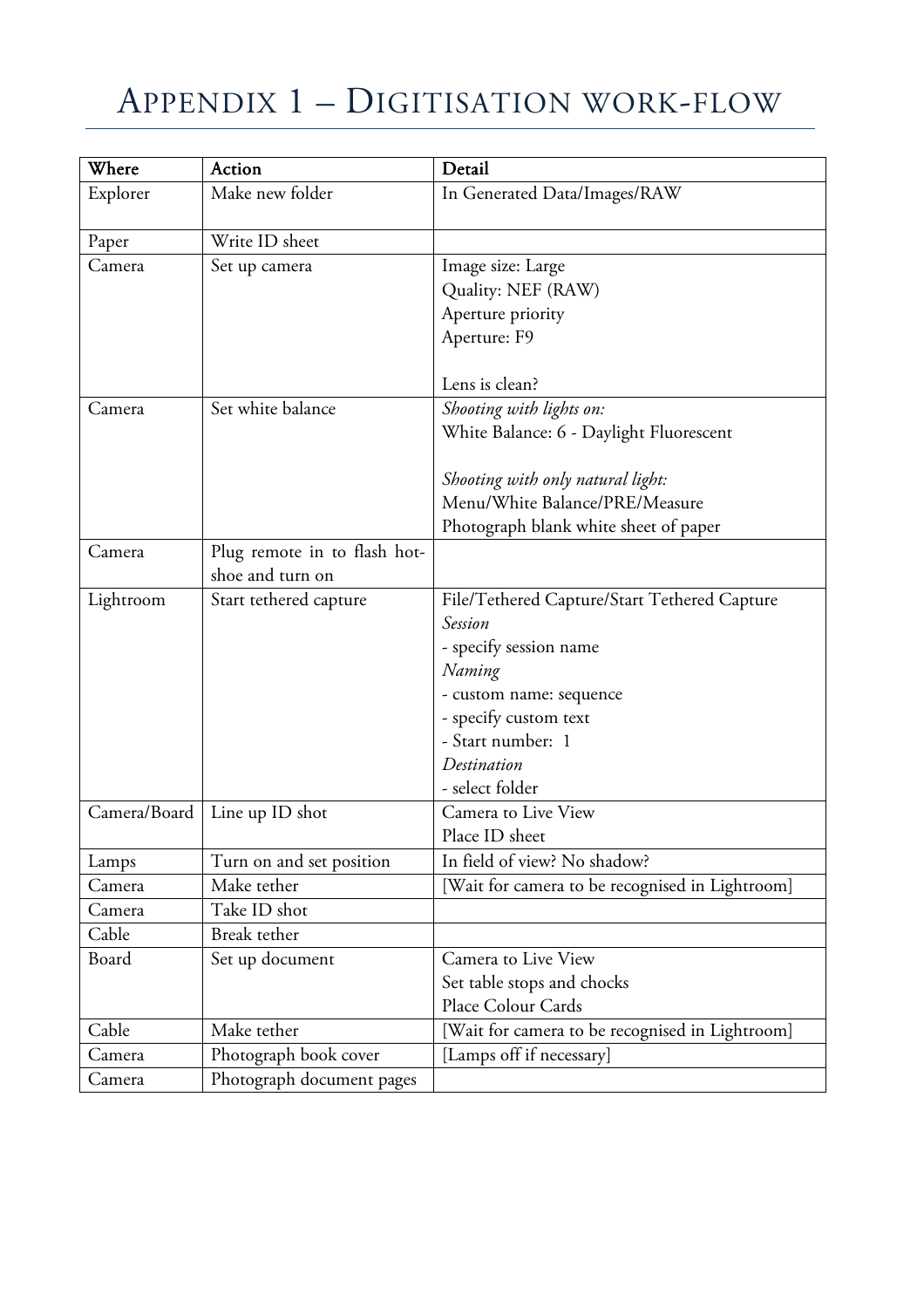| Where     | Action                       | Detail                                          |
|-----------|------------------------------|-------------------------------------------------|
| Lightroom | Checks quality and layout    | File is NEF?                                    |
|           | after 4 pages of text        | Focus ok?                                       |
|           | (as opposed to cover, inside | Resolution good                                 |
|           | leaves etc)                  | White balance representative?                   |
|           |                              | Book is square?                                 |
|           |                              | Whole page is in (plus extra)?                  |
|           |                              | Colour Cards in and square?                     |
|           |                              | Shadow from lamps?                              |
| Paper     | Write End Comments sheet     |                                                 |
| Camera    | Photograph End Comments      |                                                 |
|           | sheet                        |                                                 |
| Cable     | Stop tether                  |                                                 |
| Camera    | Camera off, remote control   |                                                 |
|           | off                          |                                                 |
| Lamps     | Lamps off and unplug         |                                                 |
| Lightroom | Stop tethered capture        | File/tethered capture/stop tethered capture     |
| Lightroom | Rotate images 180 deg        | Select all/Rotate Left                          |
| Lightroom | Review images                | View (in loupe at maximum size)                 |
|           |                              | Toggle through looking for errors (e.g.<br>mis- |
|           |                              | framing)                                        |
|           |                              | Spot check for focus                            |
| Lightroom | Any errors?                  | Shoot new images and delete errors              |
|           |                              |                                                 |
|           |                              | For each new image                              |
|           |                              | start new tethered capture                      |
|           |                              | specify file number                             |
|           |                              | photograph                                      |
|           |                              | stop tethered capture                           |
|           |                              | delete faulty image                             |
|           |                              |                                                 |
|           |                              | and repeat as many times as required            |
| Explorer  | Make new folder              | In Generated Data/Images/TIFF                   |
|           |                              |                                                 |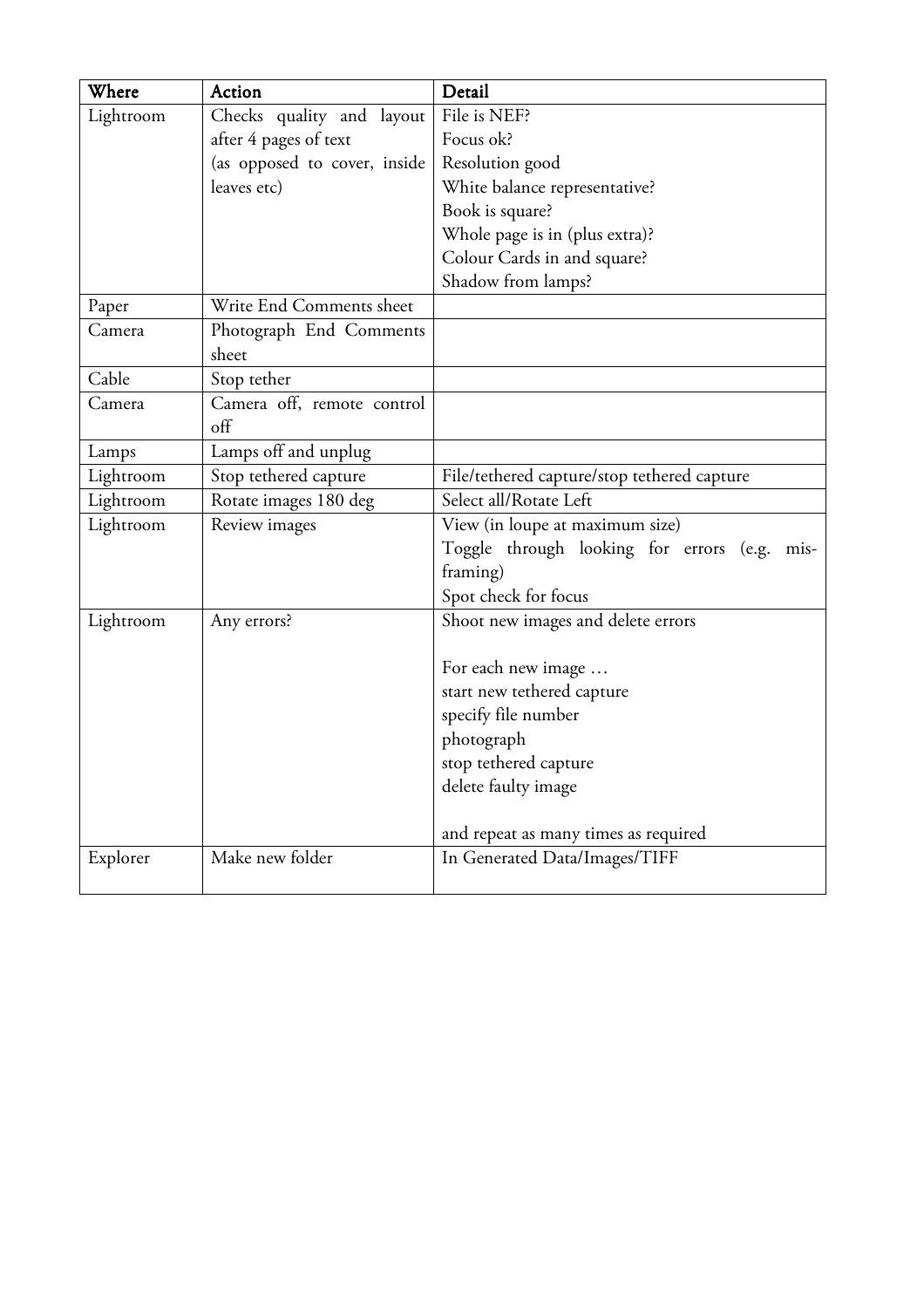| Where     | Action                   | Detail                                       |
|-----------|--------------------------|----------------------------------------------|
| Lightroom | Export to TIFF           | Select all                                   |
|           |                          | File/Export                                  |
|           |                          |                                              |
|           |                          | <b>Export</b> location                       |
|           |                          | Specific folder/choose, select folder        |
|           |                          | File naming                                  |
|           |                          | custom name - sequence                       |
|           |                          | custom text, specify                         |
|           |                          | start no $= 1$                               |
|           |                          | Image sizing                                 |
|           |                          | TIFF - uncompressed                          |
|           |                          | 300dpi (minimum)                             |
|           |                          | 5.0 megapixel (guide)                        |
|           |                          |                                              |
|           |                          | Export                                       |
| Explorer  | Check export             | Complete run?                                |
|           |                          | Spot check for quality                       |
| Rename    | Rename Tiffs in sequence | Add folders (select)                         |
| Expert    |                          |                                              |
|           |                          | Edit/files                                   |
|           |                          |                                              |
|           |                          | List/sorting settings                        |
|           |                          | - tick 'sort contained numbers by value'     |
|           |                          | - tick 'ignore leading values'               |
|           |                          |                                              |
|           |                          | Actions/+/Replace                            |
|           |                          | Replace - the whole name                     |
|           |                          | Replace with – consecutive numbering         |
|           |                          | prefix = file name (e.g. EAP524_CC_Wills1_)  |
|           |                          | $type = numbers$<br>initial value = $001$    |
|           |                          |                                              |
|           |                          | Apply/Start                                  |
| Explorer  | Generate checksum        | Highlight folder for Tiffs (but do not open) |
|           |                          | Right click/create checksums                 |
| Explorer  | Make folder Read-only    | Right click folder                           |
|           |                          | Properties/Attributes to Read-only           |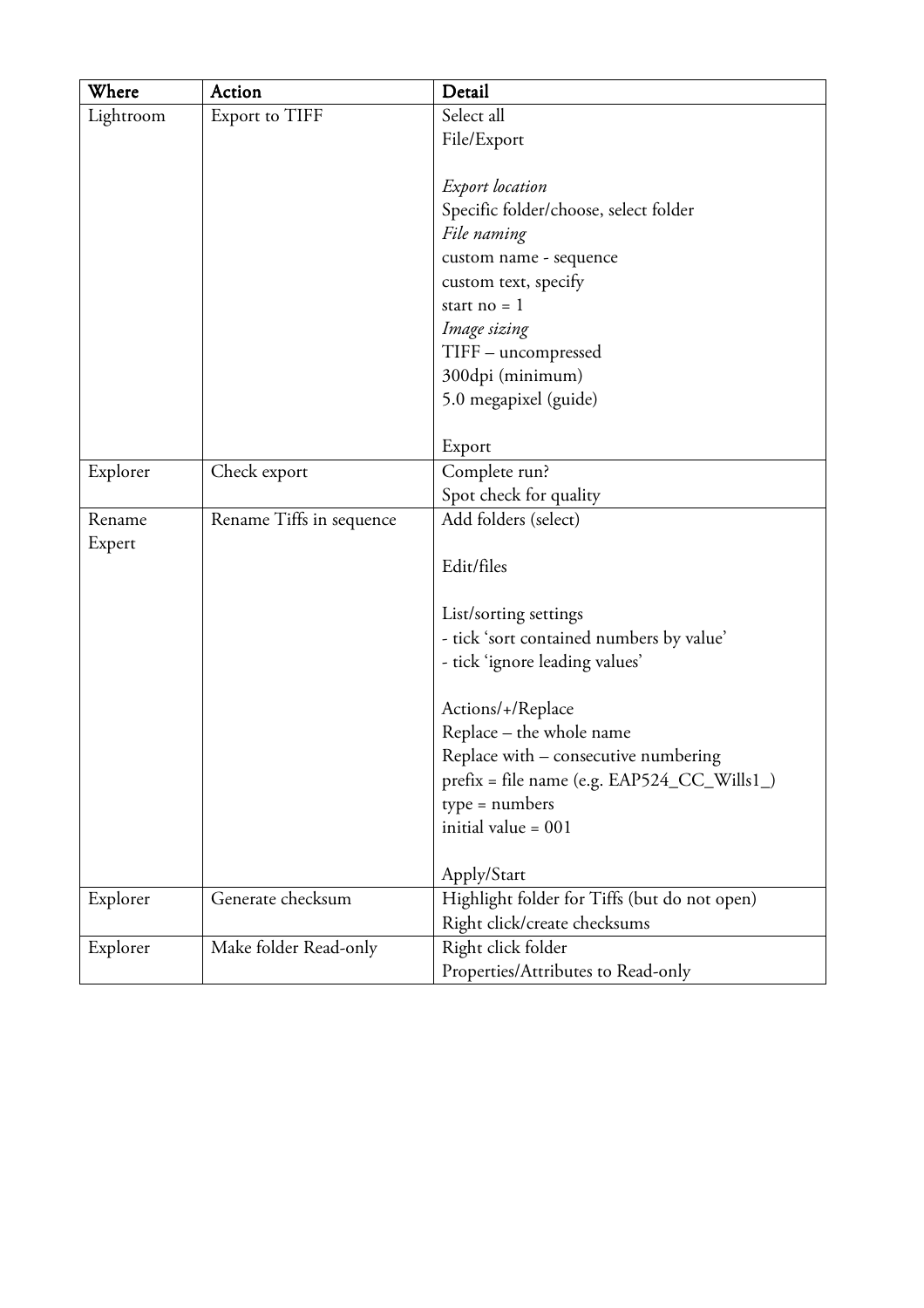# APPENDIX 2 – ARCHIVE CONDITIONS OF USE AND GUIDELINES FOR DOCUMENT HANDLING

## ST HELENA GOVERNMENT ARCHIVE - TERMS OF USE

Everyone at the Archives - both staff and readers - has a responsibility and duty to preserve all types of documents in our care. These terms of use seek to ensure that the artefacts themselves will not suffer damage, and that the information they contain will be accessible to future generations for study.

#### PERSONAL POSSESSIONS

- Only small bags (e.g. handbags, small rucksack) may be taken into the Archive
- Outdoor coats, jackets and umbrellas are not permitted
- All personal possessions taken into the Archive may be subject to opening and inspection by staff

#### PROHIBITED ITEMS

Items that could harm the collections are not allowed in the Archive. These include, but are not limited to:

- Food and drink
- Sweets (including cough sweets) and chewing gum
- Pens
- Post-It notes
- Adhesive tape
- Glue, bottles of ink, correction fluid and cleaning liquids
- Scissors, knives (including craft knives and razor blades)

#### GENERAL PRACTICES FOR HANDLING DOCUMENTS

- Wash and dry your hands before you start working
- Avoid using hand or sun cream
- Use the gloves provided when handling documents
- Avoid leaning on or touching the document
- Documents should not hang off the edge of your desk or be held when read
- Do not put items on top of documents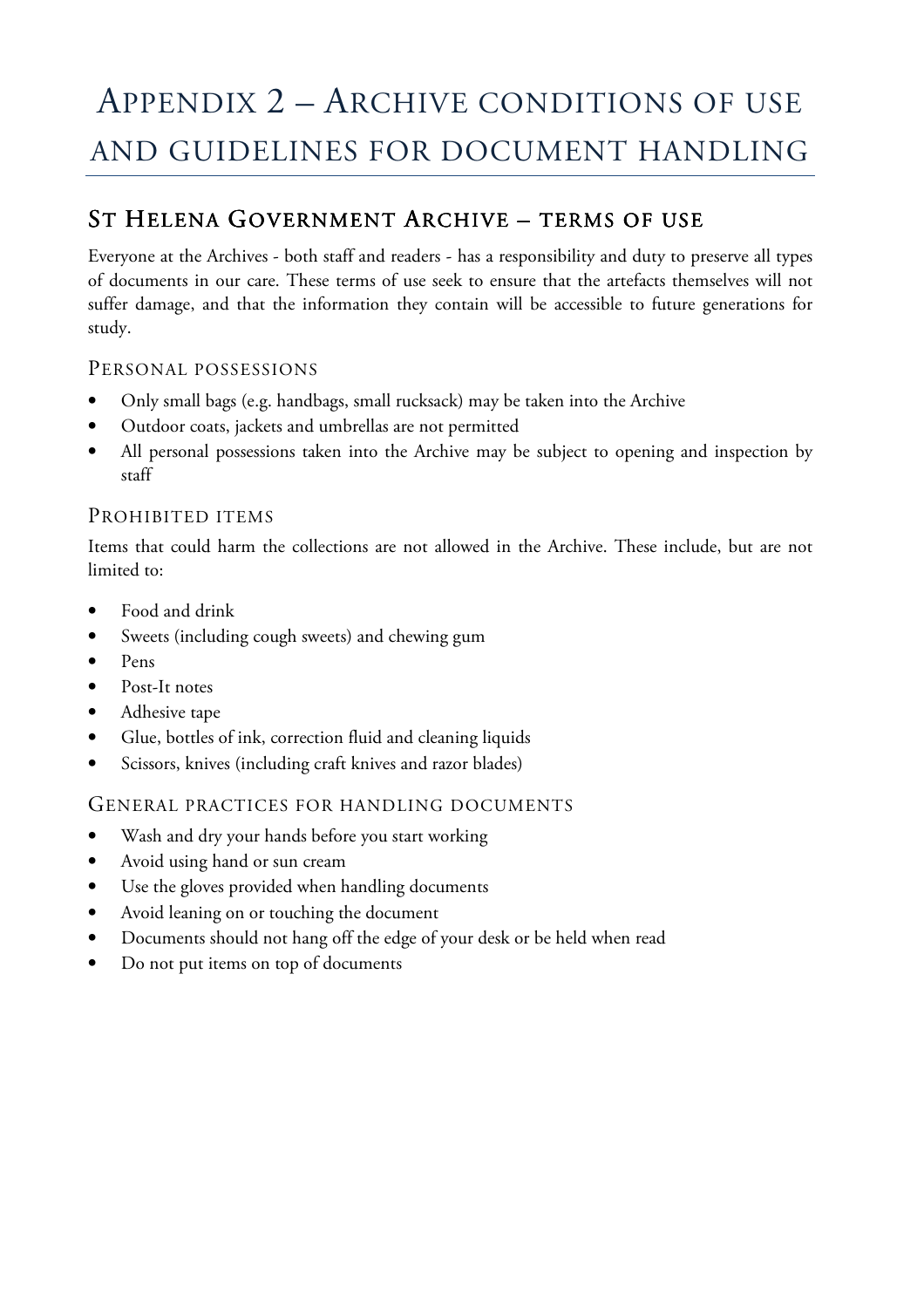## ADVICE ON HANDLING DOCUMENTS

### WORKING WITH BOOKS

- Use the book supports provided. Use wedges to support the book at an angle. This puts less strain on the spine and creates a comfortable reading angle. Use a foam pad for additional support at the beginning and end of the book
- Turn pages with care
- Use weights to hold down pages

#### WORKING WITH UNBOUND MATERIAL

Keep the documents in the order in which you received them.

#### Do not:

- Remove individual items from files, volumes or boxes
- De-tag any file

Attempt to re-file the items in your preferred order

#### WORKING WITH MAPS

- Make space. Make sure that you have enough space before unrolling a large document
- Avoid touching the document. Use weights to hold down pages, but place them round the edge, rather than on top of the printed or drawn image
- Tracing the document. If you have permission to trace the document, use a transparent sheet to protect the surface, and only use the soft pencil provided

### TAKING NOTES

- Use the pencils provided
- Erasers (including on the end of pencils) are not permitted
- Use the pencil sharpeners provided in the reading room

#### PLEASE ASK!

If you are unsure of the correct handling procedures, or are having problems with a particular document (i.e. if it is very heavy or too fragile) please ask a member of staff to help.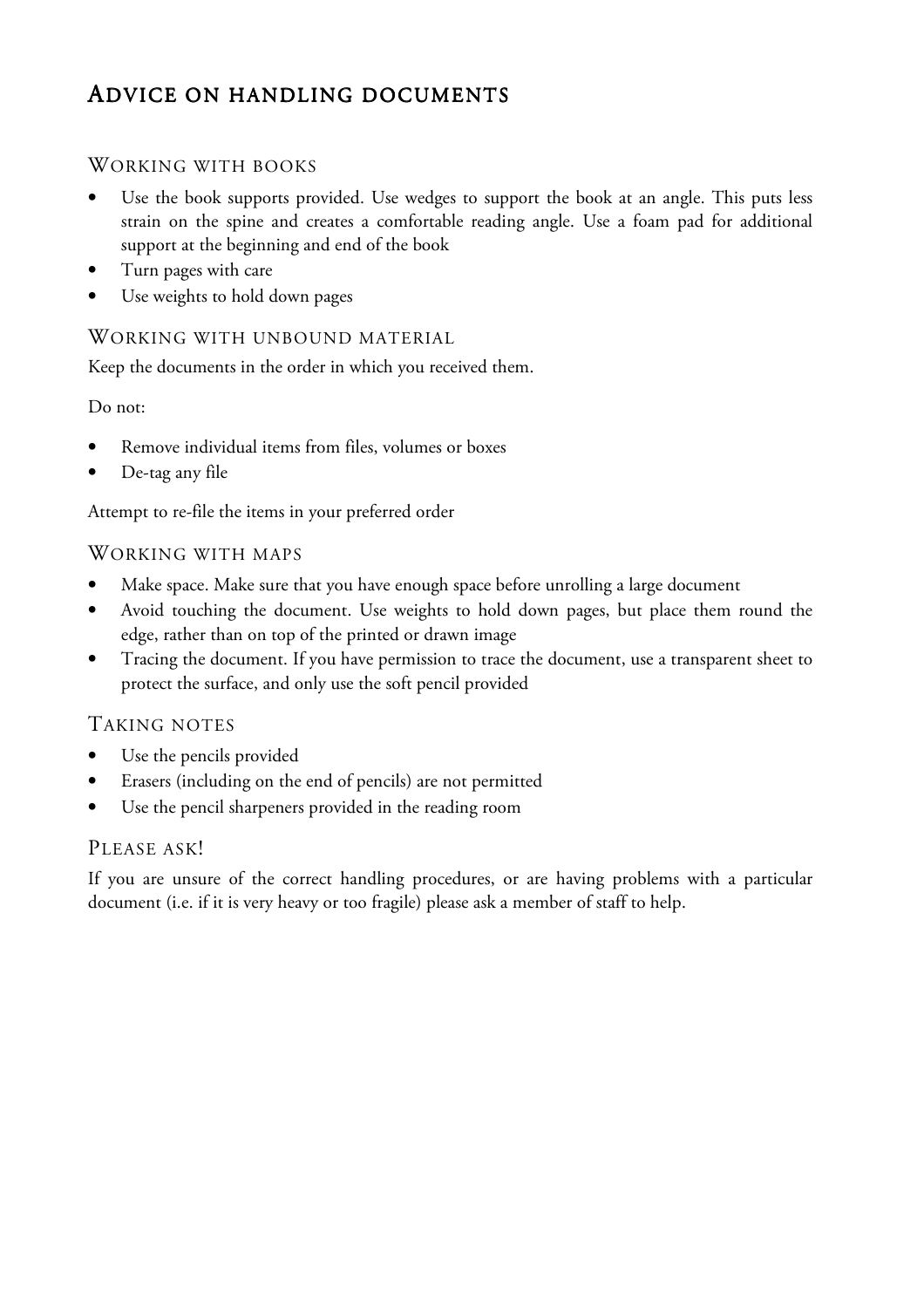# APPENDIX 3 – QUANTIFICATION OF TIME INPUTS AND DATA REQUIREMENTS FOR DIGITISATION

## METHODOLOGY

Quantification was undertaken on the basis of shelf length and a count of pages from a sample of records in the Repository. The survey did not extend to the Store Room, where a meaningful page count was rendered impossible by the poor condition of many of the documents.

The sample comprised 104 volumes, taken from all shelf bays. This represented approximately 6% of the total collection. The choice of volumes from a given bay was essentially random, though if different types of binding or styles of book were present an attempt was made to take a representative sample. Only pre-1900 volumes were sampled, since the quantification is primarily concerned with the scope of a potential Major EAP project. (The calculations also only apply to these records).

The calculations of the number of pages have been made on the basis of two averages: pages per book; and pages per mm of shelf length. The results differ by approximately 5%. The higher figure has been taken forward for the calculation of data storage requirements.

Digital file sizes are derived from an average of those generated by the Pilot project.

Whilst the calculations of data storage requirements are likely to be fairly accurate, the more salient calculation – for time inputs – is far cruder. The figure offered is probably a slight over-estimate, given that work-rates should improve over a longer-term project.

## SURVEY RESULTS

PAGE AND SHELF COUNT

Total no. volumes (pre-1900 records only) = 1007

Average no. pages per volume = 305 (104 volumes, 31688 pages)

Average thickness per volume = 47mm (104 volumes, totalling 4847mm)

Average no. pages per mm = 6.54 (31688 pages, 4847mm)

Total amount of shelf space (pre-1900 material only) =  $44,800$ mm

DIGITAL FILE SIZES

Average RAW file = 15.5mb

Exported TIFF at 5 megapixel and 300dpi = 28.6mb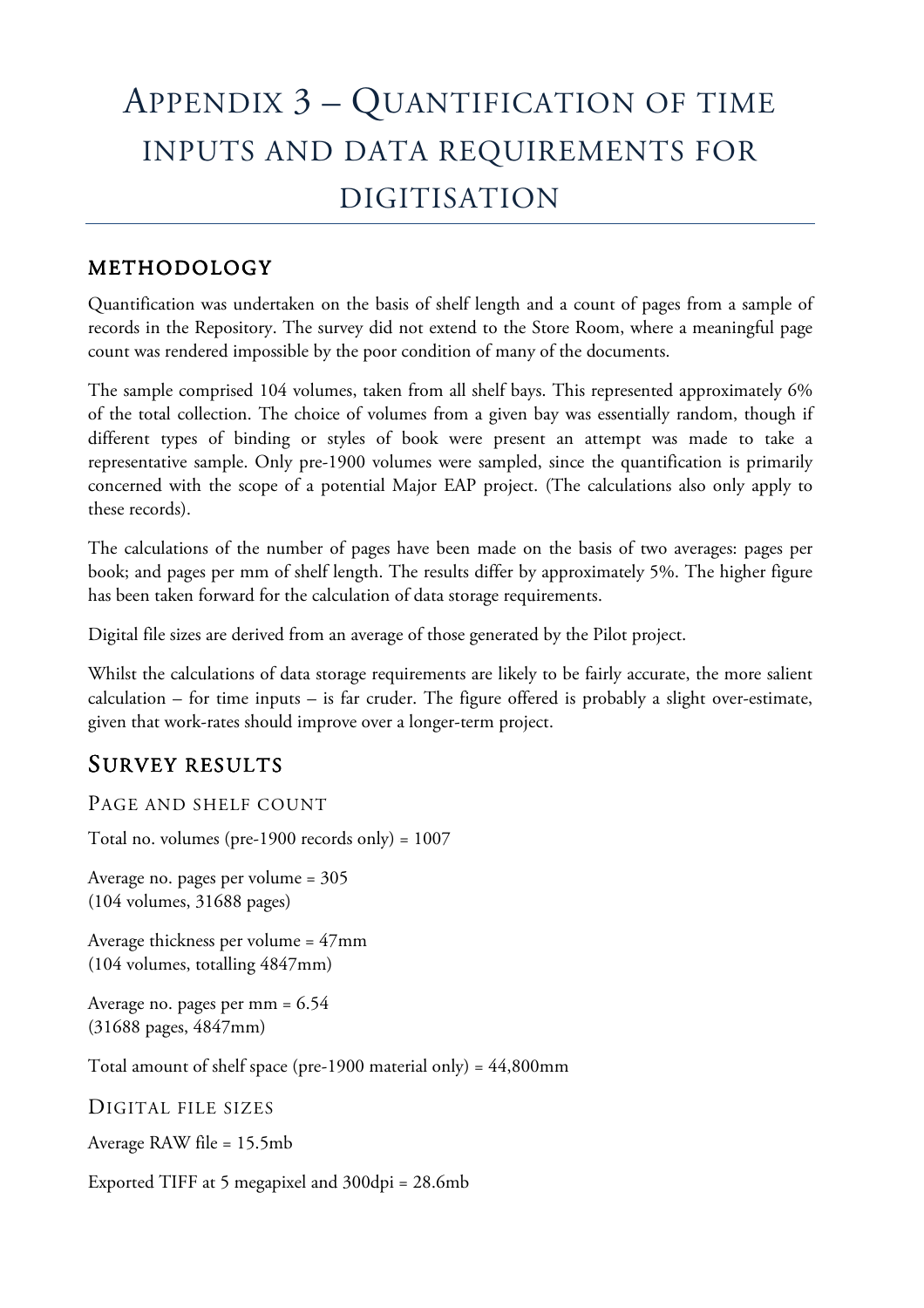## CALCULATIONS

NUMBER OF PAGES TO BE DIGITISED

Total no. pages  $= 307,135$ (1007 volumes, each of average 305 pages)

Or

Total no. pages to be digitised = 292,992 (44,800mm of shelf, with an average of 6.54 pages/mm)

#### DATA STORAGE REQUIREMENTS

| 307,135 pages in RAW format                           | $= 4760592mb$ |
|-------------------------------------------------------|---------------|
|                                                       | $= 4.50$ tb   |
| $307,135$ pages exported in TIFF format = $8784061mb$ |               |
|                                                       | $= 8.31$ tb   |
| Total data storage required                           | $= 12.8$ tb   |

## TIME INPUTS

Time inputs are less easy to quantify with confidence. The experience of the pilot project suggests that an average of one volume per person per day is reasonable. This figure takes in binding/unbinding (where necessary), photography and listing.

On that basis, digitisation of all pre-1900 records in the Repository and Reading Room will require 1007 man-days. It is estimated that digitisation of the records in the store room will require an additional 60 man-days. Based on a 240-day working year, this equates to the continuous input of two people over 27 months.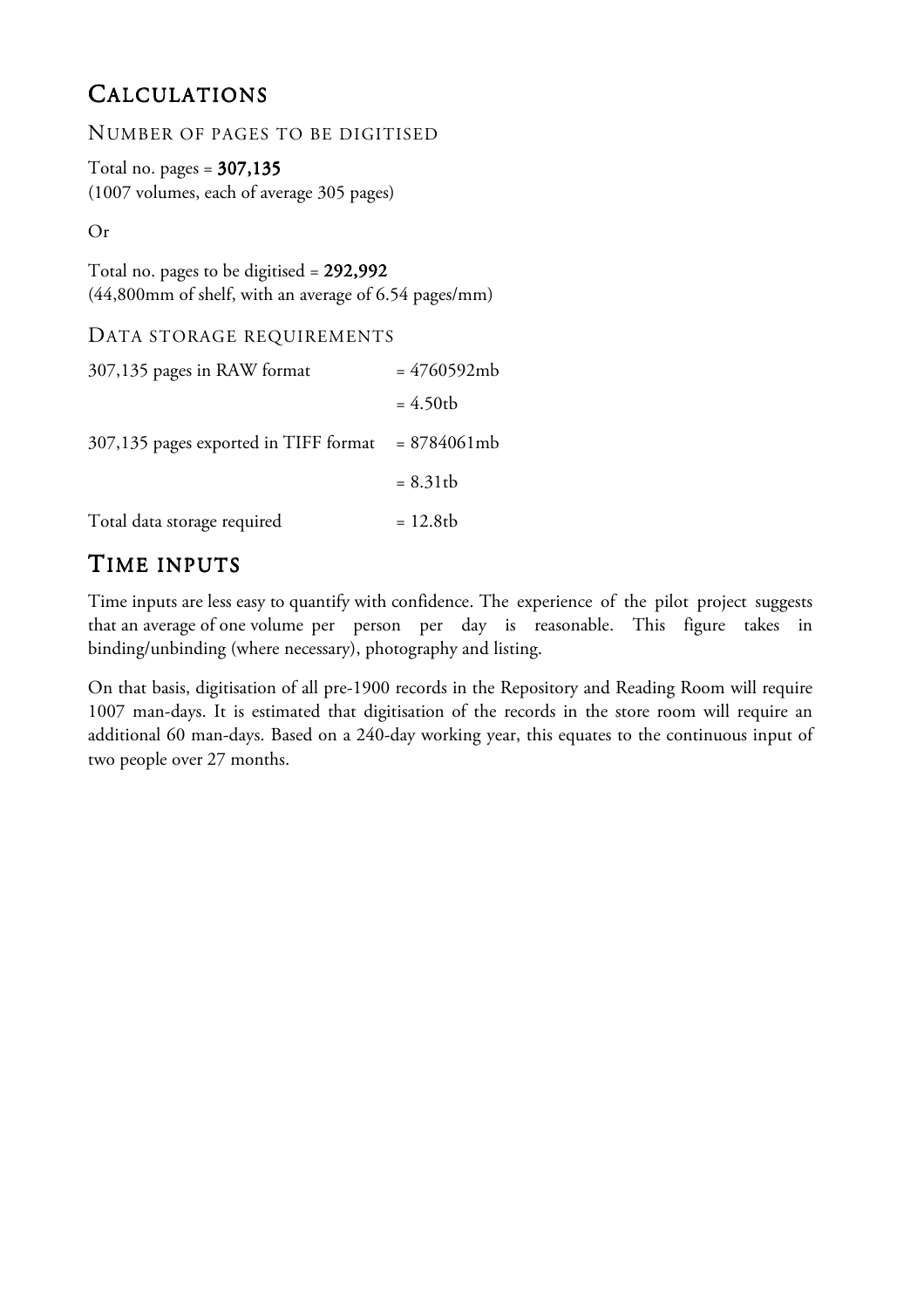[SECTION DELETED]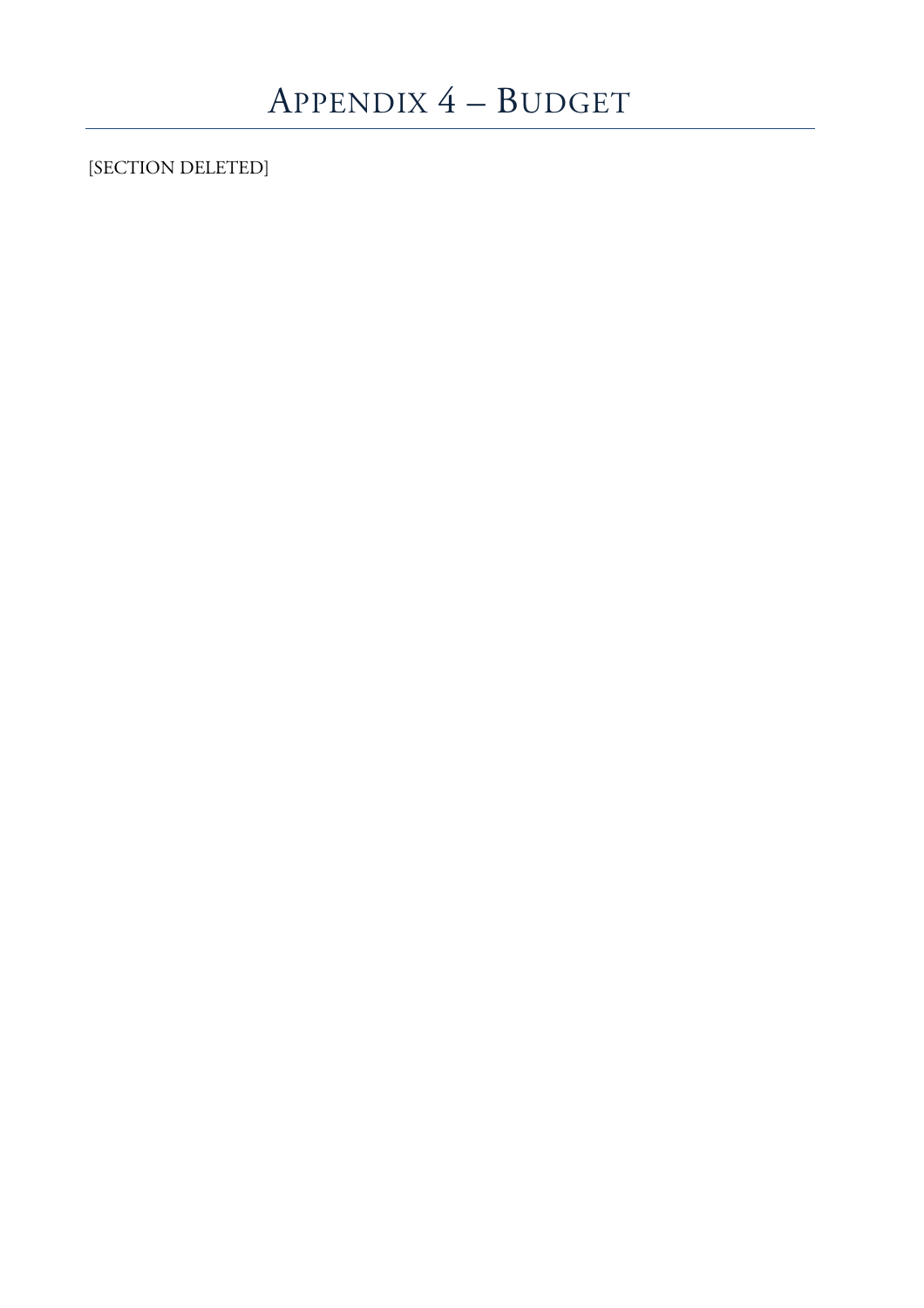## APPENDIX 5 – INVENTORY OF THE ARCHIVE

The collections within the Archive are defined by periods.

The East India Company formally ceded control of St Helena to the Crown in 1834, but the first governor did not arrive until 1836. The EIC series continue until 1836, hence the collection's enddate in this year.

St Helena's status as a Crown Colony continued until 1981, when it was reclassified as a British Dependent Territory. In 1989 this status was once again reclassified to British Overseas Territory. For the purpose of this EAP project, the term 'Modern' period is applied to all documents created after 1900. This admittedly cuts across the Crown Colony period, but has been adopted because it distinguishes between records that would fall within, and outside, a Major EAP project.

Key to periods:

- EIC East India Company (1673-1836)
- CC Crown Colony (1836-1900)
- Modern (1901 to present)

## REPOSITORY

| Collection | Volume Title                                     | Date    | Date  | <b>Shelf Location</b> |
|------------|--------------------------------------------------|---------|-------|-----------------------|
|            |                                                  | (start) | (end) |                       |
| <b>EIC</b> | Letters from England                             | 1673    | 1683  | C3c                   |
| <b>EIC</b> | Letters from England                             | 1673    | 1701  | C3c                   |
| EIC        | Letters from England: Goodwin's Abstract Letters | 1673    | 1707  | C3c                   |
| <b>EIC</b> | Constitution, Laws and Instructions              | 1673    | 1714  | B <sub>3a</sub>       |
| <b>EIC</b> | St Helena Records                                | 1678    | 1683  | Cla                   |
| <b>EIC</b> | Laws and Constitution of St Helena               | 1681    |       | B <sub>3a</sub>       |
| <b>EIC</b> | Register of Leases and Deeds                     | 1682    | 1719  | B <sub>1</sub> a      |
| <b>EIC</b> | Register of Wills                                | 1682    | 1745  | B <sub>1</sub> a      |
| <b>EIC</b> | St Helena Records                                | 1683    | 1687  | C1a                   |
| EIC        | Letters from England                             | 1683    | 1689  | C3c                   |
| <b>EIC</b> | St Helena Records                                | 1687    | 1693  | C <sub>1</sub> a      |
| <b>EIC</b> | St Helena Records                                | 1693    | 1696  | C1a                   |
| <b>EIC</b> | St Helena Records                                | 1696    | 1699  | C <sub>1</sub> a      |
| <b>EIC</b> | St Helena Records                                | 1699    | 1703  | C <sub>1</sub> a      |
| <b>EIC</b> | St Helena Records                                | 1703    | 1704  | C1a                   |
| EIC        | St Helena Records                                | 1705    | 1706  | C <sub>1</sub> a      |
| <b>EIC</b> | St Helena Records                                | 1706    | 1709  | C1a                   |
| EIC        | Letters to England                               | 1706    | 1714  | B <sub>5</sub> b      |
| <b>EIC</b> | St Helena Records                                | 1709    | 1712  | C1a                   |
| <b>EIC</b> | St Helena Records                                | 1712    | 1715  | Cla                   |
| <b>EIC</b> | Letters from England                             | 1713    | 1716  | C3c                   |
| <b>EIC</b> | Letters to England                               | 1714    | 1715  | B5b                   |
| EIC        | St Helena Records                                | 1715    |       | Cla                   |
| <b>EIC</b> | St Helena Records                                | 1715    |       | Cla                   |
| <b>EIC</b> | Letters to England                               | 1716    | 1717  | B <sub>5</sub> b      |
| <b>EIC</b> | St Helena Records                                | 1716    | 1717  | C1a                   |
| <b>EIC</b> | St Helena Records                                | 1717    | 1718  | C1a                   |
| EIC        | Letters to England                               | 1717    | 1720  | B5b                   |
| <b>EIC</b> | Letters from England                             | 1717    | 1725  | C3c                   |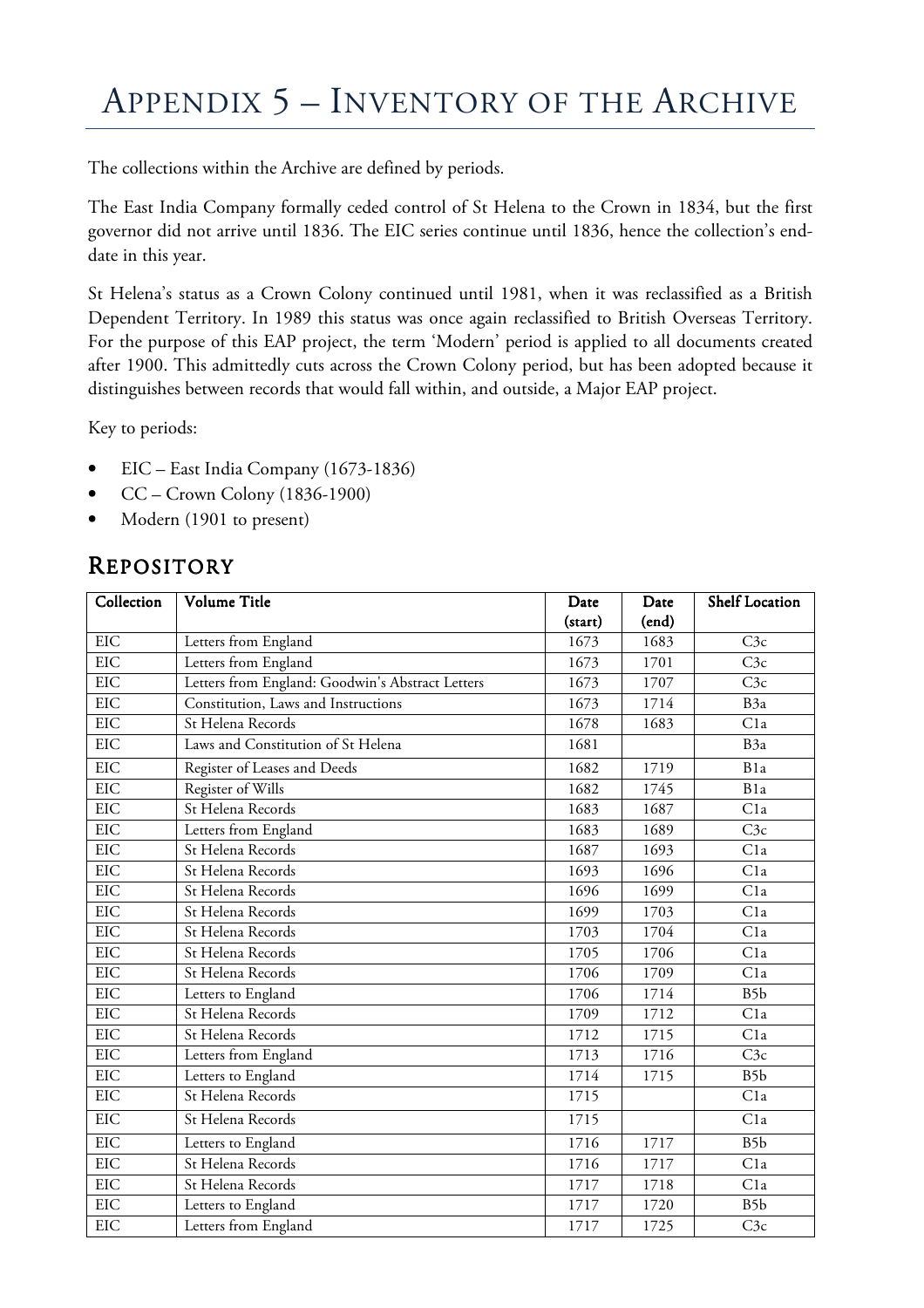| Collection | Volume Title                             | Date    | Date  | <b>Shelf Location</b> |
|------------|------------------------------------------|---------|-------|-----------------------|
|            |                                          | (start) | (end) |                       |
| EIC        | St Helena Records                        | 1718    | 1720  | C <sub>1</sub> a      |
| EIC        | St Helena Records                        | 1720    | 1722  | C2a                   |
| EIC        | Letters to England                       | 1720    | 1724  | B5b                   |
| EIC        | Register of Leases and Deeds             | 1720    | 1731  | B1a                   |
| EIC        | St Helena Records                        | 1722    | 1725  | C2a                   |
| EIC        | Letters to England                       | 1724    | 1727  | B <sub>5</sub> b      |
| <b>EIC</b> | St Helena Records                        | 1725    | 1727  | C2a                   |
| EIC        | St Helena Records                        | 1727    | 1731  | C2a                   |
| EIC        | Letters to England                       | 1727    | 1737  | B <sub>5</sub> b      |
| EIC        | Register of Deeds                        | 1729    | 1762  | B <sub>2</sub> a      |
| <b>EIC</b> | St Helena Records                        | 1731    | 1735  | C2a                   |
| EIC        | St Helena Records                        | 1735    | 1740  | C2a                   |
| EIC        | Register of Leases                       | 1735    | 1748  | B1a                   |
| EIC        | Letters to England                       | 1738    | 1748  | B <sub>5</sub> b      |
| <b>EIC</b> | St Helena Records                        | 1740    | 1740  | C2a                   |
| <b>EIC</b> | St Helena Records                        | 1741    | 1742  | C2a                   |
| EIC        | St Helena Records                        | 1742    |       | C2a                   |
| <b>EIC</b> | St Helena Records                        | 1742    |       | C2a                   |
| EIC        | St Helena Records                        | 1743    | 1744  | C2a                   |
| EIC        | St Helena Records                        | 1743    | 1745  | C2a                   |
| EIC        | Inventory of Estates of Deceased Persons | 1744    | 1760  | Ala                   |
| <b>EIC</b> | St Helena Records                        | 1745    | 1746  | C2a                   |
| EIC        | St Helena Records                        | 1746    | 1747  | C2a                   |
| EIC        | Register of Wills                        | 1746    | 1793  | B1a                   |
| EIC        | St Helena Records                        | 1747    | 1748  | C2a                   |
| EIC        | St Helena Records                        | 1748    | 1750  | C2a                   |
| <b>EIC</b> | Letters to England                       | 1748    | 1758  | B5b                   |
| <b>EIC</b> | Register of Leases                       | 1749    | 1765  | B1a                   |
| EIC        | St Helena Records                        | 1750    |       | C2a                   |
| <b>EIC</b> | St Helena Records                        | 1751    | 1752  | C <sub>3a</sub>       |
| <b>EIC</b> | St Helena Records                        | 1753    | 1754  | C3a                   |
| EIC        | St Helena Records                        | 1754    | 1755  | C3a                   |
| EIC        | Letters from England                     | 1754    | 1761  | C3c                   |
| EIC        | Letters from England                     | 1754    | 1777  | C3c                   |
| EIC        | St Helena Records                        | 1755    | 1756  | C3a                   |
| <b>EIC</b> | St Helena Records                        | 1756    | 1757  | C3a                   |
| EIC        | St Helena Records                        | 1757    | 1758  | C <sub>3a</sub>       |
| $\rm EIC$  | St Helena Records                        | 1759    | 1760  | C3a                   |
| EIC        | Letters to England                       | 1759    | 1766  | B5b                   |
| EIC        | St Helena Records                        | 1762    | 1763  | C3a                   |
| EIC        | St Helena Sessions                       | 1762    | 1782  | C7a                   |
| $\rm EIC$  | Register of Deeds                        | 1762    | 1799  | B <sub>2</sub> a      |
| EIC        | Out-Letters, Judicial Department         | 1762    | 1814  | B4a                   |
| EIC        | Letters from England                     | 1762    | 1816  | C3c                   |
| EIC        | St Helena Records                        | 1763    | 1764  | C3a                   |
| EIC        | St Helena Records                        | 1764    | 1765  | C3a                   |
| EIC        | St Helena Records                        | 1765    | 1766  | C <sub>3a</sub>       |
| $\rm EIC$  | St Helena Records                        | 1766    | 1767  | C <sub>3a</sub>       |
| $\rm EIC$  | Letters to England                       | 1766    | 1772  | B5b                   |
| <b>EIC</b> | Register of Leases                       | 1766    | 1790  | B1a                   |
| <b>EIC</b> | St Helena Records                        | 1767    | 1768  | C <sub>3a</sub>       |
| EIC        | St Helena Records                        | 1768    | 1769  | C <sub>3a</sub>       |
| EIC        | St Helena Records                        | 1769    | 1769  | C4a                   |
| EIC        | St Helena Records                        | 1770    |       | C4a                   |
|            |                                          |         |       |                       |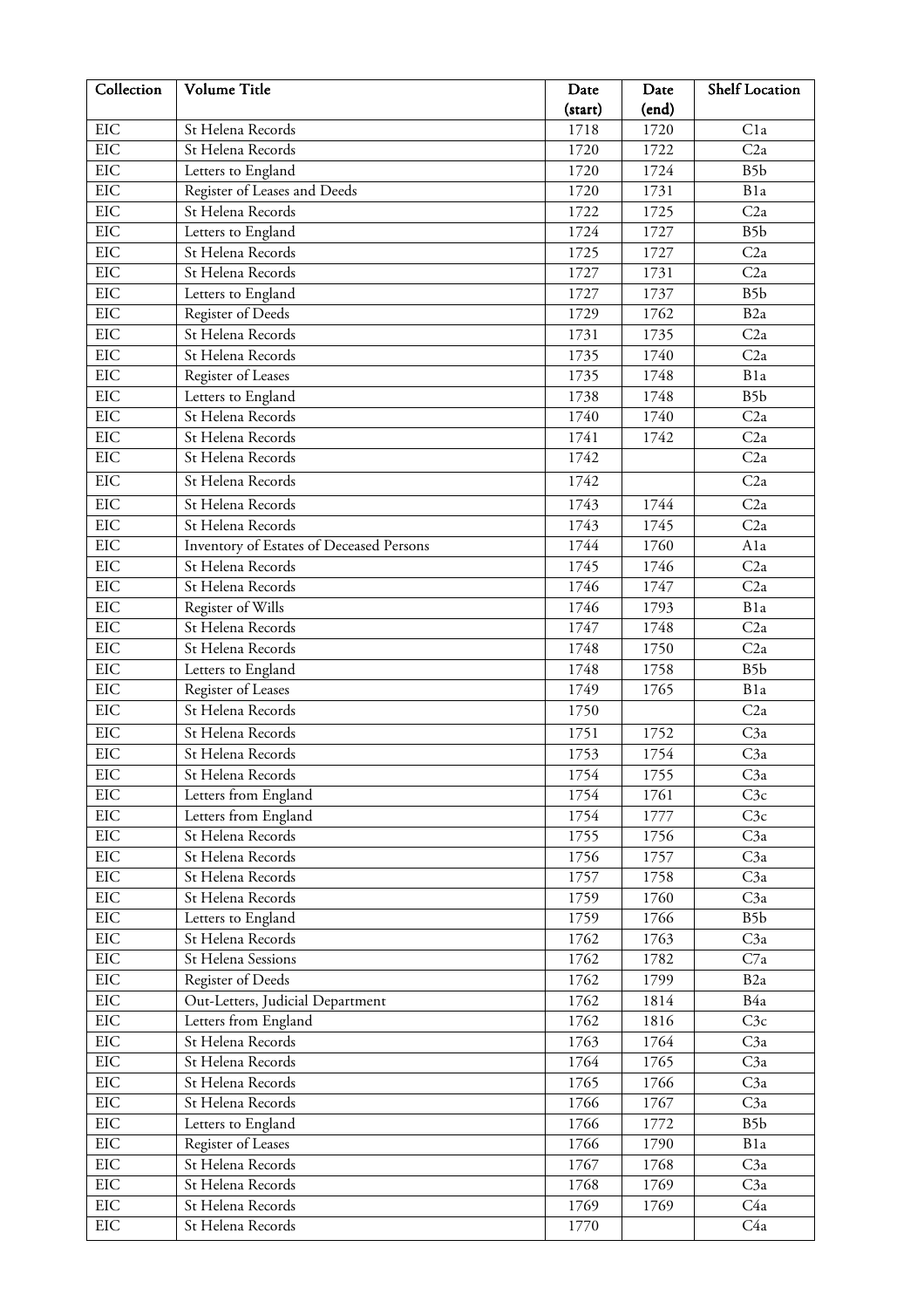| Collection | Volume Title                           | Date    | Date  | <b>Shelf Location</b> |
|------------|----------------------------------------|---------|-------|-----------------------|
|            |                                        | (start) | (end) |                       |
| EIC        | St Helena Records                      | 1770    | 1771  | C <sub>4a</sub>       |
| EIC        | <b>Index to Consultations</b>          | 1770    | 1773  | C7a                   |
| EIC        | Registre de la Paroisse de Jamestown   | 1770    | 1834  | C <sub>4c</sub>       |
| EIC        | St Helena Records                      | 1771    | 1772  | C <sub>4a</sub>       |
| EIC        | St Helena Records                      | 1772    | 1773  | C <sub>4a</sub>       |
| <b>EIC</b> | Letters to England                     | 1772    | 1779  | B <sub>5</sub> b      |
| EIC        | <b>Index to Consultations</b>          | 1772    | 1780  | C7a                   |
| EIC        | St Helena Records                      | 1773    | 1774  | C <sub>4a</sub>       |
| EIC        | Letters from England                   | 1774    | 1753  | C3c                   |
| EIC        | St Helena Records                      | 1774    | 1775  | C <sub>4a</sub>       |
| EIC        | Secretary Precedent Book               | 1775    | 1819  | B5a                   |
| EIC        | St Helena Records                      | 1776    |       | C <sub>4a</sub>       |
| EIC        | St Helena Records                      | 1776    |       | C <sub>4a</sub>       |
| <b>EIC</b> | St Helena Records                      | 1776    | 1777  | C <sub>4a</sub>       |
| EIC        | St Helena Records                      | 1777    | 1778  | C <sub>4a</sub>       |
| EIC        | Standard Forms, Oaths and Certificates | 1777    | 1828  | B3a                   |
| EIC        | St Helena Records                      | 1778    | 1779  | C <sub>4a</sub>       |
| <b>EIC</b> | Letters from England                   | 1778    | 1791  | C3c                   |
| EIC        | St Helena Records                      | 1779    | 1780  | C <sub>4a</sub>       |
| EIC        | St Helena Records                      | 1780    | 1781  | C <sub>4a</sub>       |
| EIC        | Letters to England                     | 1780    | 1785  | B5b                   |
| EIC        | Leases                                 | 1780    | 1815  | B1a                   |
| EIC        | St Helena Records                      | 1781    | 1782  | C1b                   |
| EIC        | St Helena Records                      | 1782    | 1783  | C1b                   |
| EIC        | St Helena Records                      | 1783    | 1784  | C1b                   |
| EIC        | St Helena Sessions                     | 1783    | 1793  | C7a                   |
| EIC        | St Helena Records                      | 1784    |       | C1b                   |
| EIC        | St Helena Records                      | 1784    | 1785  | C1b                   |
| EIC        | Index to Consultations                 | 1784    | 1792  | C7a                   |
| EIC        | St Helena Records                      | 1785    | 1786  | C1b                   |
| EIC        | Letters to England                     | 1785    | 1789  | B <sub>5</sub> b      |
| EIC        | St Helena Records                      | 1786    | 1787  | C1b                   |
| EIC        | Minutes of Widows and Orphans Fund     | 1786    | 1837  | B8a                   |
| EIC        | St Helena Records                      | 1787    | 1788  | C1b                   |
| EIC        | St Helena Records                      | 1788    |       | C1b                   |
| EIC        | St Helena Records                      | 1788    | 1789  | C1b                   |
| EIC        | Register of Wills                      | 1788    | 1821  | B1a                   |
| EIC        | St Helena Records                      | 1789    | 1790  | C1b                   |
| EIC        | Letters to England                     | 1789    | 1791  | B5b                   |
| $\rm EIC$  | St Helena Records                      | 1790    |       | C1b                   |
| EIC        | St Helena Records                      | 1790    | 1791  | C1b                   |
| EIC        | St Helena Records                      | 1791    |       | C1b                   |
| EIC        | St Helena Records                      | 1791    | 1792  | C2b                   |
| EIC        | Letters to England                     | 1791    | 1793  | B5b                   |
| EIC        | Register of Leases                     | 1791    | 1804  | B1a                   |
| EIC        | St Helena Records                      | 1792    |       | C2b                   |
| EIC        | St Helena Records                      | 1792    | 1793  | C2b                   |
| EIC        | Letters from England                   | 1792    | 1799  | C3c                   |
| EIC        | St Helena Records                      | 1793    | 1794  | C2b                   |
| EIC        | Letters to England                     | 1793    | 1795  | B <sub>5</sub> b      |
| EIC        | List of ships arriving at St Helena    | 1793    | 1803  | B6a                   |
| EIC        | St Helena Sessions                     | 1793    | 1807  | C7a                   |
| EIC        | St Helena Records                      | 1794    |       | C2b                   |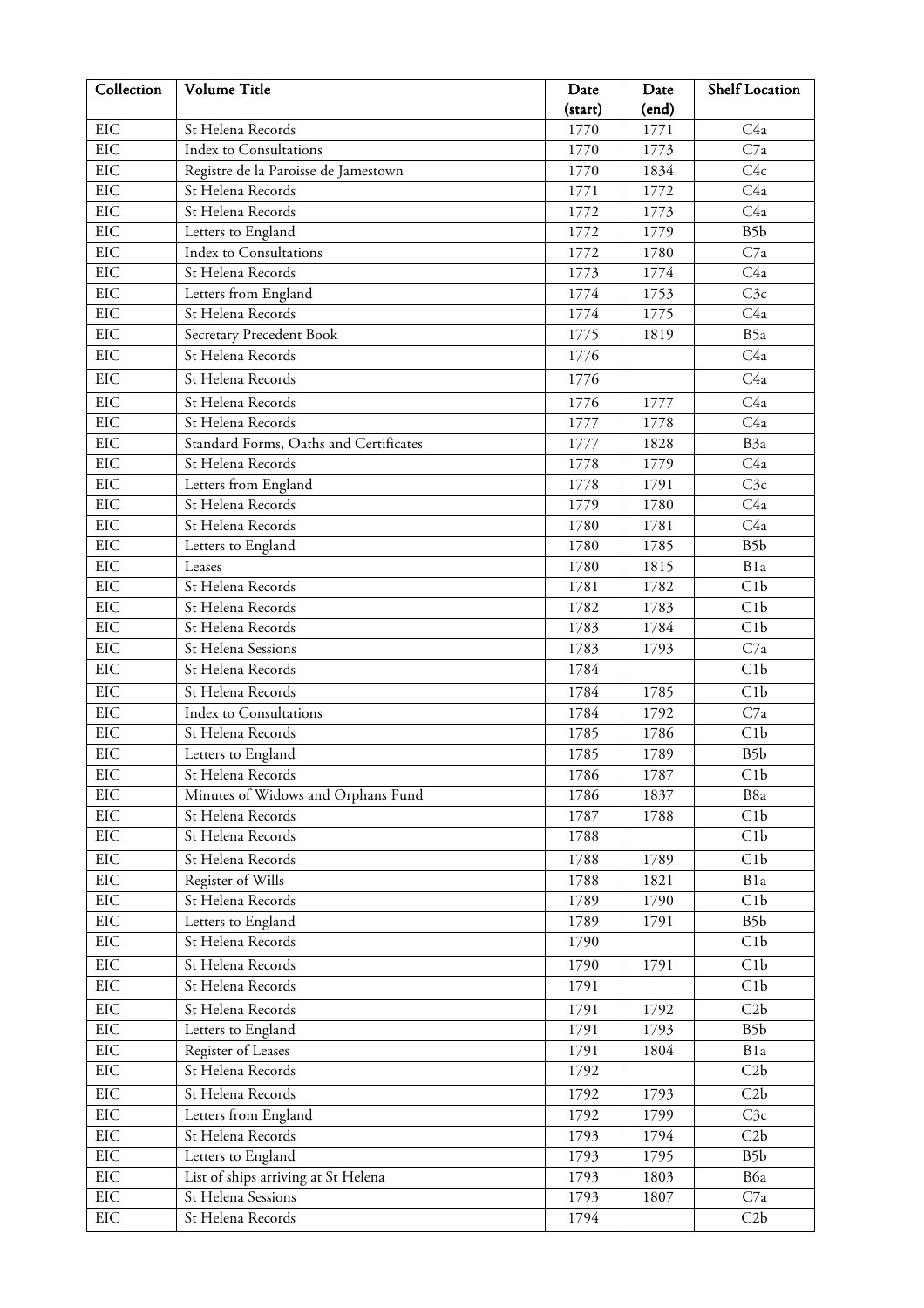| EIC<br>1794<br>1795<br>C2b<br>St Helena Records<br>EIC<br>St Helena Records<br>C2b<br>1795<br>EIC<br>St Helena Records<br>1796<br>C2b<br>1795<br>EIC<br>1795<br>B5b<br>Letters to England<br>1797<br><b>EIC</b><br>C2b<br>St Helena Records<br>1796<br><b>EIC</b><br>C2b<br>St Helena Records<br>1796<br>1797<br><b>EIC</b><br>St Helena Records<br>1797<br>C2b<br>EIC<br>St Helena Records<br>C2b<br>1797<br>1798<br>EIC<br>St Helena Records<br>C2b<br>1798<br>EIC<br>C2b<br>St Helena Records<br>1798<br>EIC<br>C2b<br>St Helena Records<br>1798<br>1799<br><b>EIC</b><br>B6b<br>Letters to England<br>1798<br>1800<br>EIC<br>C3b<br>St Helena Records<br>1799<br><b>EIC</b><br>C3b<br>St Helena Records<br>1799<br>1800<br>EIC<br>C3b<br>St Helena Records<br>1800<br>EIC<br>B6b<br>Letters to England<br>1800<br>1802<br>EIC<br>Letters from England<br>1800<br>1804<br>C3c<br><b>EIC</b><br>Letters from England<br>1811<br>C3c<br>1800<br>Widows and Orphans Fund Accounts<br><b>EIC</b><br>1800<br>1819<br>B8a<br><b>EIC</b><br>C3b<br>St Helena Records<br>1801<br><b>EIC</b><br>C3b<br>St Helena Records<br>1802<br>1801<br><b>EIC</b><br>B <sub>2a</sub><br>Register of Deeds<br>1801<br>1817<br><b>EIC</b><br>St Helena Records<br>C3b<br>1802<br>EIC<br>C3b<br>St Helena Records<br>1803<br>1802<br><b>EIC</b><br>Letters to England<br>B6b<br>1804<br>1802<br>EIC<br>Committee Accounts for encouraging slaves<br>1802<br>1806<br>B8a<br>EIC<br>St Helena Records<br>C3b<br>1804<br>1803<br>EIC<br>C3b<br>1804<br>St Helena Records<br>1805<br>EIC<br>B6b<br>1806<br>Letters to England<br>1804<br>EIC<br>Letters from England<br>C1c<br>1804<br>1807<br>EIC<br>C3b<br>St Helena Records<br>1805<br>EIC<br>St Helena Records<br>1806<br>C3b<br>1805<br>EIC<br>Register of Leases<br>1805<br>1812<br>B1a<br>EIC<br>Secretary's Out-Letters<br>1805<br>1814<br>D <sub>3</sub> b<br><b>EIC</b><br>St Helena Records<br>C3b<br>1806<br>1807<br>EIC<br>St Helena Records<br>C3b<br>1807<br>1808<br>EIC<br>Letters to England<br>1807<br>1809<br>B6 <sub>b</sub><br>EIC<br>Letters from England<br>1807<br>1812<br>C3c<br>Passengers proceeding from St Helena to England<br>EIC<br>B6a<br>1807<br>1812<br>EIC<br>St Helena Records<br>C3b<br>1808<br>EIC<br>St Helena Records<br>1809<br>C <sub>3</sub> b<br>1808<br>EIC<br>C7a<br>St Helena Sessions<br>1808<br>1816<br>EIC<br>Letters from England<br>1809<br>C1c<br>EIC<br>St Helena Records<br>C <sub>4</sub> b<br>1809<br>1810<br>EIC<br>Letters to England<br>B6b<br>1809<br>1812<br>EIC<br>Register of Proclamations<br>B7b<br>1809<br>1823<br>EIC<br>B1a<br>Leases<br>1810<br>EIC<br>Notes from Consultation Books of the Island of St Helena<br>C6a<br>?1810s<br>from 1678 to 1813 by Alexander Beatson<br>EIC<br>St Helena Records<br>C <sub>4</sub> b<br>1810<br><b>EIC</b><br>C <sub>4</sub> b<br>St Helena Records<br>1810<br>1811<br>$\rm EIC$<br>St Helena Records<br>C4b<br>1812<br>1811 | Collection | Volume Title | Date    | Date  | <b>Shelf Location</b> |
|-------------------------------------------------------------------------------------------------------------------------------------------------------------------------------------------------------------------------------------------------------------------------------------------------------------------------------------------------------------------------------------------------------------------------------------------------------------------------------------------------------------------------------------------------------------------------------------------------------------------------------------------------------------------------------------------------------------------------------------------------------------------------------------------------------------------------------------------------------------------------------------------------------------------------------------------------------------------------------------------------------------------------------------------------------------------------------------------------------------------------------------------------------------------------------------------------------------------------------------------------------------------------------------------------------------------------------------------------------------------------------------------------------------------------------------------------------------------------------------------------------------------------------------------------------------------------------------------------------------------------------------------------------------------------------------------------------------------------------------------------------------------------------------------------------------------------------------------------------------------------------------------------------------------------------------------------------------------------------------------------------------------------------------------------------------------------------------------------------------------------------------------------------------------------------------------------------------------------------------------------------------------------------------------------------------------------------------------------------------------------------------------------------------------------------------------------------------------------------------------------------------------------------------------------------------------------------------------------------------------------------------------------------------------------------------------------------------------------------------------------------------------------------------------------------------------------------------------------------------------------------------------------------------------------------------------------------------------|------------|--------------|---------|-------|-----------------------|
|                                                                                                                                                                                                                                                                                                                                                                                                                                                                                                                                                                                                                                                                                                                                                                                                                                                                                                                                                                                                                                                                                                                                                                                                                                                                                                                                                                                                                                                                                                                                                                                                                                                                                                                                                                                                                                                                                                                                                                                                                                                                                                                                                                                                                                                                                                                                                                                                                                                                                                                                                                                                                                                                                                                                                                                                                                                                                                                                                                   |            |              | (start) | (end) |                       |
|                                                                                                                                                                                                                                                                                                                                                                                                                                                                                                                                                                                                                                                                                                                                                                                                                                                                                                                                                                                                                                                                                                                                                                                                                                                                                                                                                                                                                                                                                                                                                                                                                                                                                                                                                                                                                                                                                                                                                                                                                                                                                                                                                                                                                                                                                                                                                                                                                                                                                                                                                                                                                                                                                                                                                                                                                                                                                                                                                                   |            |              |         |       |                       |
|                                                                                                                                                                                                                                                                                                                                                                                                                                                                                                                                                                                                                                                                                                                                                                                                                                                                                                                                                                                                                                                                                                                                                                                                                                                                                                                                                                                                                                                                                                                                                                                                                                                                                                                                                                                                                                                                                                                                                                                                                                                                                                                                                                                                                                                                                                                                                                                                                                                                                                                                                                                                                                                                                                                                                                                                                                                                                                                                                                   |            |              |         |       |                       |
|                                                                                                                                                                                                                                                                                                                                                                                                                                                                                                                                                                                                                                                                                                                                                                                                                                                                                                                                                                                                                                                                                                                                                                                                                                                                                                                                                                                                                                                                                                                                                                                                                                                                                                                                                                                                                                                                                                                                                                                                                                                                                                                                                                                                                                                                                                                                                                                                                                                                                                                                                                                                                                                                                                                                                                                                                                                                                                                                                                   |            |              |         |       |                       |
|                                                                                                                                                                                                                                                                                                                                                                                                                                                                                                                                                                                                                                                                                                                                                                                                                                                                                                                                                                                                                                                                                                                                                                                                                                                                                                                                                                                                                                                                                                                                                                                                                                                                                                                                                                                                                                                                                                                                                                                                                                                                                                                                                                                                                                                                                                                                                                                                                                                                                                                                                                                                                                                                                                                                                                                                                                                                                                                                                                   |            |              |         |       |                       |
|                                                                                                                                                                                                                                                                                                                                                                                                                                                                                                                                                                                                                                                                                                                                                                                                                                                                                                                                                                                                                                                                                                                                                                                                                                                                                                                                                                                                                                                                                                                                                                                                                                                                                                                                                                                                                                                                                                                                                                                                                                                                                                                                                                                                                                                                                                                                                                                                                                                                                                                                                                                                                                                                                                                                                                                                                                                                                                                                                                   |            |              |         |       |                       |
|                                                                                                                                                                                                                                                                                                                                                                                                                                                                                                                                                                                                                                                                                                                                                                                                                                                                                                                                                                                                                                                                                                                                                                                                                                                                                                                                                                                                                                                                                                                                                                                                                                                                                                                                                                                                                                                                                                                                                                                                                                                                                                                                                                                                                                                                                                                                                                                                                                                                                                                                                                                                                                                                                                                                                                                                                                                                                                                                                                   |            |              |         |       |                       |
|                                                                                                                                                                                                                                                                                                                                                                                                                                                                                                                                                                                                                                                                                                                                                                                                                                                                                                                                                                                                                                                                                                                                                                                                                                                                                                                                                                                                                                                                                                                                                                                                                                                                                                                                                                                                                                                                                                                                                                                                                                                                                                                                                                                                                                                                                                                                                                                                                                                                                                                                                                                                                                                                                                                                                                                                                                                                                                                                                                   |            |              |         |       |                       |
|                                                                                                                                                                                                                                                                                                                                                                                                                                                                                                                                                                                                                                                                                                                                                                                                                                                                                                                                                                                                                                                                                                                                                                                                                                                                                                                                                                                                                                                                                                                                                                                                                                                                                                                                                                                                                                                                                                                                                                                                                                                                                                                                                                                                                                                                                                                                                                                                                                                                                                                                                                                                                                                                                                                                                                                                                                                                                                                                                                   |            |              |         |       |                       |
|                                                                                                                                                                                                                                                                                                                                                                                                                                                                                                                                                                                                                                                                                                                                                                                                                                                                                                                                                                                                                                                                                                                                                                                                                                                                                                                                                                                                                                                                                                                                                                                                                                                                                                                                                                                                                                                                                                                                                                                                                                                                                                                                                                                                                                                                                                                                                                                                                                                                                                                                                                                                                                                                                                                                                                                                                                                                                                                                                                   |            |              |         |       |                       |
|                                                                                                                                                                                                                                                                                                                                                                                                                                                                                                                                                                                                                                                                                                                                                                                                                                                                                                                                                                                                                                                                                                                                                                                                                                                                                                                                                                                                                                                                                                                                                                                                                                                                                                                                                                                                                                                                                                                                                                                                                                                                                                                                                                                                                                                                                                                                                                                                                                                                                                                                                                                                                                                                                                                                                                                                                                                                                                                                                                   |            |              |         |       |                       |
|                                                                                                                                                                                                                                                                                                                                                                                                                                                                                                                                                                                                                                                                                                                                                                                                                                                                                                                                                                                                                                                                                                                                                                                                                                                                                                                                                                                                                                                                                                                                                                                                                                                                                                                                                                                                                                                                                                                                                                                                                                                                                                                                                                                                                                                                                                                                                                                                                                                                                                                                                                                                                                                                                                                                                                                                                                                                                                                                                                   |            |              |         |       |                       |
|                                                                                                                                                                                                                                                                                                                                                                                                                                                                                                                                                                                                                                                                                                                                                                                                                                                                                                                                                                                                                                                                                                                                                                                                                                                                                                                                                                                                                                                                                                                                                                                                                                                                                                                                                                                                                                                                                                                                                                                                                                                                                                                                                                                                                                                                                                                                                                                                                                                                                                                                                                                                                                                                                                                                                                                                                                                                                                                                                                   |            |              |         |       |                       |
|                                                                                                                                                                                                                                                                                                                                                                                                                                                                                                                                                                                                                                                                                                                                                                                                                                                                                                                                                                                                                                                                                                                                                                                                                                                                                                                                                                                                                                                                                                                                                                                                                                                                                                                                                                                                                                                                                                                                                                                                                                                                                                                                                                                                                                                                                                                                                                                                                                                                                                                                                                                                                                                                                                                                                                                                                                                                                                                                                                   |            |              |         |       |                       |
|                                                                                                                                                                                                                                                                                                                                                                                                                                                                                                                                                                                                                                                                                                                                                                                                                                                                                                                                                                                                                                                                                                                                                                                                                                                                                                                                                                                                                                                                                                                                                                                                                                                                                                                                                                                                                                                                                                                                                                                                                                                                                                                                                                                                                                                                                                                                                                                                                                                                                                                                                                                                                                                                                                                                                                                                                                                                                                                                                                   |            |              |         |       |                       |
|                                                                                                                                                                                                                                                                                                                                                                                                                                                                                                                                                                                                                                                                                                                                                                                                                                                                                                                                                                                                                                                                                                                                                                                                                                                                                                                                                                                                                                                                                                                                                                                                                                                                                                                                                                                                                                                                                                                                                                                                                                                                                                                                                                                                                                                                                                                                                                                                                                                                                                                                                                                                                                                                                                                                                                                                                                                                                                                                                                   |            |              |         |       |                       |
|                                                                                                                                                                                                                                                                                                                                                                                                                                                                                                                                                                                                                                                                                                                                                                                                                                                                                                                                                                                                                                                                                                                                                                                                                                                                                                                                                                                                                                                                                                                                                                                                                                                                                                                                                                                                                                                                                                                                                                                                                                                                                                                                                                                                                                                                                                                                                                                                                                                                                                                                                                                                                                                                                                                                                                                                                                                                                                                                                                   |            |              |         |       |                       |
|                                                                                                                                                                                                                                                                                                                                                                                                                                                                                                                                                                                                                                                                                                                                                                                                                                                                                                                                                                                                                                                                                                                                                                                                                                                                                                                                                                                                                                                                                                                                                                                                                                                                                                                                                                                                                                                                                                                                                                                                                                                                                                                                                                                                                                                                                                                                                                                                                                                                                                                                                                                                                                                                                                                                                                                                                                                                                                                                                                   |            |              |         |       |                       |
|                                                                                                                                                                                                                                                                                                                                                                                                                                                                                                                                                                                                                                                                                                                                                                                                                                                                                                                                                                                                                                                                                                                                                                                                                                                                                                                                                                                                                                                                                                                                                                                                                                                                                                                                                                                                                                                                                                                                                                                                                                                                                                                                                                                                                                                                                                                                                                                                                                                                                                                                                                                                                                                                                                                                                                                                                                                                                                                                                                   |            |              |         |       |                       |
|                                                                                                                                                                                                                                                                                                                                                                                                                                                                                                                                                                                                                                                                                                                                                                                                                                                                                                                                                                                                                                                                                                                                                                                                                                                                                                                                                                                                                                                                                                                                                                                                                                                                                                                                                                                                                                                                                                                                                                                                                                                                                                                                                                                                                                                                                                                                                                                                                                                                                                                                                                                                                                                                                                                                                                                                                                                                                                                                                                   |            |              |         |       |                       |
|                                                                                                                                                                                                                                                                                                                                                                                                                                                                                                                                                                                                                                                                                                                                                                                                                                                                                                                                                                                                                                                                                                                                                                                                                                                                                                                                                                                                                                                                                                                                                                                                                                                                                                                                                                                                                                                                                                                                                                                                                                                                                                                                                                                                                                                                                                                                                                                                                                                                                                                                                                                                                                                                                                                                                                                                                                                                                                                                                                   |            |              |         |       |                       |
|                                                                                                                                                                                                                                                                                                                                                                                                                                                                                                                                                                                                                                                                                                                                                                                                                                                                                                                                                                                                                                                                                                                                                                                                                                                                                                                                                                                                                                                                                                                                                                                                                                                                                                                                                                                                                                                                                                                                                                                                                                                                                                                                                                                                                                                                                                                                                                                                                                                                                                                                                                                                                                                                                                                                                                                                                                                                                                                                                                   |            |              |         |       |                       |
|                                                                                                                                                                                                                                                                                                                                                                                                                                                                                                                                                                                                                                                                                                                                                                                                                                                                                                                                                                                                                                                                                                                                                                                                                                                                                                                                                                                                                                                                                                                                                                                                                                                                                                                                                                                                                                                                                                                                                                                                                                                                                                                                                                                                                                                                                                                                                                                                                                                                                                                                                                                                                                                                                                                                                                                                                                                                                                                                                                   |            |              |         |       |                       |
|                                                                                                                                                                                                                                                                                                                                                                                                                                                                                                                                                                                                                                                                                                                                                                                                                                                                                                                                                                                                                                                                                                                                                                                                                                                                                                                                                                                                                                                                                                                                                                                                                                                                                                                                                                                                                                                                                                                                                                                                                                                                                                                                                                                                                                                                                                                                                                                                                                                                                                                                                                                                                                                                                                                                                                                                                                                                                                                                                                   |            |              |         |       |                       |
|                                                                                                                                                                                                                                                                                                                                                                                                                                                                                                                                                                                                                                                                                                                                                                                                                                                                                                                                                                                                                                                                                                                                                                                                                                                                                                                                                                                                                                                                                                                                                                                                                                                                                                                                                                                                                                                                                                                                                                                                                                                                                                                                                                                                                                                                                                                                                                                                                                                                                                                                                                                                                                                                                                                                                                                                                                                                                                                                                                   |            |              |         |       |                       |
|                                                                                                                                                                                                                                                                                                                                                                                                                                                                                                                                                                                                                                                                                                                                                                                                                                                                                                                                                                                                                                                                                                                                                                                                                                                                                                                                                                                                                                                                                                                                                                                                                                                                                                                                                                                                                                                                                                                                                                                                                                                                                                                                                                                                                                                                                                                                                                                                                                                                                                                                                                                                                                                                                                                                                                                                                                                                                                                                                                   |            |              |         |       |                       |
|                                                                                                                                                                                                                                                                                                                                                                                                                                                                                                                                                                                                                                                                                                                                                                                                                                                                                                                                                                                                                                                                                                                                                                                                                                                                                                                                                                                                                                                                                                                                                                                                                                                                                                                                                                                                                                                                                                                                                                                                                                                                                                                                                                                                                                                                                                                                                                                                                                                                                                                                                                                                                                                                                                                                                                                                                                                                                                                                                                   |            |              |         |       |                       |
|                                                                                                                                                                                                                                                                                                                                                                                                                                                                                                                                                                                                                                                                                                                                                                                                                                                                                                                                                                                                                                                                                                                                                                                                                                                                                                                                                                                                                                                                                                                                                                                                                                                                                                                                                                                                                                                                                                                                                                                                                                                                                                                                                                                                                                                                                                                                                                                                                                                                                                                                                                                                                                                                                                                                                                                                                                                                                                                                                                   |            |              |         |       |                       |
|                                                                                                                                                                                                                                                                                                                                                                                                                                                                                                                                                                                                                                                                                                                                                                                                                                                                                                                                                                                                                                                                                                                                                                                                                                                                                                                                                                                                                                                                                                                                                                                                                                                                                                                                                                                                                                                                                                                                                                                                                                                                                                                                                                                                                                                                                                                                                                                                                                                                                                                                                                                                                                                                                                                                                                                                                                                                                                                                                                   |            |              |         |       |                       |
|                                                                                                                                                                                                                                                                                                                                                                                                                                                                                                                                                                                                                                                                                                                                                                                                                                                                                                                                                                                                                                                                                                                                                                                                                                                                                                                                                                                                                                                                                                                                                                                                                                                                                                                                                                                                                                                                                                                                                                                                                                                                                                                                                                                                                                                                                                                                                                                                                                                                                                                                                                                                                                                                                                                                                                                                                                                                                                                                                                   |            |              |         |       |                       |
|                                                                                                                                                                                                                                                                                                                                                                                                                                                                                                                                                                                                                                                                                                                                                                                                                                                                                                                                                                                                                                                                                                                                                                                                                                                                                                                                                                                                                                                                                                                                                                                                                                                                                                                                                                                                                                                                                                                                                                                                                                                                                                                                                                                                                                                                                                                                                                                                                                                                                                                                                                                                                                                                                                                                                                                                                                                                                                                                                                   |            |              |         |       |                       |
|                                                                                                                                                                                                                                                                                                                                                                                                                                                                                                                                                                                                                                                                                                                                                                                                                                                                                                                                                                                                                                                                                                                                                                                                                                                                                                                                                                                                                                                                                                                                                                                                                                                                                                                                                                                                                                                                                                                                                                                                                                                                                                                                                                                                                                                                                                                                                                                                                                                                                                                                                                                                                                                                                                                                                                                                                                                                                                                                                                   |            |              |         |       |                       |
|                                                                                                                                                                                                                                                                                                                                                                                                                                                                                                                                                                                                                                                                                                                                                                                                                                                                                                                                                                                                                                                                                                                                                                                                                                                                                                                                                                                                                                                                                                                                                                                                                                                                                                                                                                                                                                                                                                                                                                                                                                                                                                                                                                                                                                                                                                                                                                                                                                                                                                                                                                                                                                                                                                                                                                                                                                                                                                                                                                   |            |              |         |       |                       |
|                                                                                                                                                                                                                                                                                                                                                                                                                                                                                                                                                                                                                                                                                                                                                                                                                                                                                                                                                                                                                                                                                                                                                                                                                                                                                                                                                                                                                                                                                                                                                                                                                                                                                                                                                                                                                                                                                                                                                                                                                                                                                                                                                                                                                                                                                                                                                                                                                                                                                                                                                                                                                                                                                                                                                                                                                                                                                                                                                                   |            |              |         |       |                       |
|                                                                                                                                                                                                                                                                                                                                                                                                                                                                                                                                                                                                                                                                                                                                                                                                                                                                                                                                                                                                                                                                                                                                                                                                                                                                                                                                                                                                                                                                                                                                                                                                                                                                                                                                                                                                                                                                                                                                                                                                                                                                                                                                                                                                                                                                                                                                                                                                                                                                                                                                                                                                                                                                                                                                                                                                                                                                                                                                                                   |            |              |         |       |                       |
|                                                                                                                                                                                                                                                                                                                                                                                                                                                                                                                                                                                                                                                                                                                                                                                                                                                                                                                                                                                                                                                                                                                                                                                                                                                                                                                                                                                                                                                                                                                                                                                                                                                                                                                                                                                                                                                                                                                                                                                                                                                                                                                                                                                                                                                                                                                                                                                                                                                                                                                                                                                                                                                                                                                                                                                                                                                                                                                                                                   |            |              |         |       |                       |
|                                                                                                                                                                                                                                                                                                                                                                                                                                                                                                                                                                                                                                                                                                                                                                                                                                                                                                                                                                                                                                                                                                                                                                                                                                                                                                                                                                                                                                                                                                                                                                                                                                                                                                                                                                                                                                                                                                                                                                                                                                                                                                                                                                                                                                                                                                                                                                                                                                                                                                                                                                                                                                                                                                                                                                                                                                                                                                                                                                   |            |              |         |       |                       |
|                                                                                                                                                                                                                                                                                                                                                                                                                                                                                                                                                                                                                                                                                                                                                                                                                                                                                                                                                                                                                                                                                                                                                                                                                                                                                                                                                                                                                                                                                                                                                                                                                                                                                                                                                                                                                                                                                                                                                                                                                                                                                                                                                                                                                                                                                                                                                                                                                                                                                                                                                                                                                                                                                                                                                                                                                                                                                                                                                                   |            |              |         |       |                       |
|                                                                                                                                                                                                                                                                                                                                                                                                                                                                                                                                                                                                                                                                                                                                                                                                                                                                                                                                                                                                                                                                                                                                                                                                                                                                                                                                                                                                                                                                                                                                                                                                                                                                                                                                                                                                                                                                                                                                                                                                                                                                                                                                                                                                                                                                                                                                                                                                                                                                                                                                                                                                                                                                                                                                                                                                                                                                                                                                                                   |            |              |         |       |                       |
|                                                                                                                                                                                                                                                                                                                                                                                                                                                                                                                                                                                                                                                                                                                                                                                                                                                                                                                                                                                                                                                                                                                                                                                                                                                                                                                                                                                                                                                                                                                                                                                                                                                                                                                                                                                                                                                                                                                                                                                                                                                                                                                                                                                                                                                                                                                                                                                                                                                                                                                                                                                                                                                                                                                                                                                                                                                                                                                                                                   |            |              |         |       |                       |
|                                                                                                                                                                                                                                                                                                                                                                                                                                                                                                                                                                                                                                                                                                                                                                                                                                                                                                                                                                                                                                                                                                                                                                                                                                                                                                                                                                                                                                                                                                                                                                                                                                                                                                                                                                                                                                                                                                                                                                                                                                                                                                                                                                                                                                                                                                                                                                                                                                                                                                                                                                                                                                                                                                                                                                                                                                                                                                                                                                   |            |              |         |       |                       |
|                                                                                                                                                                                                                                                                                                                                                                                                                                                                                                                                                                                                                                                                                                                                                                                                                                                                                                                                                                                                                                                                                                                                                                                                                                                                                                                                                                                                                                                                                                                                                                                                                                                                                                                                                                                                                                                                                                                                                                                                                                                                                                                                                                                                                                                                                                                                                                                                                                                                                                                                                                                                                                                                                                                                                                                                                                                                                                                                                                   |            |              |         |       |                       |
|                                                                                                                                                                                                                                                                                                                                                                                                                                                                                                                                                                                                                                                                                                                                                                                                                                                                                                                                                                                                                                                                                                                                                                                                                                                                                                                                                                                                                                                                                                                                                                                                                                                                                                                                                                                                                                                                                                                                                                                                                                                                                                                                                                                                                                                                                                                                                                                                                                                                                                                                                                                                                                                                                                                                                                                                                                                                                                                                                                   |            |              |         |       |                       |
|                                                                                                                                                                                                                                                                                                                                                                                                                                                                                                                                                                                                                                                                                                                                                                                                                                                                                                                                                                                                                                                                                                                                                                                                                                                                                                                                                                                                                                                                                                                                                                                                                                                                                                                                                                                                                                                                                                                                                                                                                                                                                                                                                                                                                                                                                                                                                                                                                                                                                                                                                                                                                                                                                                                                                                                                                                                                                                                                                                   |            |              |         |       |                       |
|                                                                                                                                                                                                                                                                                                                                                                                                                                                                                                                                                                                                                                                                                                                                                                                                                                                                                                                                                                                                                                                                                                                                                                                                                                                                                                                                                                                                                                                                                                                                                                                                                                                                                                                                                                                                                                                                                                                                                                                                                                                                                                                                                                                                                                                                                                                                                                                                                                                                                                                                                                                                                                                                                                                                                                                                                                                                                                                                                                   |            |              |         |       |                       |
|                                                                                                                                                                                                                                                                                                                                                                                                                                                                                                                                                                                                                                                                                                                                                                                                                                                                                                                                                                                                                                                                                                                                                                                                                                                                                                                                                                                                                                                                                                                                                                                                                                                                                                                                                                                                                                                                                                                                                                                                                                                                                                                                                                                                                                                                                                                                                                                                                                                                                                                                                                                                                                                                                                                                                                                                                                                                                                                                                                   |            |              |         |       |                       |
|                                                                                                                                                                                                                                                                                                                                                                                                                                                                                                                                                                                                                                                                                                                                                                                                                                                                                                                                                                                                                                                                                                                                                                                                                                                                                                                                                                                                                                                                                                                                                                                                                                                                                                                                                                                                                                                                                                                                                                                                                                                                                                                                                                                                                                                                                                                                                                                                                                                                                                                                                                                                                                                                                                                                                                                                                                                                                                                                                                   |            |              |         |       |                       |
|                                                                                                                                                                                                                                                                                                                                                                                                                                                                                                                                                                                                                                                                                                                                                                                                                                                                                                                                                                                                                                                                                                                                                                                                                                                                                                                                                                                                                                                                                                                                                                                                                                                                                                                                                                                                                                                                                                                                                                                                                                                                                                                                                                                                                                                                                                                                                                                                                                                                                                                                                                                                                                                                                                                                                                                                                                                                                                                                                                   |            |              |         |       |                       |
|                                                                                                                                                                                                                                                                                                                                                                                                                                                                                                                                                                                                                                                                                                                                                                                                                                                                                                                                                                                                                                                                                                                                                                                                                                                                                                                                                                                                                                                                                                                                                                                                                                                                                                                                                                                                                                                                                                                                                                                                                                                                                                                                                                                                                                                                                                                                                                                                                                                                                                                                                                                                                                                                                                                                                                                                                                                                                                                                                                   |            |              |         |       |                       |
|                                                                                                                                                                                                                                                                                                                                                                                                                                                                                                                                                                                                                                                                                                                                                                                                                                                                                                                                                                                                                                                                                                                                                                                                                                                                                                                                                                                                                                                                                                                                                                                                                                                                                                                                                                                                                                                                                                                                                                                                                                                                                                                                                                                                                                                                                                                                                                                                                                                                                                                                                                                                                                                                                                                                                                                                                                                                                                                                                                   |            |              |         |       |                       |
|                                                                                                                                                                                                                                                                                                                                                                                                                                                                                                                                                                                                                                                                                                                                                                                                                                                                                                                                                                                                                                                                                                                                                                                                                                                                                                                                                                                                                                                                                                                                                                                                                                                                                                                                                                                                                                                                                                                                                                                                                                                                                                                                                                                                                                                                                                                                                                                                                                                                                                                                                                                                                                                                                                                                                                                                                                                                                                                                                                   |            |              |         |       |                       |
|                                                                                                                                                                                                                                                                                                                                                                                                                                                                                                                                                                                                                                                                                                                                                                                                                                                                                                                                                                                                                                                                                                                                                                                                                                                                                                                                                                                                                                                                                                                                                                                                                                                                                                                                                                                                                                                                                                                                                                                                                                                                                                                                                                                                                                                                                                                                                                                                                                                                                                                                                                                                                                                                                                                                                                                                                                                                                                                                                                   |            |              |         |       |                       |
|                                                                                                                                                                                                                                                                                                                                                                                                                                                                                                                                                                                                                                                                                                                                                                                                                                                                                                                                                                                                                                                                                                                                                                                                                                                                                                                                                                                                                                                                                                                                                                                                                                                                                                                                                                                                                                                                                                                                                                                                                                                                                                                                                                                                                                                                                                                                                                                                                                                                                                                                                                                                                                                                                                                                                                                                                                                                                                                                                                   |            |              |         |       |                       |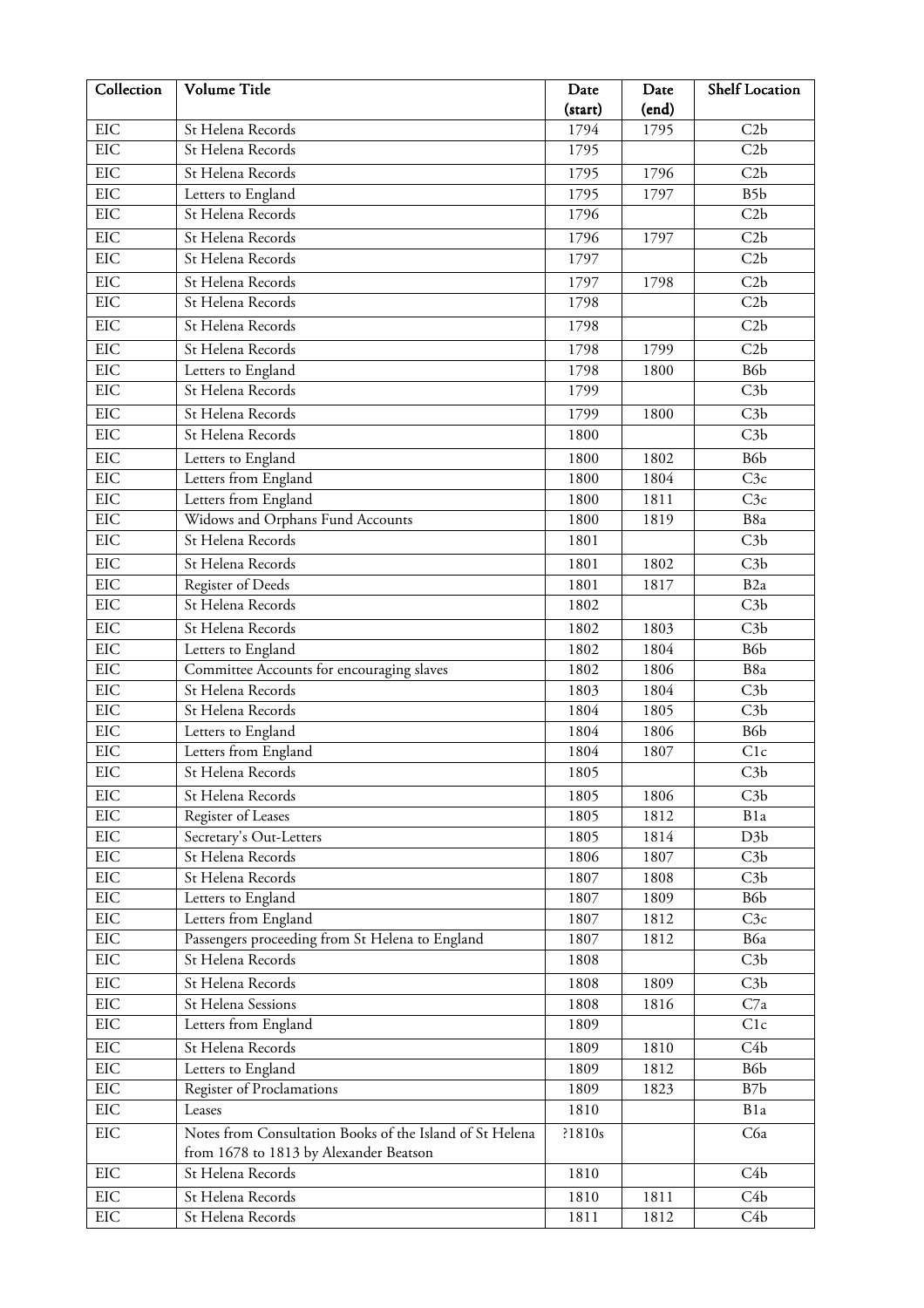| Collection | Volume Title                                                                  | Date    | Date  | <b>Shelf Location</b> |
|------------|-------------------------------------------------------------------------------|---------|-------|-----------------------|
|            |                                                                               | (start) | (end) |                       |
| EIC        | <b>Consultation Book?</b>                                                     | 1811    | 1813  | C6a                   |
| <b>EIC</b> | Receipt Book of Company's Employees Civil and                                 | 1811    | 1815  | B5a                   |
|            | Military                                                                      |         |       |                       |
| EIC        | St Helena Records                                                             | 1812    | 1813  | C <sub>4</sub> b      |
| EIC        | Letters to England                                                            | 1812    | 1814  | B6 <sub>b</sub>       |
| EIC        | Letters from England                                                          | 1812    | 1815  | C3c                   |
| <b>EIC</b> | St Helena Records                                                             | 1813    |       | C <sub>4</sub> b      |
| EIC        | St Helena Records                                                             | 1813    | 1814  | C <sub>4</sub> b      |
| <b>EIC</b> | In-Letters India, China, Cape of Good Hope                                    | 1813    | 1815  | C2c                   |
| <b>EIC</b> | Surveyor's Entry Book In and Out Letters                                      | 1813    | 1816  | A4a                   |
| EIC        | Register of Leases                                                            | 1813    | 1835  | B1a                   |
| EIC        | Formal Proceedings at the sessions of the Peace Court of                      | 1814    | 1815  | B4a                   |
|            | Oyer and Terminer                                                             |         |       |                       |
| <b>EIC</b> | St Helena Records                                                             | 1814    | 1815  | C <sub>4</sub> b      |
| EIC        | Letters to England                                                            | 1814    | 1817  | B6b                   |
| <b>EIC</b> | Letters to England                                                            | 1814    | 1822  | B6b                   |
| <b>EIC</b> | Register of Leases                                                            | 1814    | 1835  | B <sub>1</sub> a      |
| EIC        | Pay List, Civil and Military Servants                                         | 1815    |       | B5a                   |
| <b>EIC</b> | St Helena Records                                                             | 1815    |       | C <sub>4</sub> b      |
| EIC        | Letters from England                                                          | 1815    | 1816  | C3c                   |
| EIC        | St Helena Records                                                             | 1815    | 1816  | C <sub>4</sub> b      |
| EIC        | In-Letters India, China, Cape of Good Hope                                    | 1815    | 1817  | C2c                   |
| EIC        | Letters from England                                                          | 1815    | 1817  | C3c                   |
| EIC        | Accounts of Chinese Labour                                                    | 1815    | 1818  | A3a                   |
| <b>EIC</b> | List of ships arriving and departing from St Helena                           | 1815    | 1818  | B6a                   |
| <b>EIC</b> | Judicial Consultation Book                                                    | 1815    | 1821  | C6a                   |
| <b>EIC</b> | St Helena Records                                                             | 1816    | 1817  | C <sub>4</sub> b      |
| EIC        | Letters from England                                                          | 1816    | 1818  | C1c                   |
| EIC        | Register of Deeds                                                             | 1816    | 1823  | B <sub>2</sub> a      |
| EIC        | St Helena Sessions                                                            | 1816    | 1823  | C7a                   |
| EIC        | In-Letters India, China, Cape of Good Hope                                    | 1817    | 1818  | C2c                   |
| EIC        | Letters from England                                                          | 1817    | 1818  | C3c                   |
| EIC        | St Helena Records                                                             | 1817    | 1818  | C4b                   |
| $\rm EIC$  | Letters from England                                                          | 1818    | 1819  | C1c                   |
| $\rm EIC$  | St Helena Records                                                             | 1818    | 1820  | C4b                   |
| EIC        | In-Letters India, China, Cape of Good Hope                                    | 1819    | 1820  | C2c                   |
| EIC        | Letter Book to England                                                        | 1819    | 1822  | B5b                   |
| $\rm EIC$  | Return of family, land, cattle etc                                            | 1819    | 1834  | A <sub>2</sub> a      |
| $\rm EIC$  | Letters from England                                                          | 1820    |       | C1c                   |
| EIC        | Return of family, land, cattle etc                                            | 1820    |       | A <sub>2</sub> a      |
| EIC        | Letters from England                                                          | 1820    | 1821  | C1c                   |
| EIC        | St Helena Records                                                             | 1820    | 1821  | C <sub>4</sub> b      |
| EIC        | In-Letters India, China, Cape of Good Hope                                    | 1820    | 1822  | C2c                   |
| EIC        | Leases [New Village under High Knoll]                                         | 1820    | 1822  | B1a                   |
| $\rm EIC$  | Correspondence with India, China, Rio de Janeiro and the<br>Cape of Good Hope | 1820    | 1825  | C6a                   |
| EIC        | Return of family, land, cattle etc                                            | 1821    |       | A <sub>2</sub> a      |
| <b>EIC</b> | Letters from England                                                          | 1821    | 1822  | C1c                   |
| $\rm EIC$  | St Helena Records                                                             | 1821    | 1822  | C4b                   |
| $\rm EIC$  | St Helena Records                                                             | 1821    | 1822  | C5a                   |
| EIC        | Surveyor's Entry Book In and Out Letters                                      | 1821    | 1828  | A4a                   |
| EIC        | Register of Wills                                                             | 1821    | 1839  | B1a                   |
| EIC        | Letters from England                                                          | 1822    |       | C1c                   |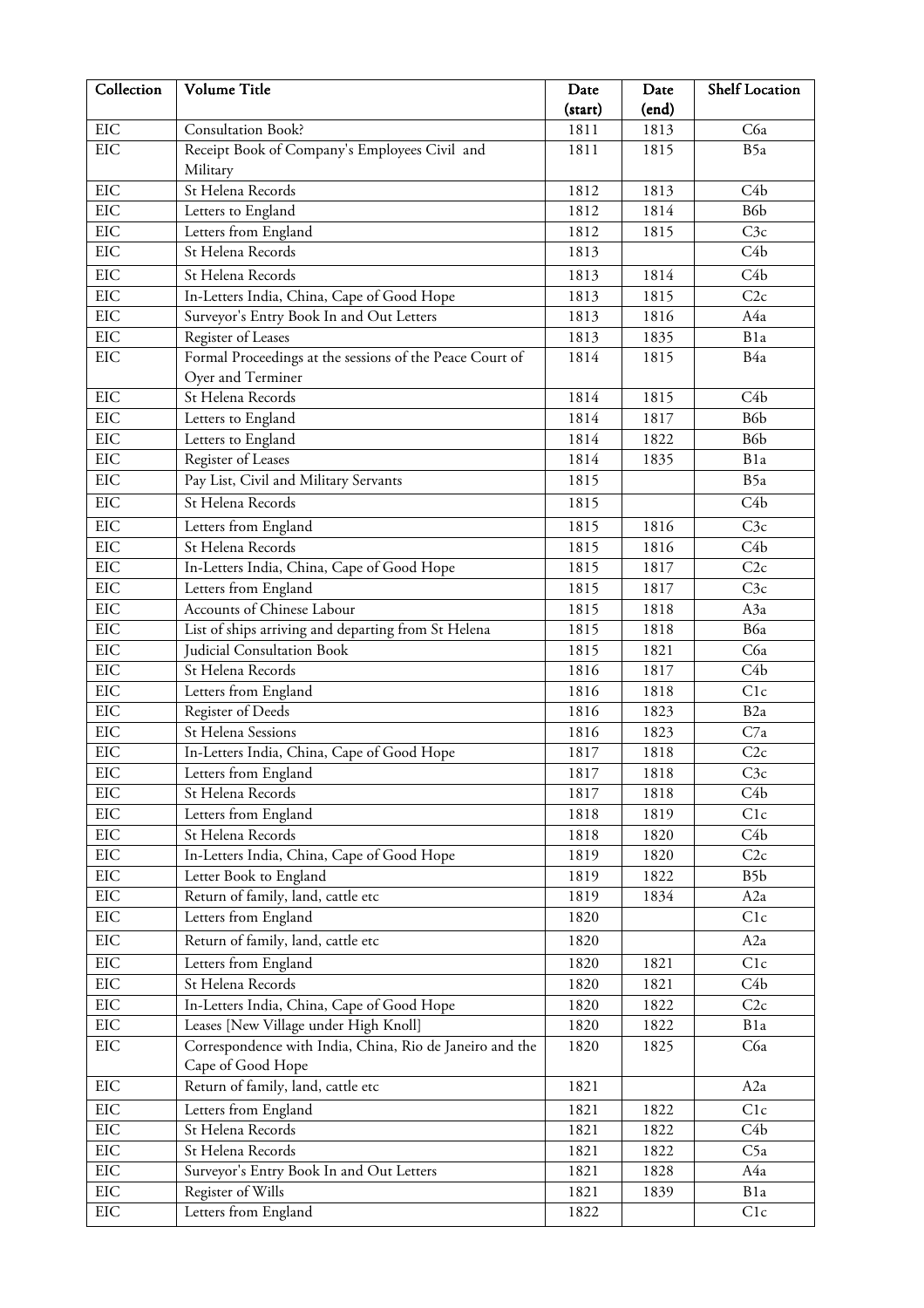| Collection | Volume Title                                              | Date    | Date  | <b>Shelf Location</b> |
|------------|-----------------------------------------------------------|---------|-------|-----------------------|
|            |                                                           | (start) | (end) |                       |
| EIC        | Return of family, land, cattle etc                        | 1822    |       | A2a                   |
| <b>EIC</b> | Return of family, land, cattle etc                        | 1822    |       | A <sub>2</sub> a      |
| <b>EIC</b> | St Helena Records                                         | 1822    |       | C <sub>5a</sub>       |
| EIC        | Letters from England                                      | 1822    | 1822  | C1c                   |
| EIC        | In-Letters India, China, Cape of Good Hope                | 1822    | 1825  | C2c                   |
| <b>EIC</b> | Letters to England                                        | 1822    | 1825  | B6b                   |
| EIC        | Judicial Consultation Book                                | 1822    | 1829  | C6a                   |
| EIC        | Letters from England                                      | 1823    |       | C1c                   |
| EIC        | Letters from England                                      | 1823    |       | C1c                   |
| EIC        | Letters from England                                      | 1823    |       | C1c                   |
| <b>EIC</b> | Return of family, land, cattle etc                        | 1823    |       | A <sub>2</sub> a      |
| EIC        | St Helena Records                                         | 1823    |       | C5a                   |
| <b>EIC</b> | <b>EIC Consultations?</b>                                 | 1823    | 1824  | C6a                   |
| EIC        | St Helena Records                                         | 1823    | 1824  | C5a                   |
| EIC        | St Helena Sessions                                        | 1823    | 1824  | C7a                   |
| EIC        | <b>Consultation Book</b>                                  | 1823    | 1825  | C6a                   |
| <b>EIC</b> | Proceedings of the Agricultural and Horticultural Society | 1823    | 1825  | B8a                   |
| <b>EIC</b> | Register of Storekeepers Accounts                         | 1823    | 1832  | B <sub>8a</sub>       |
| EIC        | G.W Melliss Commission into Royal Artillery               | 1824    |       | A3c                   |
| EIC        | Letters from England                                      | 1824    |       | C1c                   |
| <b>EIC</b> | Medical Department Consultation Book                      | 1824    |       | C6a                   |
| <b>EIC</b> | Return of family, land, cattle etc                        | 1824    |       | A <sub>2</sub> a      |
| EIC        | Land and Revenue Department Consultation Book             | 1824    | 1825  | C6a                   |
| EIC        | St Helena Records                                         | 1824    | 1825  | C5a                   |
| EIC        | St Helena Sessions                                        | 1824    | 1827  | C7a                   |
| EIC        | <b>Commercial Consultation Book</b>                       | 1824    | 1829  | C6a                   |
| EIC        | Medical Department Consultation Book                      | 1824    | 1829  | C6a                   |
| EIC        | Letters to England                                        | 1824    | 1835  | B6 <sub>b</sub>       |
| EIC        | Letters to England, Judicial                              | 1824    | 1835  | B4a                   |
| <b>EIC</b> | Letters from England                                      | 1825    |       | C1c                   |
| EIC        | Letters from England                                      | 1825    |       | C1c                   |
| EIC        | Letters from England                                      | 1825    |       | C1c                   |
| EIC        | Return of family, land, cattle etc                        | 1825    |       | A <sub>2</sub> a      |
| EIC        | Letter Book to England                                    | 1825    | 1826  | B5b                   |
| EIC        | St Helena Records                                         | 1825    | 1826  | C5a                   |
| $\rm EIC$  | Register of Deeds                                         | 1825    | 1831  | B <sub>2</sub> a      |
| EIC        | Letters from England                                      | 1826    |       | C1c                   |
| EIC        | Letters from England                                      | 1826    |       | C1c                   |
| EIC        | Letters from England                                      | 1826    |       | C1c                   |
| EIC        | St Helena Records                                         | 1826    | 1827  | C5a                   |
| EIC        | In-Letters India, China, Cape of Good Hope                | 1826    | 1829  | C2c                   |
| $\rm EIC$  | Letters to England                                        | 1826    | 1829  | B6b                   |
| $\rm EIC$  | Letters from England                                      | 1827    |       | C1c                   |
| EIC        | Letters from England                                      | 1827    |       | C1c                   |
| EIC        | Letters from England                                      | 1827    |       | C1c                   |
| EIC        | Letters from England                                      | 1827    | 1828  | C2c                   |
| EIC        | Letters from England                                      | 1827    | 1828  | C2c                   |
| $\rm EIC$  | St Helena Sessions                                        | 1827    | 1829  | C7a                   |
| EIC        | Consultations. Public Department Slave Emancipation       | 1827    | 1835  | C6a                   |
| $\rm EIC$  | Report of the Leases Committee                            | 1828    |       | Ala                   |
| $\rm EIC$  | Return of family, land, cattle etc                        | 1828    |       | Ala                   |
|            |                                                           |         |       |                       |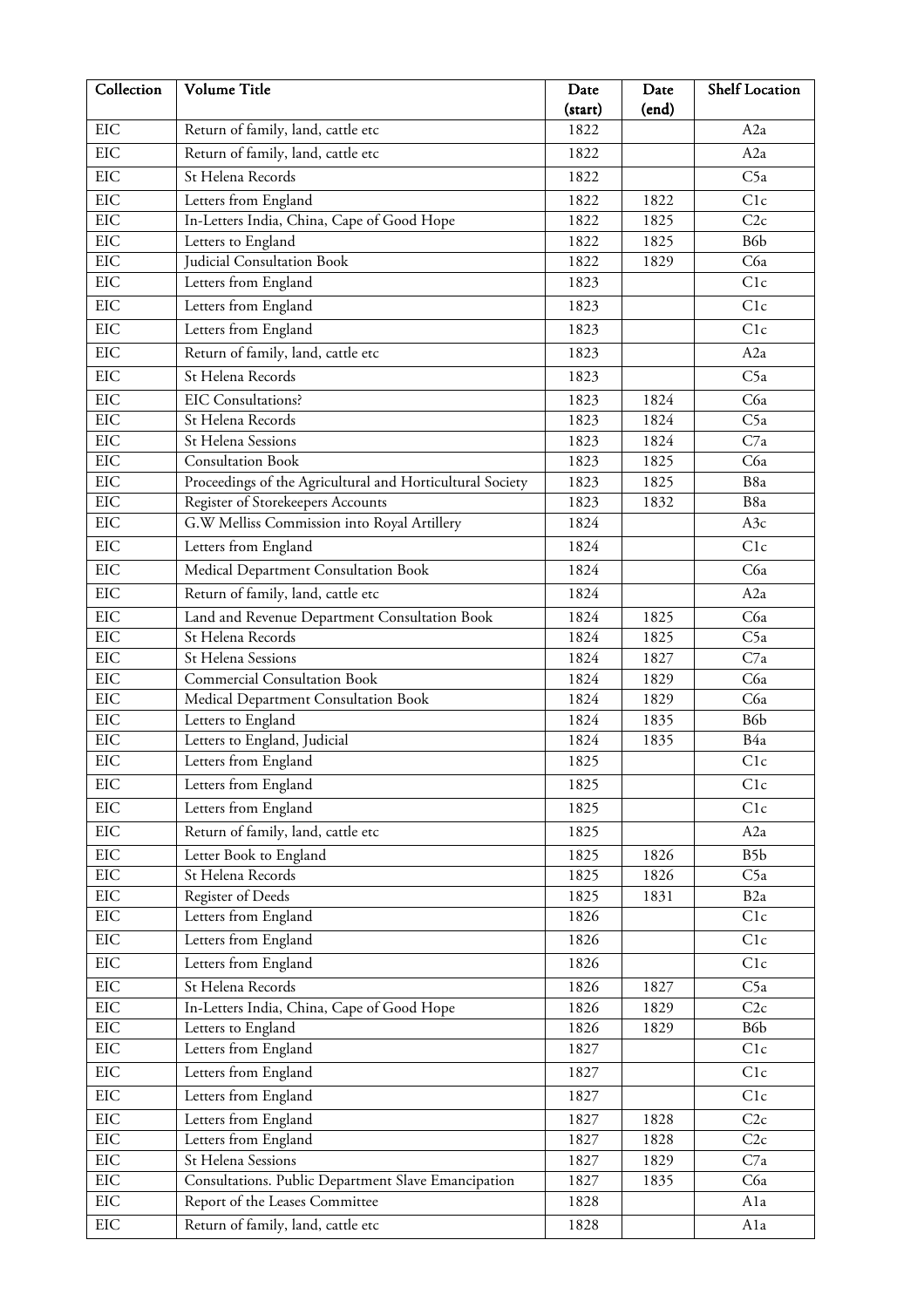| Collection | Volume Title                                   | Date         | Date  | <b>Shelf Location</b> |
|------------|------------------------------------------------|--------------|-------|-----------------------|
|            |                                                | (start)      | (end) |                       |
| EIC        | Return of family, land, cattle etc             | 1828         |       | A <sub>2</sub> a      |
| <b>EIC</b> | St Helena Records                              | 1828         | 1829  | C5a                   |
| EIC        | Judicial Consultation Book                     | 1828         | 1830  | C6a                   |
| EIC        | Surveyor's Entry Book In and Out Letters       | 1828         | 1835  | A4a                   |
| EIC        | Letters from England                           | 1829         |       | C2c                   |
| EIC        | Letters from England                           | 1829         |       | C2c                   |
| EIC        | Letters to England                             | 1829         | 1830  | B6b                   |
| EIC        | St Helena Records                              | 1829         | 1830  | C5a                   |
| EIC        | <b>Commercial Consultation Book</b>            | 1829         | 1832  | C6a                   |
| EIC        | Plans of Leased Lands                          | 1829         | 1832  | B <sub>2a</sub>       |
| <b>EIC</b> | In-Letters India, China, Cape of Good Hope     | 1829         | 1833  | C2c                   |
| EIC<br>EIC | Judicial Consultation Book                     | 1829         | 1835  | C6a                   |
| EIC        | Letters to England (Military)                  | 1829         | 1835  | B5a<br>B1a            |
| EIC        | Registry of Free Grant<br>Letters from England | 1829<br>1830 | 1835  | C2c                   |
| EIC        |                                                |              |       | C2c                   |
|            | Letters from England                           | 1830         |       |                       |
| EIC        | Letters from England                           | 1830         |       | C2c                   |
| EIC        | St Helena Records                              | 1830         | 1831  | C5a                   |
| <b>EIC</b> | St Helena Sessions                             | 1830         | 1832  | C7a                   |
| EIC        | Military Consultations                         | 1830         | 1835  | B5a                   |
| <b>EIC</b> | Register of Leases and Deeds                   | 1830         | 1849  | B1a                   |
| EIC        | Letters from England                           | 1831         |       | C2c                   |
| EIC        | Letters from England                           | 1831         |       | C2c                   |
| EIC        | St Helena Records                              | 1831         | 1832  | C5a                   |
| EIC        | Letters to England                             | 1831         | 1834  | B6b                   |
| EIC        | Proclamations and Notices                      | 1831         | 1835  | B7b                   |
| EIC        | Letters from England                           | 1832         |       | C2c                   |
| EIC        | Letters from England                           | 1832         |       | C2c                   |
| <b>EIC</b> | St Helena Records                              | 1832         | 1834  | C5a                   |
| EIC        | St Helena Sessions                             | 1832         | 1834  | C7a                   |
| EIC        | <b>Commercial Consultation Book</b>            | 1832         | 1836  | C6a                   |
| EIC        | Military Department Consultation Book          | 1832         | 1836  | C6a                   |
| EIC        | Letters from England                           | 1833         |       | C2c                   |
| EIC        | Letters from England                           | 1833         |       | C2c                   |
| EIC        | Return of family, land, cattle etc             | 1833         |       | A3a                   |
| <b>EIC</b> | St Helena Calendar                             | 1833         |       | A <sub>2</sub> b      |
| EIC        | In-Letters India, China, Cape of Good Hope     | 1833         | 1835  | C2c                   |
| EIC        | Letters from England                           | 1834         |       | C2c                   |
| EIC        | Letters from England                           | 1834         |       | C2c                   |
| EIC        | Return of family, land, cattle etc             | 1834         |       | A <sub>2</sub> a      |
| EIC        | St Helena Calendar                             | 1834         |       | A <sub>2</sub> b      |
| <b>EIC</b> | St Helena Records                              | 1834         | 1835  | C5a                   |
| EIC        | St Helena Sessions                             | 1834         | 1836  | C7a                   |
| EIC        | Notebook, sketches                             | 1835         |       | Ala                   |
| EIC        | Notebook, sketches of military sites           | 1835         |       | Ala                   |
| EIC        | St Helena Commission of 1835                   | 1835         |       | B5a                   |
| <b>EIC</b> | Secretary of State Despatches                  | 1835         | 1836  | D5a                   |
| EIC        | St Helena Records                              | 1835         | 1836  | C5a                   |
| CC         | General Instructions to Governor and Auditor   | 1835         | 1837  | B6 <sub>b</sub>       |
| CC         | Proclamations                                  | 1835         | 1898  | B8b                   |
| CC         | Orders in Council                              | 1835         | 1960  | B7b                   |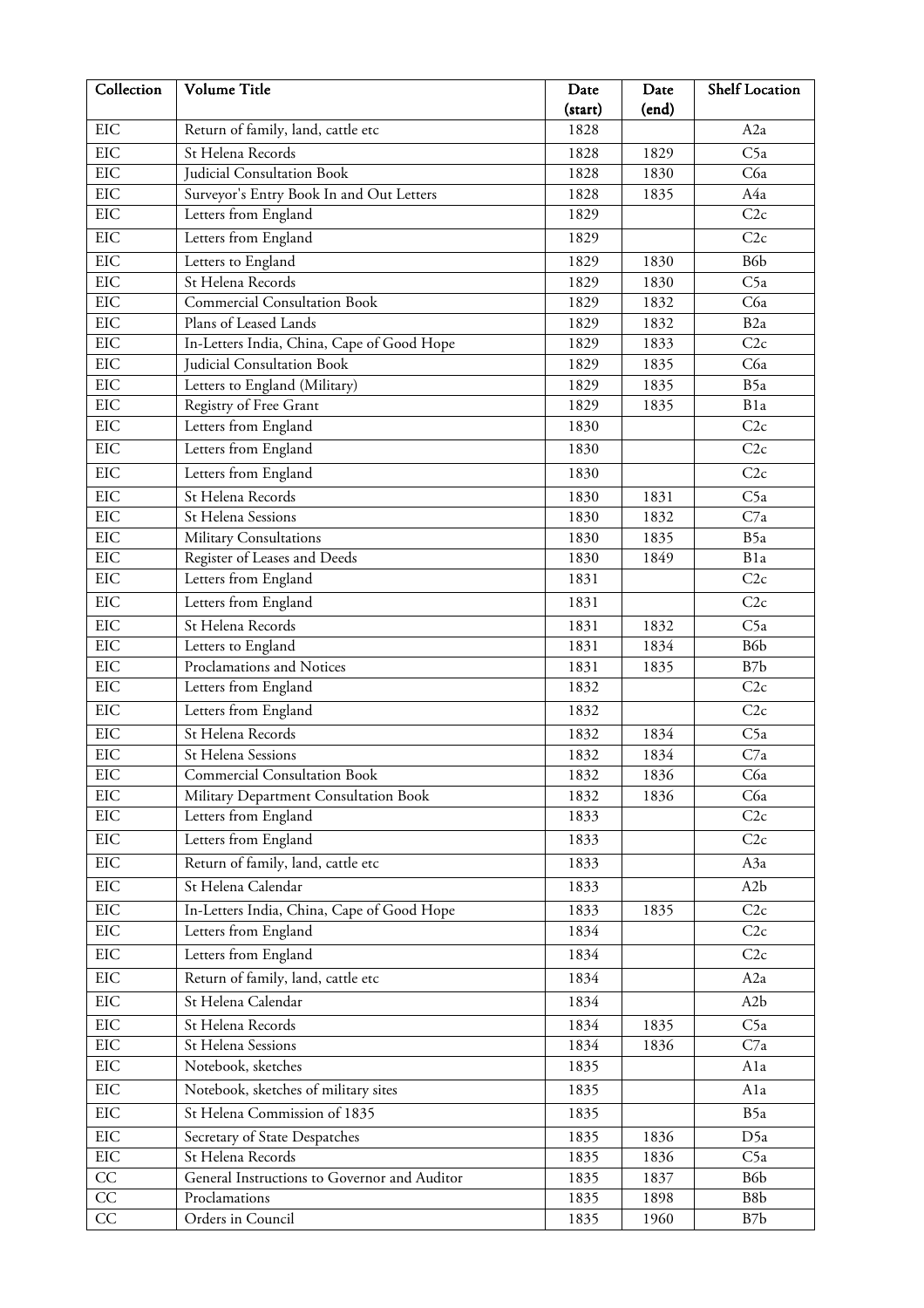| Collection                         | Volume Title                                                                           | Date         | Date         | Shelf Location         |
|------------------------------------|----------------------------------------------------------------------------------------|--------------|--------------|------------------------|
|                                    |                                                                                        | (start)      | (end)        |                        |
| CC                                 | Journal of the Proceedings of the Colonial Department                                  | 1836         |              | C7a                    |
| CC                                 | Rent Roll Book                                                                         | 1836         |              | C6b                    |
| CC                                 | Supreme Court, Sessions                                                                | 1836         |              | B4a                    |
| CC                                 | Colonial Secretary's Entry Book                                                        | 1836         | 1837         | C7a                    |
| CC                                 | Colonial Estimates                                                                     | 1836         | 1840         | C7b                    |
| $\overline{CC}$                    | St Helena General Orders                                                               | 1836         | 1840         | B5a                    |
| $\overline{CC}$                    | Despatches to England                                                                  | 1836         | 1841         | D3a                    |
| $\overline{CC}$                    | Colonial Engineers In-Letters                                                          | 1836         | 1843         | D7c                    |
| $\overline{CC}$                    | Colonial Engineers In-Letters                                                          | 1836         | 1843         | D7c                    |
| $\overline{CC}$                    | Surveyor's In-Letters                                                                  | 1836         | 1843         | A4a                    |
| $\overline{CC}$                    | Colonial Engineers Out-Letters                                                         | 1836         | 1844         | D <sub>6c</sub>        |
| $\overline{CC}$                    | Supreme Court In and Out Letters                                                       | 1836         | 1864         | B3a                    |
| CC                                 | Return of Town property, Jamestown                                                     | 1837         |              | A3a                    |
| $\overline{CC}$                    | Colonial Secretary's Entry Book                                                        | 1837         | 1838         | C7a                    |
| $\overline{CC}$                    | Auditing                                                                               | 1837         | 1839         | B6b                    |
| $\overline{CC}$                    | Surveyor's Entry Book Out Letters                                                      | 1837         | 1840         | A4a                    |
| CC                                 | Commissioner of Crown Properties                                                       | 1837         | 1842         | A4a                    |
| CC                                 | Despatches to England                                                                  | 1837         | 1842         | D3a                    |
| $\overline{CC}$                    | Proceedings of the Legislative Council                                                 | 1837         | 1842         | C8b                    |
| CC                                 | Auditing, Queries                                                                      | 1837         | 1843         | B6b                    |
| $\overline{CC}$                    | Ordinances                                                                             | 1837         | 1848         | B8b                    |
| CC                                 | Local Laws                                                                             | 1837         | 1853         | A <sub>1</sub> b       |
| CC                                 | Crown Property                                                                         | 1837         | 1858         | Back of A              |
| $\overline{CC}$<br>$\overline{CC}$ | Commissioner of Crown Properties                                                       | 1837         | 1860         | Back of A              |
| $\overline{CC}$                    | <b>Commissioner of Crown Properties</b><br>Letters from Commissioner of Crown Property | 1837<br>1837 | 1864<br>1864 | Back of A<br>Back of A |
| CC                                 | Judicial                                                                               | 1837         | 1953         | B <sub>3a</sub>        |
| CC                                 | Auditing, Queries                                                                      | 1838         |              | B6b                    |
| $\overline{CC}$                    | <b>Blue Book</b>                                                                       | 1838         |              | B <sub>5c</sub>        |
| CC                                 | Colonial Secretary's Entry Book                                                        | 1838         | 1839         | C7a                    |
| $\overline{CC}$                    | Secretary of State Despatches                                                          | 1838         | 1839         | D5a                    |
| CC                                 | Treasury                                                                               | 1838         | 1839         | D5a                    |
| CC                                 | Proceedings of the Legislative Council                                                 | 1838         | 1842         | C8b                    |
| $\rm CC$                           | Colonial Engineer's Estimates and Expenditures                                         | 1838         | 1854         | C <sub>5</sub> b       |
| $\overline{CC}$                    | <b>Blue Book</b>                                                                       | 1839         |              | B5c                    |
| CC                                 | Colonial Secretary's In-Letters                                                        | 1839         |              | D1c                    |
| $\overline{CC}$                    | Colonial Secretary's In-Letters                                                        |              |              | D1c                    |
|                                    |                                                                                        | 1839         |              |                        |
| $\overline{CC}$                    | Colonial Secretary's In-Letters                                                        | 1839         |              | D1c                    |
| $\overline{CC}$                    | General Registers / Report on Country Property                                         | 1839         |              | A3a                    |
| $\overline{CC}$                    | Report on Town Properties                                                              | 1839         |              | A3a                    |
| $\overline{CC}$                    | Return of Carriages, Houses and Dogs                                                   | 1839         |              | Ala                    |
| CC                                 | Secretary of State Despatches                                                          | 1839         |              | D5a                    |
| $\overline{CC}$                    | Colonial Secretary's Entry Book: Out-Letters                                           | 1839         | 1840         | C8a                    |
| $\overline{CC}$                    | Auditor's In-Letters 7                                                                 | 1839         | 1841         | B7b                    |
| $\rm CC$                           | Vice-Admiralty Court                                                                   | 1839         | 1849         | B6a                    |
| CC                                 | Records of the Supreme Court                                                           | 1839         | 1853         | B5a                    |
| $\overline{CC}$                    | Register of Probate                                                                    | 1839         | 1920         | Back of A              |
| CC                                 | <b>Blue Book</b>                                                                       | 1840         |              | B5c                    |
| CC                                 | Blue Book (Governor)                                                                   | 1840         |              | B8a                    |
| $\overline{CC}$                    | Colonial Secretary's In-Letters                                                        | 1840         |              | D1c                    |
| CC                                 | Colonial Secretary's In-Letters                                                        | 1840         |              | D <sub>1</sub> c       |
| $\overline{CC}$                    | Colonial Secretary's In-Letters                                                        | 1840         |              | D1c                    |
|                                    |                                                                                        |              |              |                        |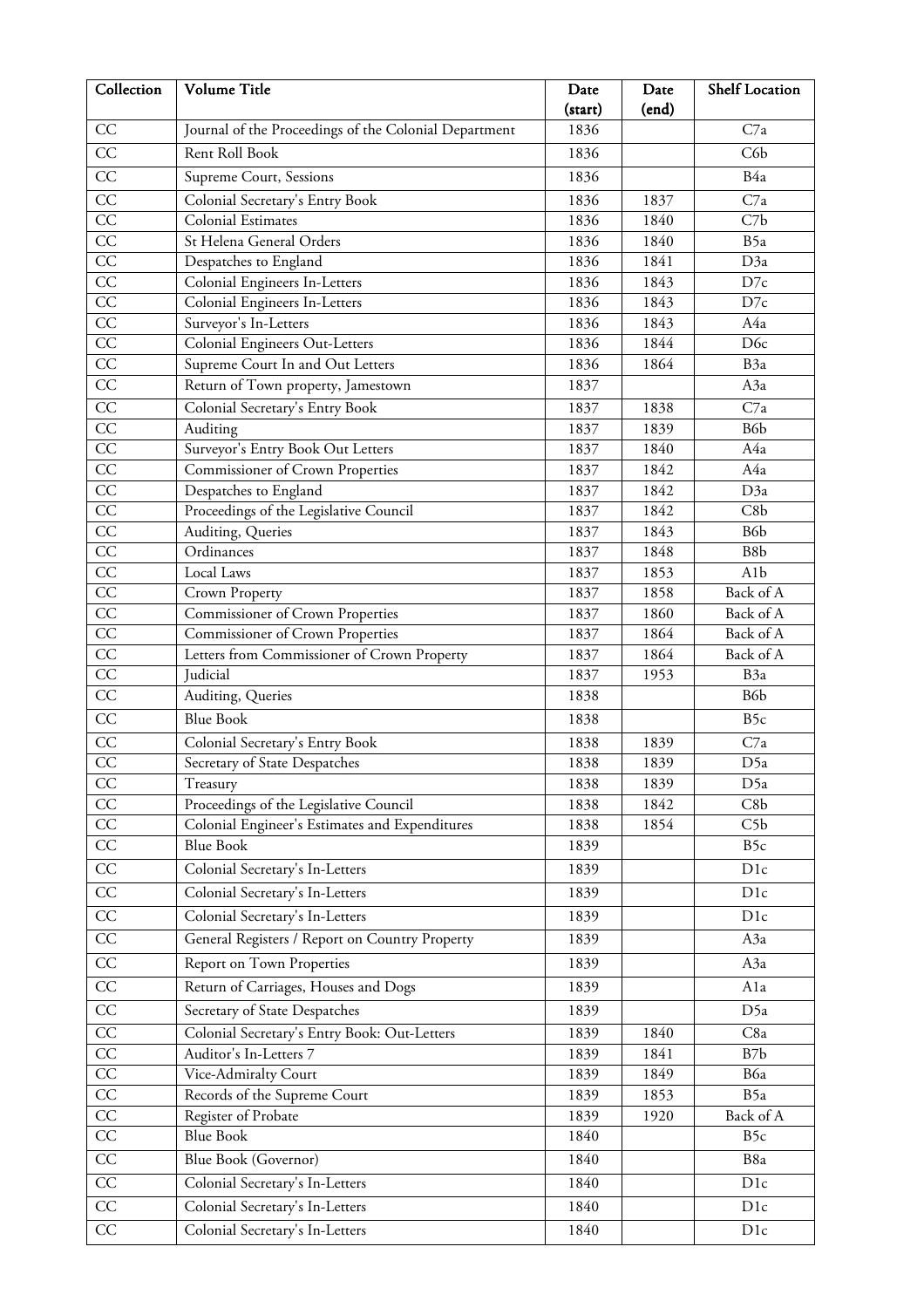| Collection      | Volume Title                                 | Date    | Date  | <b>Shelf Location</b> |
|-----------------|----------------------------------------------|---------|-------|-----------------------|
|                 |                                              | (start) | (end) |                       |
| CC              | Colonial Secretary's In-Letters              | 1840    |       | D <sub>1c</sub>       |
| CC              | Colonial Secretary's In-Letters              | 1840    |       | D1c                   |
| $\overline{CC}$ | Secretary of State Despatches                | 1840    |       | D5a                   |
| CC              | Colonial Secretary's Entry Book: Out-Letters | 1840    | 1842  | C8a                   |
| $\overline{CC}$ | Secretary of State Despatches                | 1840    | 1843  | D5a                   |
| $\overline{CC}$ | Commissioner of Crown Properties             | 1840    | 1844  | A4a                   |
| $\overline{CC}$ | <b>Official Notices</b>                      | 1840    | 1907  | B8b                   |
| $\overline{CC}$ | Amenity Fund                                 | 1841    |       | B8a                   |
| $\overline{CC}$ | <b>Blue Book</b>                             | 1841    |       | B <sub>5c</sub>       |
| CC              | Colonial Secretary's In-Letters              | 1841    |       | D1c                   |
| CC              | Colonial Secretary's In-Letters              | 1841    |       | D <sub>1c</sub>       |
| CC              | Colonial Secretary's In-Letters              | 1841    |       | D1c                   |
| $\overline{CC}$ | Colonial Secretary's In-Letters              | 1841    | 1842  | D <sub>1c</sub>       |
| $\overline{CC}$ | Colonial Estimates                           | 1841    | 1845  | C7b                   |
| CC              | Colonial Treasurer's In-Letters              | 1841    | 1850  | C5b                   |
| CC              | Vice-Admiralty Court                         | 1841    | 1852  | B6a                   |
| $\overline{CC}$ | Vice-Admiralty Court In-Letters              | 1841    | 1872  | B6a                   |
| $\overline{CC}$ | Assignation Book                             | 1842    |       | B6a                   |
| CC              | <b>Blue Book</b>                             | 1842    |       | B5c                   |
| $\overline{CC}$ | Colonial Secretary's In-Letters              | 1842    |       | D <sub>1c</sub>       |
| CC              | Colonial Secretary's In-Letters              | 1842    |       | D <sub>1c</sub>       |
| $\overline{CC}$ | Colonial Secretary's In-Letters              | 1842    |       | D <sub>1c</sub>       |
| CC              | Colonial Secretary's Entry Book: Out-Letters | 1842    | 1843  | C8a                   |
| CC              | Colonial Secretary's In-Letters              | 1842    | 1843  | D1c                   |
| $\overline{CC}$ | Supreme Court                                | 1842    | 1844  | B4a                   |
| $\overline{CC}$ | Despatches to England                        | 1842    | 1846  | D3a                   |
| CC              | Surveyor's In-Letters                        | 1842    | 1850  | A4a                   |
| CC              | Surveyor's Monthly Statements                | 1842    | 1852  | A4a                   |
| $\overline{CC}$ | <b>Blue Book</b>                             | 1843    |       | B5c                   |
| CC              | Colonial Secretary's In-Letters              | 1843    |       | D1c                   |
| CC              | Colonial Secretary's In-Letters              | 1843    |       | D1c                   |
| CC              | Colonial Secretary's In-Letters              | 1843    |       | D1c                   |
| $\overline{CC}$ | Colonial Secretary's In-Letters              | 1843    |       | D1c                   |
| CC              | St Helena Calendar                           | 1843    |       | A <sub>2</sub> b      |
| $\overline{CC}$ | Colonial Secretary's In-Letters              | 1843    | 1844  | D <sub>1c</sub>       |
| $\overline{CC}$ | Proceedings of the Legislative Council       | 1843    | 1844  | C8b                   |
| $\rm CC$        | Colonial Secretary's Entry Book: Out-Letters | 1843    | 1845  | C8a                   |
| $\rm CC$        | Colonial Engineers In-Letters                | 1843    | 1847  | D7c                   |
| $\overline{CC}$ | Auditing                                     | 1843    | 1850  | B6b                   |
| $\overline{CC}$ | Surveyor's Entry Book Out Letters            | 1843    | 1858  | A4a                   |
| CC              | <b>Blue Book</b>                             | 1844    |       | B5c                   |
| $\overline{CC}$ | Colonial Secretary's In-Letters              | 1844    |       | D2c                   |
| CC              | Colonial Secretary's In-Letters              | 1844    |       | D2c                   |
| $\overline{CC}$ | Colonial Secretary's In-Letters              | 1844    |       | D2c                   |
| $\overline{CC}$ | Secretary of State Despatches                | 1844    |       | D5a                   |
| $\overline{CC}$ | St Helena Calendar                           | 1844    |       | A <sub>2</sub> b      |
| $\overline{CC}$ | Colonial Secretary's In-Letters              | 1844    | 1845  | D2c                   |
| CC              | Commissioner of Crown Properties             | 1844    | 1847  | A4a                   |
| $\overline{CC}$ | Colonial Engineers Out-Letters               | 1844    | 1855  | D <sub>6</sub> c      |
| $\overline{CC}$ | <b>Blue Book</b>                             | 1845    |       | B5c                   |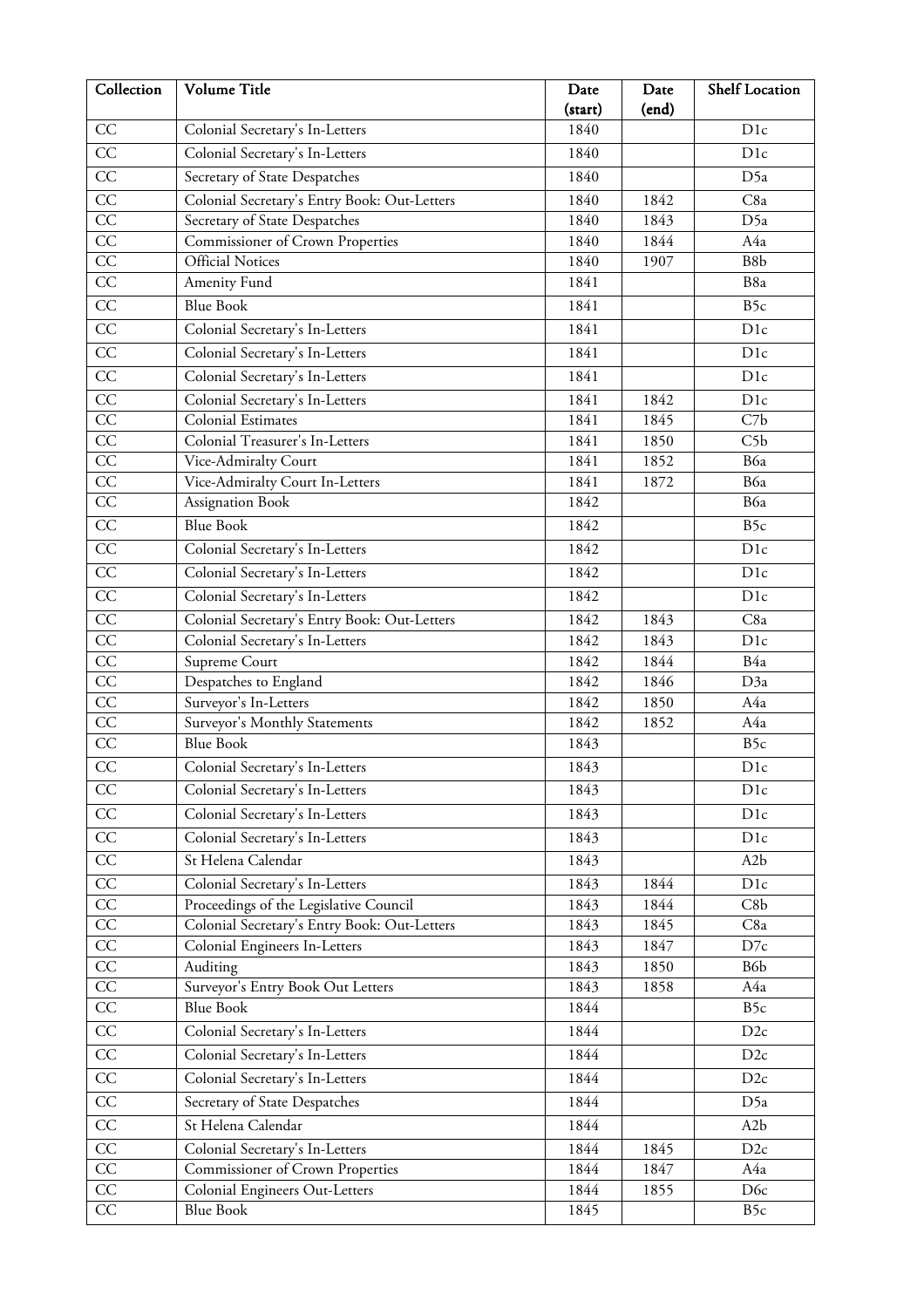| Collection            | Volume Title                                                                    | Date         | Date         | Shelf Location   |
|-----------------------|---------------------------------------------------------------------------------|--------------|--------------|------------------|
|                       |                                                                                 | (start)      | (end)        |                  |
| CC                    | Colonial Secretary's In-Letters                                                 | 1845         |              | D2c              |
| CC                    | Colonial Secretary's In-Letters                                                 | 1845         |              | D2c              |
| $\overline{CC}$       | Colonial Secretary's In-Letters                                                 | 1845         |              | D2c              |
| CC                    | St Helena Calendar                                                              | 1845         |              | A <sub>2</sub> b |
| CC                    | St Helena Government Gazette                                                    | 1845         |              | B3c              |
| CC                    | Colonial Secretary's Entry Book: Out-Letters                                    | 1845         | 1846         | C8a              |
| $\overline{CC}$       | Colonial Secretary's In Letters                                                 | 1845         | 1846         | D <sub>6c</sub>  |
| $\overline{CC}$       | Colonial Secretary's In-Letters                                                 | 1845         | 1846         | D2c              |
| $\overline{CC}$       | Secretary of State Despatches                                                   | 1845         | 1847         | D5a              |
| CC                    | Proceedings of the Legislative Council                                          | 1845         | 1849         | C8b              |
| CC                    | Colonial Estimates                                                              | 1845         | 1851         | C7b              |
| $\overline{CC}$       | Widows and Orphans Social Fund                                                  | 1845         | 1856         | B8a              |
| $\overline{CC}$       | Colonial Treasurer's Letter Book - Out Letters                                  | 1845         | 1873         | C5b              |
| CC                    | Apprentice Certificates                                                         | 1845         | 1879         | B6a              |
| $\overline{CC}$       | <b>Blue Book</b>                                                                | 1846         |              | B5c              |
| $\overline{CC}$       | Colonial Secretary's In-Letters                                                 | 1846         |              | D2c              |
| CC                    | St Helena Government Gazette                                                    | 1846         |              | B <sub>3c</sub>  |
| CC                    | Colonial Secretary's In-Letters                                                 | 1846         | 1847         | D2c              |
| CC                    | Colonial Secretary's Entry Book: Out-Letters                                    | 1846         | 1848         | C8a              |
| CC                    | Despatches to England                                                           | 1846         | 1852         | D3a              |
| $\overline{CC}$       | <b>Blue Book</b>                                                                | 1847         |              | B5c              |
| $\overline{CC}$       | Colonial Secretary's In-Letters                                                 | 1847         |              | D2c              |
| $\overline{CC}$       | Colonial Secretary's In-Letters                                                 | 1847         |              | D2c              |
| $\overline{CC}$       | St Helena Government Gazette                                                    | 1847         |              | B3c              |
| CC                    | Colonial Secretary's In-Letters                                                 | 1847         | 1848         | D2c              |
| CC                    | Colonial Engineers In-Letters                                                   | 1847         | 1850         | D7c              |
| CC                    | <b>Commissioner of Crown Properties</b>                                         | 1847         | 1851         | A3a              |
| CC                    | <b>Blue Book</b>                                                                | 1848         |              | B5c              |
| $\overline{CC}$       | Colonial Secretary's In-Letters                                                 | 1848         |              | D2c              |
| $\overline{CC}$       | Colonial Secretary's In-Letters                                                 | 1848         |              | D2c              |
| CC                    | Palmer 1850-2                                                                   | 1850-2       |              | Above B          |
| CC                    | Palmer 1850-2                                                                   | 1850-2       |              | Above B          |
| $\overline{CC}$       | Palmer 1850-2                                                                   | 1850-2       |              | Above B          |
| CC                    | Secretary of State Despatches                                                   | 1848         |              | D5a              |
| $\overline{CC}$       | St Helena Government Gazette                                                    | 1848         |              | B3c              |
|                       |                                                                                 | 1848         |              |                  |
| CC<br>CC              | Colonial Secretary's In-Letters<br>Colonial Secretary's Entry Book: Out-Letters | 1848         | 1849<br>1850 | D2c<br>C8a       |
| $\overline{CC}$       | <b>Blue Book</b>                                                                | 1849         |              | B5c              |
| CC                    | Colonial Secretary's In-Letters                                                 | 1849         |              | D2c              |
|                       |                                                                                 |              |              |                  |
| $\overline{CC}$       | Secretary of State Despatches                                                   | 1849         |              | D5a              |
| CC                    | St Helena Government Gazette                                                    | 1849         |              | B4c              |
| $\overline{CC}$       | Colonial Secretary's In-Letters                                                 | 1849         | 1850         | D2c              |
| $\overline{CC}$       | <b>Despatch Enclosures</b>                                                      | 1849         | 1854         | D4b              |
| CC                    | Register of Leases and Deeds                                                    | 1849         | 1856         | B1a              |
| CC<br>$\overline{CC}$ | Registry of Bonds                                                               | 1849         | 1856         | Ala              |
| $\overline{CC}$       | Crown Agent<br>Ordinances                                                       | 1849<br>1849 | 1858<br>1870 | C5b<br>B8b       |
| $\overline{CC}$       | <b>Blue Book</b>                                                                | 1850         |              | B5c              |
| CC                    |                                                                                 |              |              |                  |
|                       | Kempthorne Testimonial                                                          | 1850         |              | Back of A        |
| $\overline{CC}$       | Secretary of State Despatches                                                   | 1850         |              | D5a              |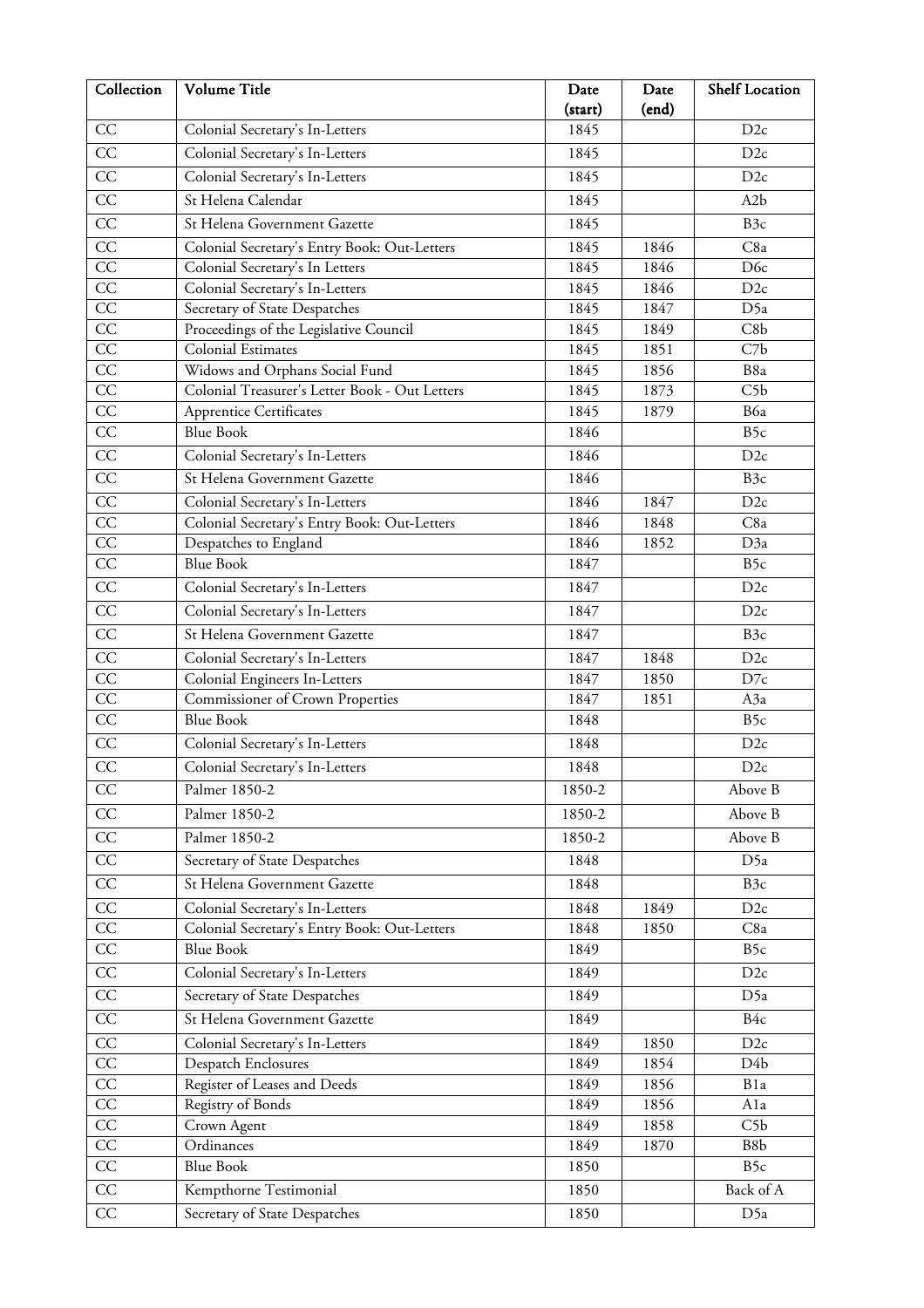| Collection      | Volume Title                                 | Date    | Date  | <b>Shelf Location</b> |
|-----------------|----------------------------------------------|---------|-------|-----------------------|
|                 |                                              | (start) | (end) |                       |
| CC              | St Helena Government Gazette                 | 1850    |       | B <sub>4c</sub>       |
| CC              | Colonial Engineers In-Letters                | 1850    | 1853  | D7c                   |
| CC              | Colonial Secretary's Entry Book: Out-Letters | 1850    | 1853  | C8a                   |
| CC              | Treasury Cash Book                           | 1850    | 1856  | C6b                   |
| CC              | Proceedings of the Legislative Council       | 1850    | 1860  | C8b                   |
| $\overline{CC}$ | Surveyor's In-Letters                        | 1850    | 1865  | A4a                   |
| $\overline{CC}$ | <b>Blue Book</b>                             | 1851    |       | B <sub>5c</sub>       |
| $\overline{CC}$ | Colonial Secretary's In-Letters              | 1851    |       | D3c                   |
| $\overline{CC}$ | Colonial Secretary's In-Letters              | 1851    |       | D3c                   |
| $\overline{CC}$ | Colonial Secretary's In-Letters              | 1851    |       | D3c                   |
| CC              | Secretary of State Despatches                | 1851    |       | D5a                   |
| CC              | St Helena Government Gazette                 | 1851    |       | B4c                   |
| CC              | Colonial Secretary's In-Letters              | 1851    | 1852  | D3c                   |
| $\overline{CC}$ | St Helena Advocate                           | 1851    | 1852  | B <sub>2</sub> b      |
| $\overline{CC}$ | <b>Commissioner of Crown Properties</b>      | 1851    | 1854  | A3a                   |
| $\overline{CC}$ | Assignation Book                             | 1851    | 1862  | B6a                   |
| CC              | <b>Council Proceedings</b>                   | 1851    | 1868  | C8b                   |
| CC              | <b>Blue Book</b>                             | 1852    |       | B5c                   |
| $\overline{CC}$ | Secretary of State Despatches                | 1852    |       | D5a                   |
| $\overline{CC}$ | St Helena Government Gazette                 | 1852    |       | B4c                   |
| CC              | St Helena Advocate                           | 1852    | 1853  | B2b                   |
| CC              | St Helena Chronicle                          | 1852    | 1853  | B <sub>2</sub> b      |
| CC              | Certificates of Marriage                     | 1852    | 1855  | C5b                   |
| $\overline{CC}$ | Notices of Marriage                          | 1852    | 1855  | C5b                   |
| $\overline{CC}$ | Despatches to England                        | 1852    | 1857  | D3a                   |
| $\overline{CC}$ | Rent Roll Book                               | 1852    | 1860  | C7b                   |
| CC              | Register of Marriages                        | 1852    | 1864  | B <sub>1</sub> b      |
| $\overline{CC}$ | <b>Blue Book</b>                             | 1853    |       | B5c                   |
| $\overline{CC}$ | Ordinances and Orders in Council             | 1853    |       | A1b                   |
| CC              | Secretary of State Despatches                | 1853    |       | D5a                   |
| CC              | Colonial Secretary's In-Letters              | 1853    | 1854  | D3c                   |
| CC              | St Helena Herald                             | 1853    | 1854  | B <sub>2</sub> b      |
| $\rm CC$        | Colonial Engineers In-Letters                | 1853    | 1856  | D7c                   |
| $\overline{CC}$ | Colonial Secretary's Entry Book: Out-Letters | 1853    | 1856  | C8a                   |
| $\overline{CC}$ | Seamen                                       | 1853    | 1856  | B6a                   |
| $\overline{CC}$ | Colonial Secretary's In-Letters              | 1853    | 1858  | D3c                   |
| $\rm CC$        | Correspondence, deceased seamen              | 1853    | 1860  | B7a                   |
| CC              | Register of Births                           | 1853    | 1862  | B <sub>1</sub> b      |
| $\overline{CC}$ | Register of Deaths                           | 1853    | 1862  | B <sub>1</sub> b      |
| $\overline{CC}$ | Register of Births                           | 1853    | 1867  | B <sub>1</sub> b      |
| $\overline{CC}$ | Supreme Court, Record Book                   | 1853    | 1870  | B4a                   |
| $\rm CC$        | Supreme Court Letter Book                    | 1853    | 1905  | B3a                   |
| $\overline{CC}$ | <b>Blue Book</b>                             | 1854    |       | B5c                   |
| $\overline{CC}$ | Colonial Secretary's In-Letters              | 1854    |       | D3c                   |
| $\overline{CC}$ | Secretary of State Despatches                | 1854    |       | D5a                   |
| $\overline{CC}$ | Commissioner of Crown Properties             | 1854    | 1857  | A3a                   |
| $\rm CC$        | Local Laws                                   | 1854    | 1861  | A <sub>1</sub> b      |
| CC              | Leases                                       | 1854    | 1866  | B <sub>2</sub> a      |
| $\overline{CC}$ | <b>Blue Book</b>                             | 1855    |       | B5c                   |
| $\overline{CC}$ | Colonial Secretary's In-Letters              | 1855    |       | D3c                   |
| $\overline{CC}$ | Secretary of State Despatches                | 1855    |       | D6a                   |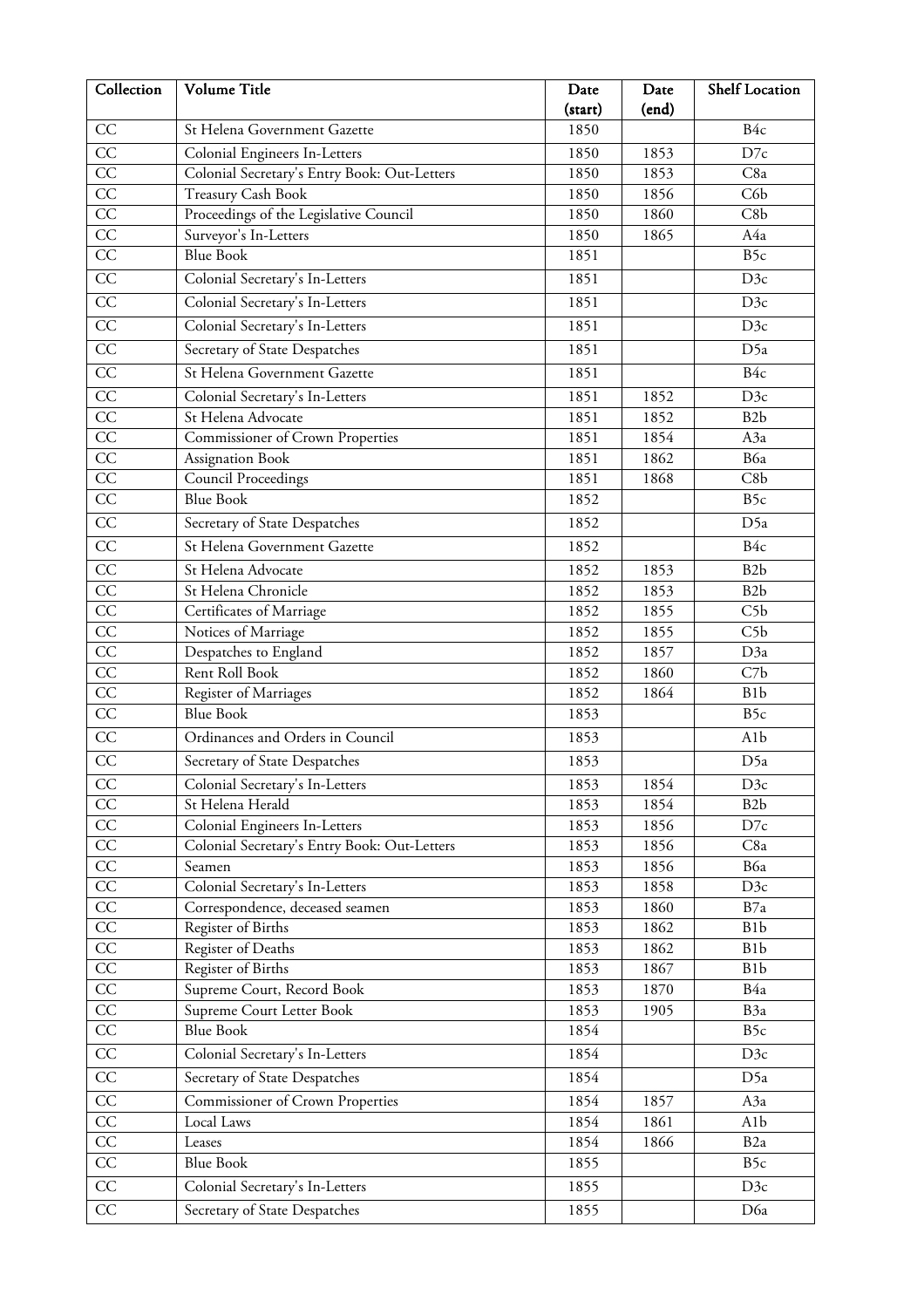| Collection      | Volume Title                                 | Date    | Date  | Shelf Location   |
|-----------------|----------------------------------------------|---------|-------|------------------|
|                 |                                              | (start) | (end) |                  |
| CC              | St Helena Almanac                            | 1855    |       | A <sub>2</sub> b |
| CC              | St Helena Herald                             | 1855    |       | B <sub>2</sub> b |
| $\overline{CC}$ | Colonial Secretary's In-Letters              | 1855    | 1856  | D3c              |
| $\overline{CC}$ | Auditing                                     | 1855    | 1868  | B6b              |
| $\overline{CC}$ | <b>Blue Book</b>                             | 1856    |       | B5c              |
| $\overline{CC}$ | Colonial Secretary's In-Letters              | 1856    |       | D3c              |
| CC              | Colonial Secretary's In-Letters              | 1856    |       | D3c              |
| $\overline{CC}$ | Registry of Bonds                            | 1856    |       | Ala              |
| CC              | Secretary of State Despatches                | 1856    |       | D6a              |
| $\overline{CC}$ | St Helena Calendar                           | 1856    |       | A <sub>2</sub> b |
| CC              | St Helena Herald                             | 1856    |       | B <sub>2</sub> b |
| $\overline{CC}$ | Colonial Engineers In-Letters                | 1856    | 1858  | D7c              |
| $\overline{CC}$ | Notices of Marriage                          | 1856    | 1858  | C5b              |
| CC              | Certificates of Marriage                     | 1856    | 1859  | C5b              |
| CC              | Colonial Secretary's Entry Book: Out-Letters | 1856    | 1861  | C8a              |
| $\overline{CC}$ | Colonial Engineers Out-Letters               | 1856    | 1863  | D <sub>6c</sub>  |
| $\overline{CC}$ | Time Office                                  | 1856    | 1870  | B7a              |
| $\overline{CC}$ | <b>Blue Book</b>                             | 1857    |       | B <sub>5c</sub>  |
| $\overline{CC}$ | Colonial Secretary's In-Letters              | 1857    |       | D3c              |
| $\overline{CC}$ | Secretary of State Despatches                | 1857    |       | D6a              |
| $\overline{CC}$ | St Helena Almanac                            | 1857    |       | A <sub>2</sub> b |
| $\overline{CC}$ | St Helena Herald                             | 1857    |       | B <sub>2</sub> b |
| CC              | <b>Commissioner of Crown Properties</b>      | 1857    | 1861  | A3a              |
| $\overline{CC}$ | Despatches to England                        | 1857    | 1862  | D3a              |
| $\overline{CC}$ | Leases                                       | 1857    | 1865  | B <sub>2</sub> a |
| CC              | <b>Colonial Estimates</b>                    | 1857    | 1867  | C7b              |
| CC              | Treasury Cash Book                           | 1857    | 1867  | C6b              |
| $\overline{CC}$ | <b>Blue Book</b>                             | 1858    |       | B5c              |
| CC              | Colonial Secretary's In-Letters              | 1858    |       | D3c              |
| $\rm CC$        | Secretary of State Despatches                | 1858    |       | D6a              |
| CC              | St Helena Herald                             | 1858    |       | B <sub>2</sub> b |
| CC              | Colonial Engineers In-Letters                | 1858    | 1860  | D7c              |
| $\overline{CC}$ | <b>Despatch Enclosures</b>                   | 1858    | 1863  | D4b              |
| $\rm CC$        | St Helena Government Gazette                 | 1858    | 1867  | B4c              |
| CC              | Surveyor's Entry Book Out Letters            | 1858    | 1868  | A4a              |
| $\overline{CC}$ | Ship Record Book                             | 1858    | 1869  | B7a              |
| CC              | <b>Blue Book</b>                             | 1859    |       | B5c              |
| $\overline{CC}$ | Colonial Secretary's In-Letters              | 1859    |       | D3c              |
| $\overline{CC}$ | Secretary of State Despatches                | 1859    |       | D6a              |
| CC              | Colonial Secretary's In-Letters              | 1859    | 1860  | D3c              |
| $\overline{CC}$ | St Helena Herald                             | 1859    | 1860  | B <sub>2</sub> b |
| $\overline{CC}$ | <b>Despatch Enclosures</b>                   | 1859    | 1862  | D4b              |
| $\overline{CC}$ | Notices of Marriage                          | 1859    | 1862  | C5b              |
| $\rm CC$        | Colonial Treasurer's In-Letters              | 1859    | 1863  | C <sub>5</sub> b |
| CC              | Crown Property                               | 1859    | 1895  | A3a              |
| $\overline{CC}$ | <b>Blue Book</b>                             | 1860    |       | B5c              |
| CC              | Secretary of State Despatches                | 1860    |       | D6a              |
| $\overline{CC}$ | Colonial Secretary's In-Letters              | 1860    | 1861  | D3c              |
| $\overline{CC}$ | St Helena Record                             | 1860    | 1861  | B <sub>2</sub> b |
| $\overline{CC}$ | Colonial Engineers In-Letters                | 1860    | 1862  | D7c              |
| CC              | Commissioners of Crown Property              | 1860    | 1862  | Back of A        |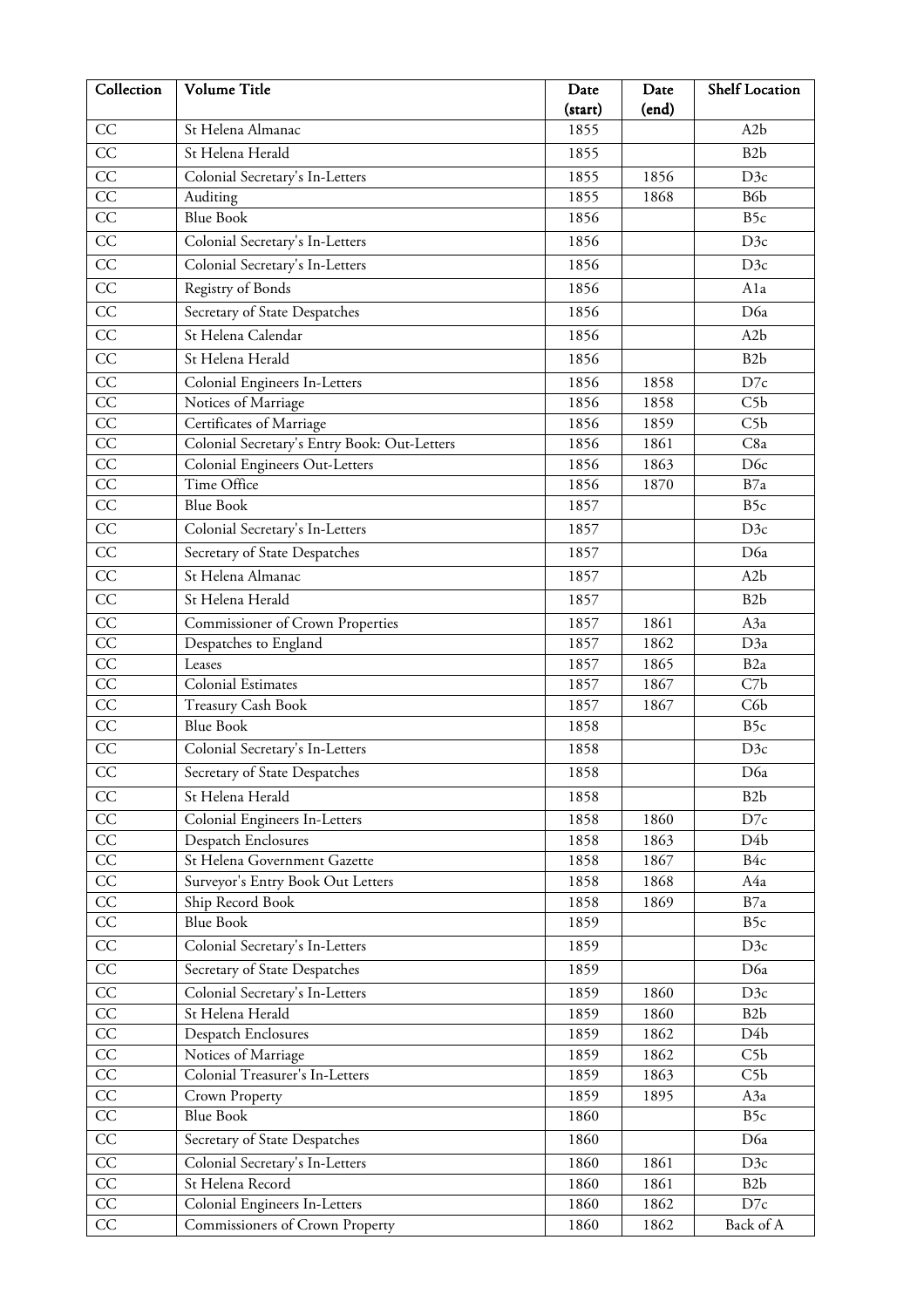| Collection            | Volume Title                                 | Date         | Date  | <b>Shelf Location</b> |
|-----------------------|----------------------------------------------|--------------|-------|-----------------------|
|                       |                                              | (start)      | (end) |                       |
| CC                    | Colonial Engineer, Contracts, Tenders        | 1860         | 1867  | B8a                   |
| $\overline{CC}$       | <b>Blue Book</b>                             | 1861         |       | B5c                   |
| CC                    | Colonial Secretary's In-Letters              | 1861         |       | D3c                   |
| $\overline{CC}$       | Secretary of State Despatches                | 1861         |       | D6a                   |
| CC                    | South Atlantic                               | 1861         |       | Above B               |
| $\overline{CC}$       | St Helena Guardian                           | 1861         |       | B <sub>2</sub> b      |
| $\overline{CC}$       | Colonial Secretary's In-Letters              | 1861         | 1862  | D3c                   |
| $\overline{CC}$       | Colonial Secretary's In-Letters              | 1861         | 1862  | D4c                   |
| $\overline{CC}$       | Colonial Secretary's Entry Book: Out-Letters | 1861         | 1863  | C8a                   |
| CC                    | <b>Blue Book</b>                             | 1862         |       | B <sub>5c</sub>       |
| $\overline{CC}$       | Secretary of State Despatches                | 1862         |       | D6a                   |
| CC                    | St Helena Almanac                            | 1862         |       | A <sub>2</sub> b      |
| CC                    | St Helena Guardian                           | 1862         |       | B <sub>2</sub> b      |
| CC                    | Colonial Engineers In-Letters                | 1862         | 1863  | D7c                   |
| CC                    | Colonial Secretary's In-Letters              | 1862         | 1863  | D3c                   |
| CC                    | Colonial Engineers In-Letters                | 1862         | 1864  | D7c                   |
| CC                    | <b>Despatch Enclosures</b>                   | 1862         | 1864  | D <sub>4</sub> b      |
| $\overline{CC}$       | Despatches to England                        | 1862         | 1864  | D3a                   |
| CC                    | Register of Births                           | 1862         | 1867  | B <sub>1</sub> b      |
| CC                    | Register of Deaths                           | 1862         | 1867  | B <sub>1</sub> b      |
| CC                    | Supreme Court, Court Sessions                | 1862         | 1869  | B4a                   |
| $\overline{CC}$       | Index to Despatches from Secretary of State  | 1862         | 1877  | D <sub>6c</sub>       |
| CC                    | <b>Blue Book</b>                             | 1863         |       | B5c                   |
| $\overline{CC}$       | Colonial Secretary's In-Letters              | 1863         |       | D4c                   |
| $\overline{CC}$       | Secretary of State Despatches                | 1863         |       | D6a                   |
| $\overline{CC}$       | St Helena Guardian                           | 1863         |       | B <sub>2</sub> b      |
| CC                    | Colonial Secretary's In-Letters              | 1863         | 1864  | D4c                   |
| CC                    | Colonial Secretary's In-Letters              | 1863         | 1864  | D4c                   |
| CC                    | Supreme Court, Judge's note book             | 1863         | 1864  | B3a                   |
| $\overline{CC}$       | Colonial Secretary's Entry Book: Out-Letters | 1863         | 1865  | C8a                   |
| CC                    | Colonial Treasurer's In-Letters              | 1863         | 1866  | C5b                   |
| CC                    | Cash Book                                    | 1863         | 1867  | B5a                   |
| CC<br>$\overline{CC}$ | Oaths<br><b>Blue Book</b>                    | 1863<br>1864 | 1909  | B4a<br>B5c            |
| CC                    |                                              |              |       |                       |
|                       | Colonial Secretary's In-Letters              | 1864         |       | D4c                   |
| $\overline{CC}$       | Colonial Secretary's In-Letters              | 1864         |       | D4c                   |
| CC                    | Secretary of State Despatches                | 1864         |       | D6a                   |
| $\overline{CC}$       | St Helena Almanac                            | 1864         |       | A <sub>2</sub> b      |
| CC                    | St Helena Guardian                           | 1864         |       | B <sub>2</sub> b      |
| $\overline{CC}$       | Colonial Secretary's In-Letters              | 1864         | 1865  | D4c                   |
| $\overline{CC}$       | Colonial Secretary's In-Letters              | 1864         | 1865  | D4c                   |
| CC                    | Despatches to England                        | 1864         | 1866  | D3a                   |
| CC                    | Colonial Engineers Out-Letters               | 1864         | 1867  | D <sub>6</sub> c      |
| $\overline{CC}$       | Register of Marriages                        | 1864         | 1871  | B <sub>1</sub> b      |
| $\overline{CC}$       | <b>Blue Book</b>                             | 1865         |       | B5c                   |
| CC                    | Secretary of State Despatches                | 1865         |       | D6a                   |
| CC                    | St Helena Almanac                            | 1865         |       | A <sub>2</sub> b      |
| CC                    | St Helena Guardian                           | 1865         |       | B <sub>2</sub> b      |
| $\overline{CC}$       | Colonial Secretary's In-Letters              | 1865         | 1866  | D4c                   |
| $\overline{CC}$       | Colonial Secretary's In-Letters              | 1865         | 1866  | D4c                   |
| $\overline{CC}$       | St Helena Advertiser                         | 1865         | 1866  | B <sub>2</sub> b      |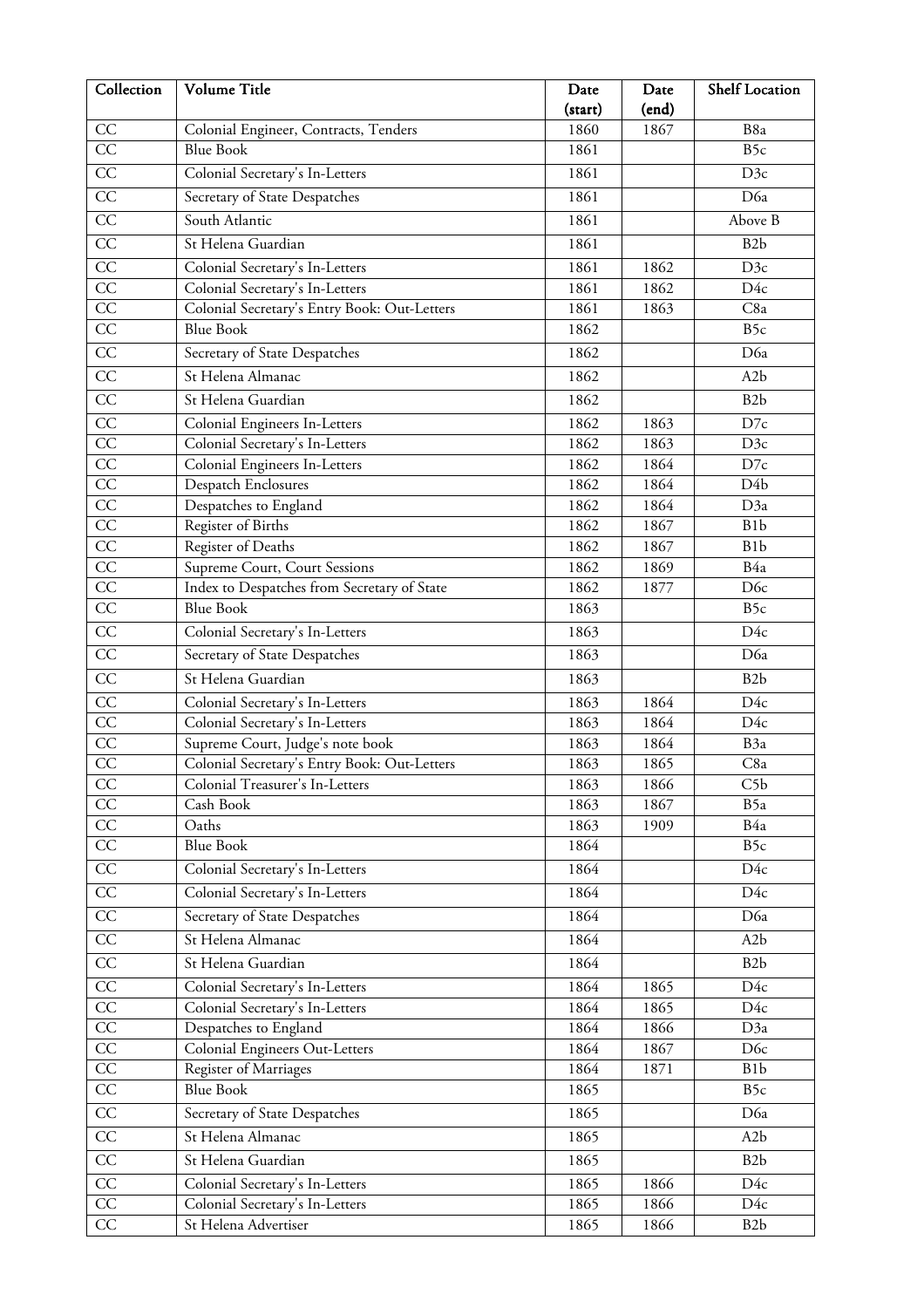| Collection      | Volume Title                                       | Date    | Date  | <b>Shelf Location</b> |
|-----------------|----------------------------------------------------|---------|-------|-----------------------|
|                 |                                                    | (start) | (end) |                       |
| CC              | St Helena Advertiser                               | 1865    | 1866  | B <sub>2</sub> b      |
| $\overline{CC}$ | Colonial Secretary's Entry Book: Out-Letters       | 1865    | 1867  | C8a                   |
| CC              | Colonial Treasurer's In-Letters                    | 1865    | 1868  | C5b                   |
| CC              | Surveyor's In-Letters                              | 1865    | 1870  | A4a                   |
| $\overline{CC}$ | <b>Blue Book</b>                                   | 1866    |       | B5c                   |
| $\overline{CC}$ | Colonial Secretary's In-Letters                    | 1866    |       | D4c                   |
| CC              | Colonial Secretary's In-Letters                    | 1866    |       | D4c                   |
| CC              | Secretary of State Despatches                      | 1866    |       | D6a                   |
| CC              | St Helena Guardian                                 | 1866    |       | B <sub>2</sub> b      |
| CC              | Colonial Engineers In-Letters                      | 1866    | 1867  | D7c                   |
| CC              | Colonial Secretary's In-Letters                    | 1866    | 1867  | D4c                   |
| CC              | Colonial Secretary's In-Letters                    | 1866    | 1867  | D4c                   |
| CC              | St Helena Spectator                                | 1866    | 1867  | B <sub>2</sub> b      |
| $\overline{CC}$ | Supreme Court, Judge's note book                   | 1866    | 1867  | B <sub>3a</sub>       |
| CC              | Commissioner of Crown Properties                   | 1866    | 1868  | A3a                   |
| CC              | Despatches to England                              | 1866    | 1869  | D3a                   |
| CC              | Tenders                                            | 1866    | 1871  | B8a                   |
| $\overline{CC}$ | <b>Blue Book</b>                                   | 1867    |       | B5c                   |
| CC              | Colonial Secretary's In-Letters                    | 1867    |       | D4c                   |
| $\overline{CC}$ | Colonial Secretary's In-Letters                    | 1867    |       | D4c                   |
| $\overline{CC}$ | Secretary of State Despatches                      | 1867    |       | D6a                   |
| $\overline{CC}$ | St Helena Almanac                                  | 1867    |       | A <sub>2</sub> b      |
| CC              | St Helena Guardian                                 | 1867    |       | B <sub>2</sub> b      |
| $\overline{CC}$ | Colonial Secretary's Entry Book: Out-Letters       | 1867    | 1868  | C8a                   |
| CC              | Tenders                                            | 1867    | 1869  | B8a                   |
| CC              | Colonial Engineers In-Letters                      | 1867    | 1872  | D7c                   |
| $\overline{CC}$ | <b>Treasury Cash Book</b>                          | 1867    | 1872  | C6b                   |
| $\overline{CC}$ | Various Statements of Revenue and Expenditure Book | 1867    | 1876  | C7b                   |
| CC              | Register of Births                                 | 1867    | 1877  | B <sub>1</sub> b      |
| CC              | Register of Deaths                                 | 1867    | 1877  | B <sub>1</sub> b      |
| CC              | Rent Roll Book                                     | 1867    | 1880  | C6 <sub>b</sub>       |
| CC              | St Helena Social Society                           | 1867    | 1882  | B8a                   |
| $\overline{CC}$ | Register of Births                                 | 1867    | 1883  | B <sub>1</sub> b      |
| $\overline{CC}$ | <b>Blue Book</b>                                   | 1868    |       | B5c                   |
| $\overline{CC}$ | Map of St Helena, Tristan da Cunha                 | 1868    |       | Above B               |
| CC              | Secretary of State Despatches                      | 1868    |       | D6a                   |
| $\overline{CC}$ | St Helena Almanac                                  | 1868    |       | A2b                   |
| $\overline{CC}$ | St Helena Guardian                                 | 1868    |       | B <sub>2</sub> b      |
| $\overline{CC}$ | Colonial Secretary's In-Letters                    | 1868    | 1869  | D4c                   |
| $\overline{CC}$ | Colonial Secretary's In-Letters                    | 1868    | 1869  | D4c                   |
| CC              | Colonial Estimates                                 | 1868    | 1872  | C7b                   |
| $\overline{CC}$ | Commissioner of Crown Properties                   | 1868    | 1872  | A3a                   |
| $\overline{CC}$ | <b>Council Proceedings</b>                         | 1868    | 1873  | C8b                   |
| $\overline{CC}$ | Crown Agent's Accounts                             | 1868    | 1876  | C5b                   |
| $\overline{CC}$ | Colonial Secretary's In-Letters                    | 1868    | 1882  |                       |
| $\rm CC$        | Colonial Secretary's In-Letters                    | 1868    | 1882  | D4c                   |
| $\overline{CC}$ | Tenders, Crown Property                            | 1868    | 1894  | Ala                   |
| $\overline{CC}$ | Colonial Engineers Out-Letters                     | 1868    | 1899  | D <sub>6c</sub>       |
| $\overline{CC}$ | <b>Blue Book</b>                                   | 1869    |       | B5c                   |
| $\overline{CC}$ | Colonial Secretary's In-Letters                    | 1869    |       |                       |
| $\overline{CC}$ | Colonial Secretary's In-Letters                    | 1869    |       |                       |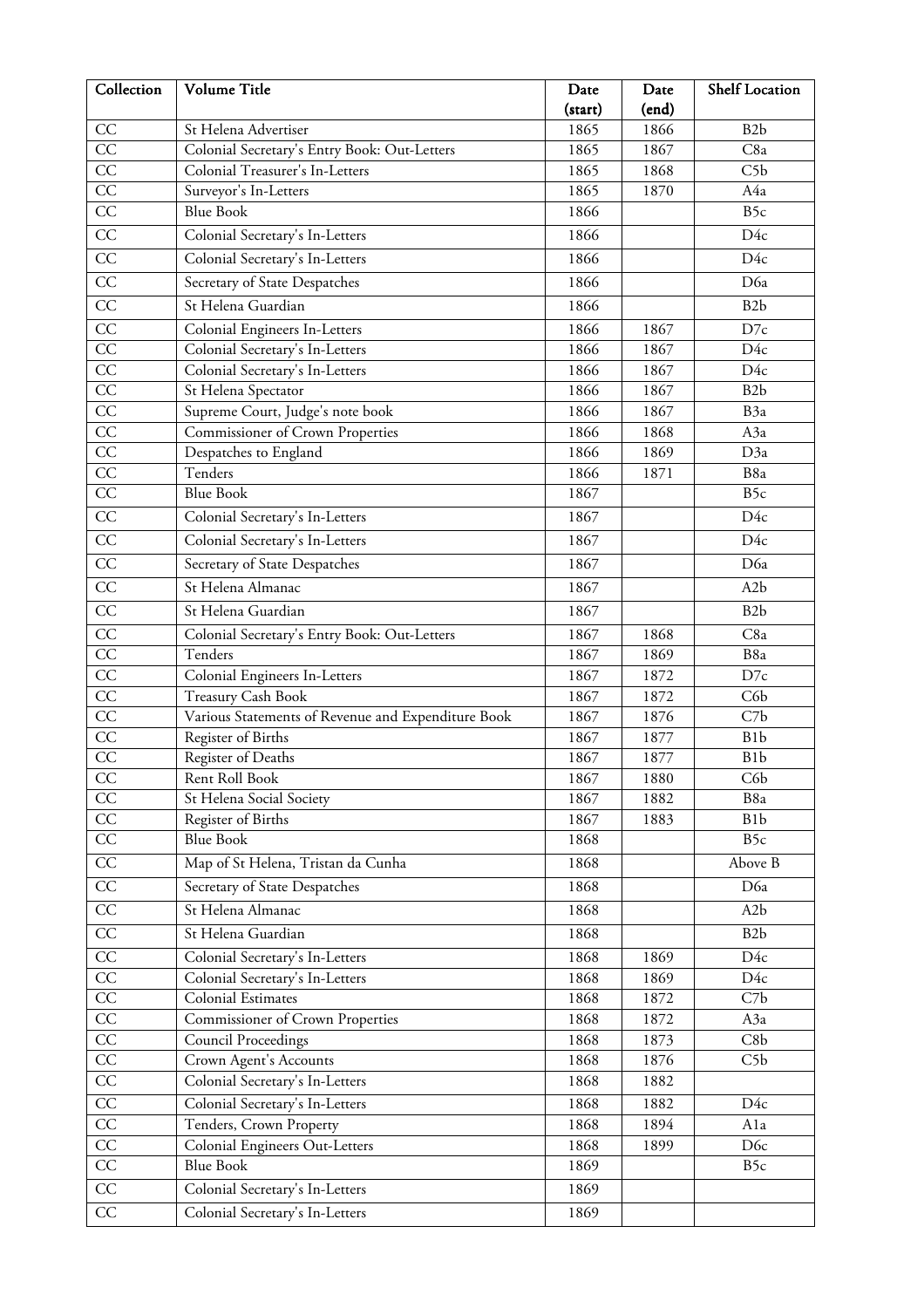| Collection      | Volume Title                                 | Date    | Date  | Shelf Location   |
|-----------------|----------------------------------------------|---------|-------|------------------|
|                 |                                              | (start) | (end) |                  |
| CC              | Secretary of State Despatches                | 1869    |       | D6a              |
| CC              | St Helena Guardian                           | 1869    |       | B <sub>2</sub> b |
| CC              | Colonial Secretary's Entry Book: Out-Letters | 1869    | 1870  | C8a              |
| $\overline{CC}$ | Colonial Secretary's In-Letters              | 1869    | 1870  |                  |
| CC              | Letters forwarded from Colonial Office       | 1869    | 1870  | B7a              |
| $\overline{CC}$ | Despatches to England                        | 1869    | 1872  | D3a              |
| CC              | Ledger Book                                  | 1869    | 1875  | C6b              |
| $\overline{CC}$ | Supreme Court, Clerk of Peace                | 1869    | 1881  | B3a              |
| $\overline{CC}$ | <b>Blue Book</b>                             | 1870    |       | B5c              |
| $\overline{CC}$ | Colonial Secretary's In-Letters              | 1870    |       |                  |
| CC              | Secretary of State Despatches                | 1870    |       | D7a              |
| $\overline{CC}$ | St Helena Guardian                           | 1870    |       | B <sub>2</sub> b |
| $\overline{CC}$ | Colonial Secretary's In-Letters              | 1870    | 1871  |                  |
| $\overline{CC}$ | Colonial Secretary's In-Letters              | 1870    | 1871  |                  |
| CC              | Time Office                                  | 1870    | 1887  | B7a              |
| CC              | Seamen, engaged and discharged               | 1870    | 1940  | B7a              |
| $\overline{CC}$ | <b>Blue Book</b>                             | 1871    |       | B5c              |
| $\overline{CC}$ | Commission and Lord Bishops' Enquiry         | 1871    |       | B7b              |
| $\overline{CC}$ | Secretary of State Despatches                | 1871    |       | D7a              |
| CC              | St Helena Guardian                           | 1871    |       | B <sub>2</sub> b |
| CC              | Colonial Secretary's Entry Book: Out-Letters | 1871    | 1873  | C8a              |
| CC              | Colonial Secretary's In-Letters              | 1871    | 1873  |                  |
| CC              | Colonial Secretary's In-Letters              | 1871    | 1873  |                  |
| CC              | St Helena Government Gazette                 | 1871    | 1874  | B <sub>4c</sub>  |
| CC              | Register of Marriages                        | 1871    | 1882  | B <sub>1</sub> b |
| $\overline{CC}$ | Seamen, engaged and discharged               | 1871    | 1884  | B6a              |
| CC              | Ordinances                                   | 1871    | 1900  | B8b              |
| $\overline{CC}$ | <b>Blue Book</b>                             | 1872    |       | B6c              |
| $\overline{CC}$ | Secretary of State Despatches                | 1872    |       | D7a              |
| $\overline{CC}$ | St Helena Guardian                           | 1872    |       | B2b              |
| CC              | Colonial Secretary's In-Letters              | 1872    | 1874  |                  |
| CC              | Colonial Secretary's In-Letters              | 1872    | 1874  |                  |
| $\overline{CC}$ | Supreme Court Sessions, Judge's Notes        | 1872    | 1875  | B4a              |
| $\overline{CC}$ | Widows and Orphans Fund Returns              | 1872    | 1878  | B8a              |
| $\overline{CC}$ | Supreme Court, Registrar                     | 1872    | 1883  | B <sub>3a</sub>  |
| $\overline{CC}$ | <b>Blue Book</b>                             | 1873    |       | B6c              |
| $\overline{CC}$ | Secretary of State Despatches                | 1873    |       | D7a              |
| CC              | St Helena Guardian                           | 1873    |       | B <sub>2</sub> b |
| $\overline{CC}$ | Supreme Court Record Book                    | 1873    |       | B4a              |
| CC              | Emigration, letters received                 | 1873    | 1875  | B7a              |
| CC              | Supreme Court, Notes                         | 1873    | 1875  | B3a              |
| $\overline{CC}$ | <b>Treasury Cash Book</b>                    | 1873    | 1879  | C6b              |
| $\overline{CC}$ | Commissioner of Crown Properties             | 1873    | 1881  | A3a              |
| CC              | <b>Council Proceedings</b>                   | 1873    | 1881  | C8b              |
| CC              | Colonial Secretary's Entry Book: Out-Letters | 1873    | 1882  | C8a              |
| $\overline{CC}$ | Colonial Engineers In-Letters                | 1873    | 1886  | $D7c$            |
| $\overline{CC}$ | Regulations, Orders in Council               | 1873    | 1926  | B8b              |
| $\overline{CC}$ | <b>Blue Book</b>                             | 1874    |       | B6c              |
| CC              | Secretary of State Despatches                | 1874    |       | D7a              |
| $\overline{CC}$ | St Helena Guardian                           | 1874    |       | B <sub>2</sub> b |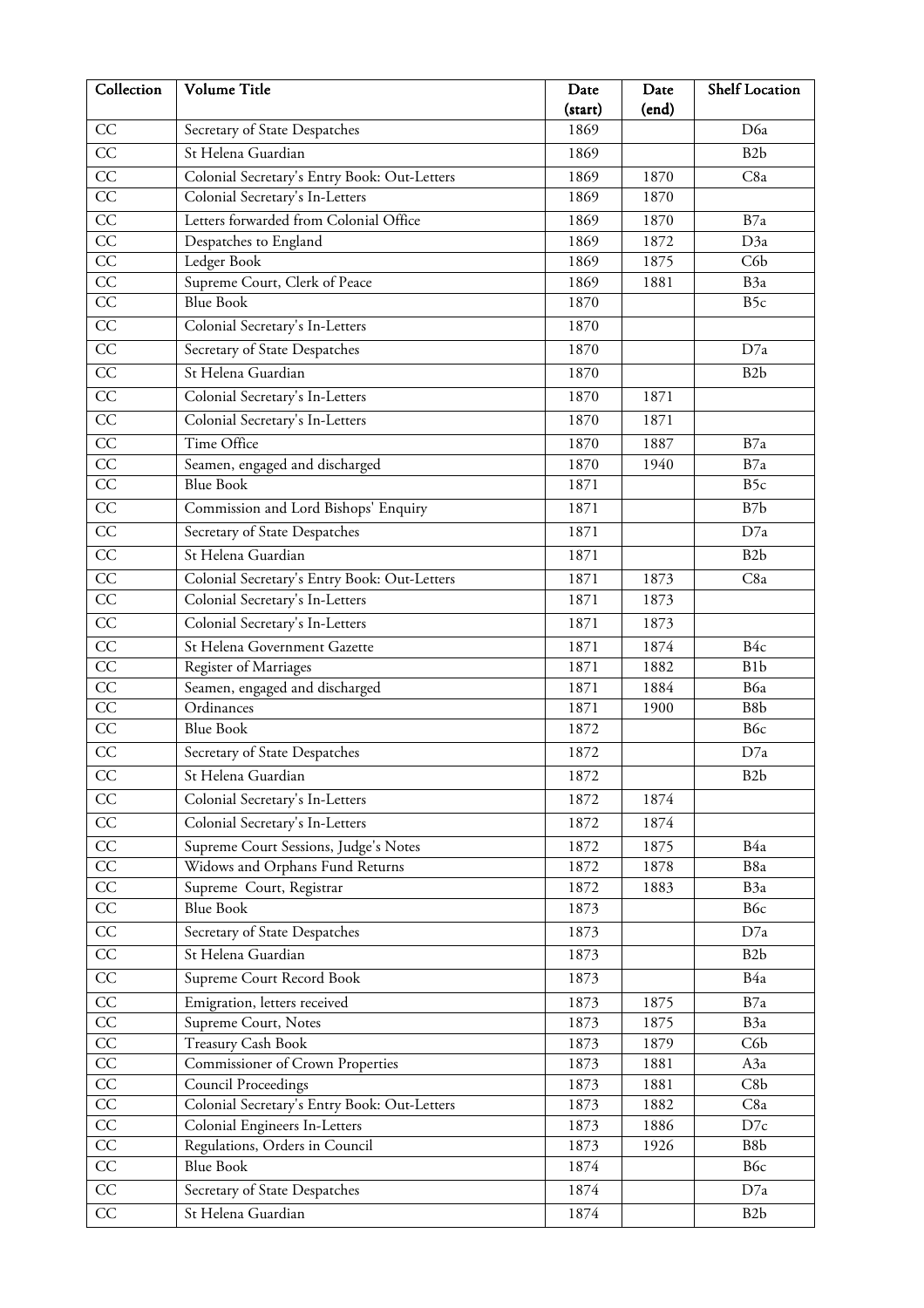| Collection      | Volume Title                                                   | Date    | Date  | Shelf Location   |
|-----------------|----------------------------------------------------------------|---------|-------|------------------|
|                 |                                                                | (start) | (end) |                  |
| CC              | Colonial Secretary's In-Letters                                | 1874    | 1876  |                  |
| CC              | Colonial Secretary's In-Letters                                | 1874    | 1876  |                  |
| $\overline{CC}$ | Government of St Helena Plan Book                              | 1874    | 1887  | Back of A        |
| $\overline{CC}$ | <b>Blue Book</b>                                               | 1875    |       | B6c              |
| CC              | Secretary of State Despatches                                  | 1875    |       | D7a              |
| $\overline{CC}$ | St Helena Almanac                                              | 1875    |       | A <sub>2</sub> b |
| $\overline{CC}$ | St Helena Guardian                                             | 1875    |       | B <sub>2</sub> b |
| $\overline{CC}$ | St Helena Guardian                                             | 1875    |       | B <sub>2</sub> b |
| $\overline{CC}$ | Out-Letter Book, Emigration                                    | 1875    | 1890  | B7a              |
| $\overline{CC}$ | Emigration, letters received                                   | 1875    | 1892  | B7a              |
| $\overline{CC}$ | Board of Education, Minute Book                                | 1875    | 1908  | B8a              |
| CC              | Government of St Helena Plan Book                              | 1875    | 1910  | Back of A        |
| $\overline{CC}$ | <b>Blue Book</b>                                               | 1876    |       | B6c              |
| $\overline{CC}$ | Secretary of State Despatches                                  | 1876    |       | D7a              |
| CC              | St Helena Guardian                                             | 1876    |       | B <sub>3</sub> b |
| $\overline{CC}$ | Chronometers Book                                              | 1876    | 1877  | B7a              |
| $\overline{CC}$ | Colonial Secretary's In-Letters                                | 1876    | 1879  |                  |
| $\overline{CC}$ | Colonial Secretary's In-Letters                                | 1876    | 1879  |                  |
| CC              | Supreme Court, Judge                                           | 1876    | 1888  | B3a              |
| CC              | <b>Blue Book</b>                                               | 1877    |       | B6c              |
| $\overline{CC}$ | Correspondence                                                 | 1877    |       | B7a              |
| CC              | Secretary of State Despatches                                  | 1877    |       | D7a              |
| $\overline{CC}$ | St Helena Guardian                                             | 1877    |       | B <sub>3</sub> b |
| $\overline{CC}$ | Register of Births                                             | 1877    | 1887  | B <sub>1</sub> b |
| $\overline{CC}$ | Register of Deaths                                             | 1877    | 1887  | B <sub>1</sub> b |
| $\overline{CC}$ | Crown Agent's Accounts                                         | 1877    | 1900  | C6b              |
| $\overline{CC}$ | <b>Blue Book</b>                                               | 1878    |       | B6c              |
| $\overline{CC}$ | Secretary of State Despatches                                  | 1878    |       | D7a              |
| CC              | St Helena Guardian                                             | 1878    |       | B <sub>3</sub> b |
| CC              | Colonial Secretary's In-Letters                                | 1878    | 1885  |                  |
| CC              | Colonial Estimates                                             | 1878    | 1887  | C7b              |
| $\overline{CC}$ | St Helena Government Gazette                                   | 1878    | 1902  | B4c              |
| $\overline{CC}$ | <b>Blue Book</b>                                               | 1879    |       | B6c              |
| CC              | Secretary of State Despatches                                  | 1879    |       | D7a              |
| $\overline{CC}$ | St Helena Guardian                                             | 1879    |       | B <sub>3</sub> b |
| CC              | Colonial Secretary's In-Letters                                | 1879    | 1882  |                  |
| $\overline{CC}$ | Letters from the Board of Trade                                | 1879    | 1886  | B6a              |
| $\overline{CC}$ | <b>Blue Book</b>                                               | 1880    |       | B6c              |
| $\overline{CC}$ | Secretary of State Despatches                                  | 1880    |       | D7a              |
| $\overline{CC}$ | St Helena Guardian                                             | 1880    |       | B <sub>3</sub> b |
| $\overline{CC}$ | <b>Treasury Cash Book</b>                                      | 1880    | 1887  | C6b              |
| $\overline{CC}$ | St Helena Annual Report                                        | 1880    | 1935  |                  |
| $\overline{CC}$ | <b>Blue Book</b>                                               | 1881    |       | B6c              |
| $\overline{CC}$ | Census of St Helena                                            | 1881    |       | Back of A        |
| CC              | Secretary of State Despatches                                  | 1881    |       | D7a              |
| $\overline{CC}$ | St Helena Guardian                                             | 1881    |       | B <sub>3</sub> b |
| CC              |                                                                | 1881    | 1886  | C8b              |
| $\overline{CC}$ | <b>Council Proceedings</b><br>Commissioner of Crown Properties | 1881    | 1890  | A3a              |
| $\overline{CC}$ | Rent Roll Book                                                 | 1881    | 1893  | C6b              |
| CC              | <b>Blue Book</b>                                               | 1882    |       | B6c              |
|                 |                                                                |         |       |                  |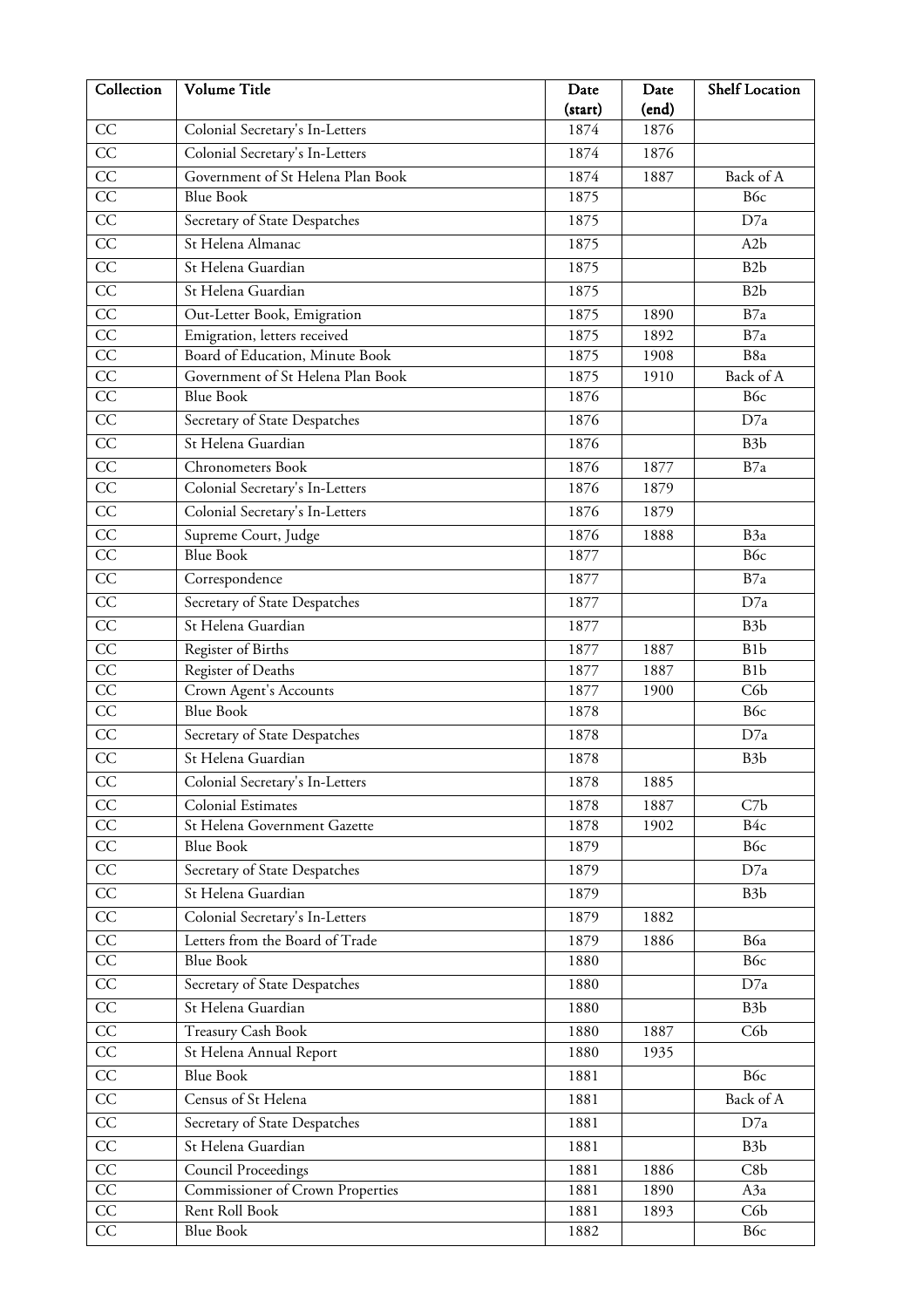| Collection      | Volume Title                                 | Date    | Date  | <b>Shelf Location</b> |
|-----------------|----------------------------------------------|---------|-------|-----------------------|
|                 |                                              | (start) | (end) |                       |
| CC              | Secretary of State Despatches                | 1882    |       | D7a                   |
| CC              | St Helena Guardian                           | 1882    |       | B <sub>3</sub> b      |
| CC              | Colonial Secretary's In-Letters              | 1882    | 1884  |                       |
| CC              | Harbour Master's ship book                   | 1882    | 1887  | B6a                   |
| $\overline{CC}$ | Despatch Enclosures                          | 1882    | 1889  | D4b                   |
| $\overline{CC}$ | Register of Marriages                        | 1882    | 1943  | B <sub>1</sub> b      |
| CC              | <b>Blue Book</b>                             | 1883    |       | B6c                   |
| CC              | Secretary of State Despatches                | 1883    |       | D7a                   |
| $\overline{CC}$ | St Helena Guardian                           | 1883    |       | B <sub>3</sub> b      |
| CC              | Colonial Secretary's Entry Book: Out-Letters | 1883    | 1885  | C8a                   |
| CC              | Register of Births                           | 1883    | 1891  | B <sub>1</sub> b      |
| $\overline{CC}$ | <b>Blue Book</b>                             | 1884    |       | B6c                   |
| CC              | Colonial Secretary's In-Letters              | 1884    |       |                       |
| $\overline{CC}$ | Secretary of State Despatches                | 1884    |       | D7a                   |
| CC              | St Helena Almanac                            | 1884    |       | A2b                   |
| $\overline{CC}$ | St Helena Guardian                           | 1884    |       | B <sub>3</sub> b      |
| CC              | Colonial Secretary's In-Letters              | 1884    | 1885  |                       |
| $\overline{CC}$ | Despatches to England                        | 1884    | 1888  | D3a                   |
| CC              | Supreme Court, Registrar                     | 1884    | 1889  | B <sub>3a</sub>       |
| $\overline{CC}$ | <b>Public Notices</b>                        | 1884    | 1896  | B8b                   |
| CC              | Seamen, engaged and discharged               | 1884    | 1898  | B6a                   |
| CC              | Secretary of State Confidential Despatches   | 1884    | 1901  | D <sub>6c</sub>       |
| $\overline{CC}$ | <b>Blue Book</b>                             | 1885    |       | B6c                   |
| $\overline{CC}$ | Colonial Secretary's In-Letters              | 1885    |       |                       |
| CC              | Colonial Secretary's In-Letters              | 1885    |       |                       |
| $\overline{CC}$ | Secretary of State Despatches                | 1885    |       | D7a                   |
| CC              | St Helena Guardian                           | 1885    |       | B <sub>3</sub> b      |
| CC              | Colonial Secretary's In-Letters              | 1885    | 1888  |                       |
| CC              | Time Office                                  | 1885    | 1892  | B7a                   |
| CC              | St John's Church attendance book             | 1885    | 1912  | Back of A             |
| CC              | <b>Blue Book</b>                             | 1886    |       | B <sub>6c</sub>       |
| CC              | Secretary of State Despatches                | 1886    |       | D <sub>8a</sub>       |
| $\overline{CC}$ | St Helena Guardian                           | 1886    |       | B <sub>3</sub> b      |
| CC              | Governor's Letters (Drafts)                  | 1886    | 1893  | D <sub>2</sub> b      |
| CC              | Leases, Ruperts                              | 1886    | 1895  | A <sub>2</sub> a      |
| CC              | <b>Executive Council Proceedings</b>         | 1886    | 1900  | C8b                   |
| $\overline{CC}$ | Seamen, receipts and disbursement            | 1886    | 1906  | B7a                   |
| $\overline{CC}$ | Shipping Office, letters to Board of Trade   | 1886    | 1910  | B6a                   |
| CC              | Ship Book                                    | 1886    | 1943  | B6a                   |
| $\overline{CC}$ | Gaol Journal                                 | 1886    | 1950  | B4a                   |
| $\overline{CC}$ | <b>Blue Book</b>                             | 1887    |       | B6c                   |
| $\overline{CC}$ | Secretary of State Despatches                | 1887    |       | D8a                   |
| $\overline{CC}$ | St Helena Guardian                           | 1887    |       | B <sub>3</sub> b      |
| CC              | Colonial Secretary's In-Letters              | 1887    | 1889  |                       |
| $\overline{CC}$ | Colonial Engineers In-Letters                | 1887    | 1894  | D7c                   |
| $\overline{CC}$ | Seamen                                       | 1887    | 1895  | B6a                   |
| $\rm CC$        | Letters from the Board of Trade              | 1887    | 1896  | B6a                   |
| CC              | Shipping Office, local letters received      | 1887    | 1904  | B6a                   |
| $\overline{CC}$ | List of Jurors                               | 1887    | 1920  | B4a                   |
| $\overline{CC}$ | Register of Births                           | 1887    | 1936  | B <sub>1</sub> b      |
| CC              | Register of Deaths                           | 1887    | 1936  | B <sub>1</sub> b      |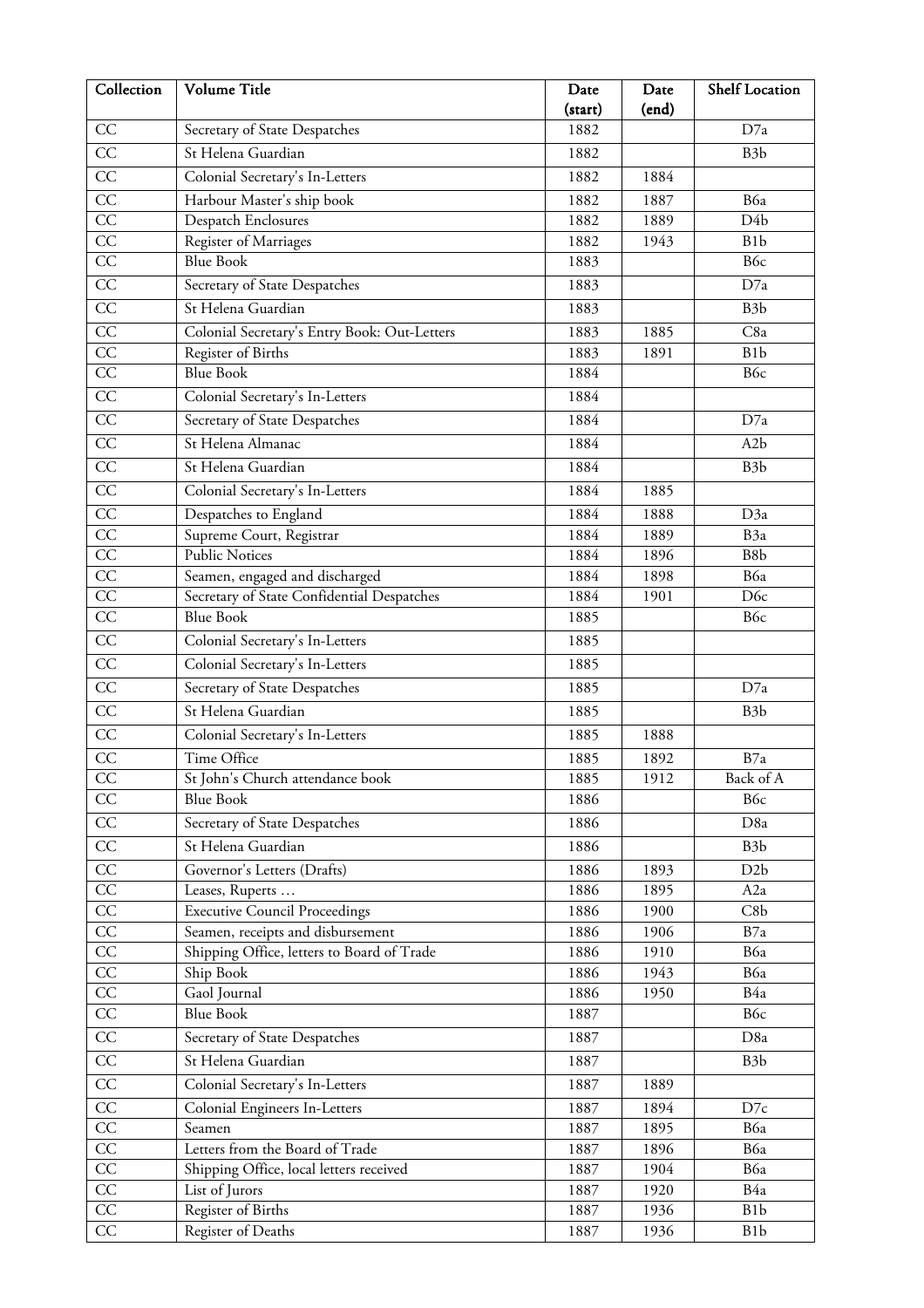| Collection      | Volume Title                                 | Date    | Date  | <b>Shelf Location</b> |
|-----------------|----------------------------------------------|---------|-------|-----------------------|
|                 |                                              | (start) | (end) |                       |
| CC              | <b>Blue Book</b>                             | 1888    |       | B6c                   |
| CC              | Secretary of State Despatches                | 1888    |       | D <sub>8a</sub>       |
| CC              | St Helena Guardian                           | 1888    |       | B <sub>3</sub> b      |
| CC              | <b>Chronometers Book</b>                     | 1888    | 1889  | B7a                   |
| CC              | Despatches to England                        | 1888    | 1892  | D3a                   |
| CC              | Colonial Estimates                           | 1888    | 1897  | C7b                   |
| CC              | Confidential Letter Book                     | 1888    | 1899  | D <sub>4</sub> b      |
| $\overline{CC}$ | Miscellaneous Newspapers                     | 1888    | 1901  | B <sub>4</sub> b      |
| $\overline{CC}$ | Register of ships calling                    | 1888    | 1957  | B6a                   |
| CC              | <b>Blue Book</b>                             | 1889    |       | B6c                   |
| $\overline{CC}$ | Colonial Secretary's Entry Book: Out-Letters | 1889    |       | C8a                   |
| CC              | Huts for tropical climates (2 drawings)      | 1889    |       | Above B               |
| $\overline{CC}$ | Secretary of State Despatches                | 1889    |       | D <sub>8a</sub>       |
| $\overline{CC}$ | St Helena Guardian                           | 1889    |       | B <sub>3</sub> b      |
| CC              | Colonial Secretary's Entry Book: Out-Letters | 1889    | 1893  | C8a                   |
| CC              | Colonial Secretary's In-Letters              | 1889    | 1895  |                       |
| $\overline{CC}$ | Supreme Court, Chief Judge's Notes           | 1889    | 1895  | B4a                   |
| $\overline{CC}$ | <b>Blue Book</b>                             | 1890    |       | B6c                   |
| $\overline{CC}$ | Secretary of State Despatches                | 1890    |       | D <sub>8a</sub>       |
| $\overline{CC}$ | St Helena Guardian                           | 1890    |       | B <sub>3</sub> b      |
| $\overline{CC}$ | Colonial Secretary's In-Letters              | 1890    | 1893  |                       |
| $\overline{CC}$ | <b>Despatch Enclosures</b>                   | 1890    | 1893  | D4b                   |
| CC              | Correspondence In-Letters                    | 1890    | 1894  | B5a                   |
| $\overline{CC}$ | <b>Commissioner of Crown Properties</b>      | 1890    | 1896  | A3a                   |
| CC              | <b>Emigration Entry Book</b>                 | 1890    | 1900  | B7a                   |
| $\overline{CC}$ | List of ships arriving at St Helena          | 1890    | 1906  | B6a                   |
| CC              | <b>Blue Book</b>                             | 1891    |       | B6c                   |
| CC              | Secretary of State Despatches                | 1891    |       | D <sub>8a</sub>       |
| CC              | St Helena Guardian                           | 1891    |       | B <sub>3</sub> b      |
| CC              | Register of Births                           | 1891    | 1898  | B <sub>1</sub> b      |
| CC              | Query Book                                   | 1891    | 1919  | B5a                   |
| CC              | Supreme Court Action Book                    | 1891    | 1940  | B3a                   |
| $\overline{CC}$ | Blue Book                                    | 1892    |       | B6c                   |
| $\overline{CC}$ | Secretary of State Despatches                | 1892    |       | D <sub>8a</sub>       |
| CC              | St Helena Guardian                           | 1892    |       | B <sub>3</sub> b      |
| $\overline{CC}$ | Despatches to England                        | 1892    | 1895  | D3a                   |
| $\overline{CC}$ | <b>Blue Book</b>                             | 1893    |       | B6c                   |
| $\overline{CC}$ | Secretary of State Despatches                | 1893    |       | D <sub>8a</sub>       |
| CC              | St Helena Guardian                           | 1893    |       | B <sub>3</sub> b      |
| $\overline{CC}$ | Colonial Secretary's In-Letters              | 1893    | 1895  |                       |
| CC              | Supreme Court                                | 1893    | 1896  | B3a                   |
| CC              | Colonial Secretary's Entry Book: Out-Letters | 1893    | 1899  | C8a                   |
| $\overline{CC}$ | Governor's Letters (Drafts)                  | 1893    | 1901  | D2b                   |
| $\overline{CC}$ | Time Office                                  | 1893    | 1910  | B7a                   |
| $\overline{CC}$ | <b>Blue Book</b>                             | 1894    |       | B6c                   |
| $\overline{CC}$ | Rents                                        | 1894    |       | B5a                   |
| $\overline{CC}$ | Secretary of State Despatches                | 1894    |       | D <sub>8a</sub>       |
| $\overline{CC}$ | St Helena Guardian                           | 1894    |       | B <sub>3</sub> b      |
| $\overline{CC}$ |                                              |         |       |                       |
|                 | <b>Blue Book</b>                             | 1895    |       | B6c                   |
| $\overline{CC}$ | Secretary of State Despatches                | 1895    |       | D <sub>8a</sub>       |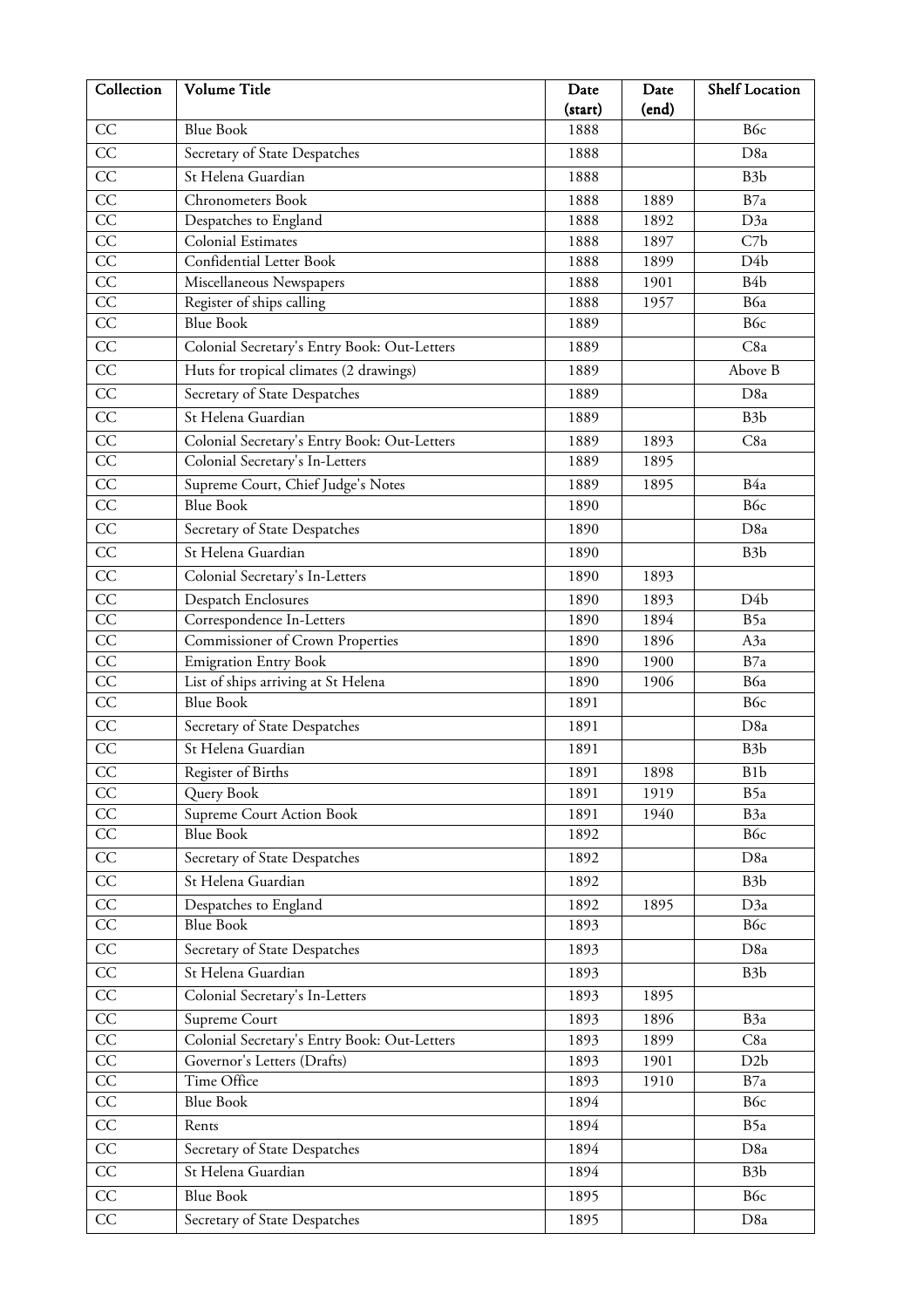| Collection            | Volume Title                                                             | Date         | Date  | Shelf Location   |
|-----------------------|--------------------------------------------------------------------------|--------------|-------|------------------|
|                       |                                                                          | (start)      | (end) |                  |
| CC                    | St Helena Guardian                                                       | 1895         |       | B <sub>3</sub> b |
| CC                    | Zulu correspondence                                                      | 1895         | 1897  | B8a              |
| CC                    | Zulu Expenses                                                            | 1895         | 1897  | B8a              |
| CC                    | Colonial Engineers In-Letters                                            | 1895         | 1899  | D7c              |
| CC                    | Colonial Secretary's In-Letters                                          | 1895         | 1900  |                  |
| CC                    | Despatches to England                                                    | 1895         | 1900  | D3a              |
| $\overline{CC}$       | Crown Property                                                           | 1895         | 1909  | A <sub>2</sub> a |
| $\overline{CC}$       | Supreme Court, Judge's Notes                                             | 1895         | 1919  | B <sub>3a</sub>  |
| $\overline{CC}$<br>CC | Rules and Regulations<br><b>Blue Book</b>                                | 1895         | 1941  | B7b<br>B6c       |
|                       |                                                                          | 1896         |       |                  |
| $\overline{CC}$       | Secretary of State Despatches                                            | 1896         |       | D <sub>8a</sub>  |
| CC                    | St Helena Guardian                                                       | 1896         |       | B <sub>3</sub> b |
| $\overline{CC}$       | Cape Emigration Agency                                                   | 1896         | 1898  | B7a              |
| $\overline{CC}$       | Letters from the Board of Trade                                          | 1896         | 1905  | B6a              |
| CC                    | Police Court, Charge Sheets                                              | 1896         | 1906  | B4a              |
| CC<br>$\overline{CC}$ | <b>Public Notices</b><br><b>Blue Book</b>                                | 1896<br>1897 | 1906  | B7b<br>B6c       |
| $\overline{CC}$       |                                                                          |              |       |                  |
|                       | Secretary of State Despatches                                            | 1897         |       | D <sub>8a</sub>  |
| $\overline{CC}$       | St Helena Guardian                                                       | 1897         |       | B <sub>3</sub> b |
| $\overline{CC}$       | <b>Blue Book</b>                                                         | 1898         |       | B6c              |
| $\overline{CC}$       | Secretary of State Despatches                                            | 1898         |       | D <sub>8a</sub>  |
| CC                    | St Helena Guardian                                                       | 1898         |       | B <sub>3</sub> b |
| CC                    | Cape Government Agent                                                    | 1898         | 1900  | B7a              |
| $\overline{CC}$       | <b>Police Court Proceedings</b>                                          | 1898         | 1900  | B4a              |
| $\overline{CC}$       | Commissioner of Crown Properties                                         | 1898         | 1912  | A3a              |
| CC                    | Gaol Journal                                                             | 1898         | 1919  | B4a              |
| $\overline{CC}$       | Supreme Court, Sessions                                                  | 1898         | 1927  | B4a              |
| $\overline{CC}$       | <b>Blue Book</b>                                                         | 1899         |       | B6c              |
| CC                    | Plan of Company Gardens prior to transfer to War<br>Department, original | 1899         |       | Above B          |
| CC                    | Secretary of State Despatches                                            | 1899         |       | D8a              |
| CC                    | St Helena Guardian                                                       | 1899         |       | B <sub>3</sub> b |
| $\overline{CC}$       | Colonial Engineers In-Letters                                            | 1899         | 1902  | D7c              |
| $\overline{CC}$       | St Helena Parish Magazine                                                | 1899         | 1902  | B <sub>3c</sub>  |
| CC                    | Confidential Letter Book                                                 | 1899         | 1904  | D4b              |
| CC                    | <b>Colonial Engineers Out-Letters</b>                                    | 1899         | 1906  | D <sub>6</sub> c |
| $\overline{CC}$       | <b>Blue Book</b>                                                         | 1900         |       | B6c              |
| $\overline{CC}$       | Secretary of State Despatches                                            | 1900         |       | D <sub>8a</sub>  |
| $\overline{CC}$       | St Helena Guardian                                                       | 1900         |       | B <sub>3</sub> b |
| CC                    | Despatches to England                                                    | 1900         | 1903  | D3a              |
| CC                    | <b>Executive Council Proceedings</b>                                     | 1900         | 1909  | C8b              |
| $\overline{CC}$       | Proclamations                                                            | 1900         | 1926  | B7b              |
| Modern                | <b>Blue Book</b>                                                         | 1901         |       | B6c              |
| Modern                | Rupert's Valley, original                                                | 1901         |       | Above B          |
| Modern                | Secretary of State Despatches                                            | 1901         |       | D <sub>5</sub> b |
| Modern                | St Helena Guardian                                                       | 1901         |       | B <sub>3</sub> b |
| Modern                | Governor's Letters (Drafts)                                              | 1901         | 1905  | D2b              |
| Modern                | Ordinances                                                               | 1901         | 1910  | B8b              |
| Modern                | Crown Agent Accounts                                                     | 1901         | 1913  | D4a              |
| Modern                | Board of Trade Accounts                                                  | 1901         | 1922  | B8a              |
| Modern                | Ordinances                                                               | 1901         | 1925  | B8b              |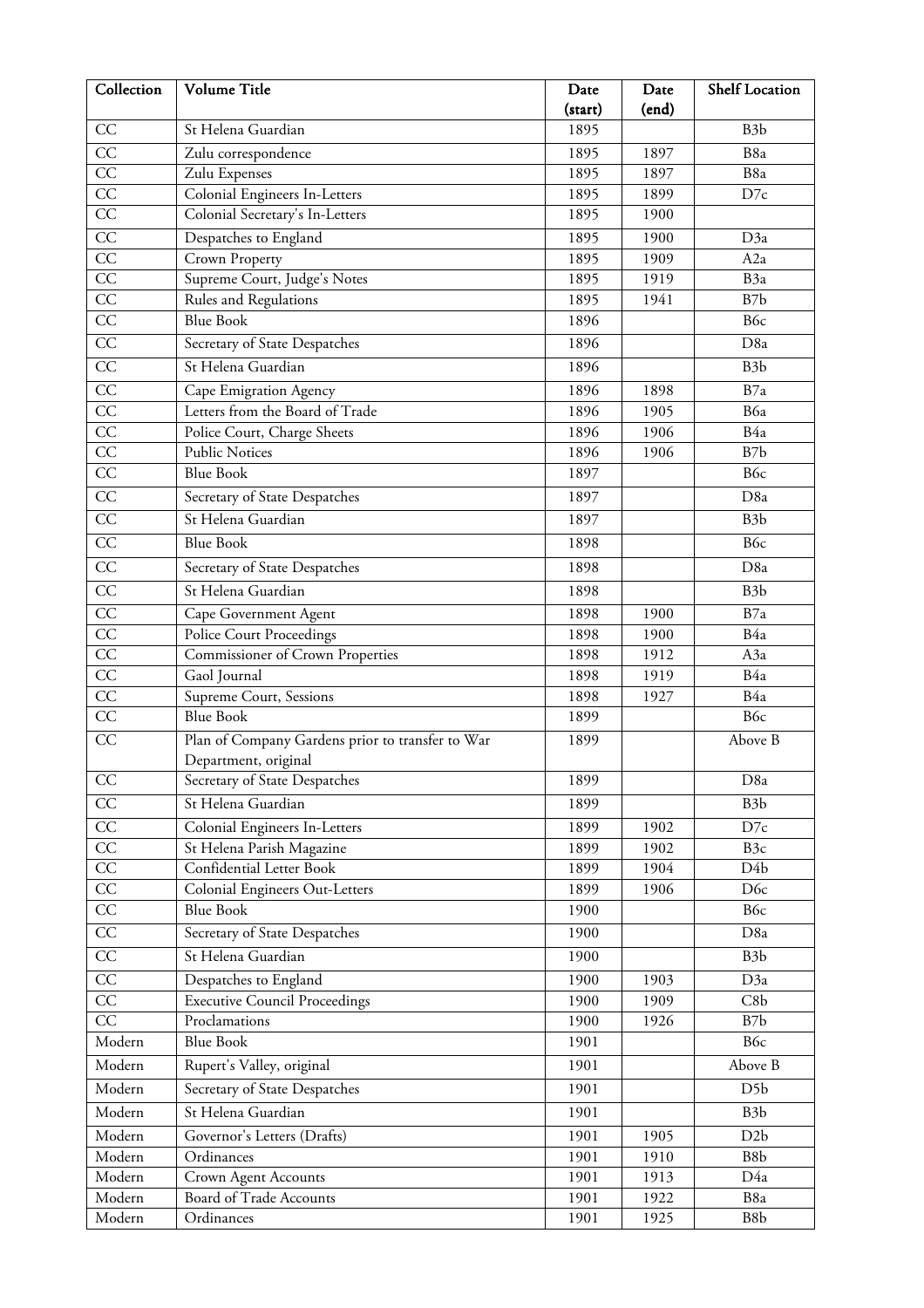| Collection       | Volume Title                                                                | Date            | Date         | <b>Shelf Location</b>   |
|------------------|-----------------------------------------------------------------------------|-----------------|--------------|-------------------------|
| Modern           | <b>Blue Book</b>                                                            | (start)<br>1902 | (end)        | B <sub>6c</sub>         |
| Modern           | Map showing proposed line of Atlantic cable, original                       | 1902            |              | Above B                 |
| Modern           |                                                                             | 1902            |              | D <sub>5</sub> b        |
| Modern           | Secretary of State Despatches<br>St Helena Guardian                         |                 |              |                         |
|                  |                                                                             | 1902            |              | B <sub>3</sub> b        |
| Modern<br>Modern | Colonial Engineers In-Letters<br>Secretary of State Confidential Despatches | 1902<br>1902    | 1903<br>1905 | D7c<br>D <sub>3</sub> b |
| Modern           | Treasury and Customs                                                        | 1902            | 1923         | B7a                     |
| Modern           | <b>Blue Book</b>                                                            | 1903            |              | B6c                     |
| Modern           | Despatches to Secretary of State                                            | 1903            |              | D <sub>1</sub> a        |
| Modern           | Secretary of State Despatches                                               | 1903            |              | D <sub>5</sub> b        |
| Modern           | Secretary of State Despatches                                               | 1903            |              | D <sub>5</sub> b        |
| Modern           | St Helena Guardian                                                          | 1903            |              | B <sub>3</sub> b        |
| Modern           |                                                                             | 1903            | 1906         | D3a                     |
| Modern           | Despatches to England<br>Secret Despatches from Governor                    | 1903            | 1909         | D4b                     |
| Modern           | Secret Despatches to Governor                                               | 1903            | 1909         | D4b                     |
| Modern           | St Helena Government Gazette                                                | 1903            | 1909         | B4c                     |
| Modern           | Governor's Local Circulars                                                  | 1903            | 1912         | D4a                     |
| Modern           | Colonial Engineers In-Letters                                               | 1903            | 1916         | D7c                     |
| Modern           | Colonial Secretary's Out-Letters                                            | 1903            | 1921         |                         |
| Modern           | <b>Blue Book</b>                                                            | 1904            |              | B <sub>6c</sub>         |
| Modern           | Despatches to Secretary of State                                            | 1904            |              | D1a                     |
| Modern           | Governor's Confidential Despatches (Drafts)                                 | 1904            |              | $D\overline{4b}$        |
| Modern           | Secretary of State Despatches                                               | 1904            |              | D <sub>5</sub> b        |
| Modern           | Secretary of State Despatches                                               | 1904            |              | D <sub>5</sub> b        |
| Modern           | St Helena Guardian                                                          | 1904            |              | B <sub>4</sub> b        |
| Modern           | St Helena, OS 1904, original                                                | 1904            |              | Above B                 |
| Modern           | Governor's In-Letters                                                       | 1904            | 1905         | D <sub>2</sub> b        |
| Modern           | <b>Blue Book</b>                                                            | 1905            |              | B7c                     |
| Modern           | Despatches to Secretary of State                                            | 1905            |              | D <sub>1</sub> a        |
| Modern           | Secretary of State Despatches                                               | 1905            |              | D <sub>5</sub> b        |
| Modern           | Governor's Confidential Despatches (Drafts)                                 | 1905            | 1906         | D4b                     |
| Modern           | Public Works Department Out-Letters                                         | 1905            | 1911         | D7c                     |
| Modern           | <b>Blue Book</b>                                                            | 1906            |              | B7c                     |
| Modern           | Colonial Secretary's Out-Letters                                            | 1906            |              |                         |
| Modern           | Despatches to Secretary of State                                            | 1906            |              | D <sub>1</sub> a        |
| Modern           | Governor's In-Letters                                                       | 1906            |              | D <sub>2</sub> b        |
| Modern           | Secretary of State Despatches                                               | 1906            |              | D <sub>5</sub> b        |
| Modern           | Secretary of State Despatches                                               | 1906            |              | D <sub>6</sub> b        |
| Modern           | Despatches to England                                                       | 1906            | 1907         | D4a                     |
| Modern           | Secretary of State Confidential Despatches                                  | 1906            | 1907         | D <sub>3</sub> b        |
| Modern           | Despatches Register Miscellaneous                                           | 1906            | 1911         | D <sub>6</sub> c        |
| Modern           | Police Court, Charge Sheets                                                 | 1906            | 1916         | B4a                     |
| Modern           | <b>Treasury Cash Book</b>                                                   | 1906            | 1926         | C6b                     |
| Modern           | List of ships arriving at St Helena                                         | 1906            | 1968         | B6a                     |
| Modern           | <b>Blue Book</b>                                                            | 1907            |              | B7c                     |
| Modern           | Chief Clerk Out-Letters                                                     | 1907            |              | D3b                     |
| Modern           | Despatches to Secretary of State                                            | 1907            |              | D <sub>1</sub> a        |
| Modern           | Governor's In-Letters                                                       | 1907            |              | D <sub>2</sub> b        |
| Modern           | Governor's Out-Letters                                                      | 1907            |              | D2b                     |
| Modern           | Secretary of State Despatches                                               | 1907            |              | D <sub>6</sub> b        |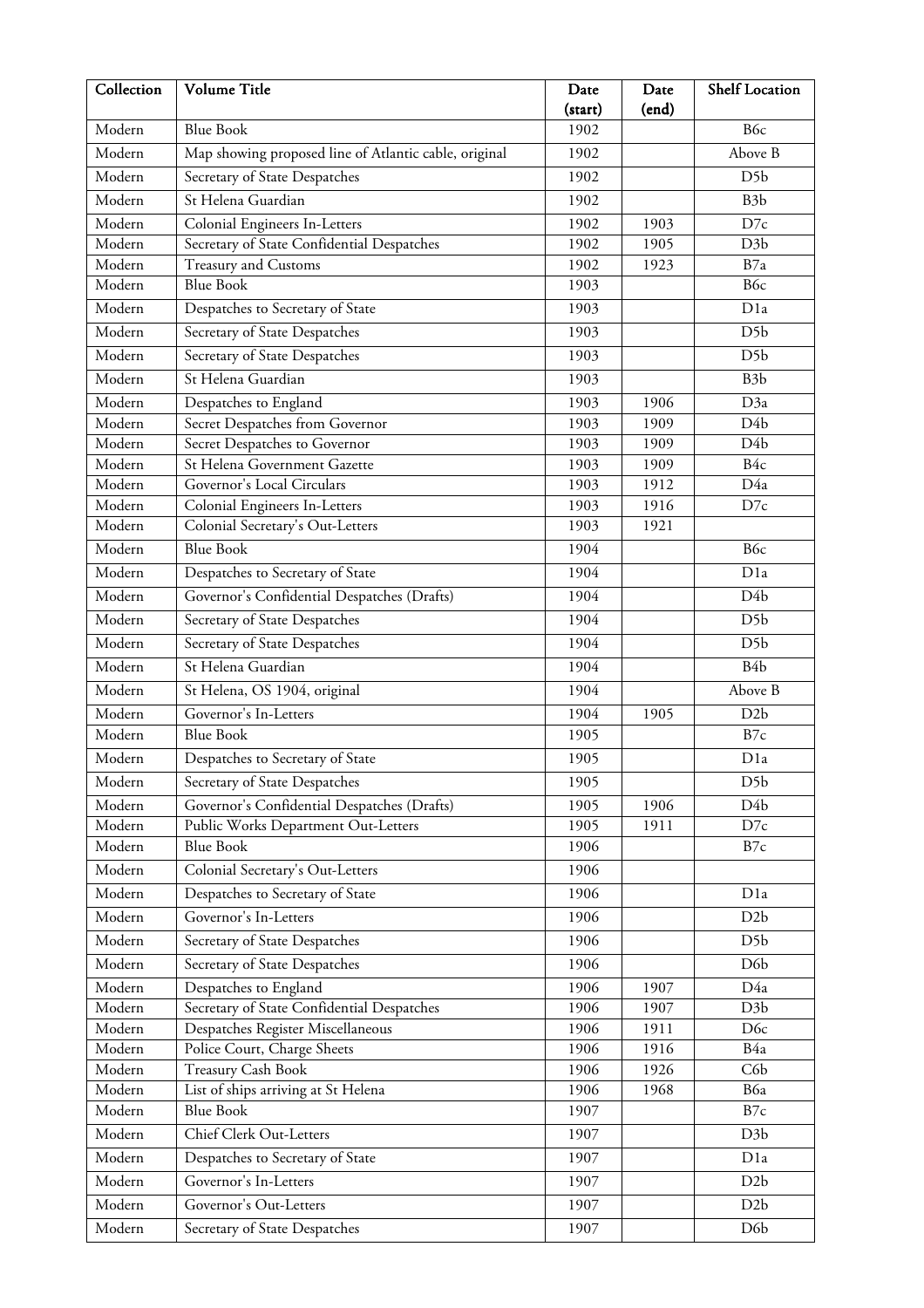| Collection | Volume Title                                | Date<br>(start) | Date<br>(end) | <b>Shelf Location</b> |
|------------|---------------------------------------------|-----------------|---------------|-----------------------|
| Modern     | Secretary of State Despatches               | 1907            |               | D <sub>6</sub> b      |
| Modern     | St Helena Guardian                          | 1907            |               | B <sub>4</sub> b      |
| Modern     | Colonial Secretary's In-Letters             | 1907            | 1908          |                       |
| Modern     | Despatches to England                       | 1907            | 1909          | D4a                   |
| Modern     | Secretary of State Confidential Despatches  | 1907            | 1909          | D <sub>6c</sub>       |
| Modern     | <b>PWD</b> Letter Book                      | 1907            | 1911          | D4a                   |
| Modern     | Board of Education, Minute Book             | 1907            | 1918          | B8a                   |
| Modern     | Flax Report                                 | 1907            | 1923          | B5a                   |
| Modern     | <b>Blue Book</b>                            | 1908            |               | B7c                   |
| Modern     | Despatches to Secretary of State            | 1908            |               | D <sub>1</sub> a      |
| Modern     | Governor's In-Letters                       | 1908            |               | D2b                   |
| Modern     | Governor's Out-Letters                      | 1908            |               | D2b                   |
| Modern     | Secretary of State Despatches               | 1908            |               | D <sub>6</sub> b      |
| Modern     | Secretary of State Despatches               | 1908            |               | D <sub>6</sub> b      |
| Modern     | St Helena Government Lace School            | 1908            |               | B8a                   |
| Modern     | St Helena Guardian                          | 1908            |               | B <sub>4</sub> b      |
| Modern     | Chief Clerk Out-Letters                     | 1908            | 1909          | D <sub>3</sub> b      |
| Modern     | St Helena Diocesan Magazine                 | 1908            | 1911          | B <sub>3c</sub>       |
| Modern     | Government Flax Mill, Abstract Ledger       | 1908            | 1926          | B5a                   |
| Modern     | <b>Blue Book</b>                            | 1909            |               | B7c                   |
| Modern     | Chief Clerk Out-Letters                     | 1909            |               | D <sub>3</sub> b      |
| Modern     | Commissioner of Crown Properties            | 1909            |               | Back of A             |
| Modern     | Despatches to Secretary of State            | 1909            |               | D <sub>1</sub> a      |
| Modern     | Governor's Out-Letters                      | 1909            |               | D <sub>3</sub> b      |
| Modern     | Secretary of State Despatches               | 1909            |               | D <sub>6</sub> b      |
| Modern     | Secretary of State Despatches               | 1909            |               | D <sub>6</sub> b      |
| Modern     | St Helena Guardian                          | 1909            |               | B <sub>4</sub> b      |
| Modern     | <b>Executive Council Proceedings</b>        | 1909            | 1917          | C8b                   |
| Modern     | Telegrams Out and In                        | 1909            | 1941          | D <sub>6c</sub>       |
| Modern     | <b>Blue Book</b>                            | 1910            |               | B7c                   |
| Modern     | Chief Clerk Out-Letters                     | 1910            |               | D <sub>3</sub> b      |
| Modern     | Despatches to Secretary of State            | 1910            |               | D2a                   |
| Modern     | Governor's In-Letters                       | 1910            |               | D <sub>2</sub> b      |
| Modern     | Secretary of State Despatches               | 1910            |               | D <sub>6</sub> b      |
| Modern     | Secretary of State Despatches               | 1910            |               | D <sub>6</sub> b      |
| Modern     | St Helena Guardian                          | 1910            |               | B <sub>4</sub> b      |
| Modern     | Governor's In-Letters                       | 1910            | 1912          | D2b                   |
| Modern     | Governor's Out-Letters                      | 1910            | 1912          | D3b                   |
| Modern     | St Helena Lace School Day Book and Payments | 1910            | 1912          | B8a                   |
| Modern     | St Helena Government Gazette                | 1910            | 1922          | B4c                   |
| Modern     | Time Office                                 | 1910            | 1940          | B8a                   |
| Modern     | <b>Blue Book</b>                            | 1911            |               | B7c                   |
| Modern     | Census of St Helena                         | 1911            |               | Back of A             |
| Modern     | Chief Clerk Out-Letters                     | 1911            |               | D <sub>3</sub> b      |
| Modern     | Despatches to Secretary of State            | 1911            |               | D <sub>2</sub> a      |
| Modern     | Secretary of State Despatches               | 1911            |               | D <sub>6</sub> b      |
| Modern     | Secretary of State Despatches               | 1911            |               | D <sub>6</sub> b      |
| Modern     | St Helena Guardian                          | 1911            |               | B <sub>4</sub> b      |
| Modern     | Chief Clerk In-Letters                      | 1911            | 1912          | D <sub>3</sub> b      |
| Modern     | St Helena Government Lace School            | 1911            | 1914          | B8a                   |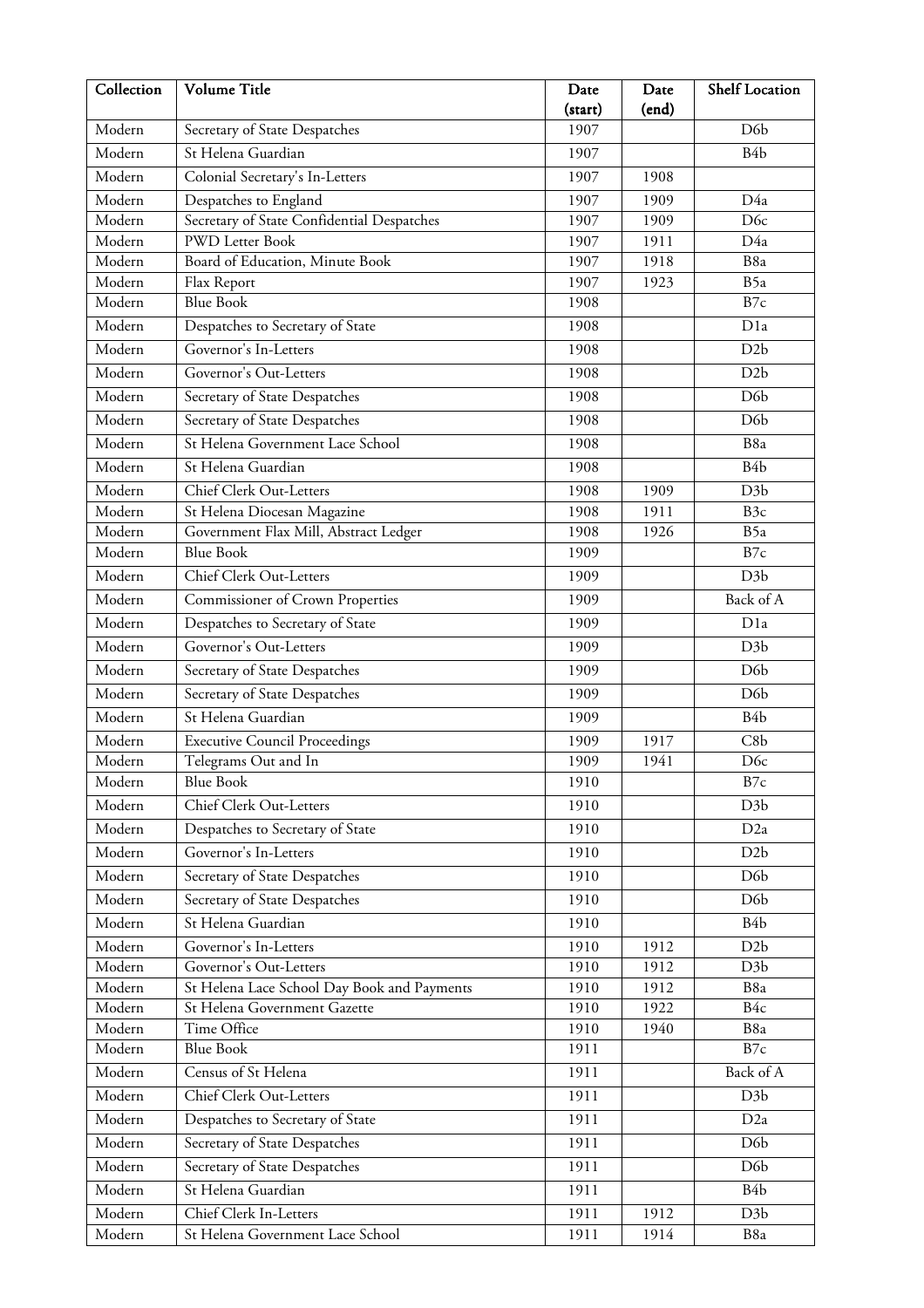| Collection | Volume Title                                  | Date    | Date  | <b>Shelf Location</b> |
|------------|-----------------------------------------------|---------|-------|-----------------------|
|            |                                               | (start) | (end) |                       |
| Modern     | St Helena Diocesan Magazine                   | 1911    | 1916  | B <sub>3c</sub>       |
| Modern     | Public Works Department Out-Letters           | 1911    | 1919  | D7c                   |
| Modern     | <b>Blue Book</b>                              | 1912    |       | B7c                   |
| Modern     | Chief Clerk Out-Letters                       | 1912    |       | D <sub>3</sub> b      |
| Modern     | Despatches to Secretary of State              | 1912    |       | D <sub>2a</sub>       |
| Modern     | Secretary of State Despatches                 | 1912    |       | D7b                   |
| Modern     | Secretary of State Despatches                 | 1912    |       | D7b                   |
| Modern     | St Helena Guardian                            | 1912    |       | B <sub>4</sub> b      |
| Modern     | Governor's In-Letters                         | 1912    | 1913  | D <sub>2</sub> b      |
| Modern     | Jamestown Monthly                             | 1912    | 1914  | B <sub>4</sub> b      |
| Modern     | Photograph album of W.G. Tatham               | 1912    | 1918  | A4c                   |
| Modern     | <b>Blue Book</b>                              | 1913    |       | B7c                   |
| Modern     | Jamestown Monthly                             | 1913    |       | B <sub>4</sub> b      |
| Modern     | St Helena Almanac                             | 1913    |       | A2b                   |
| Modern     | St Helena Guardian                            | 1913    |       | B <sub>4</sub> b      |
| Modern     | <b>Blue Book</b>                              | 1914    |       | B7c                   |
| Modern     | Jamestown Monthly                             | 1914    |       | B <sub>4</sub> b      |
| Modern     | St Helena Guardian                            |         |       | B <sub>4</sub> b      |
|            |                                               | 1914    |       |                       |
| Modern     | <b>Blue Book</b>                              | 1915    |       | B7c                   |
| Modern     | St Helena Guardian                            | 1915    |       | B <sub>4</sub> b      |
| Modern     | <b>Blue Book</b>                              | 1916    |       | B7c                   |
| Modern     | Jamestown Wharf, blasting proposal            | 1916    |       | Above B               |
| Modern     | St Helena Guardian                            | 1916    |       | B <sub>4</sub> b      |
| Modern     | Crown Property                                | 1916    | 1938  | Ala                   |
| Modern     | <b>Blue Book</b>                              | 1917    |       | B7c                   |
| Modern     | St Helena Guardian                            | 1917    |       | B <sub>4</sub> b      |
| Modern     | St Helena Observer                            | 1917    | 1918  | B <sub>4</sub> b      |
| Modern     | Circulars                                     | 1917    | 1921  | D4a                   |
| Modern     | St Helena Diocesan Magazine                   | 1917    | 1922  | B <sub>3c</sub>       |
| Modern     | <b>Executive Council Proceedings</b>          | 1917    | 1936  | C8b                   |
| Modern     | <b>Blue Book</b>                              | 1918    |       | B7c                   |
| Modern     | <b>Blue Book</b>                              | 1919    |       | B7c                   |
| Modern     | St Helena Observer                            | 1919    |       | B4b                   |
| Modern     | Public Works Department Out-Letters           | 1919    | 1927  | D7c                   |
| Modern     | <b>Blue Book</b>                              | 1920    |       | B7c                   |
| Modern     | James and Rupert's Bays, original             | 1920    |       | Above B               |
| Modern     | St Helena Guardian                            | 1920    |       | B <sub>4</sub> b      |
| Modern     | Ordnances, Proclamations, Orders in Council,  | 1920    | 1929  | B7b                   |
|            | Regulations                                   |         |       |                       |
| Modern     | Index to Circular Despatches                  | 1920    | 1936  | D <sub>6c</sub>       |
| Modern     | <b>Abstract Book</b>                          | 1921    |       | C7b                   |
| Modern     | <b>Blue Book</b>                              | 1921    |       | B7c                   |
| Modern     | St Helena Guardian                            | 1921    |       | B <sub>4</sub> b      |
| Modern     | General Despatches to/from Secretary of State | 1921    | 1922  | D7b                   |
| Modern     | List of Jurors                                | 1921    | 1958  | B4a                   |
| Modern     | Admiralty Chart of St Helena                  | 1922    |       | Above B               |
| Modern     | <b>Blue Book</b>                              | 1922    |       | B7c                   |
| Modern     | Islands and Anchorages in the South Atlantic  | 1922    |       | Above B               |
| Modern     | St Helena Guardian                            | 1922    |       | B <sub>4</sub> b      |
|            |                                               |         |       |                       |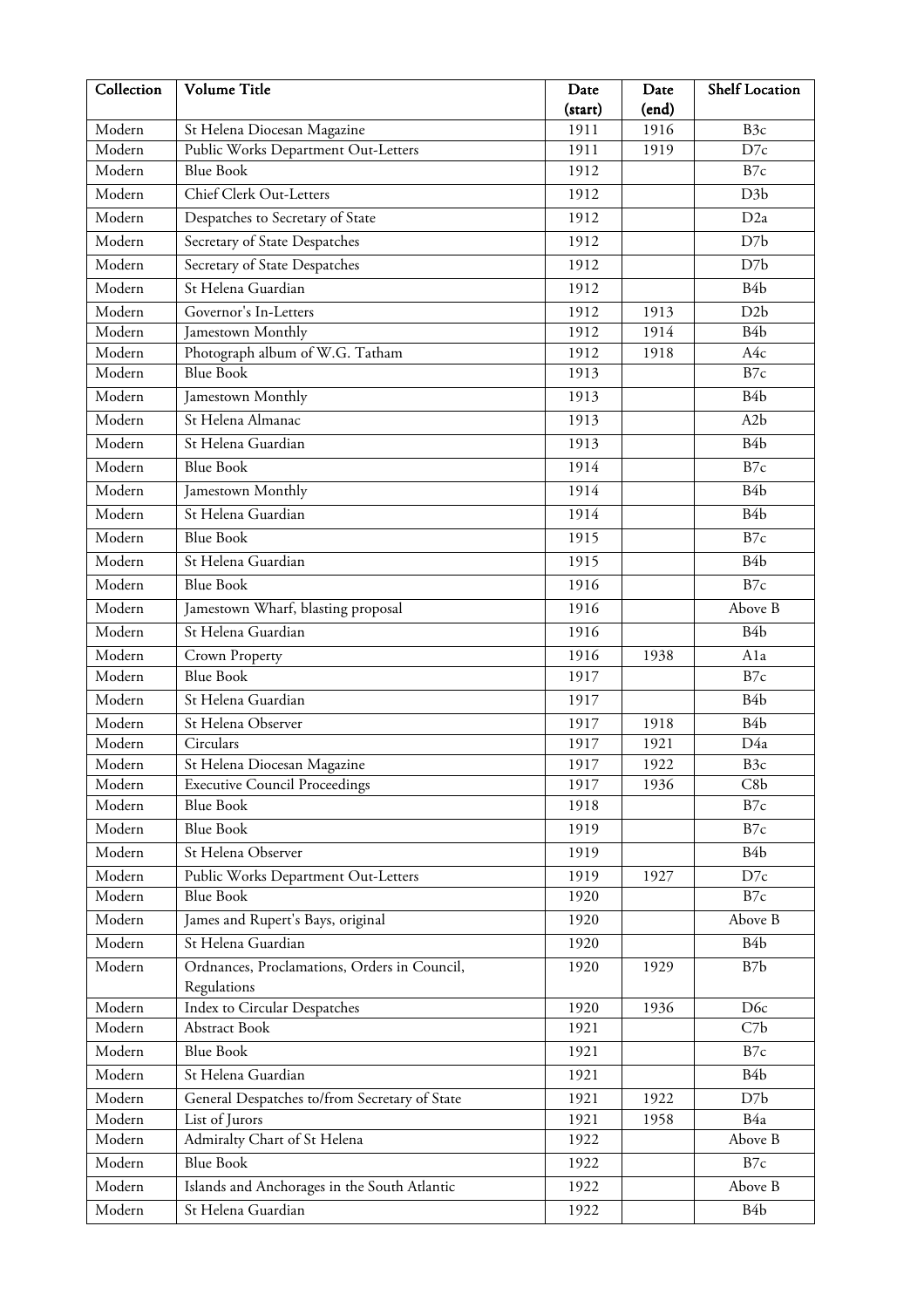| Collection       | Volume Title                                                                | Date         | Date         | <b>Shelf Location</b>  |
|------------------|-----------------------------------------------------------------------------|--------------|--------------|------------------------|
|                  | <b>Blue Book</b>                                                            | (start)      | (end)        |                        |
| Modern           |                                                                             | 1923         |              | B7c                    |
| Modern           | St Helena Guardian                                                          | 1923         |              | B <sub>4</sub> b       |
| Modern           | General Despatches to/from Secretary of State                               | 1923         | 1924         | D7b                    |
| Modern<br>Modern | Circular Despatches from Secretary of State<br>St Helena Government Gazette | 1923         | 1932         | D7b<br>B <sub>4c</sub> |
| Modern           | <b>Blue Book</b>                                                            | 1923<br>1924 | 1932         | B7c                    |
| Modern           | <b>Blue Book</b>                                                            |              |              | B7c                    |
|                  |                                                                             | 1925         |              |                        |
| Modern           | Circular Despatches from Secretary of State                                 | 1925         |              | D7b                    |
| Modern           | Secretary of State's Despatches                                             | 1925         |              | D2a                    |
| Modern           | <b>Blue Book</b>                                                            | 1926         |              | B7c                    |
| Modern           | Circular Despatches from Secretary of State                                 | 1926         |              | D7b                    |
| Modern           | Secretary of State's Despatches                                             | 1926         |              | D <sub>2a</sub>        |
| Modern           | <b>Treasury Cash Book</b>                                                   | 1926         | 1931         | C6b                    |
| Modern           | Proposals for Development                                                   | 1926         | 1933         | B5a                    |
| Modern           | Orders in Council                                                           | 1926         | 1942         | B8b                    |
| Modern           | Proclamations                                                               | 1926         | 1943         | B7b                    |
| Modern<br>Modern | Supreme Court, Minute Book<br>$\overline{\text{Ordinances}}$                | 1926<br>1926 | 1944<br>1946 | B4a<br>B8b             |
| Modern           | <b>Blue Book</b>                                                            | 1927         |              | B7c                    |
| Modern           | Circulars                                                                   | 1927         |              | D4a                    |
|                  |                                                                             |              |              |                        |
| Modern           | Principal Despatches from Secretary of State                                | 1927         |              | D <sub>2a</sub>        |
| Modern           | Supreme Court, Minute Book                                                  | 1927         |              | B4a                    |
| Modern           | Cash Book                                                                   | 1927         | 1928         | C7b                    |
| Modern<br>Modern | Cablegrams from Secretary of State                                          | 1927         | 1932         | D <sub>6c</sub>        |
| Modern           | Colonial Secretary's Out-Letters<br><b>Blue Book</b>                        | 1927         | 1937         |                        |
|                  |                                                                             | 1928         |              | B7c                    |
| Modern           | Circular Despatches from Secretary of State                                 | 1928         |              | D7b                    |
| Modern           | Circular Despatches from Secretary of State                                 | 1928         |              | D7b                    |
| Modern           | Principal Despatches to Secretary of State                                  | 1928         |              | D <sub>2a</sub>        |
| Modern           | Ledger Book                                                                 | 1928         | 1932         | C <sub>6</sub> b       |
| Modern<br>Modern | Register of Deeds<br><b>Blue Book</b>                                       | 1928         | 1953         | A2d                    |
|                  |                                                                             | 1929         |              | B7c                    |
| Modern           | Cash Book                                                                   | 1929         |              | C7b                    |
| Modern           | Circular Despatches from Secretary of State                                 | 1929         |              | D7b                    |
| Modern           | Principal Despatches from Secretary of State                                | 1929         |              | D <sub>2</sub> a       |
| Modern           | Secretary of State Despatches                                               | 1929         |              | D2a                    |
| Modern           | St Helena Ordinances                                                        | 1929         |              | A <sub>1</sub> b       |
| Modern           | Supreme Court, Judge's Notes                                                | 1929         |              | B4a                    |
| Modern           | St Helena Magazine                                                          | 1929         | 1930         | B <sub>3c</sub>        |
| Modern           | Admiralty Chart of St Helena, 1922 with revisions to<br>1930                | 1930         |              | Above B                |
| Modern           | <b>Blue Book</b>                                                            | 1930         |              | B7c                    |
| Modern           | Cash Book                                                                   | 1930         |              | C7b                    |
| Modern           | Circular Despatches from Secretary of State                                 | 1930         |              | D7b                    |
| Modern           | Land Register                                                               | 1930         |              | Back of A              |
| Modern           | Principal Despatches from Secretary of State                                | 1930         |              | D <sub>2</sub> a       |
| Modern           | Principal Despatches to Secretary of State                                  | 1930         |              | D <sub>2a</sub>        |
| Modern           | <b>Blue Book</b>                                                            | 1931         |              | B7c                    |
| Modern           | Census of St Helena                                                         | 1931         |              | Back of A              |
|                  |                                                                             |              |              |                        |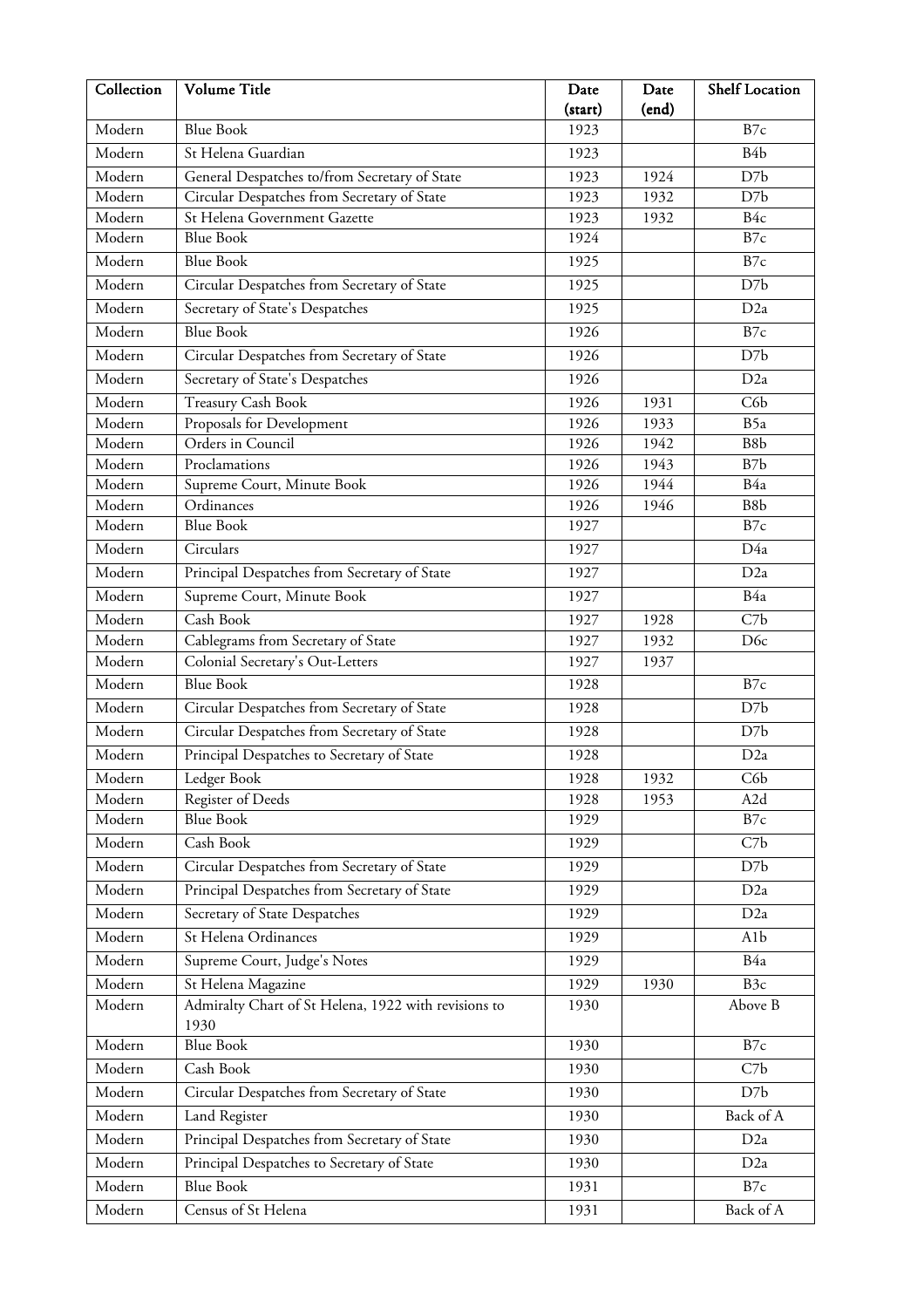| Collection       | Volume Title                                 | Date            | Date  | <b>Shelf Location</b>   |
|------------------|----------------------------------------------|-----------------|-------|-------------------------|
| Modern           | Circular Despatches from Secretary of State  | (start)<br>1931 | (end) | D7b                     |
| Modern           |                                              |                 |       |                         |
|                  | Principal Despatches from Secretary of State | 1931            |       | D2a                     |
| Modern           | Secretary of State Confidential Despatches   | 1931            |       | D <sub>4</sub> b        |
| Modern           | St Helena Diocesan Magazine                  | 1931            | 1932  | B <sub>3c</sub>         |
| Modern           | <b>Blue Book</b>                             | 1932            |       | B7c                     |
| Modern           | Circulars                                    | 1932            |       | D7b                     |
| Modern           | Principal Despatches to Secretary of State   | 1932            |       | D <sub>2a</sub>         |
| Modern           | Secretary of State Despatches                | 1932            |       | D <sub>2a</sub>         |
| Modern           | Principal Despatches from Secretary of State | 1932            | 1934  | D <sub>2a</sub>         |
| Modern           | Circular Despatches from Secretary of State  | 1932            | 1937  | D7b                     |
| Modern           | Governor's Confidential Despatches (Drafts)  | 1932            | 1937  | D4b                     |
| Modern           | Telegrams In                                 | 1932            | 1937  | D <sub>2</sub> b        |
| Modern           | Telegrams Out                                | 1932            | 1938  | D <sub>2</sub> b        |
| Modern           | <b>Blue Book</b>                             | 1933            |       | B8c                     |
| Modern           | Circular Despatches from Secretary of State  | 1933            |       | D7b                     |
| Modern           | Circular Despatches from Secretary of State  | 1933            |       | D7b                     |
| Modern           | Principal Despatches to Secretary of State   | 1933            |       | D <sub>2a</sub>         |
| Modern           | Register of Leases                           | 1933            | 1934  | Back of A               |
| Modern           | St Helena Magazine                           | 1933            | 1934  | B <sub>3</sub> c        |
| Modern           | St Helena Government Gazette                 | 1933            | 1943  | B <sub>4c</sub>         |
| Modern           | <b>Blue Book</b>                             | 1934            |       | B8c                     |
| Modern           | Circular Despatches from Secretary of State  | 1934            |       | D7b                     |
| Modern           | Circular Despatches from Secretary of State  | 1934            |       | D7b                     |
| Modern           | Principal Despatches to Secretary of State   | 1934            |       | D <sub>2a</sub>         |
| Modern           | Estimates of Revenue and Expenditure         | 1934            | 2006  | C7b                     |
| Modern           | <b>Blue Book</b>                             | 1935            |       | B8c                     |
| Modern           | Circular Despatches from Secretary of State  | 1935            |       | D7b                     |
| Modern           | Circular Despatches from Secretary of State  | 1935            |       | D7b                     |
| Modern           | Principal Despatches to Secretary of State   | 1935            |       | D <sub>2a</sub>         |
| Modern           | St Helena Diocesan Magazine                  | 1935            |       | B <sub>3c</sub>         |
| Modern           | St Helena Magazine                           | 1935            | 1936  | B <sub>3c</sub>         |
| Modern           | <b>Treasury Cash Book</b>                    | 1935            | 1937  | C6b                     |
| Modern           | <b>Blue Book</b>                             | 1936            |       | B8c                     |
| Modern           | Circular Despatches from Secretary of State  | 1936            |       | D7b                     |
| Modern           | Circular Despatches from Secretary of State  | 1936            |       | D7b                     |
| Modern           | Circular Despatches from Secretary of State  | 1936            |       | D <sub>8</sub> b        |
|                  |                                              |                 |       |                         |
| Modern           | Principal Despatches from Secretary of State | 1936            |       | D3a                     |
| Modern           | Principal Despatches to Secretary of State   | 1936            |       | D3a                     |
| Modern           | Secretary of State Despatches                | 1936            | 1942  | D <sub>6c</sub>         |
| Modern           | Minute Book                                  | 1936            | 1943  | C8b                     |
| Modern<br>Modern | Register of Deaths<br><b>Blue Book</b>       | 1936<br>1937    | 1962  | B <sub>1</sub> b<br>B8c |
|                  |                                              |                 |       |                         |
| Modern           | Circular Despatches from Secretary of State  | 1937            |       | D <sub>8</sub> b        |
| Modern           | Circular Despatches from Secretary of State  | 1937            |       | D <sub>8</sub> b        |
| Modern           | Principal Despatches from Secretary of State | 1937            |       | D3a                     |
| Modern           | Principal Despatches to Secretary of State   | 1937            |       | D3a                     |
| Modern           | St Helena Diocesan Magazine                  | 1937            |       | B3c                     |
| Modern           | St Helena Magazine                           | 1937            | 1938  | B <sub>3c</sub>         |
| Modern           | Circular Despatches from Secretary of State  | 1937            | 1942  | D <sub>8</sub> b        |
| Modern           | <b>Blue Book</b>                             | 1938            |       | B8c                     |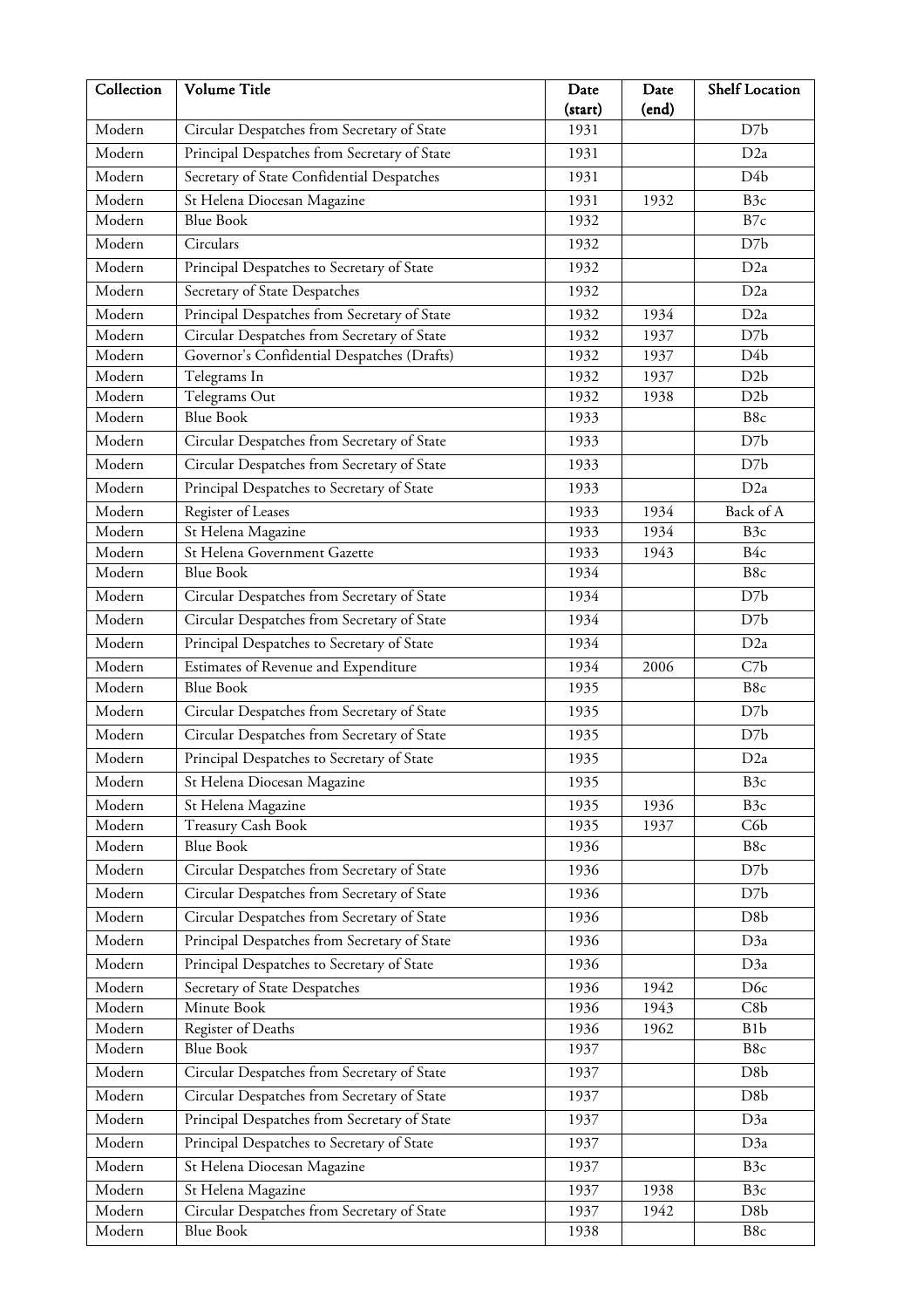| Collection                 | Volume Title                                                | Date         | Date         | <b>Shelf Location</b>                |
|----------------------------|-------------------------------------------------------------|--------------|--------------|--------------------------------------|
|                            |                                                             | (start)      | (end)        |                                      |
| Modern                     | Circular Despatches from Secretary of State                 | 1938         |              | D <sub>8</sub> b                     |
| Modern                     | Circular Despatches from Secretary of State                 | 1938         |              | D <sub>8</sub> b                     |
| Modern                     | Governor's Despatches                                       | 1938         |              | D4a                                  |
| Modern                     | Colonial Estimates                                          | 1938         | 1975         | C7b                                  |
| Modern                     | <b>Blue Book</b>                                            | 1939         |              | B8c                                  |
| Modern                     | Circular Despatches from Secretary of State                 | 1939         |              | D <sub>8</sub> b                     |
| Modern                     | Governor's Despatches                                       | 1939         |              | D4a                                  |
| Modern                     | St Helena Magazine                                          | 1939         | 1940         | B <sub>3c</sub>                      |
| Modern                     | <b>Blue Book</b>                                            | 1940         |              | B8c                                  |
| Modern                     | Governor's Despatches                                       | 1940         |              | D4a                                  |
| Modern                     | Circular Despatches from Secretary of State                 | 1940         | 1943         | D <sub>8</sub> b                     |
| Modern                     | Minutes of Council                                          | 1940         | 1943         | C8b                                  |
| Modern                     | Circular Telegrams Saving                                   | 1940         | 1946         | D <sub>8c</sub>                      |
| Modern                     | Secretary of State Savingrams                               | 1940         | 1947         | D <sub>1</sub> b                     |
| Modern                     | <b>Blue Book</b>                                            | 1941         |              | B8c                                  |
| Modern                     | St Helena OS 2nd Edition, 2.5": 1 mi; shows boundaries      | 1941         |              | Above B                              |
|                            | for 1956 census                                             |              |              |                                      |
| Modern                     | Governor's Despatches                                       | 1941         | 1942         | D4a                                  |
| Modern                     | Outward Register of Letters                                 | 1941         | 1942         | D2b                                  |
| Modern<br>Modern           | St Helena Magazine                                          | 1941         | 1942         | B <sub>3c</sub>                      |
| Modern                     | Governor's Savingrams<br><b>Statutory Rules and Orders</b>  | 1942<br>1943 | 1948         | D <sub>1</sub> b<br>A <sub>1</sub> b |
|                            |                                                             |              |              |                                      |
| Modern<br>Modern           | St Helena Magazine                                          | 1943         | 1944         | B <sub>3c</sub>                      |
| Modern                     | Governor's Despatches<br>Despatches from Secretary of State | 1943<br>1943 | 1945<br>1947 | D4a<br>D3a                           |
| Modern                     | Proposed new engine and battery rooms, military hospital,   | 1944         |              | Above B                              |
|                            | Jamestown                                                   |              |              |                                      |
| Modern                     | <b>Statutory Rules and Orders</b>                           | 1944         |              | A <sub>1</sub> b                     |
| Modern                     | The Briars, Cable and Wireless, original                    | 1944         |              | Above B                              |
| Modern                     | Circular Despatches from Secretary of State                 | 1944         | 1945         | D <sub>8</sub> b                     |
| Modern                     | <b>Statutory Rules and Orders</b>                           | 1944         | 1950         | B7b                                  |
| $\overline{\text{Modern}}$ | St Helena Government Gazette                                | 1944         | 1951         | B4c                                  |
| Modern                     | Circular Telegrams Saving                                   | 1947(2)      |              | D8c                                  |
| Modern                     | Circular Telegrams Saving                                   | 1948 (3)     |              | D8c                                  |
| Modern                     | Colonial Treasury Receipt Book                              | 1945         |              | B7a                                  |
| Modern                     | St Helena Magazine                                          | 1945         | 1946         | B <sub>3c</sub>                      |
| Modern                     | Census of St Helena                                         | 1946         |              | Back of A                            |
| Modern                     | Circular Despatches from Secretary of State                 | 1946         |              | D <sub>8</sub> b                     |
| Modern                     | Circular Telegrams Saving                                   | 1947(1)      |              | D8c                                  |
|                            |                                                             |              |              |                                      |
| Modern                     | Circular Telegrams Saving                                   | 1948 (2)     |              | D8c                                  |
| Modern                     | Circular Telegrams Saving                                   | 1949(3)      |              | D8c                                  |
| Modern                     | Circular Notes                                              | 1946         | 1947         | D <sub>8c</sub>                      |
| Modern                     | Governor's Despatches                                       | 1946         | 1947         | D4a                                  |
| Modern                     | Circular Despatches from Secretary of State                 | 1947         |              | D8b                                  |
| Modern                     | Circular Telegrams Saving                                   | 1948 (1)     |              | D8c                                  |
| Modern                     | Circular Telegrams Saving                                   | 1949(2)      |              | D8c                                  |
| Modern                     | Circular Telegrams Saving                                   | 1950(3)      |              | D8c                                  |
| Modern                     | Ordinances                                                  | 1947         | 1961         | B8b                                  |
| Modern                     | St Helena Annual Report                                     | 1947         | 1973         |                                      |
| Modern                     | St Helena Staff Lists                                       | 1947         | 1999         | A <sub>2</sub> b                     |
| Modern                     | Circular Despatches from Secretary of State                 | 1948         |              | D8b                                  |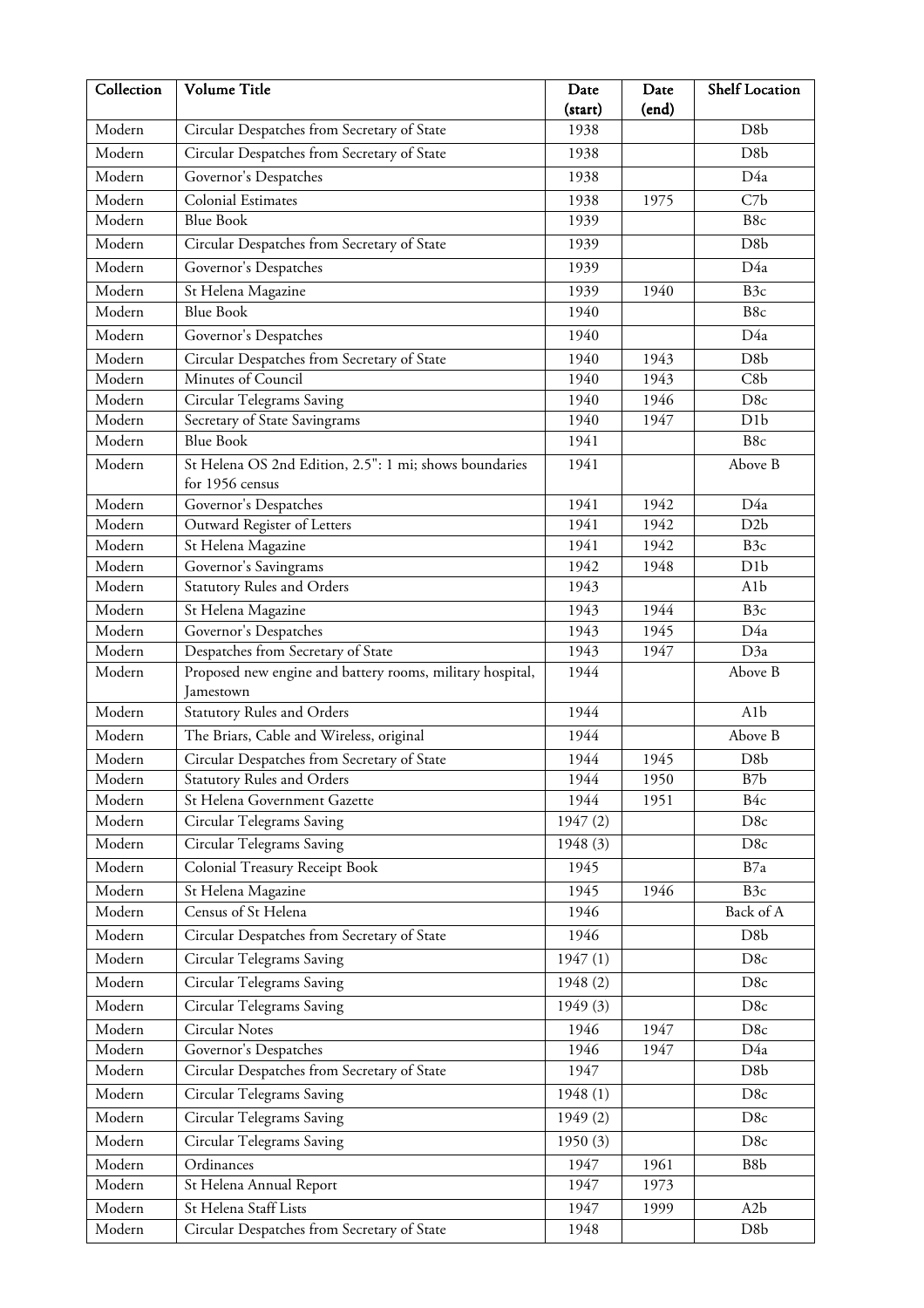| Collection       | Volume Title                                          | Date            | Date         | <b>Shelf Location</b> |
|------------------|-------------------------------------------------------|-----------------|--------------|-----------------------|
| Modern           |                                                       | (start)<br>1948 | (end)        | D <sub>5c</sub>       |
|                  | Circular Despatches from Secretary of State           |                 |              |                       |
| Modern           | Circular Telegrams Saving                             | 1949(1)         |              | D8c                   |
| Modern           | Circular Telegrams Saving                             | 1950(2)         |              | D <sub>8c</sub>       |
| Modern           | Governor's Despatches                                 | 1948            |              | D4a                   |
| Modern           | Miscellaneous                                         | 1948            | 1950         | D <sub>5c</sub>       |
| Modern           | Secretary of State Despatches                         | 1948            | 1950         | D <sub>5c</sub>       |
| Modern<br>Modern | Secretary of State Savingrams                         | 1948            | 1950         | D1b                   |
|                  | Circular Despatches from Secretary of State           | 1949            |              | D <sub>5c</sub>       |
| Modern           | Circular Despatches from Secretary of State           | 1949            |              | D <sub>5c</sub>       |
| Modern           | Circular Despatches from Secretary of State           | 1949            |              | D <sub>5c</sub>       |
| Modern           | Circular Telegrams Saving                             | 1950(1)         |              | D8c                   |
| Modern           | Governor's Despatches                                 | 1949            |              | D4a                   |
| Modern           | Governor's Savingrams                                 | 1949            |              | D1b                   |
| Modern           | Circular Despatches from Secretary of State           | 1950            |              | D <sub>5c</sub>       |
| Modern           | Circular Despatches from Secretary of State           | 1950            |              | D <sub>5c</sub>       |
| Modern           | Circular Despatches from Secretary of State           | 1950            |              | D <sub>5c</sub>       |
| Modern           | Circular Telegrams Saving                             | 1951(1)         |              | D8c                   |
| Modern           | Colony of St Helena                                   | 1950            |              | A2b                   |
| Modern           | Governor's Despatches                                 | 1950            |              | D4a                   |
| Modern           | Governor's Savingrams                                 | 1950            |              | D1b                   |
| Modern           | Laws of St Helena                                     | 1950            |              | A <sub>1</sub> b      |
| Modern           | Circular Notes and Memorandums                        | 1950            | 1951         | D <sub>5c</sub>       |
| Modern           | Circular Despatches from Secretary of State           | 1951            |              | D5c                   |
| Modern           | Circular Savingrams                                   | 1951            |              | D <sub>1</sub> b      |
| Modern           | Governor's Savingrams                                 | 1951            |              | D1b                   |
| Modern           | Governor's Savingrams                                 | 1951            |              | D1b                   |
| Modern           | Governor's Savingrams                                 | 1951            |              | D1b                   |
| Modern           | Ordinances                                            | 1951            |              | A1b                   |
| Modern           | Governor's Savingrams                                 | 1952            |              | D1b                   |
| Modern           | Governor's Savingrams                                 | 1952            |              | D <sub>1</sub> b      |
| Modern           | Governor's Savingrams                                 | 1952            |              | D <sub>1</sub> b      |
| Modern           | Governor's Savingrams                                 | 1952            |              | D <sub>1</sub> b      |
| Modern           | Governor's Savingrams                                 | 1952            |              | D1b                   |
| Modern           | Ordinances                                            | 1952            |              | A <sub>1</sub> b      |
| Modern           | St Helena Government Gazette                          | 1952            | 1955         | B <sub>4c</sub>       |
| Modern           | Visitors Book                                         | 1952            | 1957         | B7b                   |
| Modern           | Circular Despatches from Secretary of State           | 1953            |              | D5c                   |
| Modern           | Governor's Savingrams                                 | 1953            |              | D <sub>1</sub> b      |
| Modern           | Governor's Savingrams                                 | 1953            |              | D <sub>1</sub> b      |
| Modern           | Ordinances                                            | 1953            |              | A <sub>1</sub> b      |
| Modern           | St Helena General Orders                              | 1953            |              | A1b                   |
| Modern           | St Helena Orders                                      | 1953            |              | B <sub>4</sub> b      |
| Modern           |                                                       |                 |              | D <sub>1</sub> b      |
| Modern           | Governor's Savingrams Despatches<br>Register of Deeds | 1953<br>1953    | 1955<br>1967 | A2d                   |
| Modern           | Governor's Savingrams                                 | 1954            |              | D <sub>1</sub> b      |
| Modern           | Governor's Savingrams                                 | 1954            |              | D <sub>1</sub> b      |
| Modern           |                                                       | 1954            |              | D <sub>1</sub> b      |
|                  | Governor's Savingrams                                 |                 |              |                       |
| Modern           | Ordinances                                            | 1954            |              | A1b                   |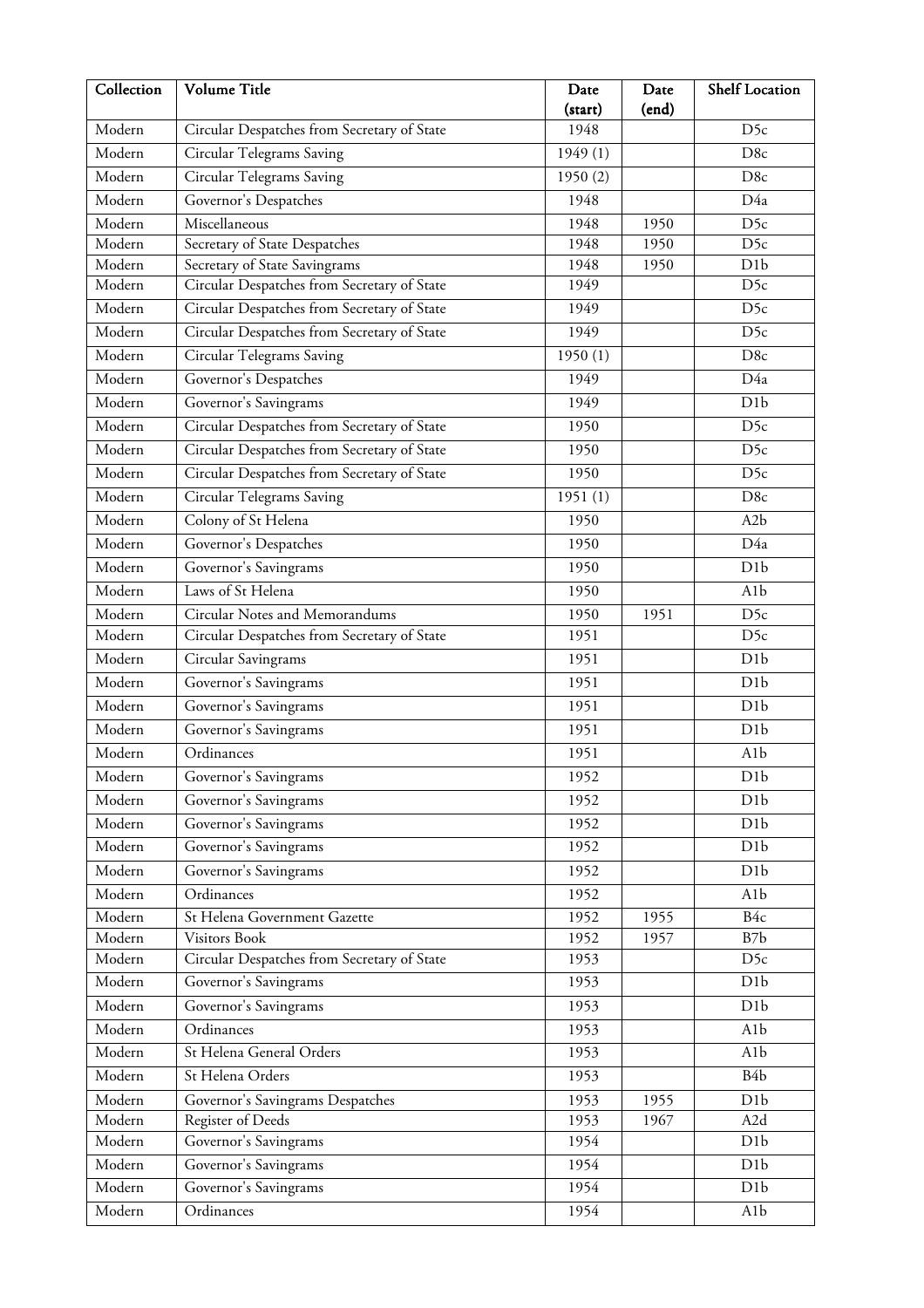| Collection       | Volume Title                                      | Date         | Date         | <b>Shelf Location</b> |
|------------------|---------------------------------------------------|--------------|--------------|-----------------------|
|                  |                                                   | (start)      | (end)        |                       |
| Modern           | Ordinances                                        | 1955         |              | A <sub>1</sub> b      |
| Modern           | St Helena Statutory Rules and Orders              | 1955         | 1957         | A <sub>1</sub> b      |
| Modern           | Wirebird                                          | 1955         | 1957         | B <sub>4</sub> b      |
| Modern           | Census of St Helena and Ascension Island          | 1956         |              | Back of A             |
| Modern           | Ordinances                                        | 1956         |              | A <sub>1</sub> b      |
| Modern           | St Helena Government Gazette                      | 1956         | 1958         | B4c                   |
| Modern           | Despatches and miscellaneous correspondence       | 1956         | 1963         | D <sub>5c</sub>       |
| Modern           | Ordinances                                        | 1958         |              | A <sub>1</sub> b      |
| Modern           | St Helena News Review                             | 1958         |              | A <sub>4</sub> b      |
| Modern           | Wirebird                                          | 1958         | 1959         | B <sub>4</sub> b      |
| Modern           | St Helena Statutory Rules and Orders              | 1958         | 1961         | A <sub>1</sub> b      |
| Modern           | Register of Government Properties                 | 1958         | 1987         | A1c                   |
| Modern           | Ordinances                                        | 1959         |              | A <sub>1</sub> b      |
| Modern           | St Helena News Review                             | 1959         |              | A4b                   |
| Modern           | St Helena Government Gazette                      | 1959         | 1961         | B4c                   |
| Modern           | St Helena News Review                             | 1960         |              | A4b                   |
| Modern           | Wirebird                                          | 1960         | 1961         | B <sub>4</sub> b      |
| Modern           | Secretary of State Savingrams                     | 1960         | 1963         | D1b                   |
| Modern           | Governor's Savingrams                             | 1961         |              | D <sub>1</sub> b      |
| Modern           | Laws of St Helena, Ascension and Tristan Da Cunha | 1961         |              | A <sub>1</sub> b      |
| Modern           | Ordinances                                        | 1961         |              | A1b                   |
| Modern           | Selected Circulars from Secretary of State        | 1961         |              | D <sub>6</sub> c      |
| Modern           | St Helena News Review                             | 1961         |              | A4b                   |
| Modern           | <b>Colonial Estimates</b>                         | 1962         |              | C7b                   |
| Modern           | Journal, St Matthew's church                      | 1962         |              | Back of A             |
| Modern           | <b>St Helena News Review</b>                      | 1962         |              | A4b                   |
| Modern           | St Helena Government Gazette                      | 1962         | 1963         | B4c                   |
| Modern           | Wirebird                                          | 1962         | 1963         | B <sub>4</sub> b      |
| Modern           | St Helena Ordinances                              | 1962         | 1965         | A <sub>1</sub> b      |
| Modern           | St Helena Statutory Rules and Orders              | 1962         | 1965         | A1b                   |
| Modern           | St Helena News Review                             | 1963         |              | A4b                   |
| Modern           | St Helena News Review                             | 1964         |              | A <sub>4</sub> b      |
| Modern           | St Helena Government Gazette                      | 1964         | 1966         | B4c                   |
| Modern           | Wirebird                                          | 1964         | 1966         | B <sub>4</sub> b      |
| Modern           | St Helena Statutory Instruments                   | 1964         | 1988         | A1b                   |
| Modern           | St Helena News Review                             | 1965         |              | A4b                   |
| Modern           | Census of St Helena and Ascension Island          | 1966         |              | Back of A             |
| Modern           | Hand-drawn copy of IDWO 1853 on 1966 OS           | 1966         |              | Above B               |
| Modern           | Laws of St Helena, Ascension and Tristan da Cunha | 1966         |              | A <sub>1</sub> b      |
| Modern           | St Helena News Review                             | 1966         |              | A <sub>4</sub> b      |
|                  |                                                   |              |              |                       |
| Modern           | St Helena Statutory Rules and Orders              | 1966         | 1967         | A1b                   |
| Modern           | St Helena News Review                             | 1967         |              | A4b                   |
| Modern           | St Helena Government Gazette                      | 1967         | 1968         | B4c                   |
| Modern           | Ascension Island Ordinances                       | 1967         | 1975         | A1b                   |
| Modern<br>Modern | Conveyances<br>Tristan da Cunha Legal Notices     | 1967<br>1967 | 1975<br>1980 | Alc<br>A1b            |
| Modern           | Tristan da Cunha Ordinances                       | 1967         | 1992         | A1b                   |
| Modern           | Ascension Island Legal Notices                    | 1967         | 1993         | A1b                   |
| Modern           | St Helena News Review                             | 1968         |              | A4b                   |
| Modern           | St Helena Legal Notices                           | 1968         | 1972         | A1b                   |
| Modern           | Ships                                             | 1968         | 1976         | B6a                   |
|                  |                                                   |              |              |                       |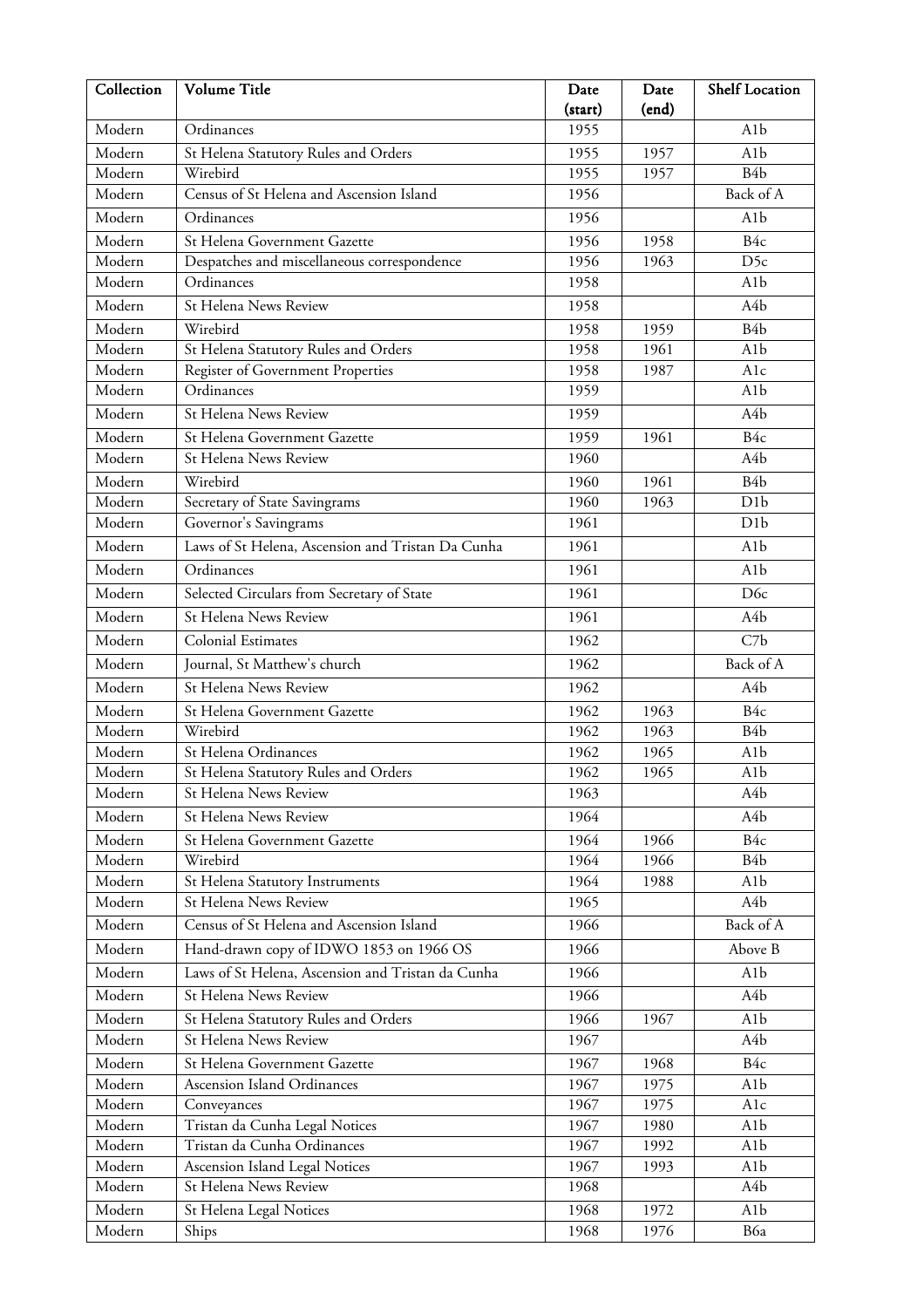| Collection       | <b>Volume Title</b>                                           | Date            | Date         | <b>Shelf Location</b> |
|------------------|---------------------------------------------------------------|-----------------|--------------|-----------------------|
| Modern           |                                                               | (start)<br>1968 | (end)        | A2d                   |
| Modern           | Register of Deeds<br>St Helena News Review                    | 1969            | 1979         | A <sub>4</sub> b      |
|                  |                                                               |                 |              |                       |
| Modern<br>Modern | St Helena Government Gazette<br>St Helena Ordinances          | 1969<br>1969    | 1971<br>1974 | B4c<br>A1b            |
| Modern           | Admiralty Chart of St Helena, 1992 with revisions to          | 1970            |              | Above B               |
|                  | 1970                                                          |                 |              |                       |
| Modern           | <b>St Helena News Review</b>                                  | 1970            |              | A <sub>4</sub> b      |
| Modern           | St Helena News Review                                         | 1971            |              | A <sub>4</sub> b      |
| Modern           | Laws of St Helena, Ascension and Tristan da Cunha             | 1972            |              | A <sub>1</sub> b      |
| Modern           | St Helena News Review                                         | 1972            |              | A <sub>4</sub> b      |
| Modern           | St Helena Government Gazette                                  | 1972            |              | B <sub>4c</sub>       |
| Modern           | St Helena News Review                                         | 1973            | 1973         | A <sub>4</sub> b      |
| Modern           |                                                               | 1973            | 1976         | A1b                   |
| Modern           | St Helena Legal Notices<br>Colonial Estimates                 | 1973            | 1981         | C7b                   |
| Modern           | St Helena News Review                                         | 1974            |              | A <sub>4</sub> b      |
| Modern           | St Helena, OS 1974, 1:25,000, original                        | 1974            |              | Above B               |
| Modern           | St Helena, OS 1974, 1:25,000, original                        | 1974            |              | Above B               |
|                  |                                                               |                 |              |                       |
| Modern<br>Modern | St Helena Government Gazette                                  | 1974<br>1974    | 1975<br>2007 | B4c<br>C8b            |
| Modern           | Proceedings of the Legislative Council<br>Island of Ascension | 1975            |              | Above B               |
| Modern           | St Helena News Review                                         | 1975            |              | A <sub>4</sub> b      |
|                  |                                                               |                 |              |                       |
| Modern           | St Helena Ordinances                                          | 1975            |              | A <sub>1</sub> b      |
| Modern           | Census of St Helena and Ascension Island                      | 1976            |              | Back of A             |
| Modern           | St Helena News Review                                         | 1976            |              | A <sub>4</sub> b      |
| Modern           | St Helena Government Gazette                                  | 1976            | 1977         | B4c                   |
| Modern           | St Helena Ordinances                                          | 1976            | 1978         | A <sub>1</sub> b      |
| Modern           | Ascension Island Ordinances                                   | 1976            | 1992         | A <sub>1</sub> b      |
| Modern           | St Helena News Review                                         | 1977            |              | A <sub>4</sub> b      |
| Modern           | St Helena Legal Notices                                       | 1977            | 1980         | A1b                   |
| Modern           | St Helena Government Gazette                                  | 1978            |              | B4c                   |
| Modern           | St Helena News Review                                         | 1978            |              | A <sub>4</sub> b      |
| Modern           | St Helena Government Gazette                                  | 1979            |              | B4c                   |
| Modern           | <b>St Helena News Review</b>                                  | 1979            |              | A <sub>4</sub> b      |
| Modern           | Conveyances                                                   | 1979            | 1980         | Alc                   |
| Modern           | Ships arriving at St Helena                                   | 1979            | 1983         | B6a                   |
| Modern           | St Helena Ordinances                                          | 1979            | 1984         | A1b                   |
| Modern           | St Helena Government Gazette                                  | 1980            |              | B4c                   |
| Modern           | St Helena News Review                                         | 1980            |              | A <sub>4</sub> b      |
| Modern           | Register of Deeds                                             | 1980            | 1983         | A2d                   |
| Modern           | St Helena Government Gazette                                  | 1981            |              | B4c                   |
| Modern           | St Helena News Review                                         | 1981            |              | A <sub>4</sub> b      |
| Modern           | St Helena Legal Notices                                       | 1981            | 1984         | A <sub>1</sub> b      |
| Modern           | Register of Government Properties                             | 1981            | 1991         | Alc                   |
| Modern           | St Helena Government Gazette                                  | 1982            |              | A4e                   |
| Modern           | St Helena News Review                                         | 1982            |              | A <sub>4</sub> b      |
| Modern           | Register of Deeds                                             | 1983            |              | A1c                   |
| Modern           | St Helena Government Gazette                                  | 1983            |              | A4e                   |
| Modern           | St Helena News Review                                         | 1983            |              | A <sub>4</sub> b      |
| Modern           | St Helena, OS 1983, 1:25,000                                  | 1983            |              | Above B               |
| Modern           | St Helena Government Gazette                                  | 1984            |              | A4e                   |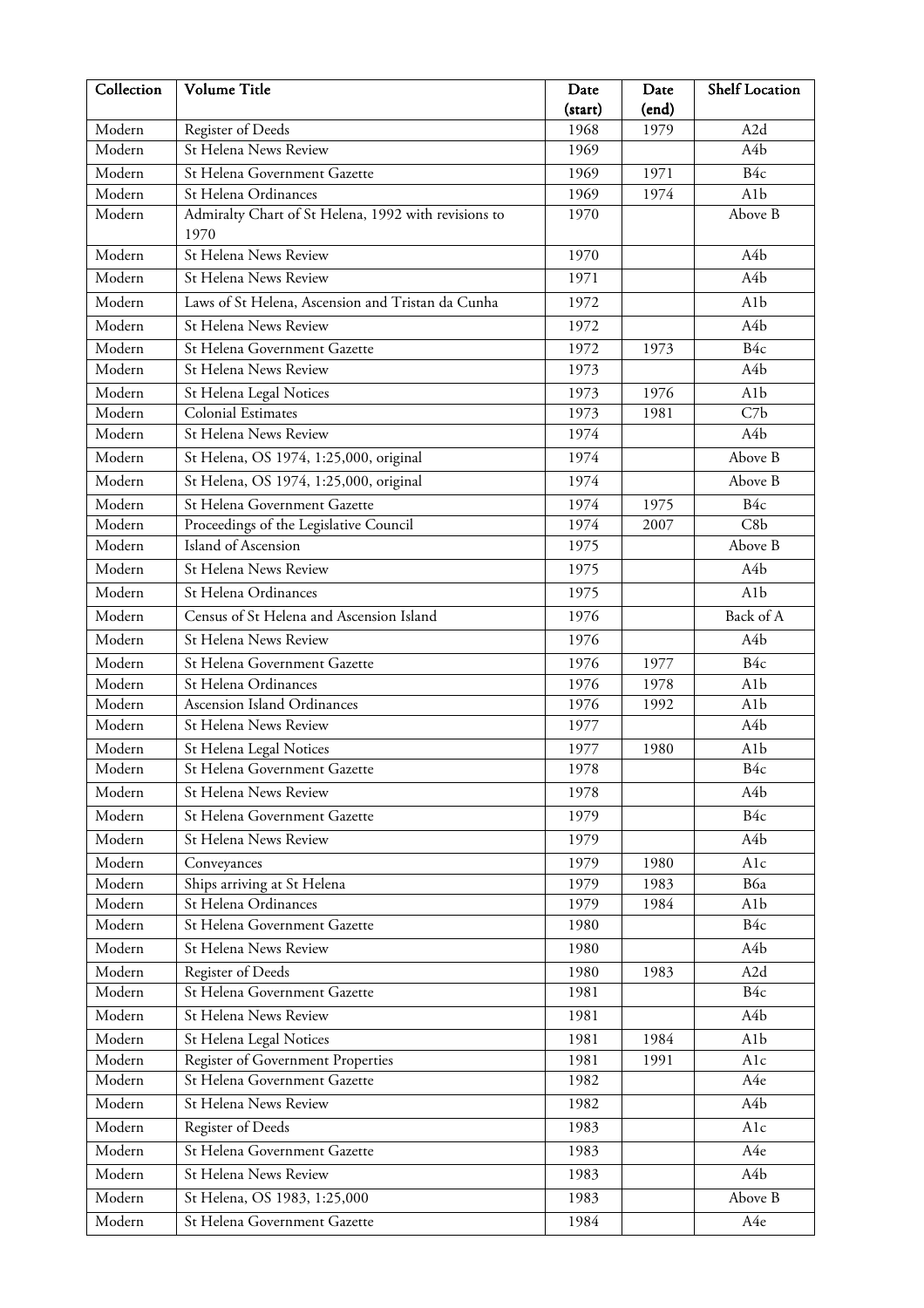| Collection | Volume Title                                   | Date    | Date  | <b>Shelf Location</b> |
|------------|------------------------------------------------|---------|-------|-----------------------|
|            |                                                | (start) | (end) |                       |
| Modern     | St Helena News Review                          | 1984    |       | A4b                   |
| Modern     | St Helena Ordinances                           | 1984    | 1986  | A <sub>1</sub> b      |
| Modern     | <b>Colonial Estimates</b>                      | 1984    | 1991  | C7b                   |
| Modern     | St Helena Government Gazette                   | 1985    |       | A4e                   |
| Modern     | St Helena News Review                          | 1985    |       | A4b                   |
| Modern     | St Helena Legal Notices                        | 1985    | 1987  | A <sub>1</sub> b      |
| Modern     | St Helena Government Gazette                   | 1986    |       | A4e                   |
| Modern     | St Helena News                                 | 1986    |       | B1c                   |
| Modern     | St Helena News Review                          | 1986    |       | A4b                   |
| Modern     | The Islander magazine (Ascension Island)       | 1986    | 1990  | A <sub>2e</sub>       |
| Modern     | Census of St Helena and Ascension Island       | 1987    |       | Back of A             |
| Modern     | Shipping Department                            | 1987    | ċ.    | C4c                   |
| Modern     | St Helena Government Gazette                   | 1987    |       | A4e                   |
| Modern     | St Helena News                                 | 1987    |       | B <sub>1c</sub>       |
| Modern     | Shipping Department                            | 1987    | 1988  | C4c                   |
| Modern     | St Helena Ordinances                           | 1987    | 1988  | A1b                   |
| Modern     | Census of St Helena and Ascension Island       | 1988    |       | Back of A             |
| Modern     | St Helena Government Gazette                   | 1988    |       | A4e                   |
| Modern     | St Helena News                                 | 1988    |       | B1c                   |
| Modern     | Shipping Department                            | 1988    | 1989  | C4c                   |
| Modern     | St Helena Legal Notices                        | 1988    | 1989  | A <sub>1</sub> b      |
| Modern     | Emigration Register                            | 1988    | 1993  | B7a                   |
| Modern     | <b>Immigration Register</b>                    | 1988    | 1993  | B7a                   |
| Modern     | St Helena Government Gazette                   | 1989    |       | A4e                   |
| Modern     | St Helena News                                 | 1989    |       | B1c                   |
| Modern     | St Helena Ordinances                           | 1989    | 1993  | A <sub>1</sub> b      |
| Modern     | Miscellaneous on St Helena Constitution/Reform | 1990s   |       | A3c                   |
| Modern     | St Helena News                                 | 1990    |       | B1c                   |
| Modern     | Wirebird                                       | 1990    |       | A3b                   |
| Modern     | St Helena Government Gazette                   | 1990    | 1991  | A4e                   |
| Modern     | St Helena Legal Notices                        | 1990    | 1993  | A <sub>1</sub> b      |
| Modern     | The Islander magazine                          | 1990    | 2011  | A3e                   |
| Modern     | St Helena Government Gazette                   | 1991    |       | A4e                   |
| Modern     | St Helena News                                 | 1991    |       | B1c                   |
| Modern     | Wirebird                                       | 1991    |       | A <sub>3</sub> b      |
| Modern     | St Helena Government Gazette                   | 1992    |       | A4e                   |
| Modern     | St Helena News                                 | 1992    |       | B1c                   |
| Modern     | Wirebird                                       | 1992    |       | A <sub>3</sub> b      |
|            |                                                |         |       |                       |
| Modern     | St Helena Government Gazette                   | 1993    |       | A4e                   |
| Modern     | St Helena News                                 | 1993    |       | B1c                   |
| Modern     | Wirebird                                       | 1993    |       | A <sub>3</sub> b      |
| Modern     | Immigration Register                           | 1993    | 1997  | B7a                   |
| Modern     | <b>Emigration Register</b>                     | 1993    | 1998  | B7a                   |
| Modern     | St Helena Government Gazette                   | 1994    |       | A4e                   |
| Modern     | St Helena News                                 | 1994    |       | B1c                   |
| Modern     | Wirebird                                       | 1994    |       | A <sub>3</sub> b      |
| Modern     | St Helena Legal Notices                        | 1994    | 1996  | A <sub>1</sub> b      |
| Modern     | St Helena Ordinances                           | 1994    | 1997  | A1b                   |
| Modern     | Tristan da Cunha Ordinances                    | 1994    | 1997  | A <sub>1</sub> b      |
| Modern     | St Helena Government Gazette                   | 1995    |       | A4e                   |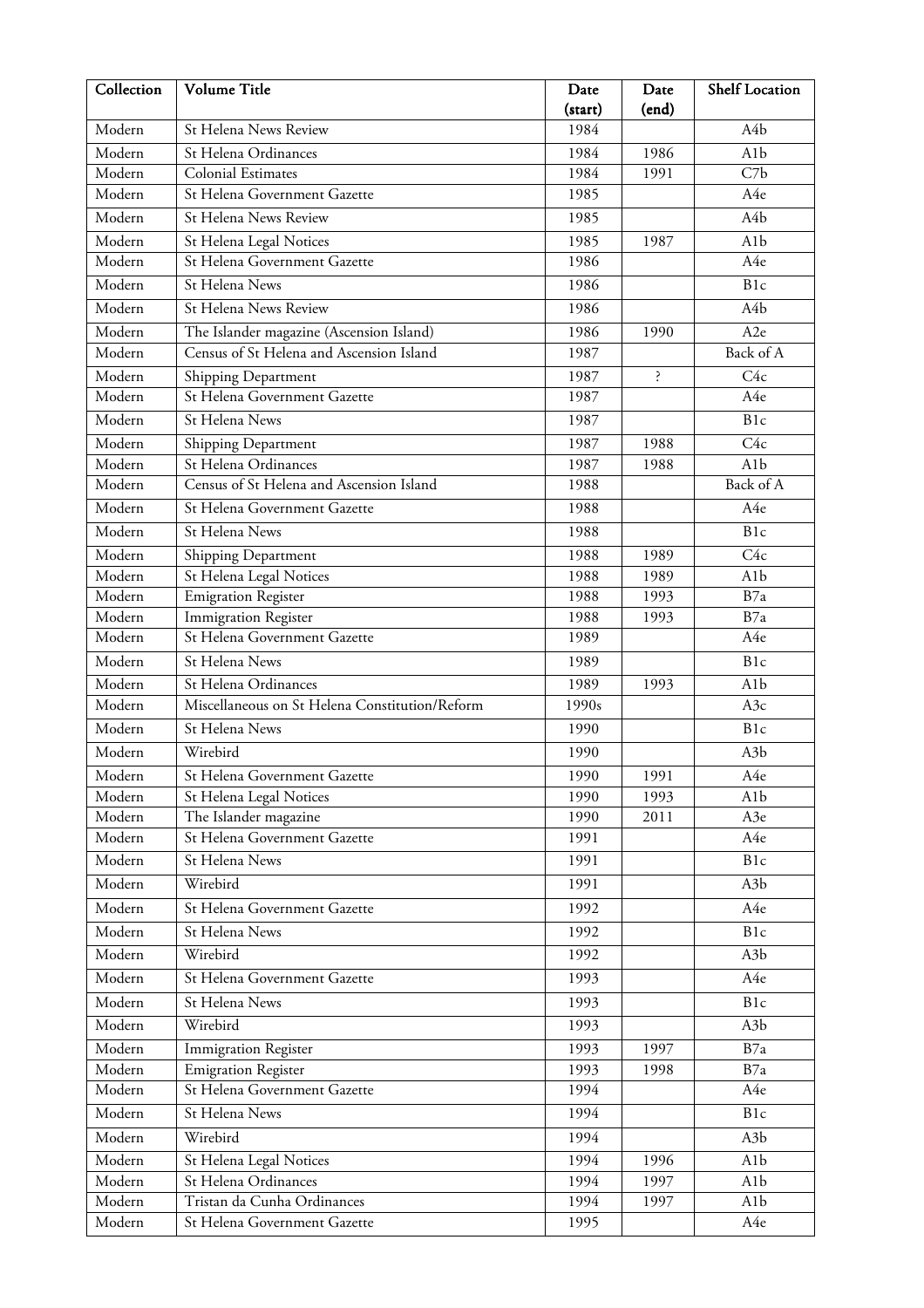| Collection | Volume Title                                        | Date    | Date  | <b>Shelf Location</b> |
|------------|-----------------------------------------------------|---------|-------|-----------------------|
|            |                                                     | (start) | (end) |                       |
| Modern     | St Helena News                                      | 1995    |       | B <sub>1c</sub>       |
| Modern     | Wirebird                                            | 1995    |       | A <sub>3</sub> b      |
| Modern     | St Helena Government Gazette                        | 1996    |       | A4e                   |
| Modern     | St Helena News                                      | 1996    |       | B <sub>1c</sub>       |
| Modern     | Wirebird                                            | 1996    |       | A <sub>3</sub> b      |
| Modern     | St Helena Government Gazette                        | 1997    |       | A4e                   |
| Modern     | St Helena News                                      | 1997    |       | B1c                   |
| Modern     | Wirebird                                            | 1997    |       | A <sub>3</sub> b      |
| Modern     | St Helena Legal Notices                             | 1997    | 1998  | A <sub>1</sub> b      |
| Modern     | St Helena Government Gazette                        | 1998    |       | A4e                   |
| Modern     | St Helena News                                      | 1998    |       | B1c                   |
| Modern     | Wirebird                                            | 1998    |       | A <sub>3</sub> b      |
| Modern     | St Helena Ordinances                                | 1998    | 1999  | A1b                   |
| Modern     | Ascension and Tristan da Cunha Ordinances and Legal | 1999    |       | A <sub>2</sub> b      |
|            | Notices                                             |         |       |                       |
| Modern     | St Helena Government Gazette                        | 1999    |       | A4e                   |
| Modern     | St Helena Legal Notices                             | 1999    |       | A1b                   |
| Modern     | St Helena News                                      | 1999    |       | B1c                   |
| Modern     | Wirebird                                            | 1999    |       | A <sub>3</sub> b      |
| Modern     | St Helena Government Gazette                        | 2000    |       | A4e                   |
| Modern     | St Helena News                                      | 2000    |       | B1c                   |
| Modern     | Wirebird                                            | 2000    |       | A <sub>3</sub> b      |
| Modern     | St Helena Legal Notices                             | 2000    | 2001  | A <sub>1</sub> b      |
| Modern     | St Helena Ordinances                                | 2000    | 2001  | A1b                   |
| Modern     | St Helena Government Gazette                        | 2001    |       | A4e                   |
| Modern     | St Helena News                                      | 2001    |       | B1c                   |
| Modern     | St Helena Government Gazette                        | 2002    |       | A4e                   |
| Modern     | St Helena Herald                                    | 2002    |       | B <sub>2c</sub>       |
| Modern     | Ascension Island Legal Notices                      | 2002    | 2003  | A1b                   |
| Modern     | St Helena Ordinances                                | 2002    | 2003  | A <sub>1</sub> b      |
| Modern     | Ascension Island Ordinances                         | 2002    | 2004  | A1b                   |
| Modern     | St Helena Legal Notices                             | 2002    | 2004  | A1b                   |
| Modern     | St Helena Government Gazette                        | 2003    |       | A4e                   |
| Modern     | St Helena Herald                                    | 2003    |       | B <sub>2c</sub>       |
| Modern     | St Helena Government Gazette                        | 2004    |       | A4e                   |
| Modern     | St Helena Herald                                    | 2004    |       | B <sub>2c</sub>       |
| Modern     | St Helena Ordinances                                | 2004    |       | A1b                   |
| Modern     | St Helena Legal Notices                             | 2004    | 2009  | A <sub>2</sub> b      |
| Modern     | St Helena Herald                                    | 2005    |       | B <sub>2c</sub>       |
| Modern     | Ascension Island Legal Notices                      | 2005    | 2009  | A <sub>2</sub> b      |
| Modern     | St Helena Herald                                    | 2006    |       | B <sub>2c</sub>       |
| Modern     | The Islander                                        | 2006    |       | A1d                   |
| Modern     | St Helena Herald                                    | 2007    |       | B <sub>2c</sub>       |
| Modern     | St Helena Gazette (Extraordinary)                   | 2008    |       | A2c                   |
| Modern     | St Helena Herald                                    | 2008    |       | B <sub>2c</sub>       |
| Modern     | St Helena Gazette                                   | 2009    |       | A2c                   |
| Modern     | St Helena Herald                                    | 2009    |       | B <sub>2c</sub>       |
|            |                                                     |         |       |                       |
| Modern     | Gazettes, Legal Notices, Ordinances                 | 2010    |       | A2c                   |
| Modern     | St Helena Herald                                    | 2010    |       | B <sub>2c</sub>       |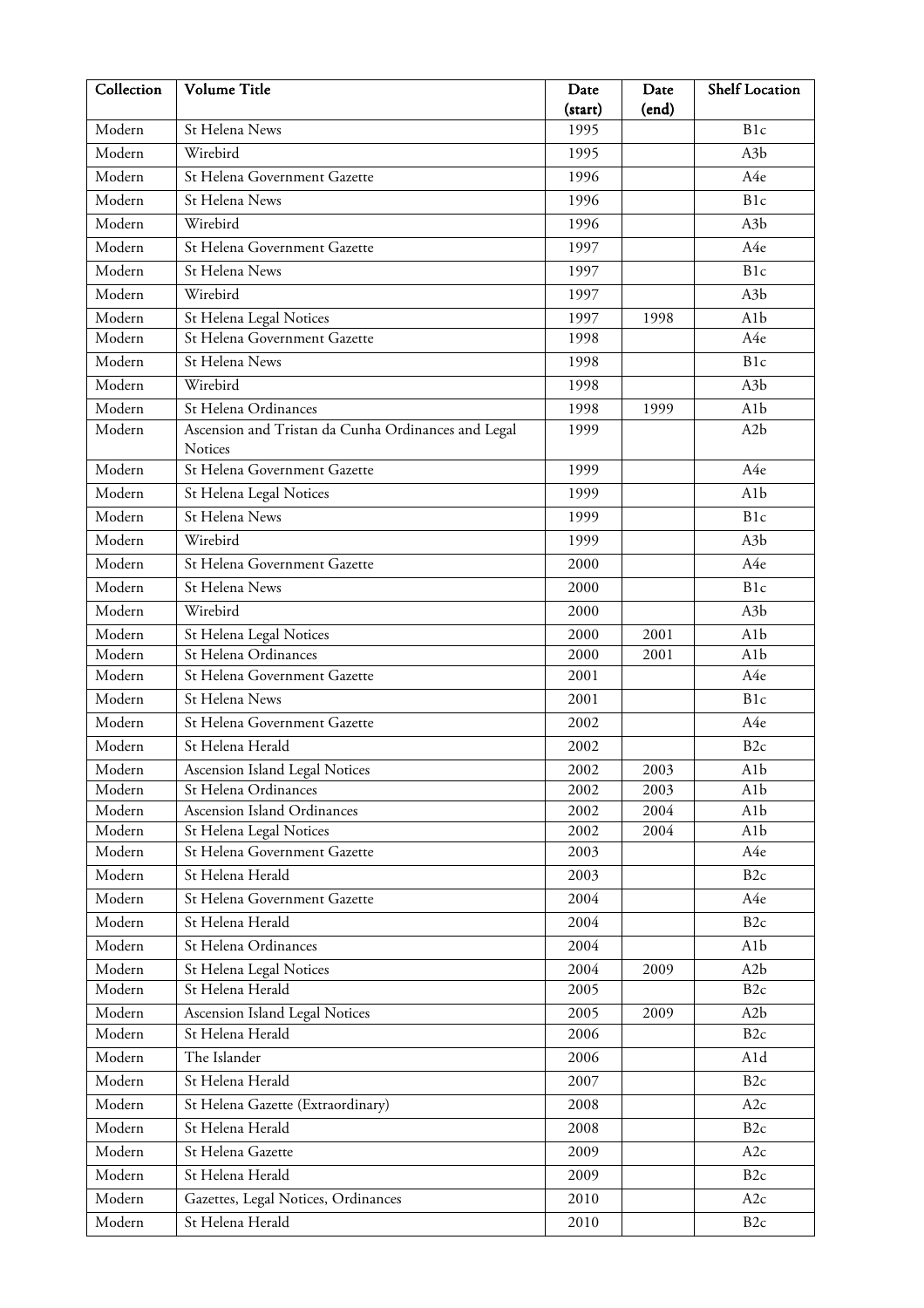| Collection      | Volume Title                                                     | Date<br>(start) | Date<br>(end) | <b>Shelf Location</b> |
|-----------------|------------------------------------------------------------------|-----------------|---------------|-----------------------|
| Modern          | St Helena Independent                                            | 2010            |               | B <sub>3c</sub>       |
| Modern          | Gazettes, Legal Notices, Ordinances                              | 2011            |               | A2c                   |
| Modern          | St Helena Herald                                                 | 2011            |               | B <sub>3c</sub>       |
| Modern          | St Helena Independent                                            | 2011            |               | B <sub>3c</sub>       |
| CC              | ?Leases/Deeds                                                    | Ś.              |               | B <sub>2a</sub>       |
| CC              | Alexandra Fund Cash Book                                         | <sup>2</sup>    |               | B8a                   |
| Modern          | Benjamin Wright's Map (1598), copy                               | n/a             |               | Above B               |
| Modern          | Births, Deaths, Marriages (56 boxed microfilm rolls)             | Various         |               | A1d                   |
| Modern          | Copy of Read 1815                                                | n/a             |               | Above B               |
| $\overline{CC}$ | Despatch Register                                                | Ś.              |               | D <sub>3</sub> b      |
| Modern          | Halley's Map of the Stars (copy)                                 | n/a             |               | Above B               |
| CC              | Harbour Master Duties, In-Letters                                | Ś.              |               | B7a                   |
| CC              | Jamestown sewerage plan                                          | Ś.              |               | Above B               |
| CC              | Jamestown wharf                                                  | Ś.              |               | Above B               |
| CC              | Judicial                                                         | خ.              |               | B <sub>3</sub> a      |
| CC              | Letters forwarded from Colonial Office                           | ŕ.              |               | B7a                   |
| CC              | Lower Jamestown, tracing                                         | ʻ.              |               | Above B               |
| Modern          | Map of South Atlantic Ocean and Ascension                        | خ.              |               | Above B               |
| Modern          | Map of St Helena by a Boer Prisoner (copy)                       | n/a             |               | Above B               |
| CC              | Mason's Report                                                   | Ś.              |               | B7b                   |
| Modern          | Misc photographs of St Helena                                    | $\cdot$         |               | A4c                   |
| CC              | Miscellaneous                                                    | Ś.              |               |                       |
| Modern          | Miscellaneous buildings plans/elevations                         | n/a             |               | Above B               |
| Modern          | Moll 1732, Tom's 1815, Palmer 1852: copies                       | n/a             |               | Above B               |
| CC              | Plan of Lower Chubb's Battery                                    | ś.              |               | Above B               |
| Modern          | Roll 47; misc. 20th century plans and elevations of<br>buildings | n/a             |               | Above B               |
| CC              | <b>Rural Housing Census</b>                                      | ļ.              |               | B8c                   |
| CC              | <b>Rural Housing Census</b>                                      | Ş.              |               | B8c                   |
| CC              | <b>Rural Housing Census</b>                                      | ŕ.              |               | B8c                   |
| $\overline{CC}$ | Sketch plan for concrete casement (battery)                      | <sup>2</sup>    |               | Above B               |
| CC              | St Helena Government Key Book                                    | $\mathcal{S}$   |               | B5a                   |
| Modern          | Underwater Survey map, St Helena                                 | <sup>2</sup>    |               | Above B               |
| $\rm CC$        | Wills                                                            | various         |               | A2e                   |
| CC              | Leases of Crown Wastes                                           | $\ddot{\cdot}$  | 1869          | B <sub>2</sub> a      |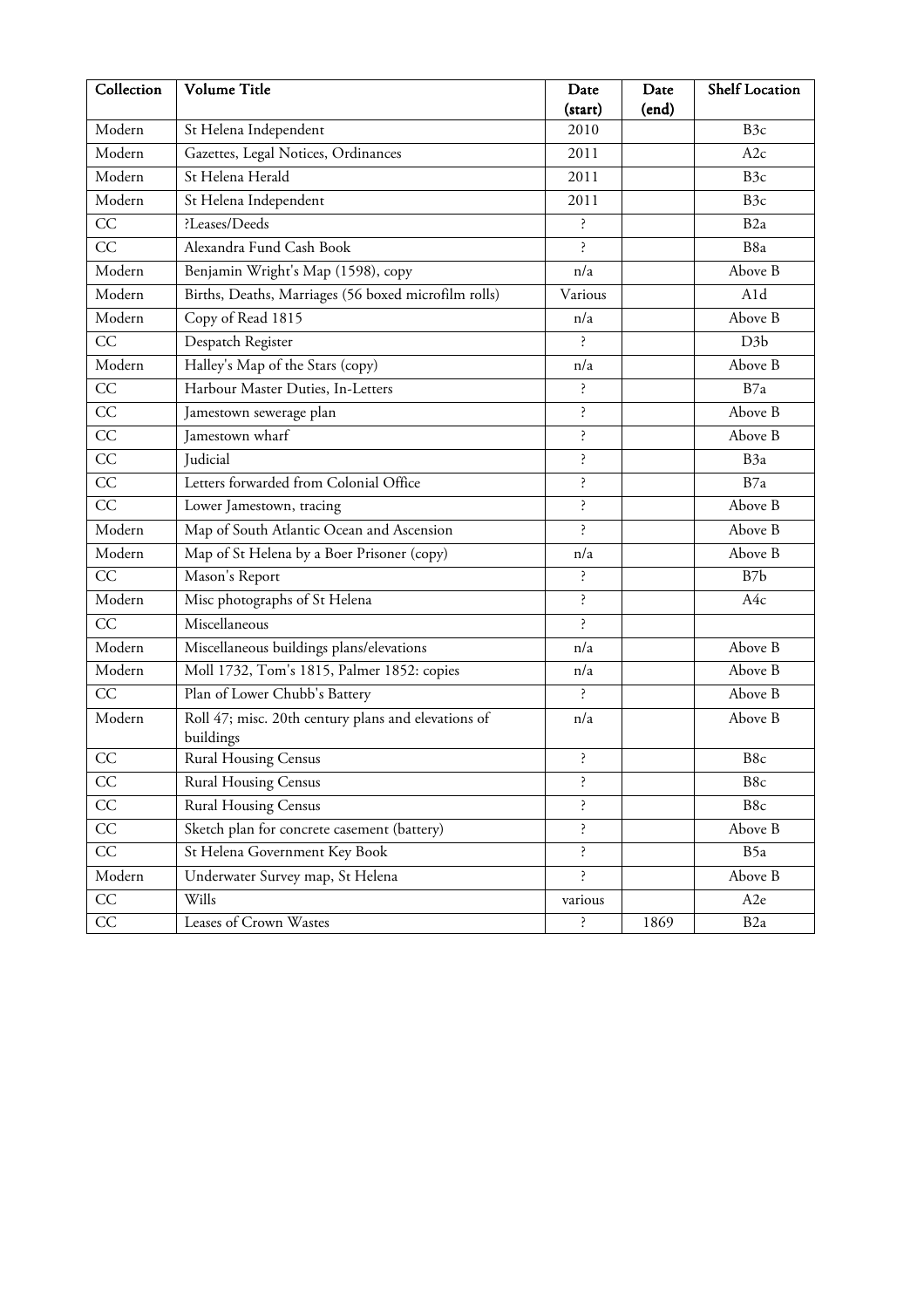## READING ROOM FILING CABINET

| Collection              | Volume Title                     | Date    | Date  | Location |
|-------------------------|----------------------------------|---------|-------|----------|
|                         |                                  | (start) | (end) |          |
| $\rm EIC$               | Register of Baptisms             | 1680    | 1807  | Shelf 1  |
| EIC                     | Register of Marriages            | 1680    | 1819  | Shelf 2  |
| <b>EIC</b>              | Register of Deaths               | 1767    | 1807  | Shelf 3  |
| EIC                     | Register of Baptisms             | 1808    | 1820  | Shelf 1  |
| EIC                     | Register of Deaths               | 1808    | 1820  | Shelf 3  |
| EIC                     | Register of Baptisms             | 1820    | 1831  | Shelf 1  |
| EIC                     | Register of Marriages            | 1820    | 1832  | Shelf 2  |
| <b>EIC</b>              | <b>Register of Baptisms</b>      | 1821    | 1828  | Shelf 1  |
| EIC                     | Register of Marriages            | 1821    | 1828  | Shelf 2  |
| <b>EIC</b>              | Register of Baptisms             | 1830    | 1834  | Shelf 1  |
| EIC                     | Register of Marriages            | 1830    | 1837  | Shelf 2  |
| EIC/CC                  | Register of Burials              | 1830    | 1841  | Shelf 3  |
| EIC                     | Register of Baptisms             | 1832    |       | Shelf 1  |
| EIC/CC                  | Register of Marriages            | 1832    | 1844  | Shelf 2  |
| EIC/CC                  | Register of Burials              | 1832    | 1839  | Shelf 3  |
| EIC/CC                  | Register of Baptisms             | 1833    | 1844  | Shelf 1  |
| CC                      | Register of Baptisms             | 1835    | 1840  | Shelf 1  |
| CC                      | Register of Marriages            | 1837    | 1842  | Shelf 2  |
| CC                      | Register of Baptisms             | 1840    | 1849  | Shelf 1  |
| $\overline{CC}$         | Register of Burials              | 1841    | 1849  | Shelf 3  |
| $\overline{CC}$         | Register of Marriages            | 1842    | 1849  | Shelf 2  |
| $\overline{CC}$         | Register of Burials (Jamestown)  | 1842    | 1849  | Shelf 3  |
| $\overline{CC}$         | Register of Baptisms             | 1844    | 1849  | Shelf 1  |
| CC                      | Register of Marriages            | 1844    | 1849  | Shelf 2  |
| $\overline{CC}$         | Register of Baptisms             | 1849    | 1862  | Shelf 1  |
| $\overline{CC}$         | Register of Baptisms             | 1849    | 1883  | Shelf 1  |
| $\overline{CC}$         | Banns of Marriage                | 1849    | 1924  | Shelf 2  |
| $\overline{CC}$         | Register of Marriages            | 1849    | 1911  | Shelf 2  |
| CC                      | Register of Marriages            | 1849    | 1898  | Shelf 2  |
| $\overline{CC}$         | Register of Marriages            | 1849    | 1981  | Shelf 2  |
| $\overline{CC}$         | Register of Burials              | 1849    | 1888  | Shelf 3  |
| $\overline{CC}$         | Register of Burials              | 1849    | 1865  | Shelf 3  |
| CC                      | Register of Baptisms             | 1859    | 1868  | Shelf 1  |
| CC                      | Register of Marriages (Garrison) | 1859    | 1868  | Shelf 2  |
| $\overline{CC}$         | Register of Burials              | 1860    | 1890  | Shelf 3  |
| $\overline{CC}$         | Register of Baptisms             | 1862    | 1912  | Shelf 1  |
| $\overline{CC}$         | Register of Baptisms             | 1862    | 1884  | Shelf 1  |
| $\rm CC$                | Register of Baptisms             | 1862    | 1897  | Shelf 1  |
| CC                      | Register of Baptisms             | 1862    | 1884  | Shelf 1  |
| $\overline{CC}$         | Register of Marriages            | 1862    | 1910  | Shelf 2  |
| $\overline{CC}$         | Register of Marriages            | 1865    | 1899  | Shelf 2  |
| $\overline{CC}$         | Register of Burials              | 1865    | 1896  | Shelf 3  |
| CC                      | Register of Baptisms             | 1868    | 1965  | Shelf 1  |
| CC                      | Register of Marriages (Garrison) | 1868    | 1899  | Shelf 2  |
| $\overline{CC}/M$ odern | Register of Marriages            | 1881    | 1903  | Shelf 2  |
| $\overline{CC}/M$ odern | Register of Baptisms             | 1883    | 1903  | Shelf 1  |
| CC/Modern               | Register of Baptisms             | 1884    | 1929  | Shelf 1  |
| CC/Modern               | Register of Baptisms             | 1887    | 1936  | Shelf 1  |
| CC/Modern               | Register of Burials              | 1896    | 1914  | Shelf 3  |
| CC/Modern               | Register of Baptisms             | 1897    | 1936  | Shelf 1  |
| Modern                  | Register of Baptisms             | 1903    | 1925  | Shelf 1  |
|                         |                                  |         |       |          |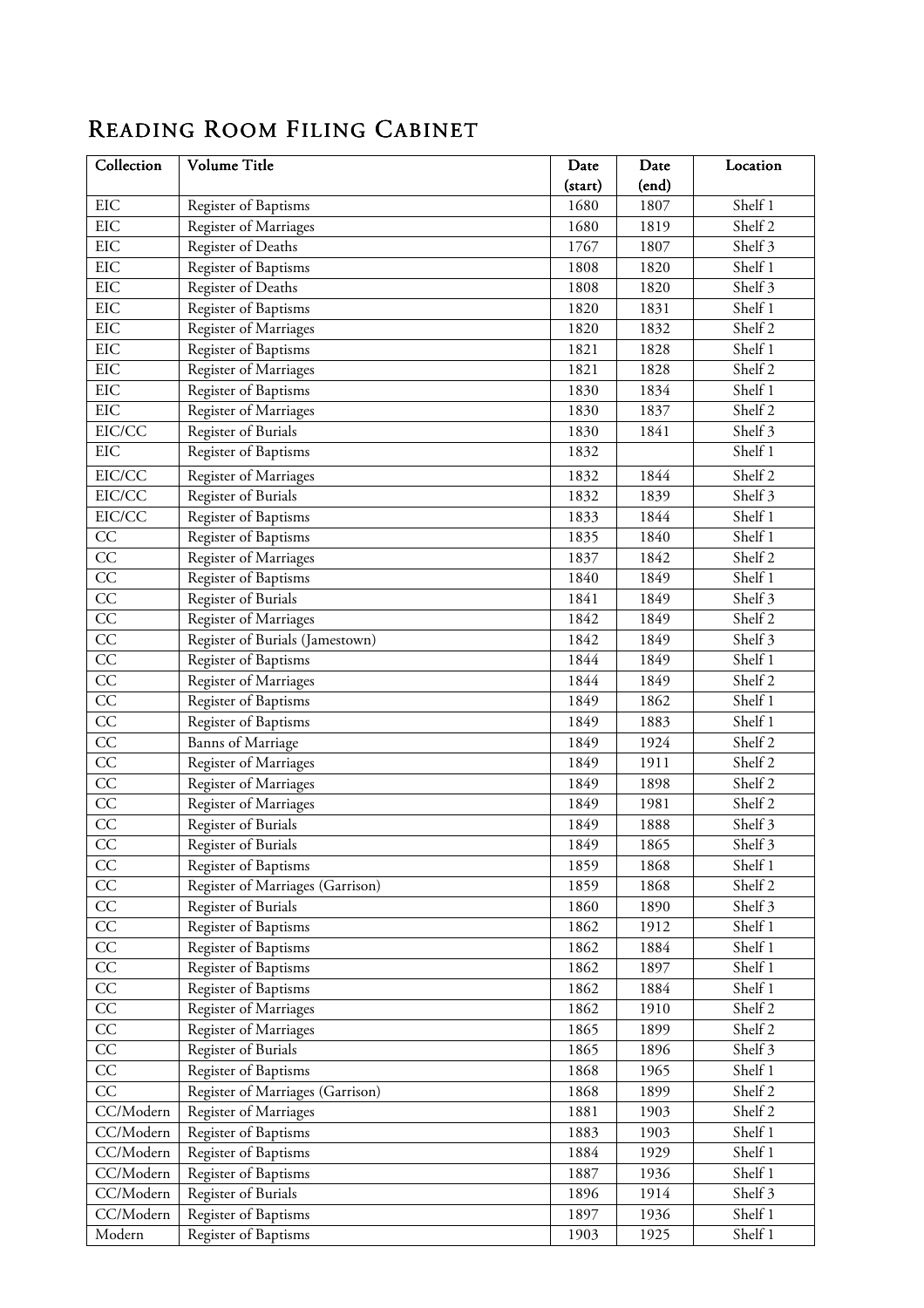| Collection                 | Volume Title                               | Date    | Date  | Location                    |
|----------------------------|--------------------------------------------|---------|-------|-----------------------------|
|                            |                                            | (start) | (end) |                             |
| Modern                     | Register of Marriages                      | 1911    | 1944  | Shelf 2                     |
| Modern                     | Register of Marriages                      | 1911    | 1974  | Shelf 2                     |
| Modern                     | Register of Baptisms                       | 1912    | 1938  | Shelf 1                     |
| Modern                     | <b>Banns</b> of Marriage                   | 1924    | 1960  | Shelf 2                     |
| Modern                     | Register of Baptisms                       | 1925    | 1943  | Shelf 1                     |
| Modern                     | Register of Church Services (St Matthew's) | 1926    | 1942  | Shelf 3                     |
| Modern                     | Register of Baptisms                       | 1929    | 1947  | Shelf 1                     |
| Modern                     | Register of Baptisms                       | 1929    | 1947  | Shelf 1                     |
| Modern                     | <b>Banns</b> of Marriage                   | 1930    | 1939  | Shelf 2                     |
| Modern                     | Register of Baptisms                       | 1936    | 1957  | Shelf 1                     |
| Modern                     | <b>Banns</b> of Marriage                   | 1937    | 1949  | $\overline{\text{Shelf}}$ 2 |
| Modern                     | Register of Baptisms                       | 1938    | 1962  | Shelf 1                     |
| Modern                     | Register of Church Services (St Matthew's) | 1942    | 1963  | Shelf 3                     |
| Modern                     | Register of Baptisms                       | 1943    | 1958  | Shelf 1                     |
| Modern                     | Register of Baptisms                       | 1947    | 1970  | Shelf 1                     |
| Modern                     | Register of Church Services (St James')    | 1950    | 1958  | Shelf 3                     |
| Modern                     | Register of Church Services (St Johns')    | 1950    | 1962  | Shelf 3                     |
| $\overline{\text{Modern}}$ | <b>Banns</b> of Marriage                   | 1951    | 1967  | Shelf 2                     |
| Modern                     | Banns of Marriage                          | 1955    | 1981  | Shelf 2                     |
| Modern                     | Register of Baptisms                       | 1957    | 1972  | Shelf 1                     |
| Modern                     | Register of Church Services (St James')    | 1958    | 1963  | $\overline{\text{Shelf}}$ 3 |
| Modern                     | Register of Church Services (St Johns')    | 1962    | 1976  | Shelf 3                     |
| Modern                     | Register of Church Services (St James')    | 1963    | 1979  | Shelf 3                     |
| Modern                     | Register of Church Services (St Johns')    | 1963    | 1970  | Shelf 3                     |
| Modern                     | Register of Church Services (St James')    | 1970    | 1982  | Shelf 3                     |
| Modern                     | <b>Banns</b> of Marriage                   | 1975    | 1987  | Shelf 2                     |
| Modern                     | Register of Church Services (St James')    | 1976    | 1981  | Shelf 3                     |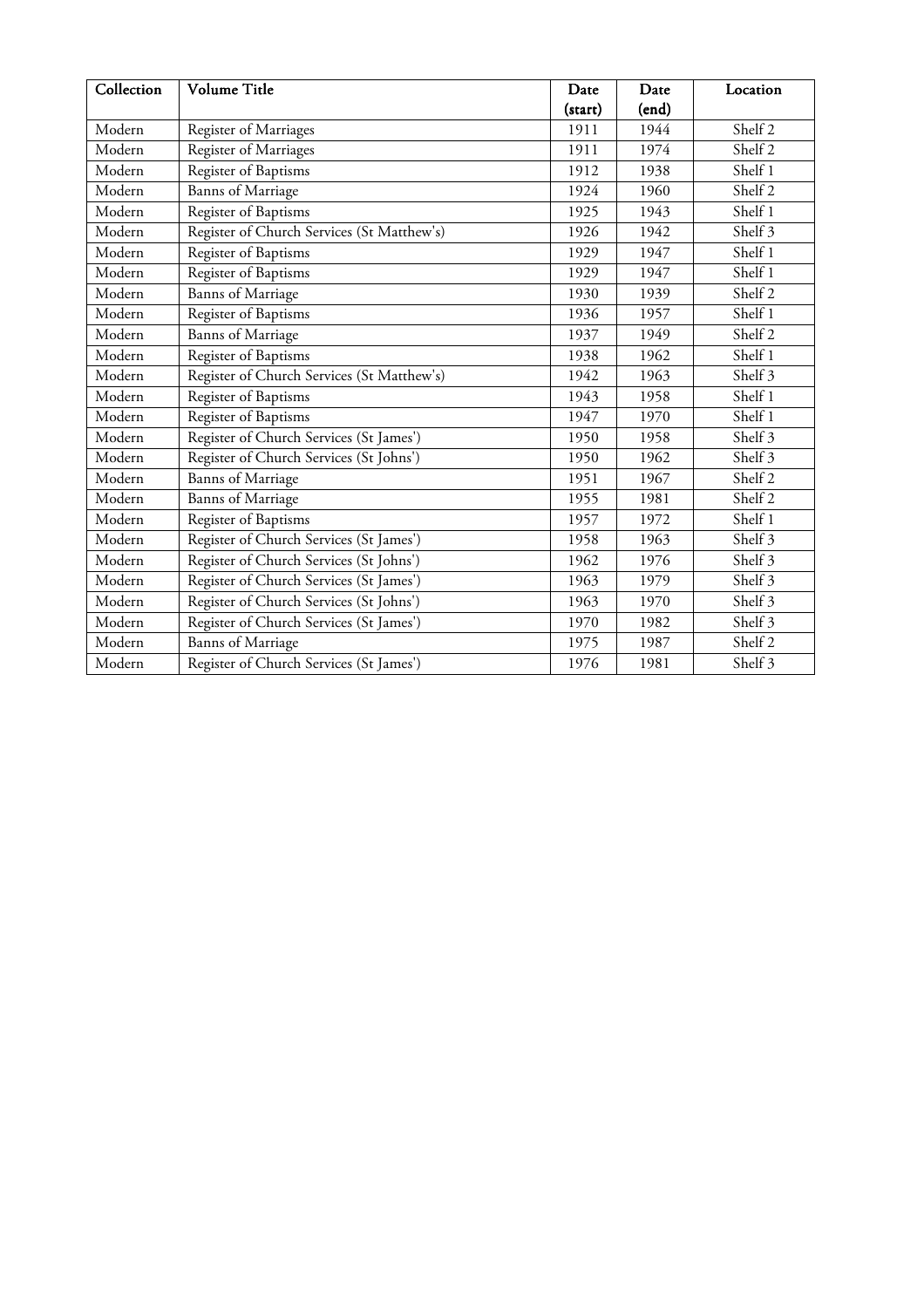## STORE ROOM

| Collection      | Volume Title                         | Date             | Date      | Location/                 | Bound/ |
|-----------------|--------------------------------------|------------------|-----------|---------------------------|--------|
|                 |                                      | (start)          | (end)     | Box description           | Loose  |
| Modern          | Secretary of State Savingrams        | 1953             | 1954      | Baumann's Biscuits        | Loose  |
| Modern          | Secretary of State Despatches,       | 1958             |           | Baumann's Biscuits        | Loose  |
|                 | Savingrams and memoranda             |                  |           |                           |        |
| CC/Modern       | Ordinances, proclamations, Orders,   | 1873             | ?mid 20th | Blue, no brand            | Loose  |
|                 | <b>Statutory Orders</b>              |                  | century   |                           |        |
| CC              | Legal papers: Supreme Court and      | mid 19th         |           | Crosse and Blackwell      | Loose  |
|                 | Vice-Admiralty Court                 | century          |           |                           |        |
| CC/Modern       | St Helena Annuity Fund: rules and    | 1839             | mid 20th  | Crosse and Blackwell      | Loose  |
|                 | regulations, others                  |                  | century   |                           |        |
| Modern          | Savingrams to Secretary of State     | 1963             |           | St Helena                 | Loose  |
| Modern          | Correspondence to and from Secretary | 1950             | early     | St Helena                 | Loose  |
|                 | of State                             |                  | 1960s     |                           |        |
| Modern          | Governor's Despatches, Savingrams    | 1956             | 1958      | Packet                    | Loose  |
| CC              | St Helena Gazette (1845, 46, 47)     | 1845             | 1847      | Packet                    | Bound  |
| $\overline{CC}$ | St Helena Guardian                   | 1871             | 1873      | Bin bag                   | Loose  |
| Modern          | Rupert's Valley Archaeological       | 2008             |           | Labelled box              | Loose  |
|                 | <b>Excavation: Site Archive</b>      |                  |           |                           |        |
| CC              | Accounts of Social Society           | 1860s            |           | <b>Batavia Containers</b> | Bound  |
| $\overline{CC}$ | Court Records                        | 1827             | 1828      | <b>Batavia Containers</b> | Bound  |
| CC              | Court Records                        | 1841             |           | <b>Batavia Containers</b> | Bound  |
| CC/Modern       | St Helena Government Savings Bank,   | 1890             | 1920      | On shelf                  | Bound  |
|                 | accounts book                        |                  |           |                           |        |
| CC              | Vice-Admiralty Court                 | 19 <sub>th</sub> |           | Castle Lager 1            | Bound/ |
|                 |                                      | century          |           |                           | Loose  |
| CC              | Vice-Admiralty Court, miscellaneous  | 1842             | 1872      | Castle Lager 2            | Loose  |
|                 | correspondence                       |                  |           |                           |        |
| $\overline{CC}$ | Marshall's Auction Book              | 1840             | 1841      | Castle Lager 2            | Bound  |
| $\overline{CC}$ | Marshall's Auction Book              | 1847             | 1848      | Castle Lager 2            | Bound  |
| $\overline{CC}$ | Marshall's Auction Book              | 1848             | 1850      | Castle Lager 2            | Bound  |
| CC              | Vice-Admiralty Court: dockets for    | 1840s            | 1850s     | Castle Lager 3            | Loose  |
|                 | auction etc                          |                  |           |                           |        |
| CC              | Vice-Admiralty Court: misc. court    | 19 <sub>th</sub> |           | Castle Lager 4            | Loose  |
|                 | proceedings                          | century          |           |                           |        |
| CC              | Colonial Establish Ledger            | 1845             | 1846      | A+F Dept Files, box       | Bound  |
| CC              | <b>Engineer's Notes</b>              | 1893             | 1896      | A+F Dept Files, box       | Bound  |
| Modern          | Requisitions                         | 1904             | ?1910     | A+F Dept Files, box       | Bound  |
| Modern          | Requisitions sheets                  |                  |           | A+F Dept Files, box       | Loose  |
| Modern          | Letter Book (Post Office)            | 1902             | 1905      | On shelf                  | Bound  |
| CC              | Letter Book (Post Office)            | 1882             | 1894      | On shelf                  | Bound  |
| Modern          | Board of Health Minute Book          | 1926             | 1952      | On shelf                  | Bound  |
| Modern          | Hospital Minute Book                 | 1925             | 1929      | On shelf                  | Bound  |
| $\overline{CC}$ | Colonial Estimates                   | 1848             |           | On shelf                  | Bound  |
| Modern          | Blue Hill School Cash Book           | 1952             | 1976      | On shelf                  | Bound  |
| CC              | Hussey Charity                       | 1871             | 1888      | On shelf                  | Bound  |
| CC              | Hussey Charity                       | 1865             | 1873      | On shelf                  | Bound  |
| $\overline{CC}$ | Inventory of certain government      | 1895             |           | On shelf                  | Bound  |
|                 | offices                              |                  |           |                           |        |
| Modern          | Blue Hill School PTA Accounts        | 1984             | 1985      | On shelf                  | Bound  |
| Modern          | Blue Hill School PTA Minute Book     | 1983             | 1989      | On shelf                  | Bound  |
| Modern          | Blue Hill School Visitor Book        | 1969             | 1987      | On shelf                  | Bound  |
|                 |                                      |                  |           |                           |        |
| Modern          | Colonial Treasury accounts           | 1949             | 1950      | On shelf                  | Bound  |

NB: These items are not accessioned into the archive and are not publically accessible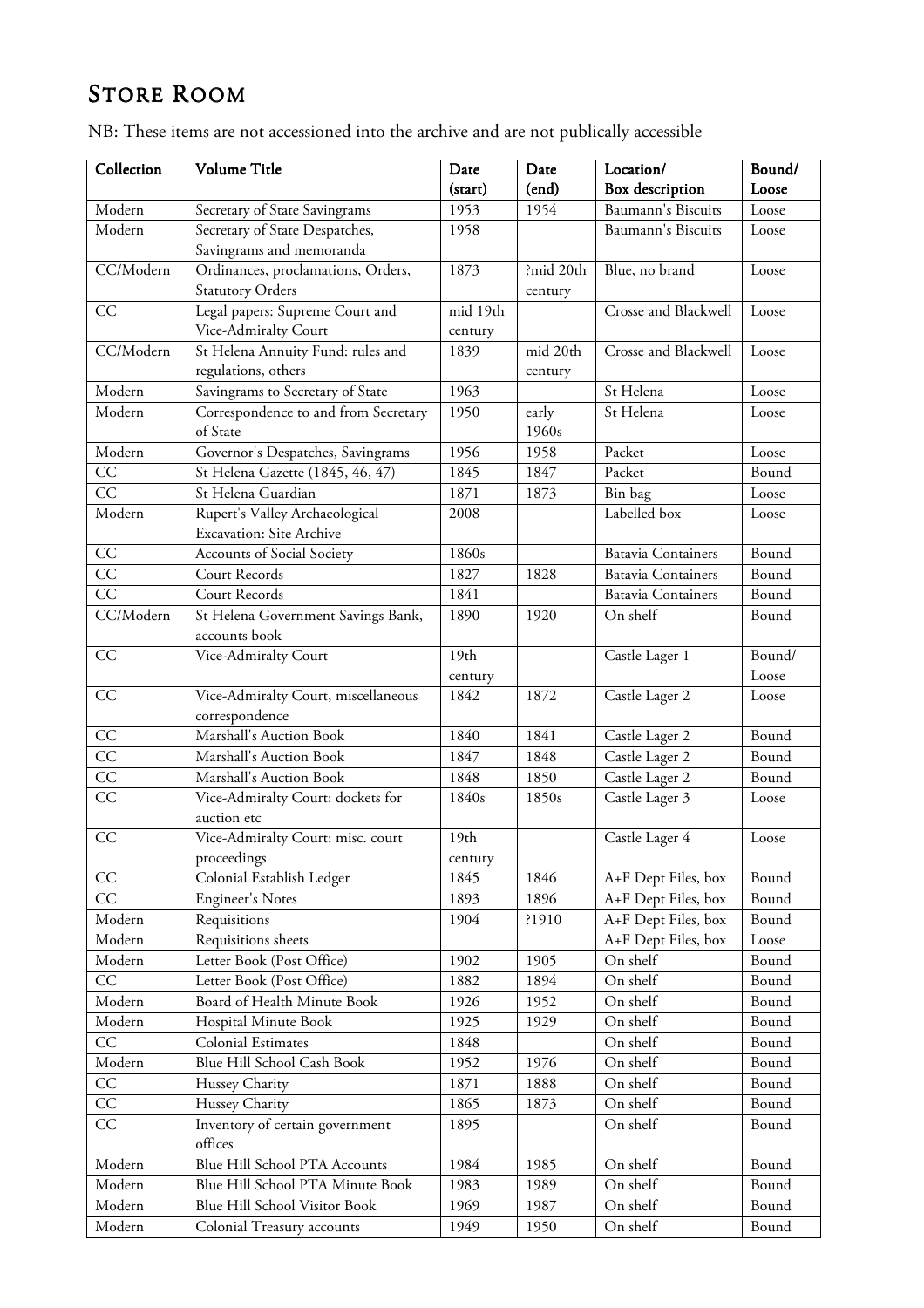| Collection              | Volume Title                           | Date             | Date             | Location/             | Bound/  |
|-------------------------|----------------------------------------|------------------|------------------|-----------------------|---------|
|                         |                                        | (start)          | (end)            | Box description       | Loose   |
| Modern                  | Ledger B (Government salaries)         | 1940             | 1944             | On shelf              | Bound   |
| Modern                  | <b>Inventory Ledger</b>                | 1940             |                  | On shelf              | Bound   |
| $\overline{CC}/M$ odern | Record of Letters Patent, Supreme      | 1872             | 1936             | On shelf              | Bound   |
|                         | Court                                  |                  |                  |                       |         |
| Modern                  | Applications for housing assistance    | 1938             | 1939             | On shelf              | Bound   |
| Modern                  | Personal Enrolment Ledger              | 1930             | 1939             | On shelf              | Bound   |
| Modern                  | Ledger, Collector                      | 1922             | 1933             | On shelf              | Bound   |
| $\overline{CC/M}$ odern | Ledger, Rent Book                      | 1892             | 1902             | On shelf              | Bound   |
| Modern                  | Ledger, Rent Book                      | 1919             |                  | On shelf              | Bound   |
| CC                      | Leases                                 | 1836             |                  | On shelf              | Loose   |
| CC                      | Register of the Benevolent Society Day | 1863             | 1869             | Box, unlabelled       | Bound   |
|                         | School                                 |                  |                  |                       |         |
| CC                      | Register of the Benevolent Society Day | 1869             | 1875             | Box, unlabelled       | Bound   |
|                         | School                                 |                  |                  |                       |         |
| $\overline{CC}$         | School Letter Book                     | 1868             | 1881             | Box, unlabelled       | Bound   |
| Modern                  | Fees collected at Half Tree Hollow     | 1936             | 1939             | Box, unlabelled       | Bound   |
|                         | School                                 |                  |                  |                       |         |
| Modern                  | Fees collected at Hutts Gate School    | 1935             | 1939             | Box, unlabelled       | Bound   |
| Modern                  | Fees collected at Jamestown School     | 1935             | 1939             | Box, unlabelled       | Bound   |
| CC                      | Hussey Charity Half Tree Hollow        | 19 <sub>th</sub> |                  | Box, unlabelled       | Loose   |
|                         | School                                 | century          |                  |                       |         |
| CC                      | <b>Benevolent Society</b>              | 1853             | 1889             | Box, unlabelled       | Bound   |
| Modern                  | Day Book                               | 1915             | 1960             | Box, unlabelled       | Bound   |
| Modern                  | Hussey Charity account book            | 1920             | 1937             | Box, unlabelled       | Bound   |
| CC                      | St Helena Benevolent Fund              | 1884             | 1898             | Box, unlabelled       | Bound   |
| $\overline{CC}$         | St Helena Benevolent Fund              | 1869             | 1887             | Box, unlabelled       | Bound   |
| $\overline{CC}$         | Hussey Charity                         | 19 <sub>th</sub> | 20th             | Box, unlabelled       | Loose   |
|                         |                                        | century          | century          |                       |         |
| CC                      | Hussey Charity accounts                | 1888             | 1912             | On shelf              | Bound   |
| $\overline{CC}$         | Hussey Charity, ledger                 | 1868             | 1920             | On shelf              | Bound   |
| CC                      | Melliss map                            | ŗ                |                  | On shelf              | n/a     |
| $\overline{CC}$         | Miscellaneous documents separated      | 19 <sub>th</sub> | 20 <sub>th</sub> | Exhibition folder (2) | Unbound |
|                         | out for museum exhibition              | century          | century          |                       |         |